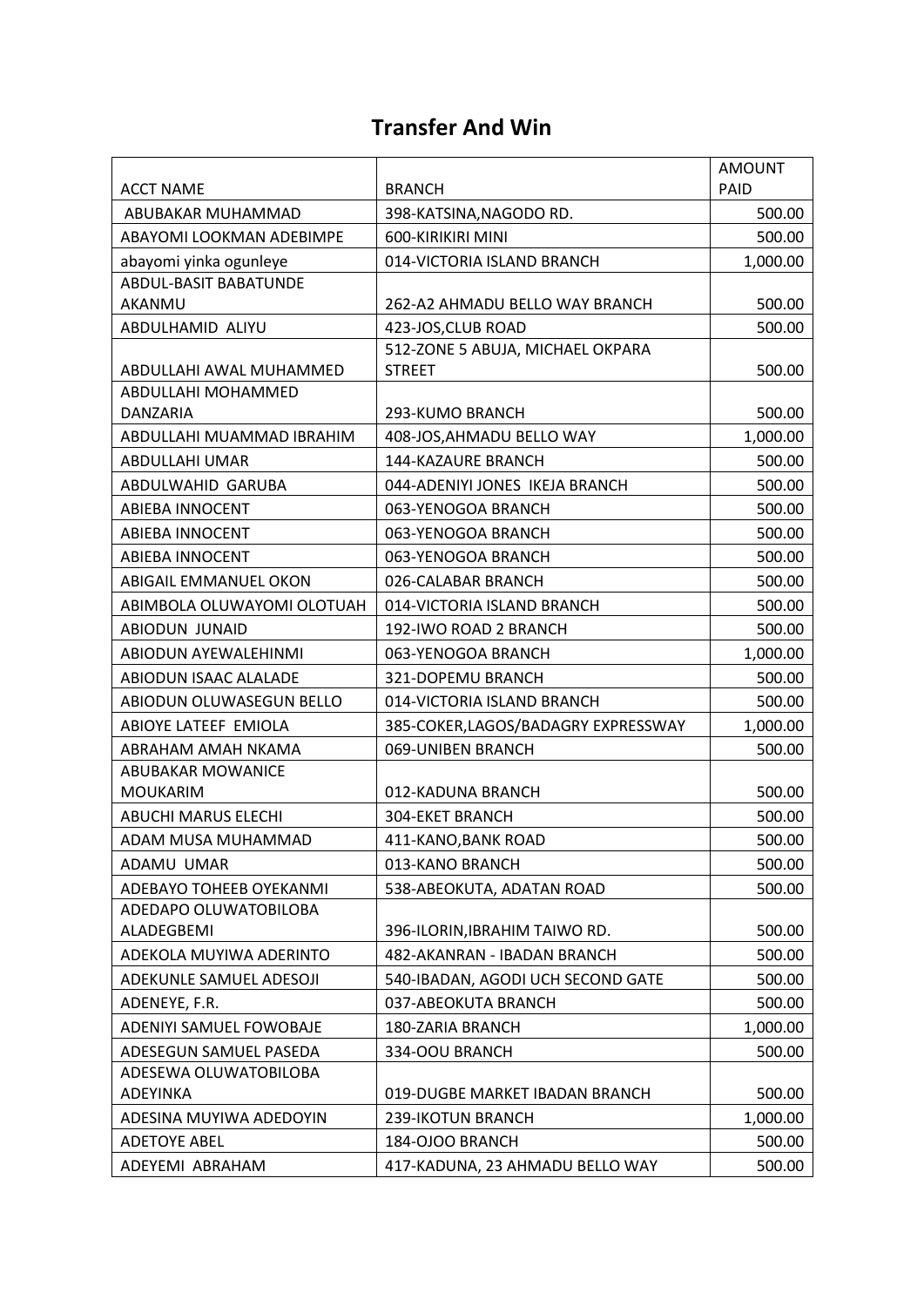| AFEEZ ABAY AKINREMI                | 415-AKWANGA, KEFFI RD.              | 500.00   |
|------------------------------------|-------------------------------------|----------|
| AGUNBIADE YETUNDE MULIKAT          | 548-IBADAN, AGBENI MARKET           | 500.00   |
| AGUNREGE SAMUEL O.                 | 037-ABEOKUTA BRANCH                 | 500.00   |
| AHMED HARUNA                       | <b>320-FRANCE ROAD BRANCH</b>       | 1,000.00 |
| AHMED ABDULAHI ADAM                | 163-IFAKO-GBAGADA BRANCH            | 500.00   |
| AJAH CHIMEZIE NWENYI               | 389-ABAKALIKI, OGOJA RD.            | 500.00   |
| AJIBOLA AKINLOYE                   | 594-AREA 1 MINI                     | 500.00   |
| AKANJI AKINTAYO IBRAHIM            | 594-AREA 1 MINI                     | 500.00   |
| <b>AKANNI RAZAK ONTOYE</b>         | 305-AUCHI BRANCH                    | 500.00   |
| AKEM TERSEER Solomon               | 014-VICTORIA ISLAND BRANCH          | 500.00   |
| AKINKUNMI OGUNYOMI                 | 161-KATSINA 2 BRANCH                | 500.00   |
| AKINYELE FEMI                      | 529-ILORIN, UMARU AUDI ROAD         | 500.00   |
| ALAOMA GLORY CHINWENDU             | 503-ENUGU, COAL CAMP MISSION AVENUE | 500.00   |
| ALEGBE SUSAN                       | 379-VICTORIA ISLAND ADEOLA ODEKU    | 1,000.00 |
| ALEX OMODA IMHANLUEBALE            | 044-ADENIYI JONES IKEJA BRANCH      | 500.00   |
| ALIYU BELLO                        | 491-WUSE II ABUJA, AMINU KANO CR    | 500.00   |
| ALLI ADEMOLA                       | 029-IDEJO BRANCH                    | 500.00   |
| <b>ALUKO SAMUEL</b>                | 006-IKORODU BRANCH                  | 1,000.00 |
| AMAKA KINDNESS ANI                 | 589-OGUNLANA DRIVE MINI             | 500.00   |
| AMINA SHEHU KHALID                 | 430-GARKI ABUJA, AHMADU BELLO WAY   | 500.00   |
| AMINAT AGBEKE ADEBISI              | 531-OTTA IDIROKO ROAD               | 500.00   |
| AMOKE OGBONNA PAUL                 | 106-WUSE MARKET BRANCH              | 500.00   |
| <b>ANDREW OSIFO</b>                | 014-VICTORIA ISLAND BRANCH          | 500.00   |
| ANIUKWU ADAORA ESTHER              | 371-OWERRI, WAAST AVENUE, IKENEGBU  | 500.00   |
| ANTHONY MUYIWA ADEDEJI             | 054-IWO ROAD IBADAN BRANCH          | 1,000.00 |
| ARIOLE FRANCIS C.                  | 004-AGUDA BRANCH                    | 500.00   |
| ASUQUO SUNDAY ALEX                 | 050-IPAJA BRANCH                    | 500.00   |
| <b>ATOYEBI EZEKIEL</b>             | 239-IKOTUN BRANCH                   | 500.00   |
| ATULEGWU CHRISTIANA                | 123-15 AZIKWE ROAD                  | 500.00   |
| <b>AUGUSTINE ABUCHI AGBASIMERE</b> | 301-IJU BRANCH                      | 500.00   |
| AUWAL ABUBAKAR                     | 455-BIRNIN KEBBI, SANI ABACHA WAY   | 500.00   |
| AUWAL IBRAHIM                      | 293-KUMO BRANCH                     | 500.00   |
| AYANFE OLATUNJI KEHINDE            | 054-IWO ROAD IBADAN BRANCH          | 500.00   |
| AYOBAMI DAVID OYEWOLE              | 175-BODIJA BRANCH 2                 | 500.00   |
| <b>AYODEJI K ONIPEDE</b>           | 602-GBAGADA/IFAKO MINI              | 500.00   |
| AYOMIDE ELIJAH OLADIPUPO           | 211-ABULE-EGBA BRANCH               | 500.00   |
| <b>AYOMIDE OPEYEMI ADEBOYE</b>     | 163-IFAKO-GBAGADA BRANCH            | 500.00   |
| AYOMIPOSI TITILAYO KEHINDE         | 053-SIMBIAT ABIOLA IKEJA BRANCH     | 500.00   |
| AYOOLA ADEOLA FAMORIYO             | 607-IKOTA MINI                      | 1,000.00 |
| <b>BADARE AARON</b>                | 023-WARRI BRANCH                    | 500.00   |
| <b>BALA AHMAD</b>                  | 497-KANO, FRANCE ROAD SABON GARI    | 500.00   |
| BALA DANJANKU SHAMUNA              | 296-MALUMFASHI BRANCH               | 500.00   |
| <b>BASSEY NYANAH EDOHO</b>         | 036-UYO                             | 500.00   |
| BAYONLE BIDEMI ALAYANDE            | 185-OGBOMOSO BRANCH                 | 500.00   |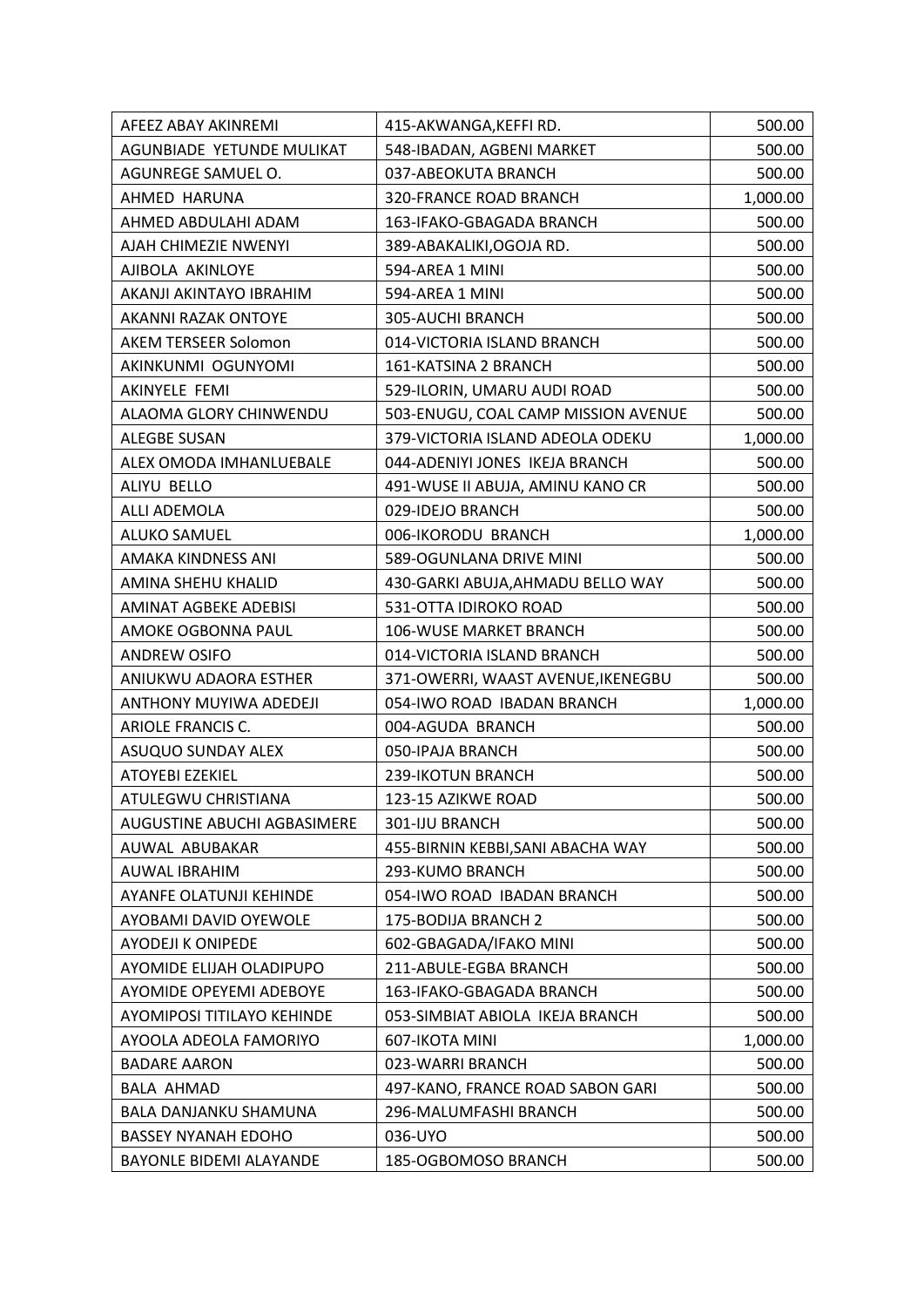| <b>BELLO JUBRIL AYODEJI</b>        | 411-KANO, BANK ROAD                               | 500.00   |
|------------------------------------|---------------------------------------------------|----------|
| <b>BENJAMIN EMANERAME</b>          | 281-ENUGU STATE UNIVERSITY BRANCH                 | 500.00   |
| BENJAMIN OLANREWAJU                |                                                   |          |
| <b>OLOWOFOLA</b>                   | 274-UNIVERSITY OF LAGOS BRANCH                    | 500.00   |
| <b>BOAZ FIBERESIMA OGBULU</b>      | 599-NIGER DELTA UNIV. MINI                        | 500.00   |
| <b>BOLAJI-SIRIUS DAVID ADEDEJI</b> | 345-REDEEMER UNIVERSITY EDE BRANCH                | 500.00   |
| <b>BOLANLE BADIRAT SOLADOYE</b>    | 582-SANGO-IBADAN BRANCH                           | 500.00   |
| <b>CAROLINE NNENNA NNADI</b>       | 494-ENUGU, 9TH MILE                               | 500.00   |
| <b>CHARLES OBANOR</b>              | 390-BENIN, AKPAKPAVA STR.                         | 500.00   |
| CHIDI BRUNO CHIKWE                 | 014-VICTORIA ISLAND BRANCH                        | 500.00   |
| CHIDINMA FAVOUR OKOLI              | 070-NNEWI BRANCH                                  | 500.00   |
| CHIEDU AZOMOKWU                    | 511-AGBOR, OLD LAGOS - ASABA ROAD                 | 500.00   |
| CHIEMEKA CHIBUNNA                  |                                                   |          |
| AKWARANDU                          | 476-OWERRI WETHERAL ROAD BRANCH                   | 500.00   |
| CHIGOZIE C IFEMEJE                 | 385-COKER, LAGOS/BADAGRY EXPRESSWAY               | 500.00   |
| <b>CHIGOZIE MOSES ANEKE</b>        | 405-ENUGU, OKPARA AVENUE                          | 500.00   |
| CHIJIOKE JOHNBOSCO MBUBA           | 324-OGIDI BRANCH                                  | 500.00   |
| CHINAZA CHRISTIAN AGUGOESI         | 371-OWERRI, WAAST AVENUE, IKENEGBU                | 1,000.00 |
| <b>CHINEDU JOSEPH NNAKIFE</b>      | 600-KIRIKIRI MINI                                 | 500.00   |
| CHINWENDU MALACHY                  |                                                   |          |
| <b>UGOCHUKWU</b>                   | 152-ENUGU ROAD                                    | 500.00   |
| CHINYERE CAROLINE OGU              | 505-MBAISE, AHIARA JUNCTION MBAISE                | 500.00   |
| <b>CHRISTAIN OHA</b>               | 131-ALI AKILU ROAD BRANCH                         | 500.00   |
| CHRISTIAN IZUCHUKWU                |                                                   |          |
| <b>IHEANACHO</b>                   | 442-OWERRI, DOUGLAS RD.                           | 500.00   |
| CHRISTIAN OBIAJULU IZUAGBA         | 544-ALABA, DENSINE PLAZA OLOJO DRIVE              | 500.00   |
| Christopher CHINONSO IBEH          | 537-AKOWONJO, SHASHA ROAD                         | 500.00   |
| <b>CHRISTOPHER UCHENNA OKAFOR</b>  | 487-GWAGWALADA ABUJA, PARK LANE                   | 1,000.00 |
| <b>CHRISTOPHER UCHENNA OKAFOR</b>  | 487-GWAGWALADA ABUJA, PARK LANE                   | 1,000.00 |
| CHUKWU UCHE                        | 394-BBA LAGOS, ATIKU ABUBAKAR PLAZA               | 1,000.00 |
|                                    | 359-ISOLO, ASA-AFARIOGUN STR, AJAO                |          |
| CHUKWUDEBELU EMMANUEL KING         | <b>ESTATE</b>                                     | 1,000.00 |
| CHUKWUMA ANIEROBI                  | 602-GBAGADA/IFAKO MINI                            | 500.00   |
| CHUKWUMA ANTHONY MBACHU            | 132-BANK ROAD OWERRI BRANCH                       | 500.00   |
| CHUKWUMA CHRISTOPHER               |                                                   |          |
| <b>OKONKWO</b>                     | 063-YENOGOA BRANCH                                | 1,000.00 |
| <b>CLEMENT ENEOJO</b>              | 025-ASABA BRANCH                                  | 1,000.00 |
|                                    | 289-AMINU KANO TEACHING HOSPITAL<br><b>BRANCH</b> |          |
| DANMAU LAWAL ABDULLAHI             |                                                   | 500.00   |
| DARLINGTON SEKELEH AKPANG          | 038-ADO-EKITI                                     | 500.00   |
| DAUDA OYEWALE LAMIDI               | 468-SEME, SEME BORDER                             | 500.00   |
| <b>DAVID MATHIAS</b>               | 561-LIFE CAMP ABUJA, JABI-KARMO ROAD              | 500.00   |
| DIBOSA CHUKUWNWIKE PAUL            | 175-BODIJA BRANCH 2                               | 500.00   |
| DINATU SUNDAY DAMILEP              | 408-JOS, AHMADU BELLO WAY                         | 1,000.00 |
| DORIS MADU                         | 093-BANK ROAD PH BRANCH                           | 500.00   |
| DORIS UBABROWN                     | 023-WARRI BRANCH                                  | 500.00   |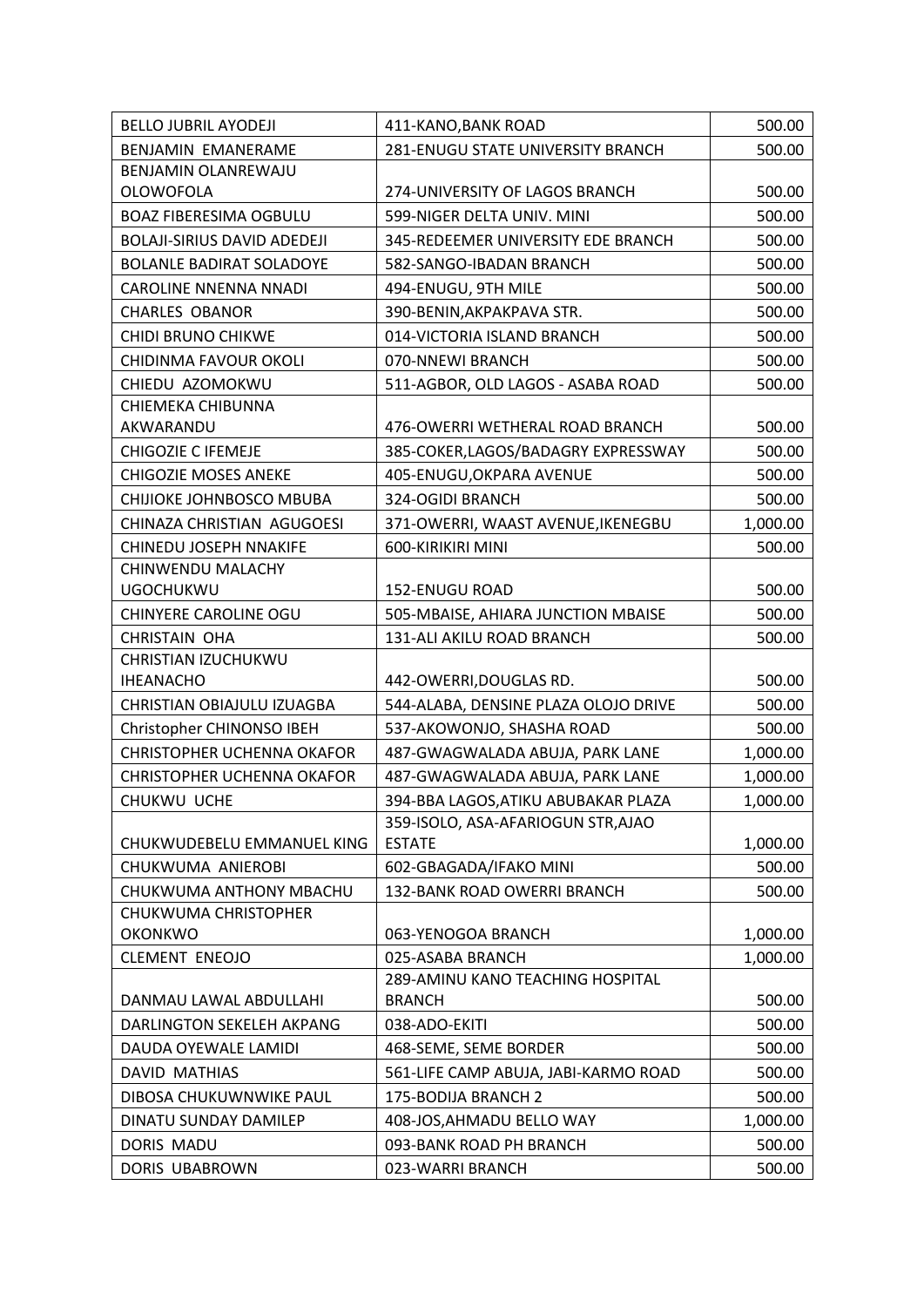| DURODOLA RIDWAN                      | 226-OTTA BRANCH                    | 500.00   |
|--------------------------------------|------------------------------------|----------|
| DURU EVANS CHIBUZO                   | 215-PLOT105 OLU OBASANJO PH BRANCH | 500.00   |
| <b>DURU EZRA CEASER</b>              | 076-AWKA 2 BRANCH                  | 500.00   |
| EBENEZER SEYI OJO                    | 183-ILUPEJU 2 BRANCH               | 500.00   |
| <b>EBERE JANE IKENNA</b>             | 373-ONITSHA PORT HARCOURT RD.      | 500.00   |
| EBERE JANE IKENNA                    | 373-ONITSHA PORT HARCOURT RD.      | 500.00   |
| EBUKA MICHEAL ONUMAJURU              | 123-15 AZIKWE ROAD                 | 500.00   |
| EBUWA EMMANUELLA AMUSA               | 069-UNIBEN BRANCH                  | 1,000.00 |
| EDEH GERALD RAPHAEL                  | 510-ENUGU, PRESIDENTIAL ROAD       | 500.00   |
| EDWARD OGO AWOLO                     | 025-ASABA BRANCH                   | 1,000.00 |
| <b>EHIOGIE UYI</b>                   | 255-23 AIRPORT ROAD BRANCH         | 1,000.00 |
| ejike ede                            | 430-GARKI ABUJA, AHMADU BELLO WAY  | 500.00   |
| EJIMA SAMUEL PUAL                    | 028-ONITSHA BRANCH                 | 500.00   |
| <b>EKONG IDOREYEN</b>                | 119-OJODU BERGER BRANCH            | 500.00   |
| ELIJAH OLAMIDE OGUNRINDE             | 248-AYOBO BRANCH                   | 500.00   |
| <b>ELUWA VICTOR</b>                  | 297-BIDA BRANCH                    | 500.00   |
| <b>ELVIS E ILODIGWE</b>              | 203-UNIZIK BRANCH                  | 1,000.00 |
| <b>EMEKA AUGUSTINE IBETO</b>         | 387-NNEWI, EDO-EZEMEWI STR.        | 500.00   |
| <b>EMMANUEL SUNDAY EZE</b>           | 213-BELLO ROAD BRANCH KANO         | 500.00   |
| <b>EMMANUEL AYOMIDE OLALEYE</b>      | 434-SANGO OTTA                     | 500.00   |
| <b>EMMANUEL EMEKA IGWE</b>           | 575-SAVANNAH SUITES MINI           | 1,000.00 |
| EMMANUEL IZUCHUKWU<br><b>NZEWUBA</b> | 075-LAFIA BRANCH                   | 500.00   |
| EMMANUEL ODINAKA CHIMEZIE            | 151-IKORODU 2 BRANCH               | 500.00   |
| <b>EUNICE MARTINS AKPAN</b>          | 274-UNIVERSITY OF LAGOS BRANCH     | 1,000.00 |
| EZE CHUKWUAGOZIE JOHN                | <b>190-KENYATTA BRANCH</b>         | 1,000.00 |
| EZEKIEL DAZI NYAM                    | 370-JOS, COMMERCIAL AREA           | 1,000.00 |
| <b>FAITH IDAROWAN EGHO</b>           | 090-SAPELE ROAD BRANCH             | 500.00   |
| FARUQ OPEYEMI ADEGUNJU               | 102-AGBARA BRANCH                  | 500.00   |
| <b>FATAI ODUNAYO YISA</b>            | 367-KADUNA,1 KACHIA RD.            | 500.00   |
| <b>FATAI OLAMILEKAN YUNUS</b>        | 192-IWO ROAD 2 BRANCH              | 500.00   |
| FATIMOH BIDEMI SHOBALOJU-            |                                    |          |
| <b>OYEFESO</b>                       | 280-SABO YABA BRANCH               | 500.00   |
| FATIMOH YETUNDE ADEYANJU             | 481-IDIROKO, IDIROKO ROAD          | 500.00   |
| <b>FAVOUR CHINONSO EMENWALI</b>      | 536-MAGODO, CMD ROAD IKOSI         | 500.00   |
| FOLARIN DANIEL ADEBOYE               | 173-OKENE BRANCH                   | 500.00   |
| <b>FOLASADE B FADAHUNSI</b>          | 184-OJOO BRANCH                    | 500.00   |
| FOLASHADE KAFAYAT OYERINDE           | 322-MINNA 2 BRANCH                 | 500.00   |
| FRANCIS OMOSA                        | 069-UNIBEN BRANCH                  | 500.00   |
| <b>FRIDAY MOSES</b>                  | 338-ADMIRALTY WAY BRANCH           | 500.00   |
| <b>FUNKE OLABAMIJI</b>               | 363-LAGOS ISLAND MARINA            | 500.00   |
| FUNMILOLA OMOLOLA                    |                                    |          |
| SHOGBESAN                            | 073-OGUNLANA DRIVE BRANCH          | 1,000.00 |
| <b>GABRIEL ABIODUN ISINKAYE</b>      | 038-ADO-EKITI                      | 1,000.00 |
| <b>GALI HAMISU ABDULLAHI</b>         | 322-MINNA 2 BRANCH                 | 500.00   |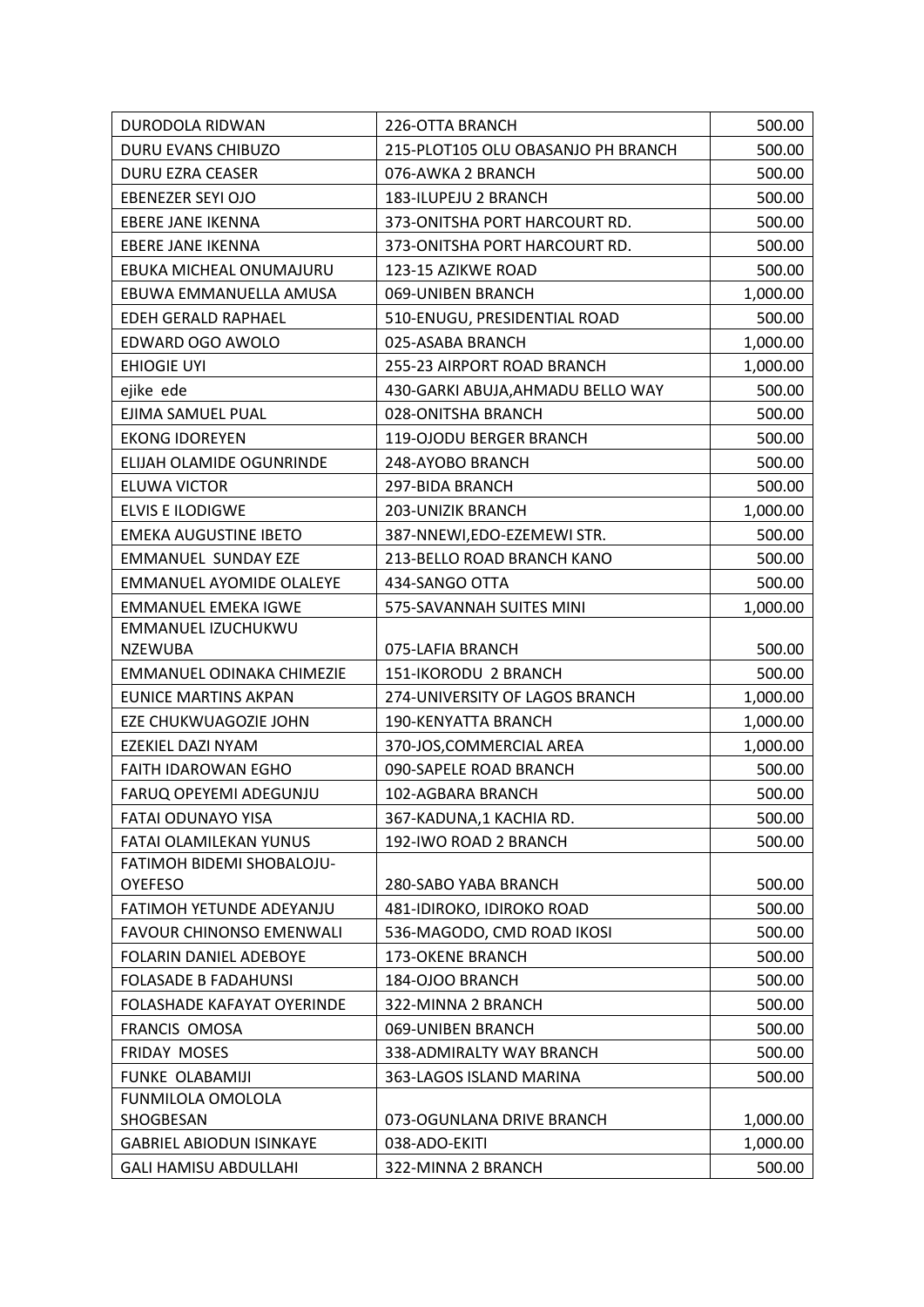| 033-MAKURDI BRANCH<br>500.00<br><b>GBA JAMES TERFA</b><br><b>GODSGIFT FRIDAY OZABOR</b><br>073-OGUNLANA DRIVE BRANCH<br>1,000.00<br><b>GODSPOWER DAVID JIM</b><br>036-UYO<br>1,000.00<br><b>GOODHOPE OKIKE</b><br>575-SAVANNAH SUITES MINI<br>500.00<br>GOODLUCK UFUOMANEFE OKUDU<br>528-WARRI, UDU ROAD<br>500.00<br>500.00<br>HAIRAT ASHABI SAKA<br>549-BADAGRY, JOSEPH DOSU ROAD<br>348-EKITI STATE UNIVERSITY BRANCH<br><b>HALIMAT DOLAPO NASIRUDEEN</b><br>500.00<br>HAMISU HASHIM<br>013-KANO BRANCH<br>500.00<br>HAPPINESS EZIFE OZUMBA<br>596-NGWA ROAD MINI<br>500.00<br>HASSAN ISHAYA<br>448-JAJI, JAJI MILITARY CANTONMENT<br>500.00<br>HASSAN YUSUF ABDULGANIYU<br>397-MINNA, PAIKO RD.<br>500.00<br>041-SOKOTO BRANCH<br>HAUWAU SHEHU<br>500.00<br><b>HAYATUDDEEN KABIR</b><br>014-VICTORIA ISLAND BRANCH<br>1,000.00 |
|------------------------------------------------------------------------------------------------------------------------------------------------------------------------------------------------------------------------------------------------------------------------------------------------------------------------------------------------------------------------------------------------------------------------------------------------------------------------------------------------------------------------------------------------------------------------------------------------------------------------------------------------------------------------------------------------------------------------------------------------------------------------------------------------------------------------------------|
|                                                                                                                                                                                                                                                                                                                                                                                                                                                                                                                                                                                                                                                                                                                                                                                                                                    |
|                                                                                                                                                                                                                                                                                                                                                                                                                                                                                                                                                                                                                                                                                                                                                                                                                                    |
|                                                                                                                                                                                                                                                                                                                                                                                                                                                                                                                                                                                                                                                                                                                                                                                                                                    |
|                                                                                                                                                                                                                                                                                                                                                                                                                                                                                                                                                                                                                                                                                                                                                                                                                                    |
|                                                                                                                                                                                                                                                                                                                                                                                                                                                                                                                                                                                                                                                                                                                                                                                                                                    |
|                                                                                                                                                                                                                                                                                                                                                                                                                                                                                                                                                                                                                                                                                                                                                                                                                                    |
|                                                                                                                                                                                                                                                                                                                                                                                                                                                                                                                                                                                                                                                                                                                                                                                                                                    |
|                                                                                                                                                                                                                                                                                                                                                                                                                                                                                                                                                                                                                                                                                                                                                                                                                                    |
|                                                                                                                                                                                                                                                                                                                                                                                                                                                                                                                                                                                                                                                                                                                                                                                                                                    |
|                                                                                                                                                                                                                                                                                                                                                                                                                                                                                                                                                                                                                                                                                                                                                                                                                                    |
|                                                                                                                                                                                                                                                                                                                                                                                                                                                                                                                                                                                                                                                                                                                                                                                                                                    |
|                                                                                                                                                                                                                                                                                                                                                                                                                                                                                                                                                                                                                                                                                                                                                                                                                                    |
|                                                                                                                                                                                                                                                                                                                                                                                                                                                                                                                                                                                                                                                                                                                                                                                                                                    |
| <b>HELEN OMOZE OSHA</b><br>502-OREGUN, ZIATECH ROAD OREGUN<br>500.00                                                                                                                                                                                                                                                                                                                                                                                                                                                                                                                                                                                                                                                                                                                                                               |
| HENSHELL OBARO ABOLO<br>241-SAPELE BRANCH<br>500.00                                                                                                                                                                                                                                                                                                                                                                                                                                                                                                                                                                                                                                                                                                                                                                                |
| HILLARY NNAEMEKA EZEMA<br>401-SOKOTO, MAIDUGURI RD.<br>500.00                                                                                                                                                                                                                                                                                                                                                                                                                                                                                                                                                                                                                                                                                                                                                                      |
| <b>HUSSAIN SALEH</b><br><b>165-DAMATURU BRANCH</b><br>500.00                                                                                                                                                                                                                                                                                                                                                                                                                                                                                                                                                                                                                                                                                                                                                                       |
| <b>IBOROMA MOSES ADESOLA</b><br>370-JOS, COMMERCIAL AREA<br>1,000.00                                                                                                                                                                                                                                                                                                                                                                                                                                                                                                                                                                                                                                                                                                                                                               |
| 277-KATIN KWARI BRANCH<br><b>IBRAHIM LAWAL UMAR</b><br>500.00                                                                                                                                                                                                                                                                                                                                                                                                                                                                                                                                                                                                                                                                                                                                                                      |
| <b>IBRAHIM M AISHATU</b><br>040-MINNA BRANCH<br>500.00                                                                                                                                                                                                                                                                                                                                                                                                                                                                                                                                                                                                                                                                                                                                                                             |
| 1,000.00<br><b>IDOWU AWOLAJA</b><br>486-SAGAMU, AKARIGBO STREET                                                                                                                                                                                                                                                                                                                                                                                                                                                                                                                                                                                                                                                                                                                                                                    |
| <b>IDOWU SEIDO ABIODUN</b><br>102-AGBARA BRANCH<br>500.00                                                                                                                                                                                                                                                                                                                                                                                                                                                                                                                                                                                                                                                                                                                                                                          |
| <b>IFEANYI JESSE NWABUEZE</b><br>194-LADOKE AKINTOLA BLVD BRANCH<br>500.00                                                                                                                                                                                                                                                                                                                                                                                                                                                                                                                                                                                                                                                                                                                                                         |
| <b>IFEANYI KENNETH AGBESHIEN</b><br>511-AGBOR, OLD LAGOS - ASABA ROAD<br>500.00                                                                                                                                                                                                                                                                                                                                                                                                                                                                                                                                                                                                                                                                                                                                                    |
| 009-AMINU KANO ABUJA BRANCH<br><b>IFEOMA ROSE EZE</b><br>500.00                                                                                                                                                                                                                                                                                                                                                                                                                                                                                                                                                                                                                                                                                                                                                                    |
| <b>IJEOMA OSAKWE</b><br>025-ASABA BRANCH<br>500.00                                                                                                                                                                                                                                                                                                                                                                                                                                                                                                                                                                                                                                                                                                                                                                                 |
| <b>IJEOMA LILIAN EJIMOFOR</b><br>371-OWERRI, WAAST AVENUE, IKENEGBU<br>500.00                                                                                                                                                                                                                                                                                                                                                                                                                                                                                                                                                                                                                                                                                                                                                      |
| 502-OREGUN, ZIATECH ROAD OREGUN<br>500.00<br><b>IKE JUDE SEAN</b>                                                                                                                                                                                                                                                                                                                                                                                                                                                                                                                                                                                                                                                                                                                                                                  |
| 183-ILUPEJU 2 BRANCH<br>IKECHUKWU O. GODWIN<br>500.00                                                                                                                                                                                                                                                                                                                                                                                                                                                                                                                                                                                                                                                                                                                                                                              |
| ILESANMI AYOMIDE ABIODUN<br>603-BARIGA AKOKA MINI<br>500.00                                                                                                                                                                                                                                                                                                                                                                                                                                                                                                                                                                                                                                                                                                                                                                        |
| <b>INNOCENT CHIBUEZE NWIZUGBE</b><br>383-MATORI, LADIPO STR.<br>500.00                                                                                                                                                                                                                                                                                                                                                                                                                                                                                                                                                                                                                                                                                                                                                             |
| <b>619-BORI BRANCH</b><br><b>ISAAC IDORNIGIE</b><br>500.00                                                                                                                                                                                                                                                                                                                                                                                                                                                                                                                                                                                                                                                                                                                                                                         |
| <b>ISAAC CHINEMEREM UGOEZE</b><br>069-UNIBEN BRANCH<br>500.00                                                                                                                                                                                                                                                                                                                                                                                                                                                                                                                                                                                                                                                                                                                                                                      |
| <b>ISAAC GNONLONFOUN BOSSOU</b><br>378-ALABA INTERNATIONAL, OLD GARAGE<br>500.00                                                                                                                                                                                                                                                                                                                                                                                                                                                                                                                                                                                                                                                                                                                                                   |
| <b>ISAH MAITURARE UMAR</b><br>362-KANO, MURTALA MOHAMMED WAY<br>500.00                                                                                                                                                                                                                                                                                                                                                                                                                                                                                                                                                                                                                                                                                                                                                             |
| ISHOLA MURITALA AJENIPA<br>565-JANKARA MARKET MINI<br>500.00                                                                                                                                                                                                                                                                                                                                                                                                                                                                                                                                                                                                                                                                                                                                                                       |
| 500.00<br>ISIAKA ALABI RAHEEM<br>239-IKOTUN BRANCH                                                                                                                                                                                                                                                                                                                                                                                                                                                                                                                                                                                                                                                                                                                                                                                 |
| <b>ITESHI NDUBUISI ABEL</b><br>199-JIBOWU BRANCH<br>500.00                                                                                                                                                                                                                                                                                                                                                                                                                                                                                                                                                                                                                                                                                                                                                                         |
| <b>IVIE PRECIOUS MEVHARE</b><br>262-A2 AHMADU BELLO WAY BRANCH<br>500.00                                                                                                                                                                                                                                                                                                                                                                                                                                                                                                                                                                                                                                                                                                                                                           |
| <b>IWUANYANWU STEPHEN</b><br>318-MBAISE BRANCH<br>500.00<br><b>ONYINYECHI</b>                                                                                                                                                                                                                                                                                                                                                                                                                                                                                                                                                                                                                                                                                                                                                      |
| <b>JACKLYN ANITA OKOYE</b><br>427-BBA LAGOS, BANK PLAZA<br>1,000.00                                                                                                                                                                                                                                                                                                                                                                                                                                                                                                                                                                                                                                                                                                                                                                |
| 544-ALABA, DENSINE PLAZA OLOJO DRIVE<br>500.00<br>JAMES MADUABUCHI OKOLI                                                                                                                                                                                                                                                                                                                                                                                                                                                                                                                                                                                                                                                                                                                                                           |
| 500.00<br><b>JAMILU D MAMMAN</b><br>368-GARKI ABUJA, CENTRAL BUSINESS AREA                                                                                                                                                                                                                                                                                                                                                                                                                                                                                                                                                                                                                                                                                                                                                         |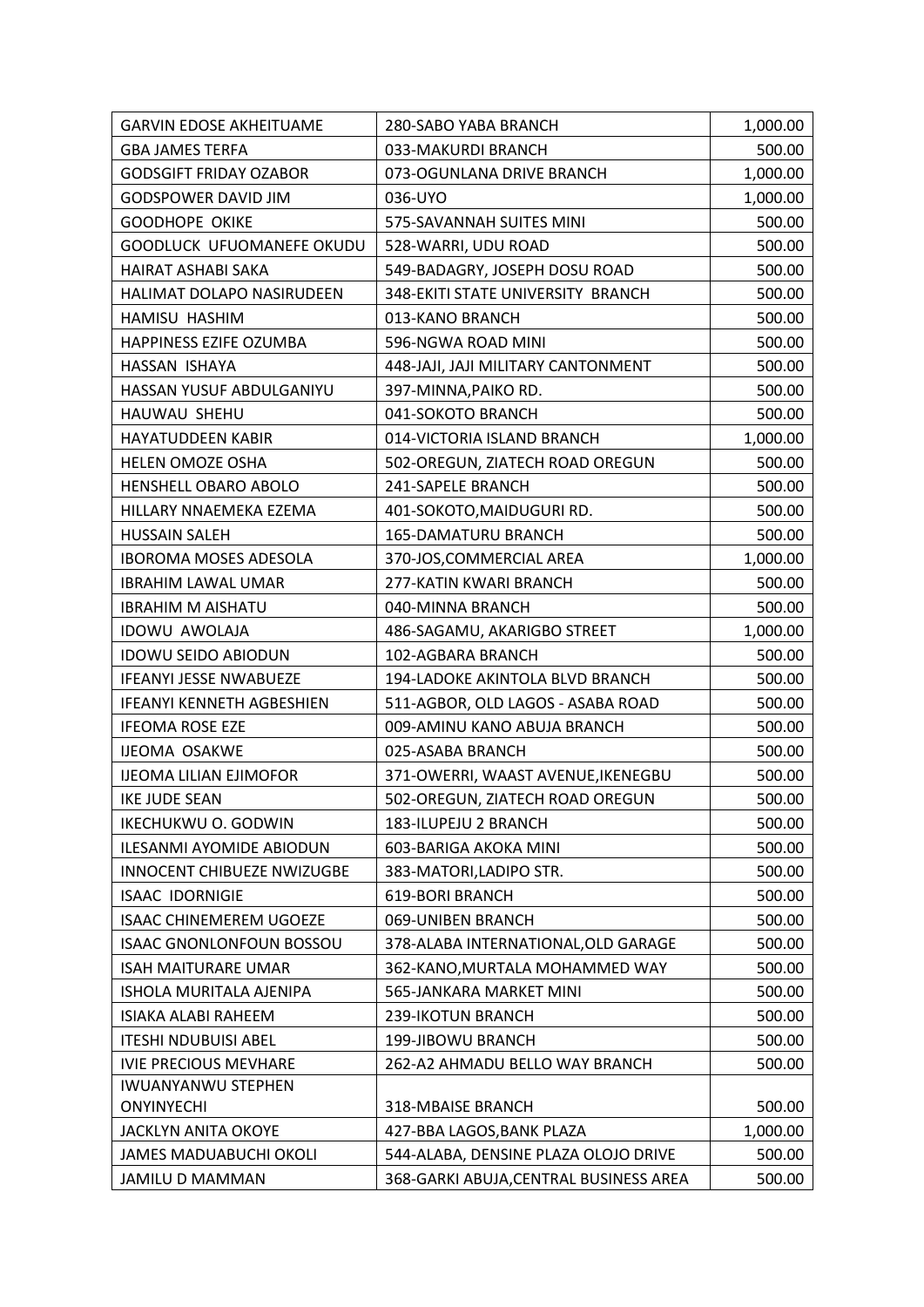| JEREMIAH ISAIAH NWOGA         | 549-BADAGRY, JOSEPH DOSU ROAD      | 500.00   |
|-------------------------------|------------------------------------|----------|
| <b>JIBAYO ORIMOLADE</b>       | 400-AKURE, OYEMEKUN STREET         | 500.00   |
| <b>JIBRIN YUNUSA</b>          | 066-ADETOKUNBO ADEMOLA BRANCH      | 500.00   |
| JOHN ADEYEMI BAYO             | 014-VICTORIA ISLAND BRANCH         | 500.00   |
| <b>JOHN NKARI UKO</b>         | 542-CALABAR, NDIDEM USANGLSO ROAD  | 500.00   |
| JOHN UBIN EFFIONG             | 528-WARRI, UDU ROAD                | 500.00   |
| JOHNSON EUCHERIA AMAECHI      | 521-AGO PALACE WAY BRANCH          | 1,000.00 |
| JOHNSON ONOME OTOMRE          | 563-OSISIOMA MINI                  | 500.00   |
| JONAH ATENGO                  | 388-MAKURDI, NEW BRIDGE ROAD       | 500.00   |
| JONAS AGUOWO                  | 447-LEKKI, LEKKI-EPE EXPRESSWAY    | 500.00   |
| <b>JOSEPH CHINONYEREM</b>     |                                    |          |
| <b>ELEKWACHI</b>              | 586-UMUAHIA MINI                   | 500.00   |
| <b>JOSEPH NIRI DUNG</b>       | 425-BUKURU, OLD JOS RD.            | 1,000.00 |
| JOSEPH OLUBUNMI AJAYI         | 320-FRANCE ROAD BRANCH             | 500.00   |
| JOY OGECHUKWU NWAJIAKU        | <b>203-UNIZIK BRANCH</b>           | 500.00   |
| <b>JOY UCHA KALU</b>          | 605-IMO STATE SEC MINI             | 500.00   |
| JOY UWOVBIEGHREVBA UMUFO      | 254-EKPOMA BRANCH                  | 500.00   |
| JOY UWOVBIEGHREVBA UMUFO      | 254-EKPOMA BRANCH                  | 500.00   |
| <b>JUDE EBERE OKOROGU</b>     | 557-AJAH, ADDO ROAD                | 500.00   |
| <b>JULIET ADAOBI IFEDIGBO</b> | <b>615-BABCOCK UNIVERSITY MINI</b> | 500.00   |
| KAREEM WASIU                  | 129-71 ADENIRAN OGUNSANYA BRANCH   | 500.00   |
| <b>KEHINDE OLUMIDE</b>        | 242-IJEBU-ODE BRANCH               | 500.00   |
| <b>KENNEDY FRANCIS</b>        | 595-GUDU MARKET MINI               | 500.00   |
|                               | 068-ALABA INTERNATIONAL MARKET     |          |
| <b>KENNETH MARK ARJI</b>      | <b>BRANCH</b>                      | 500.00   |
| KEZIAH OLOMO                  | 025-ASABA BRANCH                   | 1,000.00 |
| KINGSLEY CHIDI ORAZULIKE      | 319-DURUMI BRANCH                  | 1,000.00 |
| <b>KOLEJO S OLUWATOBI</b>     | 004-AGUDA BRANCH                   | 500.00   |
| KOMOLAFE ADEKUNLE TA          | 216-TALATA MAFARA                  | 500.00   |
| <b>KUSIMO YINKA</b>           | 238-ILARO BRANCH                   | 500.00   |
| KWASUWURU MICAH               | 323-BIU BRANCH                     | 1,000.00 |
| LAMI RABIHAT SUMAILA          | 305-AUCHI BRANCH                   | 1,000.00 |
| LASISI MUSA AKINKUNMI         | 019-DUGBE MARKET IBADAN BRANCH     | 500.00   |
| LATEEF ADESOYE YUSUFF         | 248-AYOBO BRANCH                   | 500.00   |
| LATEEF BABATUNDE KOSOKO       | 029-IDEJO BRANCH                   | 500.00   |
| LAWO ODOGWU                   | 558-UGHELLI, MARKET ROAD           | 500.00   |
| LAWRENCE OLAWALE FEMINIYI     | 336-AKUTE BRANCH                   | 1,000.00 |
| LINDA BATURE ADAMU            | 374-MAIDUGURI, BAGA ROAD           | 500.00   |
| LINDA MOPELOLA EGBUMS         | 271-SAGAMU BRANCH                  | 500.00   |
| LUKMON OLAMILEKAN BOLAJOKO    | 035-MAIDUGURI                      | 1,000.00 |
| MARK CHARLES NKWAZEMA         | 577-FUTO MINI                      | 500.00   |
| MARYAM CLANSHILE ADEGBOYEGA   | 145-MISSION ROAD BRANCH            | 500.00   |
| MASWELL KYRIAN OKEICHE        | 375-LAGOS ISLAND, BALOGUN STR.     | 1,000.00 |
| <b>MATTHEW EBUKA ODUCHE</b>   | 105-LEKKI CHEVRON BRANCH           | 500.00   |
| MATTHEW OLAWALE JOSHUA        | 529-ILORIN, UMARU AUDI ROAD        | 1,000.00 |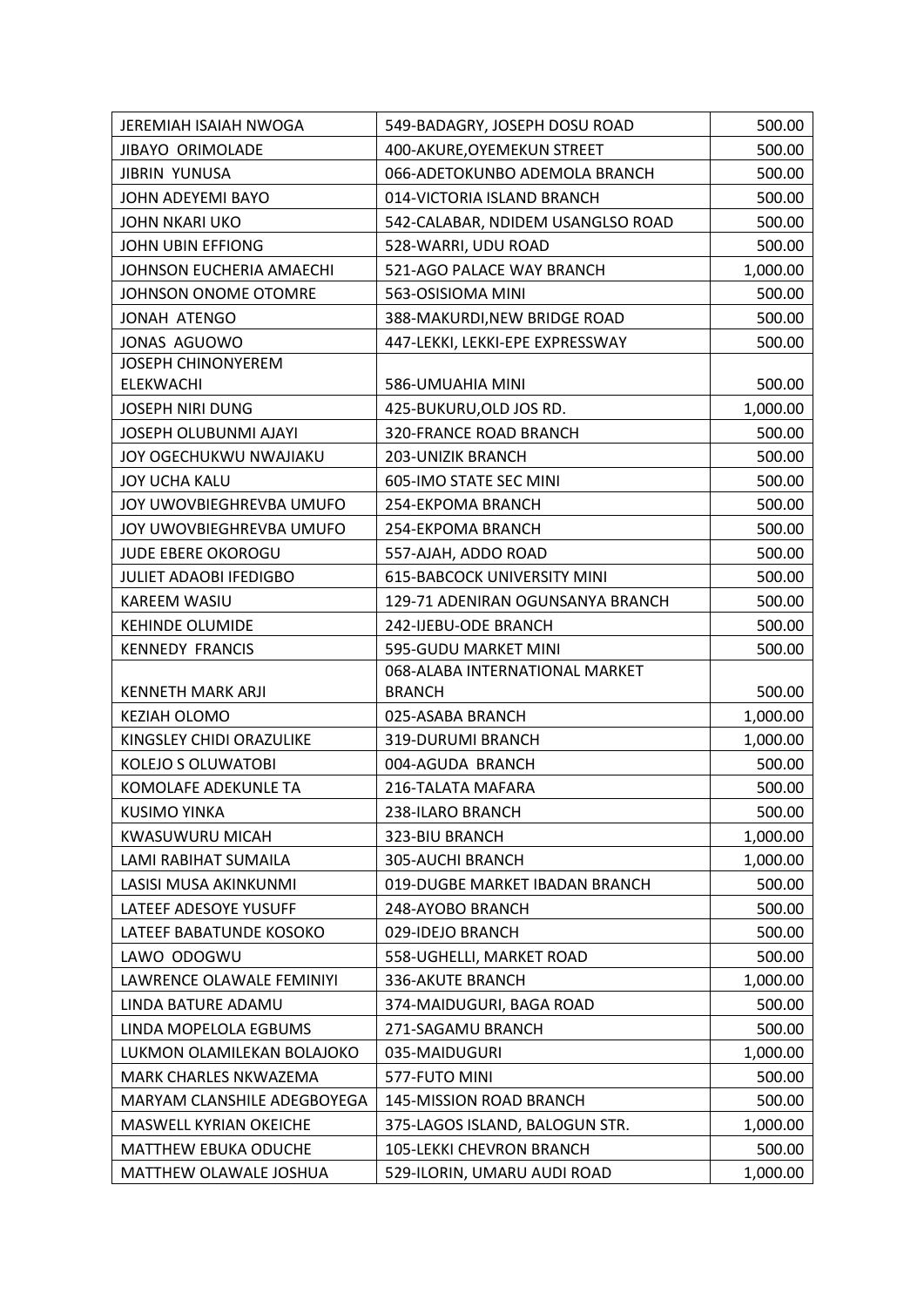| MATTHEW OLAWALE JOSHUA                            | 529-ILORIN, UMARU AUDI ROAD            | 1,000.00 |
|---------------------------------------------------|----------------------------------------|----------|
| <b>MBUBA ONYEDIKE EMMANUEL</b>                    | 203-UNIZIK BRANCH                      | 500.00   |
| MENWANG JOSEPH BATURE                             | 408-JOS, AHMADU BELLO WAY              | 500.00   |
| MICHELLE OGHOGHO EDOBOR                           | 256-OKADA BRANCH                       | 500.00   |
| MIRACLE DAVID                                     | 051-PALM AVENUE BRANCH                 | 1,000.00 |
| MOHAMMED NATAALA                                  | 397-MINNA, PAIKO RD.                   | 500.00   |
| <b>MONDAY CHINEDU NWEKE</b>                       | 372-ENUGU, GARDEN AVENUE               | 500.00   |
| <b>MOSES BILLY ADEBIYI</b>                        | 129-71 ADENIRAN OGUNSANYA BRANCH       | 500.00   |
| <b>MPEGBUNAM CHIKA CALISTER</b>                   | 084-IBAFON BRANCH                      | 500.00   |
| MUHAMMED ALHASSAN                                 | 531-OTTA IDIROKO ROAD                  | 500.00   |
| MUHAMMED AMINU                                    | 562-LEKKI PHASE I, ADMIRALTY WAY       | 500.00   |
| MUHAMMED ALIYU A.                                 | 277-KATIN KWARI BRANCH                 | 500.00   |
| MUKATAR YAKUBU ISMAIL                             | 009-AMINU KANO ABUJA BRANCH            | 500.00   |
| MUSA JAMILA                                       | 368-GARKI ABUJA, CENTRAL BUSINESS AREA | 500.00   |
| MUSA HARUN SHAMSUDDEEN                            | 295-NNPC REFINERY KADUNA BRANCH        | 1,000.00 |
| MUTAIRU FRANK MUSA                                | 537-AKOWONJO, SHASHA ROAD              | 500.00   |
| <b>NAJIF ISMAIL HAFIZ</b>                         | 320-FRANCE ROAD BRANCH                 | 500.00   |
| <b>NEWSY CYPRIAN PHILIPS</b>                      | 364-PH, 222 IKWERRE ROAD               | 500.00   |
| NJOKU GOODLUCK OBINNA                             | 526-UMUAHIA, IKOT - EKPENE ROAD        | 500.00   |
| NNAMANI, VALENTINE                                | 138-OKPARA AVENUE BRANCH               | 1,000.00 |
| NNYIGIDE EVARISTUS.                               | 127-IHIALA BRANCH                      | 500.00   |
| NOFIU OLUWAFEMI SODIQ                             | 247-COVENANT BRANCH                    | 500.00   |
| NURA MURTALA                                      | 591-DAWANUA MINI                       | 500.00   |
| NWACHUKWU KELECHI C.                              | 371-OWERRI, WAAST AVENUE, IKENEGBU     | 500.00   |
| <b>NWANKWO MOSES</b>                              | 282-AGBANI ROAD BRANCH                 | 500.00   |
|                                                   | 369-DEI-DEI ABUJA, BUILDING MATERIALS  |          |
| <b>NWANTA CHUBA PIUS</b>                          | <b>MARKET</b>                          | 500.00   |
| <b>OBEDOMWONYI ANTHONY</b><br><b>EGHIYO-ESERE</b> | 442-OWERRI, DOUGLAS RD.                | 500.00   |
| <b>OBETO LYDIA</b>                                | 033-MAKURDI BRANCH                     | 500.00   |
| OBIDIOZOR C. MARIUS                               | 291-MAITAMA BRANCH                     | 500.00   |
| OBIE GODSPOWER                                    | 285-RUMUKURISHI BRANCH                 | 500.00   |
| OBINNA COLLINS ODIMS                              | 038-ADO-EKITI                          | 500.00   |
| Obinna Emmanuel Ugbene                            | 076-AWKA 2 BRANCH                      | 500.00   |
| <b>OCHIJE OBIAJULU H</b>                          | 132-BANK ROAD OWERRI BRANCH            | 500.00   |
| OCHUKO JOHNSON TUOMERU                            | 102-AGBARA BRANCH                      | 500.00   |
| <b>ODAFE FRANCIS AYISIRE</b>                      | 499-WARRI, OKUMAGBA AVENUE             | 500.00   |
| ODISU-AKANU IFEANYI SYLVESTER                     | 207-KETU BRANCH                        | 500.00   |
| OGBODO LINDA UZOMA                                | 510-ENUGU, PRESIDENTIAL ROAD           | 1,000.00 |
| OGECHI CHRISTIANA AMAECHI                         | 358-PH, TRANS AMADI                    | 500.00   |
| OGECHUKWU GODSON EZEHEKWE                         | 273-MUSHIN BRANCH                      | 500.00   |
| OGENE CHIOMA SANDRA                               | 361-ONITSHA, NEW MARKET RD.            | 1,000.00 |
| <b>OGHENEKEVWE ESSI</b>                           | 322-MINNA 2 BRANCH                     | 1,000.00 |
| OGUAMA IFEOMA VIVIAN                              | 476-OWERRI WETHERAL ROAD BRANCH        | 500.00   |
| OJO ISSAC ODESANMI                                | 539-ILE - IFE, LAGERE ROAD             | 500.00   |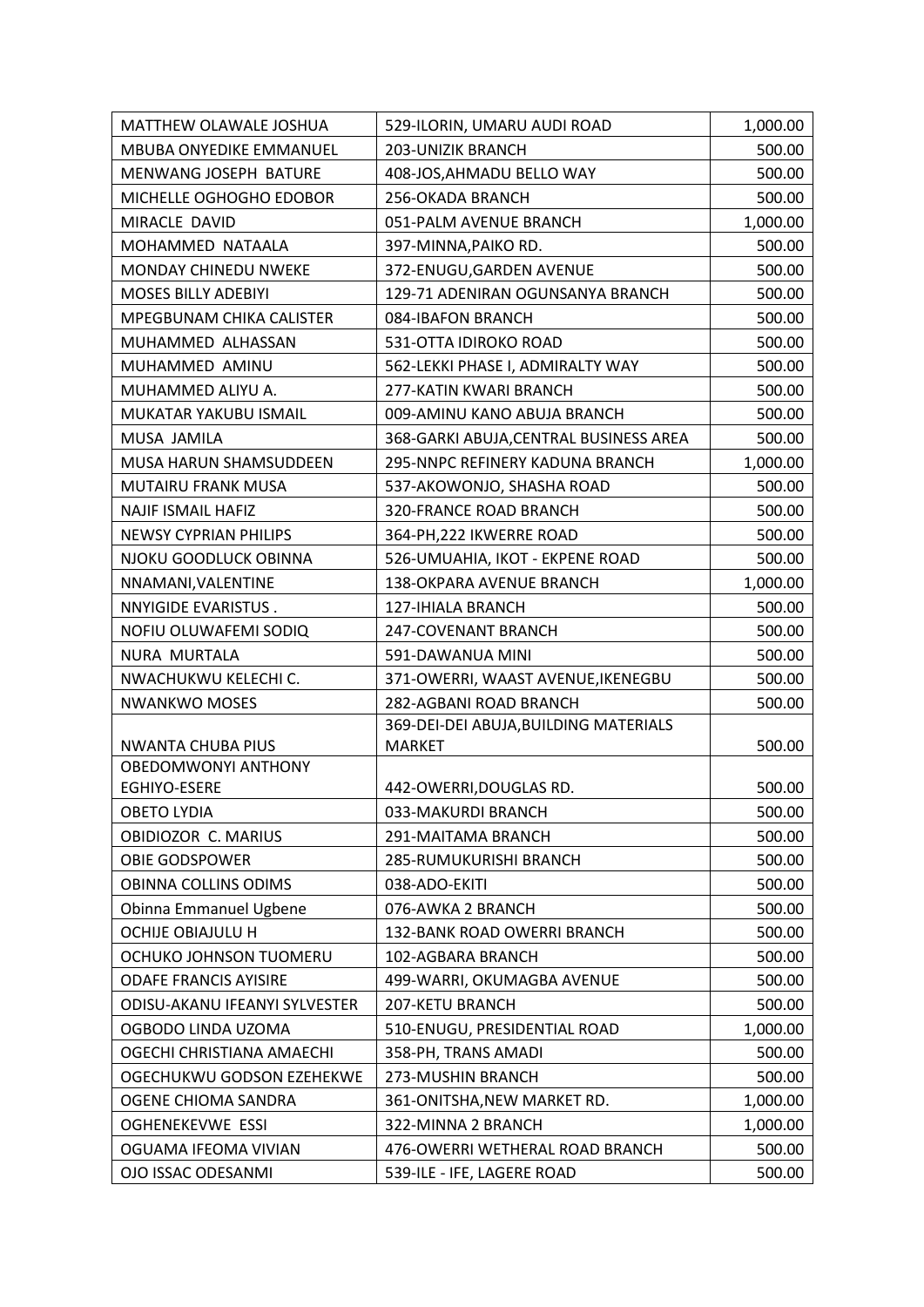| OKECHUKWU CHUKWUEMEKA                  |                                    |          |
|----------------------------------------|------------------------------------|----------|
| <b>HARRISON</b>                        | 171-AWOLOWO ROAD 2 BRANCH          | 1,000.00 |
| OKECHUKWU J EPEMNDU                    | 500-ORJI, OKIGWE ROAD              | 1,000.00 |
|                                        | 359-ISOLO, ASA-AFARIOGUN STR, AJAO |          |
| OKECHUKWU NDUDI ISDORE                 | <b>ESTATE</b>                      | 500.00   |
| OKITIKPI EMILY OMODION                 | 528-WARRI, UDU ROAD                | 500.00   |
| OKOLI ANURIKA CHINWE                   | 051-PALM AVENUE BRANCH             | 500.00   |
| OKOLI OGENWA IFEANYI AND EJIKE         | 431-ABA, ASA RD.                   | 1,000.00 |
| OKOLO BENEDICT SUNDA                   | 028-ONITSHA BRANCH                 | 500.00   |
| OLA JUMOKE BUKOLA                      | 192-IWO ROAD 2 BRANCH              | 500.00   |
| OLABISI AYINLA                         | 600-KIRIKIRI MINI                  | 500.00   |
| <b>OLABODE OLALEKAN</b>                | 172-TEXTILE MILL ROAD BRANCH       | 500.00   |
| OLADIMEJI AMINAT AMOKE                 | 054-IWO ROAD IBADAN BRANCH         | 1,000.00 |
| <b>OLADIRAN SEGUN</b>                  | 038-ADO-EKITI                      | 500.00   |
| OLAJIDE AZEEZ DARAMOLA                 | 572-ALUMINIUM VILLAGE MINI         | 1,000.00 |
| OLALERE ADEMOLA LAWAL                  | 482-AKANRAN - IBADAN BRANCH        | 500.00   |
| <b>OLAMIDE SIMBIAT SOGEKE</b>          | 433-OGBA IKEJA, IJAIYE RD.         | 1,000.00 |
| OLAMILEKAN OLASHILE ADEOGUN            | 136-48 MARINA BRANCH               | 500.00   |
| OLANREWAJU MICHEAL OLAIYA              | 006-IKORODU BRANCH                 | 500.00   |
| OLATEJU SAMUEL SUNKANMI                | 066-ADETOKUNBO ADEMOLA BRANCH      | 1,000.00 |
| OLAYINKA BUNMI ADENIYI                 | 400-AKURE, OYEMEKUN STREET         | 1,000.00 |
| <b>OLISA IKWUKA EZE</b>                | 014-VICTORIA ISLAND BRANCH         | 1,000.00 |
| OLUCHI CHIWENDU OSUJI                  | 137-AWKA BRANCH 1                  | 500.00   |
| <b>OLUCHI ESTHER DIKE</b>              | 543-ENUGU, NIKE LAKE ROAD          | 500.00   |
| OLUCHUKWU ANULIKA ONWUKA               | 025-ASABA BRANCH                   | 500.00   |
| OLUFUNKE CHRISTIANA DAIRO              | 192-IWO ROAD 2 BRANCH              | 500.00   |
| OLUJOBI SEYE YINKA                     | 446-IKERE BRANCH                   | 500.00   |
| OLUMAYOWA AND OLAIDE                   | 227-OBAFEMI AWOLOWO WAY BRANCH     | 500.00   |
| Olurotimi Eworitsemogha Adeda          | 014-VICTORIA ISLAND BRANCH         | 500.00   |
| OLUSEUN FEMI OLUGBEMI                  | 384-ABEOKUTA, UACN COMPLEX IBARA   | 500.00   |
| <b>OLUSOLA M IKUJUNI</b>               | 242-IJEBU-ODE BRANCH               | 1,000.00 |
| <b>OLUSOLA M IKUJUNI</b>               | 242-IJEBU-ODE BRANCH               | 1,000.00 |
| OLUWABUSAYO DORCAS ADEBERO             | 507-ONDO TOWN, YABA ROAD           | 500.00   |
| OLUWADAMILOLA TAIWO                    |                                    |          |
| <b>OKUTUGA</b>                         | 073-OGUNLANA DRIVE BRANCH          | 1,000.00 |
| OLUWASEGUN JOHNBULL                    |                                    |          |
| OLAGBENDE                              | 573-OWO BRANCH                     | 1,000.00 |
| OLUWASEUN ELIZABETH                    |                                    |          |
| ABDULAZEEZ                             | 600-KIRIKIRI MINI                  | 500.00   |
| OLUWASEUN MICHAEL IBUKUN               | 400-AKURE, OYEMEKUN STREET         | 500.00   |
| OLUWATADE NATHANIEL<br><b>OLADOTUN</b> | 014-VICTORIA ISLAND BRANCH         | 500.00   |
| OLUWATOSIN AGBOLADE                    | 553-SURULERE, ENITAN STREET AGUDA  | 500.00   |
| OLUWATOSIN ABOLANE ODIANSIYE           | 391-PH, FOT ONNE                   | 500.00   |
| OLUWATOSIN ODUNAYO OJUADE              | 386-APATA-IBADAN BRANCH            | 500.00   |
| OLUWOLE THOMAS ADEGOKE                 | 559-OGBOMOSHO, ILORIN ROAD         | 500.00   |
|                                        |                                    |          |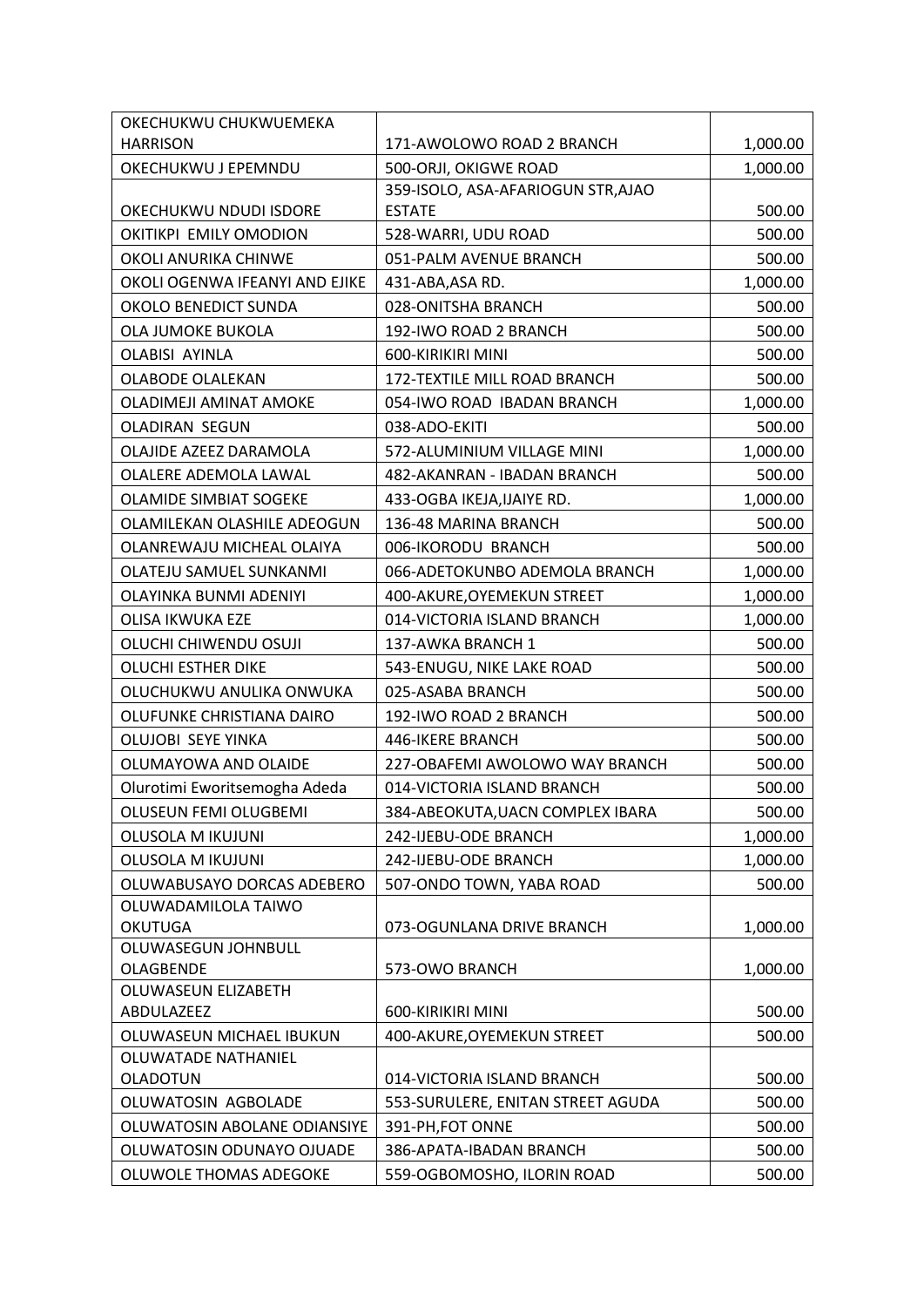| OMOLARA VICTORIA AWOLOLA        | 582-SANGO-IBADAN BRANCH                | 500.00   |
|---------------------------------|----------------------------------------|----------|
| OMOROKE OLORUNWA                | 017-AKURE BRANCH                       | 500.00   |
| OMOTAYO OLAWALE                 |                                        |          |
| KAMORUDEEN                      | 250-EJIGBO BRANCH                      | 500.00   |
| <b>OMOTOLA BABATUNDE SHELLE</b> | 142-ALAGBADO BRANCH                    | 500.00   |
| OMOTOLANI TAIBAT IBRAHEEM       | 239-IKOTUN BRANCH                      | 500.00   |
| OMOWUMI BUKOLA AJIBADE          | 611-MONOTAN-IBADAN BRANCH              | 1,000.00 |
| ONWUKWE LILIAN UGOCHI           | 371-OWERRI, WAAST AVENUE, IKENEGBU     | 500.00   |
| <b>ONYEGIRI CHIDIMMA</b>        | <b>306-UMUNZE BRANCH</b>               | 500.00   |
| OPEYEMI SUKURAT MUSTAPHA        | 235-EGBEDA BRANCH                      | 500.00   |
| OREOLUWA TITLAYO OLOYEDE        | 025-ASABA BRANCH                       | 500.00   |
| oseyemi rebecca olaniyi         | 611-MONOTAN-IBADAN BRANCH              | 500.00   |
| OSHIPITAN JOHN OLASUNKANMI      | 054-IWO ROAD IBADAN BRANCH             | 1,000.00 |
| OTITIE OCHIRUE EJOOR            | 023-WARRI BRANCH                       | 500.00   |
| OYEDEJI RAZAQ OLADELE           | 005-OSHOGBO BRANCH                     | 500.00   |
| OYEWO ENOCH OJO                 | 378-ALABA INTERNATIONAL, OLD GARAGE    | 500.00   |
| OYINDAMOLA MONSURAT             |                                        |          |
| OLAYIWOLA                       | <b>208-ORILE COKER</b>                 | 500.00   |
| OYINDAMOLA RHODA ADEGBOLA       | 337-EPE BRANCH                         | 500.00   |
| PATIENCE UZOBO                  | 435-YENAGOA, CENTRAL BUSINESS DISTRICT | 1,000.00 |
| PATIENCE NDIDI OGOR             | 316-RSUST BRANCH                       | 500.00   |
| PATRICK NNANYEREM NWOKO         | 366-IKEJA, LADIPO OLUWOLE STR.         | 500.00   |
|                                 | 421-ALABA INTERNATIONAL, DOBBIL PLAZA  |          |
| PATRICK UCHE ILO                | <b>AVENUE</b>                          | 500.00   |
| PHILIPS YAHAYA                  | 243-BUKURU BRANCH                      | 500.00   |
| PRIYE GIFT JEIBOR               | 537-AKOWONJO, SHASHA ROAD              | 500.00   |
| QUADRI ADEKUNLE OLANIYAN        | 271-SAGAMU BRANCH                      | 500.00   |
| <b>QUADRI TEMITAYO BUSARI</b>   | 054-IWO ROAD IBADAN BRANCH             | 1,000.00 |
|                                 | 268-ADEKUNLE AJASIN UNIVERSITY CAMPUS  |          |
| RAHMAN SUNDAY AMUSA             | <b>BRANCH</b>                          | 500.00   |
| RAJI AYINDE LAWAL               | 394-BBA LAGOS, ATIKU ABUBAKAR PLAZA    | 500.00   |
| RASAQ AKEEM KUNLE               | 261-LASU BRANCH                        | 500.00   |
| RASHIDAT OLAMIDE YUSUFF         | 540-IBADAN, AGODI UCH SECOND GATE      | 500.00   |
| RAZAQ SAHEED ADENIYI            | 445-OSHOGBO, GBONGAN-IBADAN ROAD       | 500.00   |
| RIDWAN OLANREWAJU KAREEM        | 050-IPAJA BRANCH                       | 500.00   |
| RISIKATU SHITTU                 | 498-GWARINPA ABUJA, 1ST AVENUE         | 500.00   |
| <b>ROSE GEORGE</b>              | 316-RSUST BRANCH                       | 1,000.00 |
| ROTIMI EFETURI AJIGBOYE         | 208-ORILE COKER                        | 500.00   |
| ROTIMI SAMUEL ISREAL            | 082-LIGALI AYORINDE                    | 500.00   |
| Sadiq Abubakar Umar             | 207-KETU BRANCH                        | 1,000.00 |
| SAIDU MUHAMMADU                 | 209-FUNTUA BRANCH                      | 500.00   |
| SALLAU ASHIRU ASHIRU            | 570-BUK ROAD MINI                      | 500.00   |
| SAMINU IBRAHIM LAWAL            | 351-GWARIMPA BRANCH                    | 500.00   |
| SAMUEL BASSEY UDO               | 248-AYOBO BRANCH                       | 1,000.00 |
| SAMUEL OTOKHINE                 | 090-SAPELE ROAD BRANCH                 | 500.00   |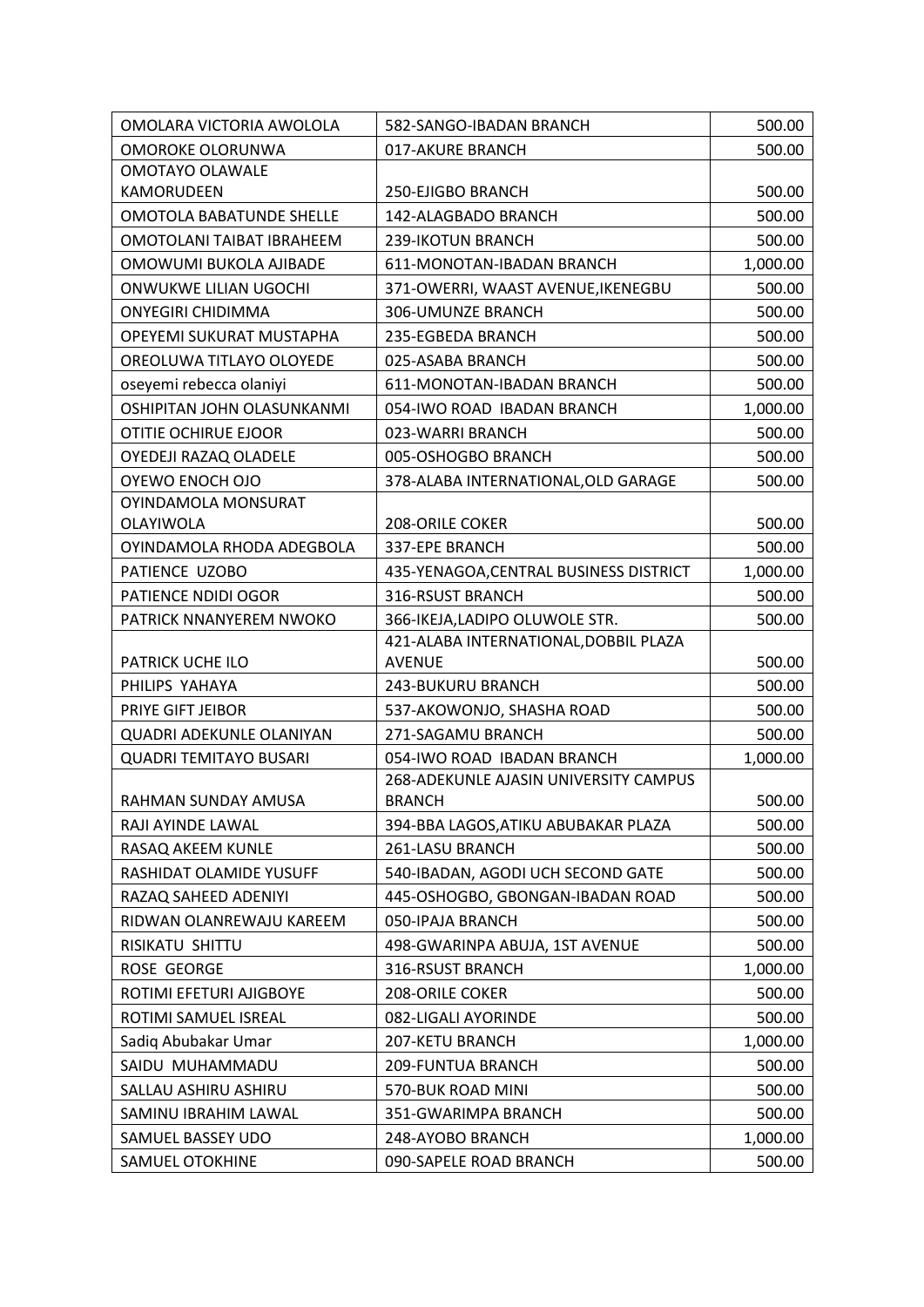| SAMUEL SOLA ADESEGUN       | 532-IBADAN, OKE - ADO                    | 1,000.00 |
|----------------------------|------------------------------------------|----------|
| SAMUEL TOBI OLAGOKE        | 455-BIRNIN KEBBI, SANI ABACHA WAY        | 500.00   |
| SANI ABDULLAHI MUHAMMAD    | 277-KATIN KWARI BRANCH                   | 1,000.00 |
| SANUSI NASIRU ADESHINA     | 321-DOPEMU BRANCH                        | 500.00   |
| SHAKIRAT ODUNAYO ADESHINA  | 518-ILASA, APAPA - OSHODI EXPRESSWAY     | 500.00   |
| SHAMAYAH ORJI UZOH         | 502-OREGUN, ZIATECH ROAD OREGUN          | 500.00   |
| SHERIFFDEEN ADEWALE BADMOS | 005-OSHOGBO BRANCH                       | 1,000.00 |
| SHUAIBU ABUBAKAR           | 319-DURUMI BRANCH                        | 500.00   |
| sodiq adedamola adio       | 470-ERUWA BRANCH                         | 500.00   |
| STELLA UZOCHI NWARU        | 081-FESTAC TOWN BRANCH                   | 500.00   |
| STEPHEN OLAOJO             | 389-ABAKALIKI, OGOJA RD.                 | 500.00   |
| SUCCESS OGIDA              | 023-WARRI BRANCH                         | 1,000.00 |
| SULAIMON AYOOLA SETEOLU    | 538-ABEOKUTA, ADATAN ROAD                | 500.00   |
| <b>SUNDAY ADEKUNLE</b>     | 294-UNGWAN RIMI BRANCH                   | 500.00   |
| <b>SUNDAY ADEKUNLE</b>     | 294-UNGWAN RIMI BRANCH                   | 500.00   |
| <b>SUNDAY ADEKUNLE</b>     | 294-UNGWAN RIMI BRANCH                   | 500.00   |
| SUNDAY SAMUEL OLAJIDE      | 008-ALLEN AVENUE IKEJA BRANCH            | 500.00   |
| SUNNY CHUKWUEMEKA EKE      | 431-ABA, ASA RD.                         | 500.00   |
| <b>SURAJU RAFIU</b>        | 227-OBAFEMI AWOLOWO WAY BRANCH           | 500.00   |
| TAIWO OLAITAN OLADOKUN     | 182-ISOLO 1 BRANCH                       | 500.00   |
| TALEB OUSSAMA              | 379-VICTORIA ISLAND ADEOLA ODEKU         | 500.00   |
| TAMUNO AMIESIMAKA          | 566-ABA ROAD MINI                        | 500.00   |
| TANIMU MUHAMMED            | 477-ZARIA, KADUNA ROAD                   | 1,000.00 |
| TAYO DANIEL OBISESAN       | 448-JAJI, JAJI MILITARY CANTONMENT       | 500.00   |
|                            | 547-MARYLAND, MOBOLAJI BANK ANTHONY      |          |
| <b>TEMITOPE BAMIDELE</b>   | <b>WAY</b>                               | 500.00   |
| <b>TEMITOPE ILESANMI</b>   | 094-ASOKORO BRANCH                       | 1,000.00 |
| Tiamiyu Ishau Alade        | 119-OJODU BERGER BRANCH                  | 500.00   |
| TIJANI ILIYA               | 211-ABULE-EGBA BRANCH                    | 500.00   |
| TOMIWA GIDEON IDRIS        | 345-REDEEMER UNIVERSITY EDE BRANCH       | 500.00   |
| <b>TOSIN MARY ODESANMI</b> | <b>284-CHALLENGE BRANCH</b>              | 500.00   |
| TUKUR LAWAL                | 059-YOLA BRANCH                          | 500.00   |
| <b>TUNDE ADEBIYI</b>       | 345-REDEEMER UNIVERSITY EDE BRANCH       | 500.00   |
| U JONATHAN IMOH            | 028-ONITSHA BRANCH                       | 500.00   |
| UCHE BLESSING IKECHUKWU    | 301-IJU BRANCH                           | 500.00   |
| UCHE THERESA ANIEKE        | <b>281-ENUGU STATE UNIVERSITY BRANCH</b> | 500.00   |
| UCHENNA BUTTY NNODIM       | 557-AJAH, ADDO ROAD                      | 500.00   |
| UCHENNA GODWIN AMADI       | 476-OWERRI WETHERAL ROAD BRANCH          | 500.00   |
| UDEH UGOCHUKWU JOHN        | 405-ENUGU, OKPARA AVENUE                 | 500.00   |
| <b>UDOH MARTIN JOHN</b>    | 072-UMUAHIA BRANCH                       | 500.00   |
| <b>UDORJI JOSEPHINE N</b>  | 404-EBUTE METTA, MARKET STR. OYINGBO     | 500.00   |
| UGOCHI CONFIDENCE OKEZIE   | 084-IBAFON BRANCH                        | 500.00   |
| UGONNA NGOZI OKERE         | <b>307-NEKEDE BRANCH</b>                 | 1,000.00 |
| UJU JOSEPHINE AYADINUNO    | 439-YABA HERBERT MACAULAY WAY            | 500.00   |
| UZOMA JULIET OBIAMAUKWU    | 153-BROAD STREET 2 BRANCH                | 500.00   |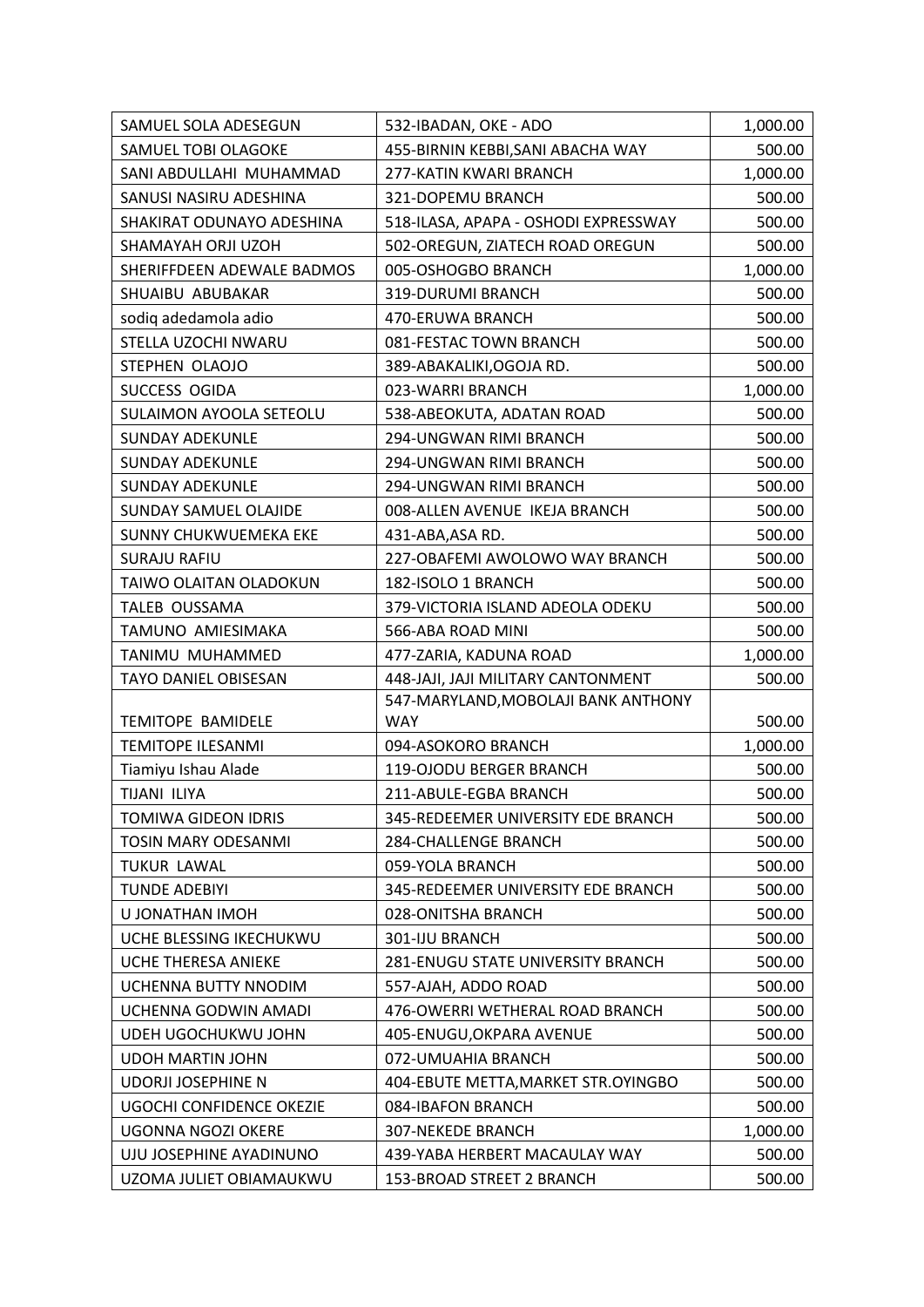| VERONICA CHIDIMMA MBEGBU   | 500-ORJI, OKIGWE ROAD              | 500.00   |
|----------------------------|------------------------------------|----------|
| VICTOR BOLUWATIFE ADEWOYIN | 248-AYOBO BRANCH                   | 500.00   |
| VICTOR OLUWAGBEMILEKE      |                                    |          |
| <b>ADEYEYE</b>             | 348-EKITI STATE UNIVERSITY BRANCH  | 500.00   |
| VICTOR OLUWATOSIN AWODEYI  | 005-OSHOGBO BRANCH                 | 500.00   |
| VICTOR PROMISE JOSEPH      | 485-OBIGBO PH, LOCATION ROAD       | 500.00   |
| <b>VICTORIA VICTOR</b>     | 038-ADO-EKITI                      | 500.00   |
| WASIU ODEKANMI             | 611-MONOTAN-IBADAN BRANCH          | 1,000.00 |
| YEMI AYO ABIOYE            | 088-OGBA BRANCH                    | 500.00   |
| YEMISI SEGUN KOLAWOLE      | 271-SAGAMU BRANCH                  | 1,000.00 |
| YUSUF YUGUDA               | 448-JAJI, JAJI MILITARY CANTONMENT | 500.00   |
| YUSUF ADENIYI IBRAHIM      | 374-MAIDUGURI, BAGA ROAD           | 500.00   |
| YUSUF ALIYU IBRAHIM        | 059-YOLA BRANCH                    | 500.00   |
| YUSUFF OLANREWAJU HAMMED   | 548-IBADAN, AGBENI MARKET          | 500.00   |
| ZOSSOU KODJA PARFAIT       | 285-RUMUKURISHI BRANCH             | 500.00   |

### **Recharge And Win**

|                             |                                         | <b>AMOUNT</b> |
|-----------------------------|-----------------------------------------|---------------|
| <b>ACCT NAME</b>            | <b>BRANCH</b>                           | PAID          |
| FATIMA SURAJO MASHI         | 398-KATSINA, NAGODO RD.                 | 500.00        |
| <b>ABAKPA DAVID</b>         | 024-OLU OBASANJO BRANCH                 | 500.00        |
| ABAN ELIJAH OKPA            | 229-OGOJA BRANCH                        | 500.00        |
| ABDLKARIM ILIYA             | 165-DAMATURU BRANCH                     | 500.00        |
| ABDULAZIZ SALISU            | 341-KEFFI BRANCH                        | 500.00        |
| ABDULGAFAR YAHAYA           | 302-USMAN DANFODIO UNIVERSITY BRANCH    | 500.00        |
| ABDULGANIYU ASHIRU ALIME    | 614-ZARIA MINI                          | 500.00        |
| ABDULKAREEM HASSANA         | 022-JOS BRANCH                          | 500.00        |
| ABDULRASHEED ABDULKAREEM    | 408-JOS, AHMADU BELLO WAY               | 500.00        |
| <b>ABEL OKEY OGBU</b>       | 134-ORON BRANCH                         | 500.00        |
| <b>ABIODUN BOLATITO DEW</b> | 167-OYO BRANCH                          | 1,000.00      |
| ABIODUN OLAIFE OLUKOMO      | 076-AWKA 2 BRANCH                       | 500.00        |
| ABIODUN OLUBUNMI OWOYEMI    | 446-IKERE BRANCH                        | 1,000.00      |
| ABIODUN ORIYOMI BADEJO      | 538-ABEOKUTA, ADATAN ROAD               | 1,000.00      |
| ADEBAYO WALE AKANMU         | 019-DUGBE MARKET IBADAN BRANCH          | 500.00        |
| ADEBOWALE SEGUN ADEWUMI     | 604-KETU MINI                           | 500.00        |
| ADEFAJO ADEBISI ABBEY       | 598-OGBA/IFAKO, COLLEGE ROAD MINI       | 500.00        |
| ADEMOLA DANIEL OMOLEWA      | 409-LAGOS ISLAND, BROAD STREET          | 500.00        |
|                             | 460-IYANA IPAJA, LAGOS ABEOKUTA         |               |
| ADESANMI BAMITALE YAYATU    | EXPRESSWAY                              | 500.00        |
| ADESOLA ELIZABETH BALOGUN   | 227-OBAFEMI AWOLOWO WAY BRANCH          | 500.00        |
| ADESUMBO ADEYANJU AJAYI     | 211-ABULE-EGBA BRANCH                   | 500.00        |
| ADEWALE BENJAMIN ADEJUMO    | 483-IKOT - EKPENE, ABA IKOT - EKPENE RD | 500.00        |
| ADIGUN MATHEU OLUSOJ        | 261-LASU BRANCH                         | 500.00        |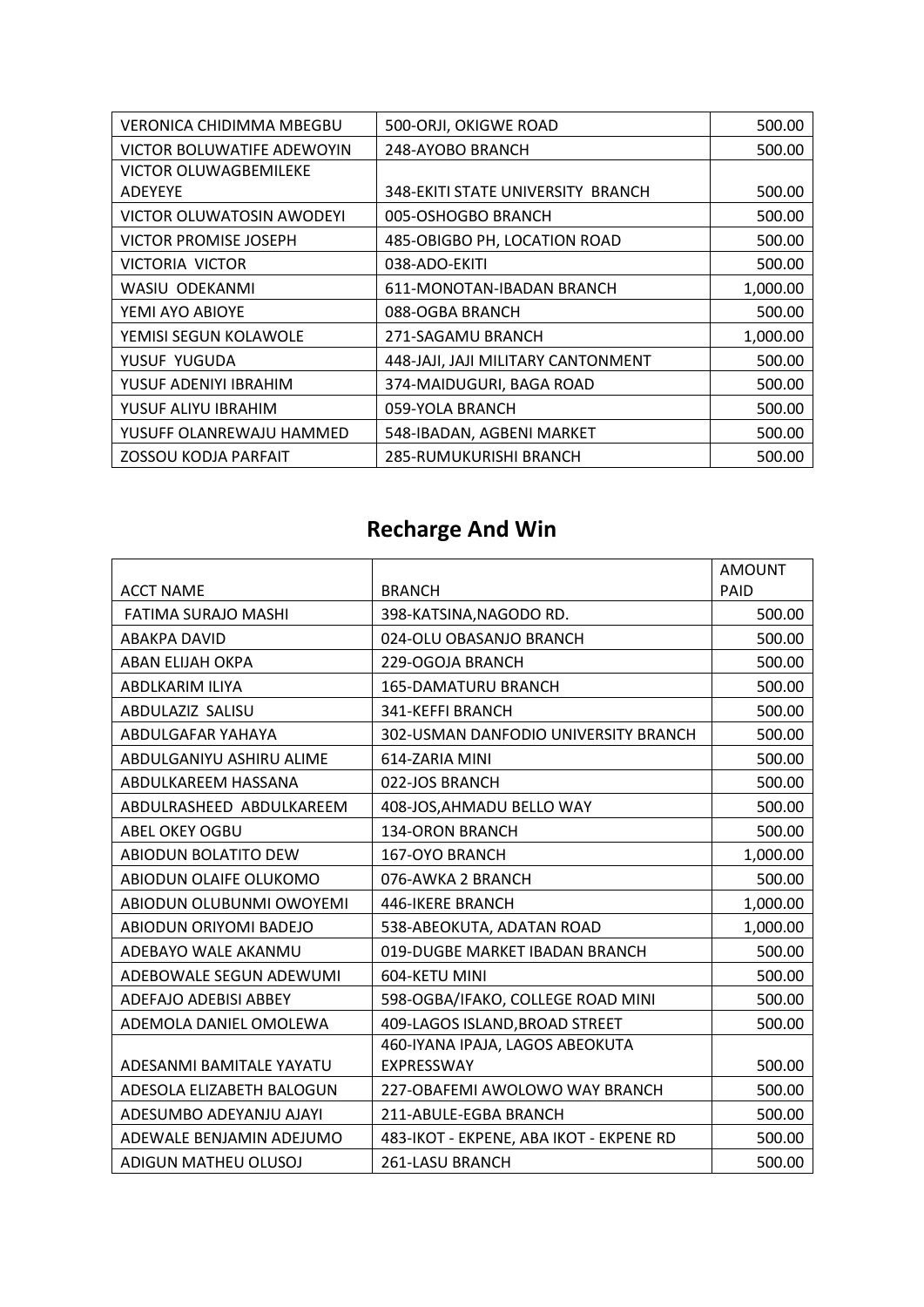| ADIKAT OGIEKHOSO OSHIONEI                     | 456-KUBWA, ABUJA NASCO ROAD         | 500.00   |
|-----------------------------------------------|-------------------------------------|----------|
| <b>ADOYI CLEMENT CLETUS</b>                   | 194-LADOKE AKINTOLA BLVD BRANCH     | 500.00   |
| ADURAGBEMI SAMUEL SOKUNBI                     | 226-OTTA BRANCH                     | 500.00   |
| ADURALEKE BABATUNDE OKUSI                     | 082-LIGALI AYORINDE                 | 500.00   |
| <b>AGHOGHO TROY ENAKERAKPO</b>                | 557-AJAH, ADDO ROAD                 | 1,000.00 |
| AHMAD MAIMUNA                                 | 213-BELLO ROAD BRANCH KANO          | 500.00   |
| AHMED USMAN                                   | 113-BICHI BRANCH                    | 500.00   |
| AKEEM OLAMIDE LAWAL                           | 409-LAGOS ISLAND, BROAD STREET      | 500.00   |
| AKINPEJU ADETUTU                              | 321-DOPEMU BRANCH                   | 500.00   |
| AKINWUNMI OLAJUMOKE                           | 163-IFAKO-GBAGADA BRANCH            | 500.00   |
| Akinyemi Yusirot Arike                        | 014-VICTORIA ISLAND BRANCH          | 500.00   |
| AKMAL MUHAMMED BELLO                          | 081-FESTAC TOWN BRANCH              | 500.00   |
| AKON JULIEN FRANCIS                           | 025-ASABA BRANCH                    | 500.00   |
| ALABI LUKMON DAMOLA                           | 366-IKEJA,LADIPO OLUWOLE STR.       | 1,000.00 |
| ALHASAN HALILU                                | 292-GWAGWALADA BRANCH               | 500.00   |
| AL-HASSAN YAKUBU                              | 014-VICTORIA ISLAND BRANCH          | 500.00   |
| ALI MOHD                                      | 096-DUTSE BRANCH                    | 500.00   |
| ALI A BAKARI                                  | 450-JALINGO, HAMMAN RUN WAY         | 500.00   |
| ALI IBRAHIM MODU                              | 374-MAIDUGURI, BAGA ROAD            | 500.00   |
| ALIYU MOHAMMED                                | 009-AMINU KANO ABUJA BRANCH         | 1,000.00 |
| ALUKA OVUERIERIE HELEN                        | 290-AZIKIWE ROAD PHC BRANCH         | 500.00   |
| AMARA LILY OKAFOR                             | 203-UNIZIK BRANCH                   | 500.00   |
| AMARACHI MIKE NJOKU                           | 500-ORJI, OKIGWE ROAD               | 500.00   |
| AMINU ISAH                                    | 162-SOKOTO 2 BRANCH                 | 500.00   |
| AMIR JIBRIL TOM                               | 535-CALABAR, MAYNE AVENUE           | 500.00   |
| AMODU SUNBO M                                 | 192-IWO ROAD 2 BRANCH               | 500.00   |
| ANAS SALISU                                   | 296-MALUMFASHI BRANCH               | 500.00   |
| <b>ANAS SADIQ</b>                             | 034-BAUCHI BRANCH                   | 500.00   |
| ANAYOCHUKWU PROPER                            |                                     |          |
| <b>OFFORDUM</b>                               | 396-ILORIN, IBRAHIM TAIWO RD.       | 500.00   |
| <b>ANDY TOBE OKERE</b>                        | 379-VICTORIA ISLAND ADEOLA ODEKU    | 500.00   |
| ANGELA ENOMA                                  | 465-BENIN, MISSION ROAD             | 500.00   |
| ANGELINA EBERECHUKWU                          |                                     |          |
| <b>ALUZIWE</b>                                | 605-IMO STATE SEC MINI              | 500.00   |
| ANSELEM EZE                                   | 473-NEW KARU, KEFFI ROAD            | 500.00   |
| ANSELEM ANAYO OGUAMA                          | 494-ENUGU, 9TH MILE                 | 500.00   |
| ANTHONIA ESSAY IGHEDOSA                       | 278-MARARABA BRANCH                 | 500.00   |
| ANTHONY CHIBUZO ANYANWU                       | 058-OWERRI BRANCH                   | 500.00   |
| <b>ANTHONY OLUWATOSIN</b><br><b>OGUNBEKUN</b> | 378-ALABA INTERNATIONAL, OLD GARAGE | 500.00   |
| ATASIE UZOMA                                  | 020-ABA BRANCH                      | 500.00   |
| ATINUKE VICTORIA AKINTEYE                     | 235-EGBEDA BRANCH                   | 500.00   |
| <b>AUDU ANNA</b>                              | 267-KAFANCHAN BRANCH                | 500.00   |
| AUWALU USMAN                                  | 041-SOKOTO BRANCH                   | 500.00   |
| AYIBATONYE MARTIN SIGAH                       | 014-VICTORIA ISLAND BRANCH          | 500.00   |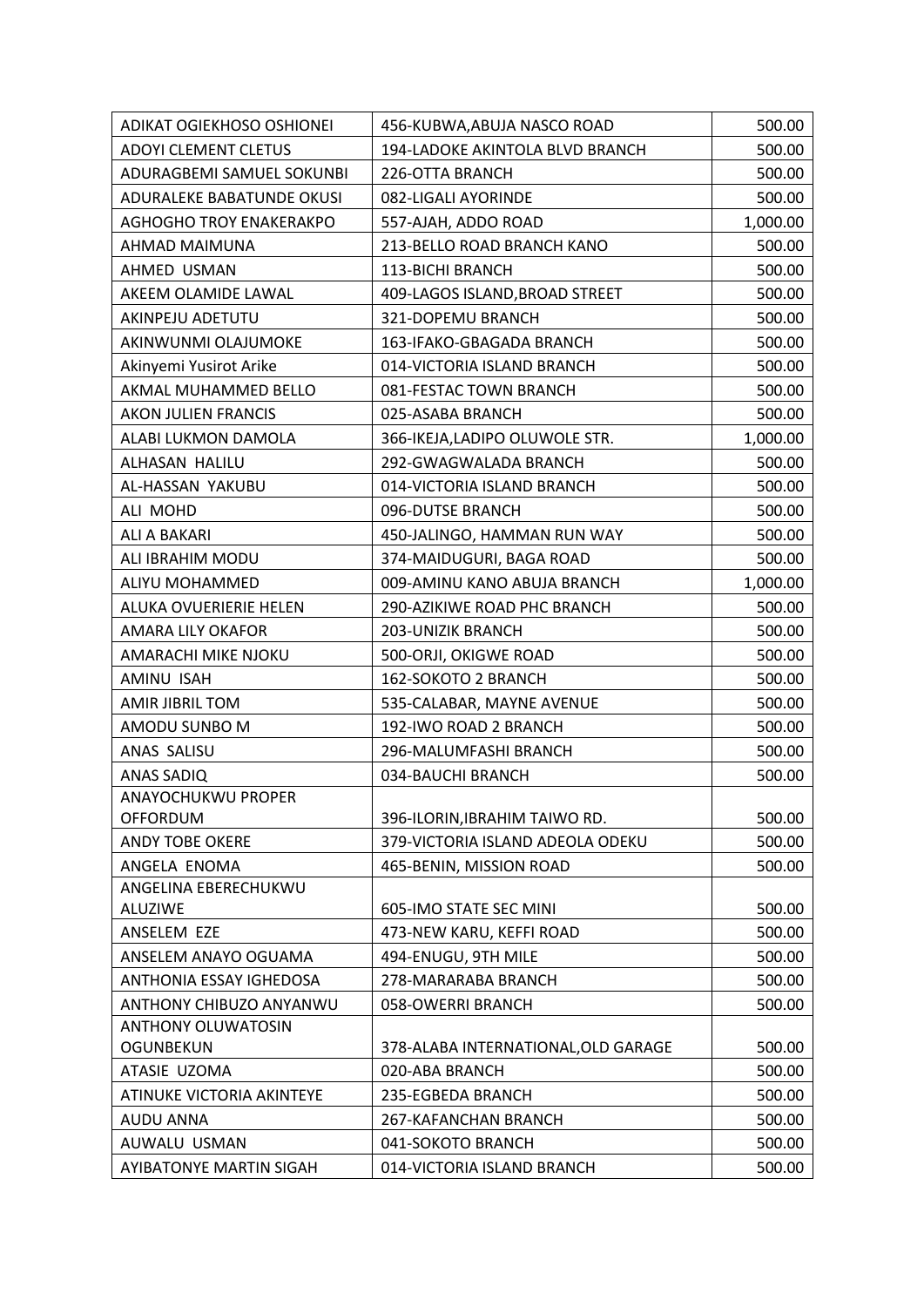| AYODELE DANIEL ODEYEMI           | 039-ILORIN BRANCH                     | 1,000.00 |
|----------------------------------|---------------------------------------|----------|
| AZI ISHAKU                       | 133-ADEOLA HOPEWELL BRANCH            | 500.00   |
| BABAGANA ALI ABADAM              | 374-MAIDUGURI, BAGA ROAD              | 500.00   |
| <b>BABALOLA GANIYU ADEBAMIRE</b> | 051-PALM AVENUE BRANCH                | 500.00   |
| <b>BABATUNDE OJO</b>             | 447-LEKKI, LEKKI-EPE EXPRESSWAY       | 1,000.00 |
| <b>BABATUNDE HAMED OLOWA</b>     | 014-VICTORIA ISLAND BRANCH            | 500.00   |
| BADRUDEEN SALAWAT OLAPERI        | 504-IDIMU, IDIMU ROAD IKOTUN          | 500.00   |
| <b>BANJI ABDULRASHEED KAREEM</b> | 014-VICTORIA ISLAND BRANCH            | 1,000.00 |
| <b>BANKOLE AGBOOLA AHME</b>      | 175-BODIJA BRANCH 2                   | 500.00   |
| <b>BASHIR USMAN</b>              | 034-BAUCHI BRANCH                     | 500.00   |
| <b>BASSEY OROK</b>               | 256-OKADA BRANCH                      | 500.00   |
| <b>BELLO AUTA</b>                | 296-MALUMFASHI BRANCH                 | 1,000.00 |
| <b>BELLO BOLAJI SAHEED</b>       | 221-RING ROAD, IBADAN BRANCH          | 500.00   |
| Benjamin Akin Usman              | 014-VICTORIA ISLAND BRANCH            | 500.00   |
| <b>BILA JURAIDU SANI</b>         | 027-GOMBE BRANCH                      | 500.00   |
| BIRMA AMASUWA                    | 059-YOLA BRANCH                       | 500.00   |
| <b>BLESSING BOSE ANIDIBIE</b>    | 515-IJEBU ODE, 35 IBADAN ROAD         | 500.00   |
| <b>BLESSING CHIAMAKA MATHIAS</b> | 485-OBIGBO PH, LOCATION ROAD          | 500.00   |
| bobby steven okoro               | 577-FUTO MINI                         | 500.00   |
| <b>BOLAJI AYOMIDE ADAMS</b>      | 133-ADEOLA HOPEWELL BRANCH            | 500.00   |
| <b>BONIFACE AKIN UKAH</b>        | 535-CALABAR, MAYNE AVENUE             | 500.00   |
| <b>BONIFACE TARINABO</b>         | 358-PH, TRANS AMADI                   | 500.00   |
| <b>BRALADEI BOSIN</b>            | 063-YENOGOA BRANCH                    | 500.00   |
| CHIAMAKA JENNIFER UGWUEZE        | 556-OKIJA, OLD OKIJA IHIALA OGUTA RD  | 500.00   |
| CHIBUZOR EMMANUEL ONYEYILI       | 564-ARIARIA MINI                      | 500.00   |
| CHIDI KINGSLEY OKOYE             | 002-IDUMOTA BRANCH                    | 500.00   |
| CHIDI N MOGBO                    | 485-OBIGBO PH, LOCATION ROAD          | 500.00   |
| CHIKA HENRY NWABUEZE             | 120-OBIGBO BRANCH                     | 500.00   |
| CHIKA LUCY ODIMEGWU              | 373-ONITSHA PORT HARCOURT RD.         | 500.00   |
| <b>CHIKELU HARRISON</b>          | 385-COKER, LAGOS/BADAGRY EXPRESSWAY   | 500.00   |
| CHILAKA EMMANUEL O               | 431-ABA, ASA RD.                      | 1,000.00 |
| CHIMA ONAH                       | 378-ALABA INTERNATIONAL, OLD GARAGE   | 500.00   |
| CHIMA ISAAC OKPARA               | 577-FUTO MINI                         | 500.00   |
| <b>CHIMEZIRIM FAVOUR</b>         |                                       |          |
| CHUKWUEMEKA                      | 181-ORLU BRANCH                       | 500.00   |
| CHINEDU OKECHUKWU                | 389-ABAKALIKI, OGOJA RD.              | 500.00   |
| CHINEDU BENAIAH SHLOMO           | 485-OBIGBO PH, LOCATION ROAD          | 500.00   |
| CHINEDU JOSEPH EZE               | 463-NSUKKA, ENUGU/OBA RD.             | 500.00   |
| CHINONSO ZITA OKECHUKWU          | 442-OWERRI, DOUGLAS RD.               | 500.00   |
| <b>CHINWE MONICA ETTA</b>        | 282-AGBANI ROAD BRANCH                | 500.00   |
| CHINWENDU GERTRUDE OGU           | <b>203-UNIZIK BRANCH</b>              | 500.00   |
| CHINYERE NWASINOKE               | 020-ABA BRANCH                        | 500.00   |
| <b>CHINYERE GIFT NWAIWU</b>      | 534-OWERRINTA, KM 3 UMUIKAA/OWERRI RD | 500.00   |
| CHIOMA EZE                       | 464-OWERRI, ORLU ROAD                 | 1,000.00 |
| CHIOMA JANE UGOCHUKWU            | 518-ILASA, APAPA - OSHODI EXPRESSWAY  | 500.00   |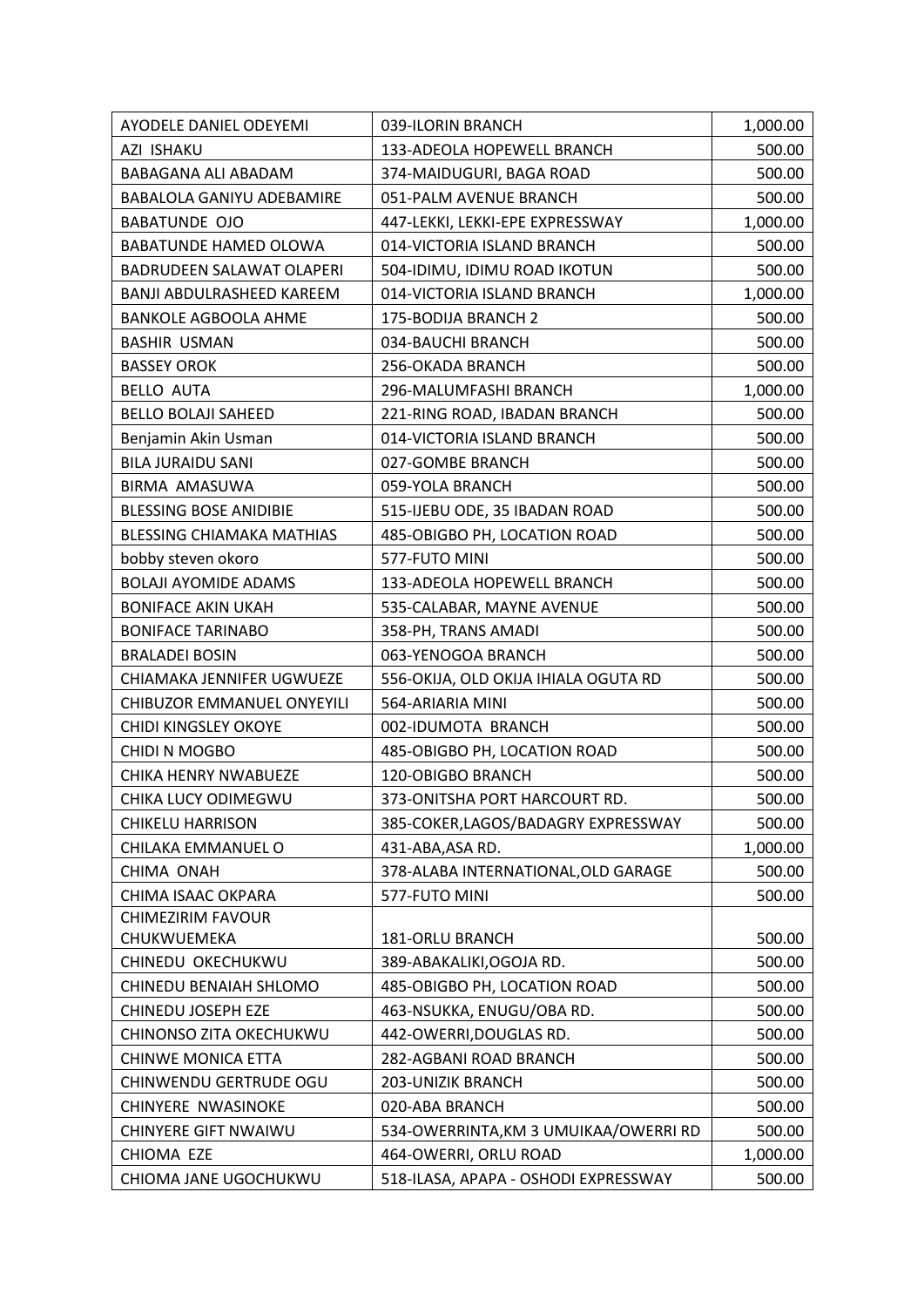| CHIROMA YERWAMA                   | 131-ALI AKILU ROAD BRANCH                                  | 500.00           |
|-----------------------------------|------------------------------------------------------------|------------------|
|                                   | 421-ALABA INTERNATIONAL, DOBBIL PLAZA                      |                  |
| CHISOM PERPETUAL NWATU            | <b>AVENUE</b>                                              | 1,000.00         |
| CHIZUA ADAEZE UGWU                | 494-ENUGU, 9TH MILE                                        | 500.00           |
| <b>CHRISTIANA NKECHINYERE</b>     |                                                            |                  |
| AMAECHI                           | 368-GARKI ABUJA, CENTRAL BUSINESS AREA                     | 1,000.00         |
| <b>CHUCKS POLYCARP OKANY</b>      | 375-LAGOS ISLAND, BALOGUN STR.                             | 500.00           |
| CHUKWUEMEKA VINCENT               |                                                            |                  |
| OKWODU                            | 488-ENUGU, AGBANI ROAD                                     | 500.00           |
| CYNTHIA IHENAGARA                 | 533-PH, RUMUOKORO EAST - WEST ROAD                         | 500.00           |
| CYNTHIA OGECHI EFORMA             | 214-KACHIA ROAD KADUNA<br>232-NNAMDI AZIKWE STREET IDUMOTA | 500.00           |
| DABERECHI LOVETH PETER            | <b>BRANCH</b>                                              | 500.00           |
| DAHIRU USMAN                      | 449-MUBI, MOHAMMED BELLO WAY                               | 500.00           |
| <b>DAMASUS CHARLES</b>            | 285-RUMUKURISHI BRANCH                                     | 500.00           |
| DAMILARE AMOS ODETUNDE            | 376-IBADAN, LEBANON STREET                                 | 500.00           |
| DAMILOLA ENIOLA ORILOYE           | 050-IPAJA BRANCH                                           | 500.00           |
| DANIEL ASOGBA                     | 545-KADUNA, ISA KAITA ROAD                                 | 500.00           |
| DANIEL OKOROCHA                   | 427-BBA LAGOS, BANK PLAZA                                  | 500.00           |
| <b>DANIEL MINIKWU</b>             | 316-RSUST BRANCH                                           | 500.00           |
| DANJUMA BIBOKI                    | 059-YOLA BRANCH                                            |                  |
| DARAZO AHMED ALI                  |                                                            | 500.00<br>500.00 |
| <b>DARLINGTON IFY ODIWE</b>       | 442-OWERRI, DOUGLAS RD.<br>336-AKUTE BRANCH                | 500.00           |
| DAVID AKPAN UKO                   | 285-RUMUKURISHI BRANCH                                     |                  |
| DESMOND ALAKPA E                  |                                                            | 500.00<br>500.00 |
|                                   | 358-PH, TRANS AMADI                                        |                  |
| DIYOSHAK JOEL AMOS                | 370-JOS, COMMERCIAL AREA                                   | 500.00           |
| DUNNI BOLA EJIWANDE               | 222-ILE IFE BRANCH                                         | 500.00           |
| EBERE ROSEMARY OKECHUKWU          | 500-ORJI, OKIGWE ROAD<br>023-WARRI BRANCH                  | 500.00           |
| EBUKA CHUKWUEBUKA EMEH            |                                                            | 500.00           |
| EBUNOLUWA GRACE FAMISA            | 400-AKURE, OYEMEKUN STREET                                 | 500.00           |
| <b>EDWIN SAMUEL</b>               | 225-SATELLITE TOWN BRANCH                                  | 500.00           |
| EFITA FRIDAY ONWE                 | 358-PH, TRANS AMADI                                        | 500.00           |
| EGWOLO OGOHA                      | 005-OSHOGBO BRANCH                                         | 500.00           |
| <b>EGWUONWU CHINONSO CHIBUIKE</b> | 606-NAZE MINI                                              | 500.00           |
| EKEH CHIBUEZE CHARLES             | 476-OWERRI WETHERAL ROAD BRANCH                            | 500.00           |
| <b>EKENE SUNDAY EGWU</b>          | 376-IBADAN, LEBANON STREET                                 | 1,000.00         |
| <b>EKWENYE THADDEUS CHIDUBE</b>   | 476-OWERRI WETHERAL ROAD BRANCH                            | 500.00           |
| ELIZABETH CHIDIMMA EZE            | 379-VICTORIA ISLAND ADEOLA ODEKU                           | 500.00           |
| ELIZABETH T. ALLIU                | 012-KADUNA BRANCH                                          | 500.00           |
| ELOCHUKWU JOSHUA OKPARA           | 383-MATORI, LADIPO STR.                                    | 500.00           |
| <b>EMEKA FRANCIS SUNDAY</b>       | 382-TRADE FAIR COMPLEX, ASPAMDA HALL 2                     | 500.00           |
| <b>EMEM FRIDAY JACKSON</b>        | <b>257-UMUDIKE BRANCH</b>                                  | 500.00           |
| <b>EMENIKE CHUKWUDIFU</b>         |                                                            |                  |
| CHINAEMEREM                       | 464-OWERRI, ORLU ROAD                                      | 1,000.00         |
| EMMANUEL AWOSANMI                 | 320-FRANCE ROAD BRANCH                                     | 500.00           |
| <b>EMMANUEL MARY</b>              | 473-NEW KARU, KEFFI ROAD                                   | 500.00           |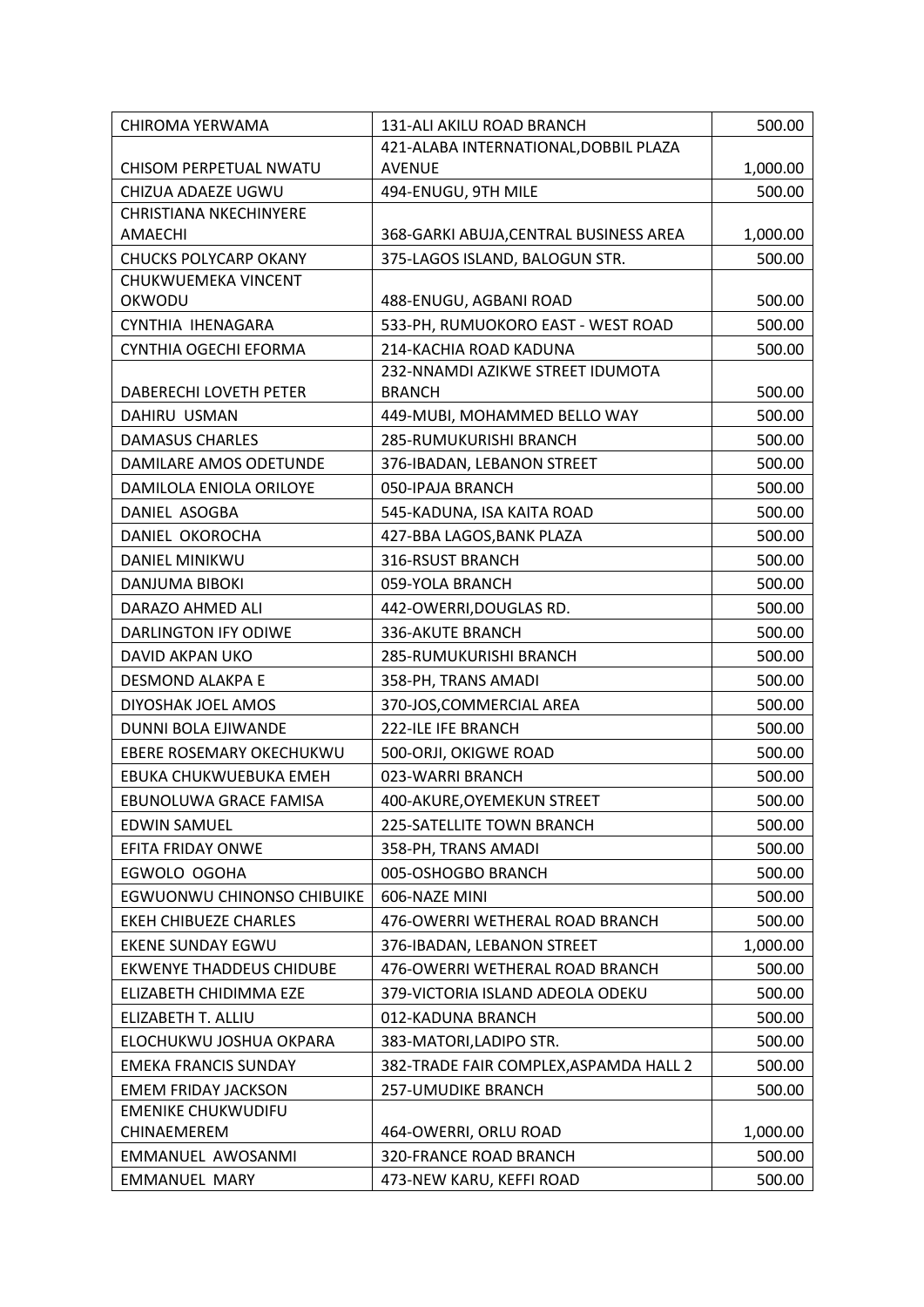|                                   | 395-WUSE II ABUJA, ADETOKUNBO ADEMOLA |          |
|-----------------------------------|---------------------------------------|----------|
| EMMANUEL UGWU                     | CRESC.                                | 500.00   |
| <b>EMMANUEL CHIMA EKEH</b>        | 033-MAKURDI BRANCH                    | 500.00   |
| <b>EMMANUEL EKHALU SAMUEL</b>     | 065-IKOTA BRANCH                      | 500.00   |
| <b>EMMANUEL NWANKWO</b>           | 059-YOLA BRANCH                       | 500.00   |
| EMMANUEL OBINNA AMBROSE           | 068-ALABA INTERNATIONAL MARKET BRANCH | 500.00   |
| <b>EMMANUEL OLALEKAN</b>          |                                       |          |
| ADELANWA                          | 407-IKOYI, AWOLOWO RD.                | 500.00   |
| ENIOLA NIMOTALLAHI AFOLABI        | 224-OAU ILE IFE BRANCH                | 500.00   |
| <b>ESTHER OKWU</b>                | 498-GWARINPA ABUJA, 1ST AVENUE        | 1,000.00 |
| <b>ESTHER OGHOGHO EHIOROBO</b>    | 069-UNIBEN BRANCH                     | 500.00   |
| ESTHER OLUWAFUNMILAYO             |                                       |          |
| <b>OJURONGBE</b>                  | 142-ALAGBADO BRANCH                   | 500.00   |
| ESTHER ORITSEMISAN NUNU           | 501-AJAH, LEKKI - EPE EXPRESSWAY      | 500.00   |
| <b>EWAH RAPHAEL OTU</b>           | 229-OGOJA BRANCH                      | 500.00   |
| <b>EXODUS KINGSLEY</b>            | 234-DECO ROAD BRANCH                  | 1,000.00 |
| EZEKIEL SABINA                    | 075-LAFIA BRANCH                      | 500.00   |
| EZEKIEL ABIODUN ADEBOYE           | 226-OTTA BRANCH                       | 1,000.00 |
| <b>EZEKIEL EBEAGBOR OBIOMON</b>   | 254-EKPOMA BRANCH                     | 1,000.00 |
| FAGBEMI SUNDAY145203              | 146-OKE ILEWO BRANCH                  | 500.00   |
| FAKUNLE, FAGUWA241674             | 029-IDEJO BRANCH                      | 500.00   |
| FATIMA AHMAD TIJJANI              | 281-ENUGU STATE UNIVERSITY BRANCH     | 1,000.00 |
| FATIMO BINTA HASSAN               | 544-ALABA, DENSINE PLAZA OLOJO DRIVE  | 500.00   |
| <b>FAVOUR LUCKY</b>               | <b>286-UNIPORT BRANCH</b>             | 500.00   |
| <b>FAVOUR OKEZUE PETER</b>        | 132-BANK ROAD OWERRI BRANCH           | 500.00   |
| FELICIA EMILOLORUN TAIWO          | 068-ALABA INTERNATIONAL MARKET BRANCH | 500.00   |
| FRANCIS OSETAYO AKINOLA           | <b>615-BABCOCK UNIVERSITY MINI</b>    | 1,000.00 |
| FRANCIS THERESA P.                | 037-ABEOKUTA BRANCH                   | 500.00   |
| FUNMILOLA OBI                     | 102-AGBARA BRANCH                     | 1,000.00 |
| GABRIEL DANJUMA                   | 319-DURUMI BRANCH                     | 500.00   |
| <b>GAFAR GBOLAHAN ADELANI</b>     | 538-ABEOKUTA, ADATAN ROAD             | 1,000.00 |
| <b>GANIU D OLATILEWA</b>          | 242-IJEBU-ODE BRANCH                  | 500.00   |
| <b>GARUBA JULIUS IMASUEN</b>      | 390-BENIN, AKPAKPAVA STR.             | 1,000.00 |
| <b>GBANBAN DORCAS A.</b>          | 160-GBOKO MAIN BRANCH                 | 500.00   |
| <b>GBENGA SAMUEL OLAKUNLE</b>     | 146-OKE ILEWO BRANCH                  | 500.00   |
| <b>GERALD CHIDIEBERE NDIANEFO</b> | 370-JOS, COMMERCIAL AREA              | 1,000.00 |
| <b>GIDEON MORRISON</b>            | 541-PH, OLU OBASANJO WAY              | 500.00   |
| GODWIN ADEOLU DANIA               | 030-BENIN BRANCH                      | 500.00   |
| GODWIN CHUKWUMA NEBO              | 436-APAPA, APAPA-OSHODI EXPRESS WAY   | 500.00   |
| HABILA MAKAMA TANKO               | 545-KADUNA, ISA KAITA ROAD            | 500.00   |
| HAFSATU USMAN                     | 162-SOKOTO 2 BRANCH                   | 500.00   |
| HAKEEM OLALEKAN SHITTU            | 057-KATSINA BRANCH                    | 1,000.00 |
| HAMMED UMAR                       | 383-MATORI, LADIPO STR.               | 500.00   |
| HASSAN ISHAYA                     | 448-JAJI, JAJI MILITARY CANTONMENT    | 500.00   |
| HASSANA ADAMU                     | 113-BICHI BRANCH                      | 500.00   |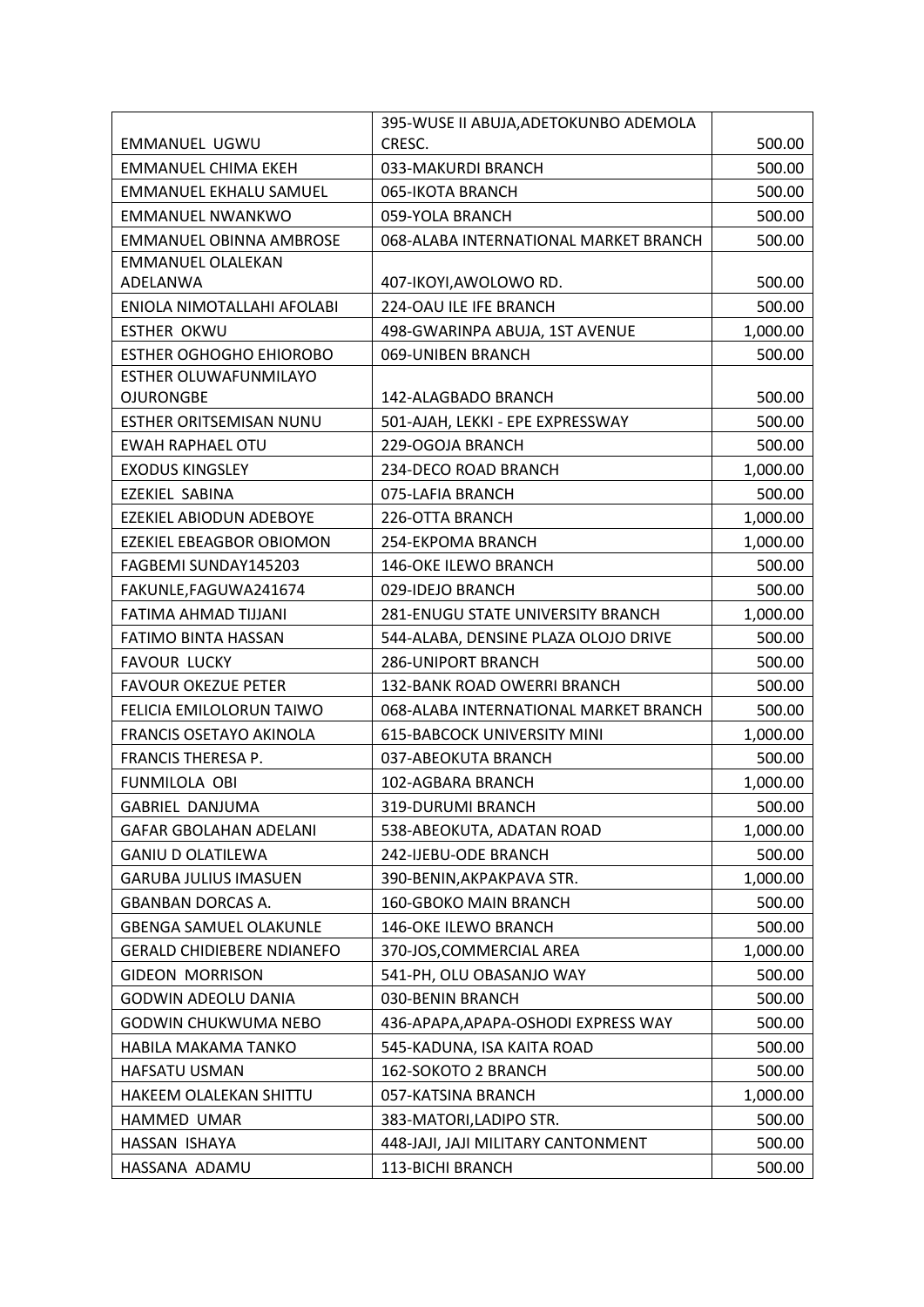| ibe frank                       | 287-ABAKALIKI ROAD ENUGU                                 | 500.00   |
|---------------------------------|----------------------------------------------------------|----------|
| <b>IBEH CHIKA</b>               | 383-MATORI, LADIPO STR.                                  | 1,000.00 |
|                                 | 359-ISOLO, ASA-AFARIOGUN STR, AJAO                       |          |
| <b>IBRAHEEM ADEBARE BUSARI</b>  | <b>ESTATE</b>                                            | 1,000.00 |
| <b>IBRAHIM MANSUR HUSSA</b>     | 288-BAYERO UNIVERSITY BRANCH                             | 500.00   |
| <b>IDARA ANTHONY</b>            | 270-32 AKA ROAD BRANCH                                   | 500.00   |
| <b>IDONGESIT NELLY HARRISON</b> | 566-ABA ROAD MINI                                        | 500.00   |
| <b>IDRIS ADEKOLA</b>            | 174-MOLONEY BRANCH                                       | 500.00   |
| <b>IDRIS OLADEJI BELLO</b>      | 334-OOU BRANCH                                           | 500.00   |
| <b>IDRIS SHOLA OYEDE</b>        | 418-NYANYA ABUJA, OPP. NYANYA SHOPPING<br><b>COMPLEX</b> | 500.00   |
|                                 | 460-IYANA IPAJA, LAGOS ABEOKUTA                          |          |
| <b>IFECHUKWU NNEJI</b>          | EXPRESSWAY                                               | 500.00   |
| <b>IGWE JOHNMARY TOBECH</b>     | 068-ALABA INTERNATIONAL MARKET BRANCH                    | 500.00   |
| <b>IMEOBONG JOSEPH IBANGA</b>   | 402-UYO, ABAK RD.                                        | 500.00   |
| INNOCENT UDOCHUKWU OKAFOR       | 609-MAFOLUKU MINI                                        | 1,000.00 |
| ISHAQ ADAM                      | 153-BROAD STREET 2 BRANCH                                | 500.00   |
| ISMAIL OLA ODUNLAMI             | 481-IDIROKO, IDIROKO ROAD                                | 500.00   |
| <b>IWEKUMO UGE</b>              | 435-YENAGOA, CENTRAL BUSINESS DISTRICT                   | 500.00   |
| JAHIDUA GREATMAN TARINABO       | 435-YENAGOA, CENTRAL BUSINESS DISTRICT                   | 500.00   |
| JENNIFER AZI                    | 441-LOKOJA MURTALA MUHAMMED WAY                          | 1,000.00 |
| <b>JEREMIAH ALABA PETER</b>     | 025-ASABA BRANCH                                         | 500.00   |
| <b>JESSICA OKONKWO</b>          | 226-OTTA BRANCH                                          | 500.00   |
| <b>JIMMY UDEME</b>              | 066-ADETOKUNBO ADEMOLA BRANCH                            | 500.00   |
| <b>JOHN ANORU EZE</b>           | 568-OKOTA MINI                                           | 500.00   |
| JOHN IKECHUKWU ETOH             | 436-APAPA, APAPA-OSHODI EXPRESS WAY                      | 500.00   |
| JOHN O ODOKPOR                  | 019-DUGBE MARKET IBADAN BRANCH                           | 500.00   |
| JOHN SAVIOUR MONDAY             | 519-PH, SILVER VALLEY TRANS-AMADI RD.                    | 500.00   |
| <b>JOHNPAUL MMADUABUCHI</b>     |                                                          |          |
| <b>NNADIASO</b>                 | 020-ABA BRANCH                                           | 500.00   |
| <b>JOSEPH ANIETIE</b>           | 474-AMUWO ODOFIN ESTATE                                  | 500.00   |
| <b>JOSEPH OMOLAYO ARIKANE</b>   | 222-ILE IFE BRANCH                                       | 500.00   |
| <b>JOSHUA CHIEMERIE OBI</b>     | 300-LAWANSON BRANCH                                      | 500.00   |
| <b>JUDE UNWANA OBO</b>          | 285-RUMUKURISHI BRANCH                                   | 500.00   |
| <b>JULIET IFEOMA OKEKE</b>      | <b>181-ORLU BRANCH</b>                                   | 500.00   |
| <b>JULIET NNENNA OBOH</b>       | 497-KANO, FRANCE ROAD SABON GARI                         | 1,000.00 |
| <b>JULIUS UZOIGWE OGWO</b>      | 009-AMINU KANO ABUJA BRANCH                              | 500.00   |
| KABIRU MUSA AHMAD               | 024-OLU OBASANJO BRANCH                                  | 1,000.00 |
| KAFAYAT OYINDAMOLA JIMOH        | 553-SURULERE, ENITAN STREET AGUDA                        | 500.00   |
| KAMALADDEEN AHMED ISMAIL        | 041-SOKOTO BRANCH                                        | 500.00   |
| kareem winner wasiu             | 014-VICTORIA ISLAND BRANCH                               | 500.00   |
| KATE TIMI OBUBO                 | 063-YENOGOA BRANCH                                       | 500.00   |
| KAYODE ISAAC OLAOLU             | 248-AYOBO BRANCH                                         | 500.00   |
| <b>KAYODE VICTOR AJAYI</b>      | 336-AKUTE BRANCH                                         | 500.00   |
| KEHINDE OLADITI                 | 184-OJOO BRANCH                                          | 500.00   |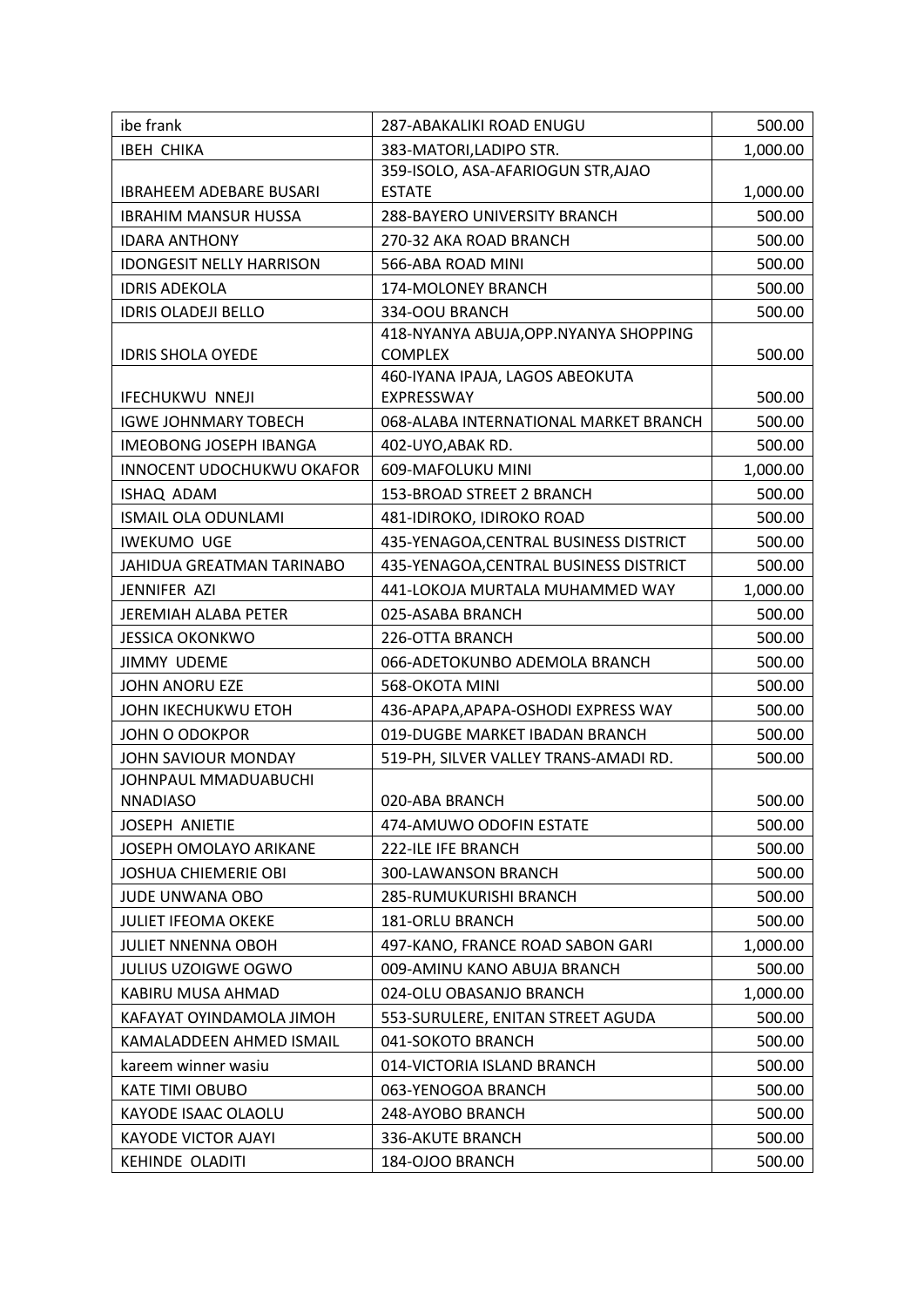| <b>KEHINDE ONI</b>           | 366-IKEJA, LADIPO OLUWOLE STR.                   | 1,000.00 |
|------------------------------|--------------------------------------------------|----------|
| KEHINDE OLAMIDE ADEBAYO      | 482-AKANRAN - IBADAN BRANCH                      | 500.00   |
|                              | 268-ADEKUNLE AJASIN UNIVERSITY CAMPUS            |          |
| KEHINDE SAMUEL OYELADE       | <b>BRANCH</b>                                    | 500.00   |
| <b>KENNENA VICTOR OGBU</b>   | 283-UNN NSUKKA BRANCH                            | 1,000.00 |
| KENNETH CHUKWUDI EZEIGBO     | 519-PH, SILVER VALLEY TRANS-AMADI RD.            | 1,000.00 |
| KHADIJAT ADEOLA AKINYEMI     | 529-ILORIN, UMARU AUDI ROAD                      | 500.00   |
| KINGSLEY NZUBE NZE           | 535-CALABAR, MAYNE AVENUE                        | 1,000.00 |
| KINGSLEY OLUWASEUN AMUSU     | 504-IDIMU, IDIMU ROAD IKOTUN                     | 500.00   |
| LADI ABIODUN AYODEJI         | 433-OGBA IKEJA, IJAIYE RD.                       | 500.00   |
| LAMETU IKOGHODE              | 455-BIRNIN KEBBI, SANI ABACHA WAY                | 1,000.00 |
| LAWRENCE NOSIKE UCHENDU      | 485-OBIGBO PH, LOCATION ROAD                     | 500.00   |
| LILIAN IFEOMA CHUKWUEMEKA    | 052-APONGBON BRANCH                              | 500.00   |
| MACDONALD CHUKWUNYERE        |                                                  |          |
| ANODERE                      | 092-AGIP ROAD BRANCH                             | 500.00   |
| MARIA ENIOLA OWOSENI         | 553-SURULERE, ENITAN STREET AGUDA                | 500.00   |
| MARY NWOKEDI                 | 419-ONITSHA, OGBARU ENAMEL WARE<br><b>MARKET</b> | 500.00   |
| <b>MARY IMOLEAYO SAMSON</b>  | 404-EBUTE METTA, MARKET STR. OYINGBO             | 500.00   |
| MARY M ERINOSO               | 538-ABEOKUTA, ADATAN ROAD                        | 500.00   |
| <b>MARY TEMITOPE OYATERU</b> | 531-OTTA IDIROKO ROAD                            | 500.00   |
| MAUPEGO KOSOKO               | 549-BADAGRY, JOSEPH DOSU ROAD                    | 500.00   |
| MAYOWA ADEYINKA ADESOGA      | 434-SANGO OTTA                                   | 500.00   |
| MICHAEL ALABI                | 456-KUBWA, ABUJA NASCO ROAD                      | 500.00   |
| MICHAEL O BEN                | 473-NEW KARU, KEFFI ROAD                         | 1,000.00 |
| MICHEAL HULEJI KURE          | 173-OKENE BRANCH                                 | 1,000.00 |
| MISHEAL PHILIPDAU            | 601-13, OLD ABA RD MINI                          | 500.00   |
| MMEMSHIMA EUNICE ACHINEKU    | 033-MAKURDI BRANCH                               | 500.00   |
| MODESTE DJELE                | 045-CREEK ROAD APAPA BRANCH                      | 500.00   |
| MODUPE AMUDALAT OLOKO        | 236-ODOGUNYAN BRANCH                             | 500.00   |
|                              | 043-ADETOKUNBO ADEMOLA, ABUJA                    |          |
| MOHAMMED AREMIGBE ABUDU      | <b>BRANCH</b>                                    | 500.00   |
| <b>MOHAMMED BUBA</b>         | 302-USMAN DANFODIO UNIVERSITY BRANCH             | 1,000.00 |
| MOTUNRAYO OLUWATOYIN         |                                                  |          |
| <b>OWOYEMI</b>               | 038-ADO-EKITI                                    | 500.00   |
| MUBARAK MUSA KAMBA           | 177-GBOKO BRANCH                                 | 500.00   |
| <b>MUBARAK SHEHU</b>         | 077-GUSAU BRANCH                                 | 500.00   |
| <b>MUFTAU ADEKUNLE</b>       | 119-OJODU BERGER BRANCH                          | 500.00   |
| MUHAMMED SHUAIBU             | 367-KADUNA,1 KACHIA RD.                          | 500.00   |
| MURTALA ALIYU                | 194-LADOKE AKINTOLA BLVD BRANCH                  | 500.00   |
| MUSA OZOVEHE SADIQ           | 173-OKENE BRANCH                                 | 500.00   |
| MUSA SANI                    | 296-MALUMFASHI BRANCH                            | 1,000.00 |
| MUSTAPHA YAKUBU              | 128-ALFRED REWANE ROAD                           | 1,000.00 |
| MUUTAZ ABBA ALIYU            | 057-KATSINA BRANCH                               | 1,000.00 |
| NAIMOT MOTUNRAYO AMINU       | 481-IDIROKO, IDIROKO ROAD                        | 500.00   |
| NASSIHOUOMDE MATHEW          | 447-LEKKI, LEKKI-EPE EXPRESSWAY                  | 500.00   |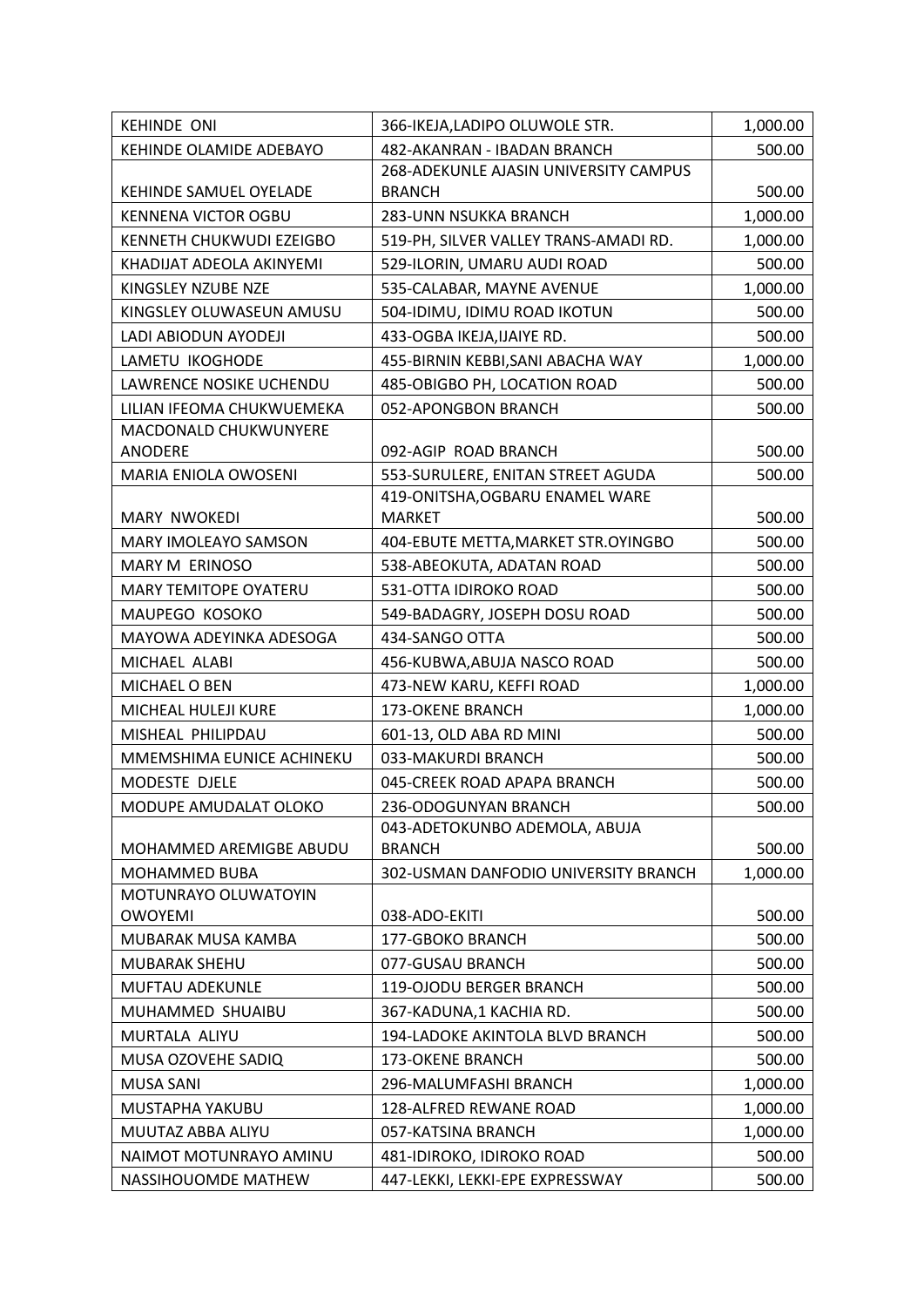| NGOZI FRANCISCA NWACHUKWU  | 505-MBAISE, AHIARA JUNCTION MBAISE                     | 500.00   |
|----------------------------|--------------------------------------------------------|----------|
| NJIDEKA ANGELA OBANAKA     | 020-ABA BRANCH                                         | 500.00   |
| NKOGBU JEFFERY             | 210-RCCG CAMP BRANCH                                   | 500.00   |
| NLEMEDIM LOUISA CHIZ       | 371-OWERRI, WAAST AVENUE, IKENEGBU                     | 500.00   |
| NNABUIKE EZENYI            | 584-EBSU MINI                                          | 500.00   |
| NNAJI STELLA OGECHUKWU     | 580-THE PALMS MINI                                     | 500.00   |
| NNEOMA CHELSEA ONUNKWO     | 405-ENUGU, OKPARA AVENUE                               | 500.00   |
| NNODIM CHUKWUEBUKA V       | 123-15 AZIKWE ROAD                                     | 500.00   |
| NOFISAT ADERONKE ISIAKA    | <b>210-RCCG CAMP BRANCH</b>                            | 500.00   |
| <b>NOFIU BODUDE N</b>      | 206-OPEBI BRANCH                                       | 500.00   |
| NSEOBONG ALPHONSUS AKPAN   | 483-IKOT - EKPENE, ABA IKOT - EKPENE RD                | 500.00   |
| NUHU AFINIKI               | 059-YOLA BRANCH                                        | 500.00   |
| NWACHUKWU JOSHUA           | 597-ISHERI MINI                                        | 1,000.00 |
| <b>NZUBE MICHAEL IBEH</b>  | 149-UP IWEKA BRANCH                                    | 500.00   |
| OBI IFEANYI DESMOND        | 509-OBOSI, CITY BISCUIT ROAD                           | 500.00   |
| OBI MUNACHINSO JUDITH      | 431-ABA, ASA RD.                                       | 500.00   |
| OBINNA JOHN OKAFOR         | 544-ALABA, DENSINE PLAZA OLOJO DRIVE                   | 500.00   |
| OBINNA NICHOLAS EZIKE      | 371-OWERRI, WAAST AVENUE, IKENEGBU                     | 500.00   |
| OBINNA REGINALD SILAS      | 505-MBAISE, AHIARA JUNCTION MBAISE                     | 500.00   |
| OBONGHA ELIJAH EDET        | 151-IKORODU 2 BRANCH                                   | 500.00   |
| <b>ODILE EMMANUEL</b>      | 528-WARRI, UDU ROAD                                    | 500.00   |
| <b>OGADIMMA PETER</b>      | 045-CREEK ROAD APAPA BRANCH                            | 500.00   |
| <b>OGAGA HENRY ASO</b>     | 541-PH, OLU OBASANJO WAY                               | 500.00   |
| OGBOZOR IKENNA PETER       | 469-LAWANSON/ITIRE RD BRANCH                           | 500.00   |
| OGECHI GINA UCHEJIGBO      | 030-BENIN BRANCH                                       | 1,000.00 |
| <b>OGHOMWEN ERO</b>        | 569-WARRI MINI                                         | 500.00   |
| OGUNDELE FOLUKE CHRISTANA  | 481-IDIROKO, IDIROKO ROAD                              | 500.00   |
| OGUNMUYIWA ADENIYI         | 226-OTTA BRANCH                                        | 500.00   |
| OGUNRONBI OPEYEMI I        | <b>174-MOLONEY BRANCH</b>                              | 500.00   |
| <b>OGUNTAYO ABOSEDE</b>    |                                                        |          |
| ADEBOWALE                  | 434-SANGO OTTA                                         | 1,000.00 |
| <b>OJO DORCAS GRACE</b>    | 456-KUBWA, ABUJA NASCO ROAD                            | 500.00   |
| <b>OJODOMO SUNDAY</b>      | 010-TRANS AMADI BRANCH                                 | 500.00   |
| OKEKE CHUKWUEBUKA K        | 373-ONITSHA PORT HARCOURT RD.                          | 1,000.00 |
| OKEKE TIMOTHY EMEKA        | 070-NNEWI BRANCH                                       | 500.00   |
| OKENYA KENDRICK M          | 576-KATAKO MINI                                        | 1,000.00 |
| OKEREKE CHIEMEKA EMMANUEL  | 421-ALABA INTERNATIONAL, DOBBIL PLAZA<br><b>AVENUE</b> | 500.00   |
| OKEWUNMI SHUKURAT ADEJOKE  | 384-ABEOKUTA, UACN COMPLEX IBARA                       | 500.00   |
| OKONKWO EMMANUEL           |                                                        |          |
| CHUKWURA                   | 147-CALABAR 1                                          | 500.00   |
| OLADIMEJI MONDAY SOREMEKUN | 037-ABEOKUTA BRANCH                                    | 500.00   |
| OLAJIDE OLUMIDE OLADEJI    | 038-ADO-EKITI                                          | 500.00   |
| OLAJIDE OLUWAFEMI OLADELE  | 221-RING ROAD, IBADAN BRANCH                           | 500.00   |
| OLANLOKUN SUNDAY ROTIMI    | 337-EPE BRANCH                                         | 500.00   |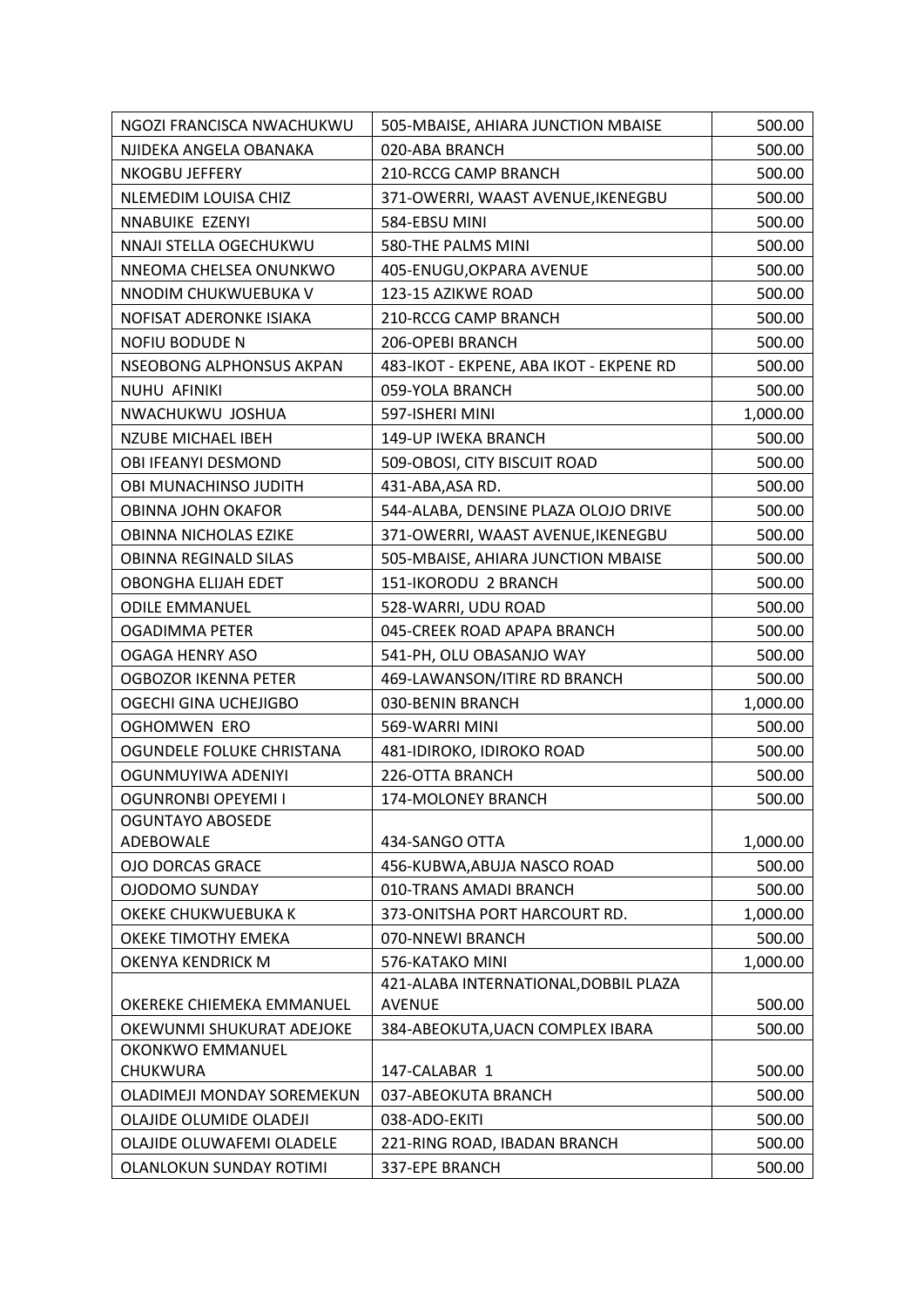| 500.00<br><b>ISMAIL</b><br>116-ALAUSA BRANCH<br><b>OLAWALE YUSUFF</b><br>364-PH, 222 IKWERRE ROAD<br>500.00<br>OLAYINKA IBUKUNOLUWA<br><b>DUDUYEMI</b><br>580-THE PALMS MINI<br>1,000.00<br><b>OLAYINKA RAHMON LATEEF</b><br>337-EPE BRANCH<br>500.00<br>olayinka titilope olayemi<br>109-BODIJA BRANCH 1<br>500.00<br>OLAYIWOLA RIDWAN BALOGUN<br>409-LAGOS ISLAND, BROAD STREET<br>500.00<br>OLUKAYODE ABIODU OPAYEMI<br>008-ALLEN AVENUE IKEJA BRANCH<br>1,000.00<br>OLUSEYI OLURANTI OLAOYE<br>434-SANGO OTTA<br>1,000.00<br>500.00<br>OLUWADAMILARE BADRU<br>440-IKORODU 83 LAGOS ROAD<br>OLUWADAMILARE S AKINOLA<br>501-AJAH, LEKKI - EPE EXPRESSWAY<br>500.00<br>OLUWAKEMI FOLAWIYO OKUNOYE<br>008-ALLEN AVENUE IKEJA BRANCH<br>1,000.00<br><b>OLUWASOLA LOVETH</b><br><b>OGUNBADEJO</b><br>573-OWO BRANCH<br>500.00<br>OLUWATOSIN ADAMS<br>010-TRANS AMADI BRANCH<br>500.00<br><b>OLUWATOSIN AFOLABI</b><br>500.00<br>336-AKUTE BRANCH<br>oluwatosin isreal babatunde<br>014-VICTORIA ISLAND BRANCH<br>500.00<br>OLUWATOSIN VICTOR ADEOYE<br>1,000.00<br>400-AKURE, OYEMEKUN STREET<br>OLUWATOYIN BOLANLE AGBOJO<br>242-IJEBU-ODE BRANCH<br>1,000.00<br><b>OMIGBEMI TEMI</b><br>234-DECO ROAD BRANCH<br>500.00<br>OMOTOYOSI OLUSOLA JIMOH<br>515-IJEBU ODE, 35 IBADAN ROAD<br>500.00<br>ONUGULUCHI NNEKA I.<br><b>106-WUSE MARKET BRANCH</b><br>500.00<br>ONUOHA OBIOMA GODWIN<br>072-UMUAHIA BRANCH<br>500.00<br>ONWURAH U NJIDEKA<br>306-UMUNZE BRANCH<br>500.00<br><b>ONYEACHONAM JENNIFER</b><br>456-KUBWA, ABUJA NASCO ROAD<br>500.00<br><b>ONYEKA STEPHEN OMATU</b><br>199-JIBOWU BRANCH<br>500.00<br>ONYEMA NATHANIEL CHUKWUMA<br>058-OWERRI BRANCH<br>500.00<br>500.00<br>ONYIA PIUS UGWUNNA<br>372-ENUGU, GARDEN AVENUE<br>1,000.00<br><b>ORENIYI KAYODE</b><br><b>269-BODE THOMAS BRANCH</b><br>OREOLUWA OYEWOLE BOLANLE<br>038-ADO-EKITI<br>1,000.00<br>ORIYOMI OLUSOLA AJISAFE<br>145-MISSION ROAD BRANCH<br>500.00<br>OSHO JULIANAH REMILEKUN<br>017-AKURE BRANCH<br>500.00<br>OSUEGBU ONYEDIKACHI PAULINE<br>500.00<br>577-FUTO MINI<br><b>OSUJI COLLINS OSITA</b><br>365-APAPA WHARF RD.<br>500.00<br>OTUONYE CHIMDI CHIEDOZIE<br>393-UMUAHIA, LIBRARY AVENUE<br>500.00<br>OWOYALE IBRAHIM ADISA<br>378-ALABA INTERNATIONAL, OLD GARAGE<br>500.00 |
|--------------------------------------------------------------------------------------------------------------------------------------------------------------------------------------------------------------------------------------------------------------------------------------------------------------------------------------------------------------------------------------------------------------------------------------------------------------------------------------------------------------------------------------------------------------------------------------------------------------------------------------------------------------------------------------------------------------------------------------------------------------------------------------------------------------------------------------------------------------------------------------------------------------------------------------------------------------------------------------------------------------------------------------------------------------------------------------------------------------------------------------------------------------------------------------------------------------------------------------------------------------------------------------------------------------------------------------------------------------------------------------------------------------------------------------------------------------------------------------------------------------------------------------------------------------------------------------------------------------------------------------------------------------------------------------------------------------------------------------------------------------------------------------------------------------------------------------------------------------------------------------------------------------------------------------------------------------------------------------------------------------------------------------------------------------------------------------------------------------------------------------------------------------------------------------------------------------------------------------------------------------------------|
|                                                                                                                                                                                                                                                                                                                                                                                                                                                                                                                                                                                                                                                                                                                                                                                                                                                                                                                                                                                                                                                                                                                                                                                                                                                                                                                                                                                                                                                                                                                                                                                                                                                                                                                                                                                                                                                                                                                                                                                                                                                                                                                                                                                                                                                                          |
|                                                                                                                                                                                                                                                                                                                                                                                                                                                                                                                                                                                                                                                                                                                                                                                                                                                                                                                                                                                                                                                                                                                                                                                                                                                                                                                                                                                                                                                                                                                                                                                                                                                                                                                                                                                                                                                                                                                                                                                                                                                                                                                                                                                                                                                                          |
|                                                                                                                                                                                                                                                                                                                                                                                                                                                                                                                                                                                                                                                                                                                                                                                                                                                                                                                                                                                                                                                                                                                                                                                                                                                                                                                                                                                                                                                                                                                                                                                                                                                                                                                                                                                                                                                                                                                                                                                                                                                                                                                                                                                                                                                                          |
|                                                                                                                                                                                                                                                                                                                                                                                                                                                                                                                                                                                                                                                                                                                                                                                                                                                                                                                                                                                                                                                                                                                                                                                                                                                                                                                                                                                                                                                                                                                                                                                                                                                                                                                                                                                                                                                                                                                                                                                                                                                                                                                                                                                                                                                                          |
|                                                                                                                                                                                                                                                                                                                                                                                                                                                                                                                                                                                                                                                                                                                                                                                                                                                                                                                                                                                                                                                                                                                                                                                                                                                                                                                                                                                                                                                                                                                                                                                                                                                                                                                                                                                                                                                                                                                                                                                                                                                                                                                                                                                                                                                                          |
|                                                                                                                                                                                                                                                                                                                                                                                                                                                                                                                                                                                                                                                                                                                                                                                                                                                                                                                                                                                                                                                                                                                                                                                                                                                                                                                                                                                                                                                                                                                                                                                                                                                                                                                                                                                                                                                                                                                                                                                                                                                                                                                                                                                                                                                                          |
|                                                                                                                                                                                                                                                                                                                                                                                                                                                                                                                                                                                                                                                                                                                                                                                                                                                                                                                                                                                                                                                                                                                                                                                                                                                                                                                                                                                                                                                                                                                                                                                                                                                                                                                                                                                                                                                                                                                                                                                                                                                                                                                                                                                                                                                                          |
|                                                                                                                                                                                                                                                                                                                                                                                                                                                                                                                                                                                                                                                                                                                                                                                                                                                                                                                                                                                                                                                                                                                                                                                                                                                                                                                                                                                                                                                                                                                                                                                                                                                                                                                                                                                                                                                                                                                                                                                                                                                                                                                                                                                                                                                                          |
|                                                                                                                                                                                                                                                                                                                                                                                                                                                                                                                                                                                                                                                                                                                                                                                                                                                                                                                                                                                                                                                                                                                                                                                                                                                                                                                                                                                                                                                                                                                                                                                                                                                                                                                                                                                                                                                                                                                                                                                                                                                                                                                                                                                                                                                                          |
|                                                                                                                                                                                                                                                                                                                                                                                                                                                                                                                                                                                                                                                                                                                                                                                                                                                                                                                                                                                                                                                                                                                                                                                                                                                                                                                                                                                                                                                                                                                                                                                                                                                                                                                                                                                                                                                                                                                                                                                                                                                                                                                                                                                                                                                                          |
|                                                                                                                                                                                                                                                                                                                                                                                                                                                                                                                                                                                                                                                                                                                                                                                                                                                                                                                                                                                                                                                                                                                                                                                                                                                                                                                                                                                                                                                                                                                                                                                                                                                                                                                                                                                                                                                                                                                                                                                                                                                                                                                                                                                                                                                                          |
|                                                                                                                                                                                                                                                                                                                                                                                                                                                                                                                                                                                                                                                                                                                                                                                                                                                                                                                                                                                                                                                                                                                                                                                                                                                                                                                                                                                                                                                                                                                                                                                                                                                                                                                                                                                                                                                                                                                                                                                                                                                                                                                                                                                                                                                                          |
|                                                                                                                                                                                                                                                                                                                                                                                                                                                                                                                                                                                                                                                                                                                                                                                                                                                                                                                                                                                                                                                                                                                                                                                                                                                                                                                                                                                                                                                                                                                                                                                                                                                                                                                                                                                                                                                                                                                                                                                                                                                                                                                                                                                                                                                                          |
|                                                                                                                                                                                                                                                                                                                                                                                                                                                                                                                                                                                                                                                                                                                                                                                                                                                                                                                                                                                                                                                                                                                                                                                                                                                                                                                                                                                                                                                                                                                                                                                                                                                                                                                                                                                                                                                                                                                                                                                                                                                                                                                                                                                                                                                                          |
|                                                                                                                                                                                                                                                                                                                                                                                                                                                                                                                                                                                                                                                                                                                                                                                                                                                                                                                                                                                                                                                                                                                                                                                                                                                                                                                                                                                                                                                                                                                                                                                                                                                                                                                                                                                                                                                                                                                                                                                                                                                                                                                                                                                                                                                                          |
|                                                                                                                                                                                                                                                                                                                                                                                                                                                                                                                                                                                                                                                                                                                                                                                                                                                                                                                                                                                                                                                                                                                                                                                                                                                                                                                                                                                                                                                                                                                                                                                                                                                                                                                                                                                                                                                                                                                                                                                                                                                                                                                                                                                                                                                                          |
|                                                                                                                                                                                                                                                                                                                                                                                                                                                                                                                                                                                                                                                                                                                                                                                                                                                                                                                                                                                                                                                                                                                                                                                                                                                                                                                                                                                                                                                                                                                                                                                                                                                                                                                                                                                                                                                                                                                                                                                                                                                                                                                                                                                                                                                                          |
|                                                                                                                                                                                                                                                                                                                                                                                                                                                                                                                                                                                                                                                                                                                                                                                                                                                                                                                                                                                                                                                                                                                                                                                                                                                                                                                                                                                                                                                                                                                                                                                                                                                                                                                                                                                                                                                                                                                                                                                                                                                                                                                                                                                                                                                                          |
|                                                                                                                                                                                                                                                                                                                                                                                                                                                                                                                                                                                                                                                                                                                                                                                                                                                                                                                                                                                                                                                                                                                                                                                                                                                                                                                                                                                                                                                                                                                                                                                                                                                                                                                                                                                                                                                                                                                                                                                                                                                                                                                                                                                                                                                                          |
|                                                                                                                                                                                                                                                                                                                                                                                                                                                                                                                                                                                                                                                                                                                                                                                                                                                                                                                                                                                                                                                                                                                                                                                                                                                                                                                                                                                                                                                                                                                                                                                                                                                                                                                                                                                                                                                                                                                                                                                                                                                                                                                                                                                                                                                                          |
|                                                                                                                                                                                                                                                                                                                                                                                                                                                                                                                                                                                                                                                                                                                                                                                                                                                                                                                                                                                                                                                                                                                                                                                                                                                                                                                                                                                                                                                                                                                                                                                                                                                                                                                                                                                                                                                                                                                                                                                                                                                                                                                                                                                                                                                                          |
|                                                                                                                                                                                                                                                                                                                                                                                                                                                                                                                                                                                                                                                                                                                                                                                                                                                                                                                                                                                                                                                                                                                                                                                                                                                                                                                                                                                                                                                                                                                                                                                                                                                                                                                                                                                                                                                                                                                                                                                                                                                                                                                                                                                                                                                                          |
|                                                                                                                                                                                                                                                                                                                                                                                                                                                                                                                                                                                                                                                                                                                                                                                                                                                                                                                                                                                                                                                                                                                                                                                                                                                                                                                                                                                                                                                                                                                                                                                                                                                                                                                                                                                                                                                                                                                                                                                                                                                                                                                                                                                                                                                                          |
|                                                                                                                                                                                                                                                                                                                                                                                                                                                                                                                                                                                                                                                                                                                                                                                                                                                                                                                                                                                                                                                                                                                                                                                                                                                                                                                                                                                                                                                                                                                                                                                                                                                                                                                                                                                                                                                                                                                                                                                                                                                                                                                                                                                                                                                                          |
|                                                                                                                                                                                                                                                                                                                                                                                                                                                                                                                                                                                                                                                                                                                                                                                                                                                                                                                                                                                                                                                                                                                                                                                                                                                                                                                                                                                                                                                                                                                                                                                                                                                                                                                                                                                                                                                                                                                                                                                                                                                                                                                                                                                                                                                                          |
|                                                                                                                                                                                                                                                                                                                                                                                                                                                                                                                                                                                                                                                                                                                                                                                                                                                                                                                                                                                                                                                                                                                                                                                                                                                                                                                                                                                                                                                                                                                                                                                                                                                                                                                                                                                                                                                                                                                                                                                                                                                                                                                                                                                                                                                                          |
|                                                                                                                                                                                                                                                                                                                                                                                                                                                                                                                                                                                                                                                                                                                                                                                                                                                                                                                                                                                                                                                                                                                                                                                                                                                                                                                                                                                                                                                                                                                                                                                                                                                                                                                                                                                                                                                                                                                                                                                                                                                                                                                                                                                                                                                                          |
|                                                                                                                                                                                                                                                                                                                                                                                                                                                                                                                                                                                                                                                                                                                                                                                                                                                                                                                                                                                                                                                                                                                                                                                                                                                                                                                                                                                                                                                                                                                                                                                                                                                                                                                                                                                                                                                                                                                                                                                                                                                                                                                                                                                                                                                                          |
|                                                                                                                                                                                                                                                                                                                                                                                                                                                                                                                                                                                                                                                                                                                                                                                                                                                                                                                                                                                                                                                                                                                                                                                                                                                                                                                                                                                                                                                                                                                                                                                                                                                                                                                                                                                                                                                                                                                                                                                                                                                                                                                                                                                                                                                                          |
|                                                                                                                                                                                                                                                                                                                                                                                                                                                                                                                                                                                                                                                                                                                                                                                                                                                                                                                                                                                                                                                                                                                                                                                                                                                                                                                                                                                                                                                                                                                                                                                                                                                                                                                                                                                                                                                                                                                                                                                                                                                                                                                                                                                                                                                                          |
|                                                                                                                                                                                                                                                                                                                                                                                                                                                                                                                                                                                                                                                                                                                                                                                                                                                                                                                                                                                                                                                                                                                                                                                                                                                                                                                                                                                                                                                                                                                                                                                                                                                                                                                                                                                                                                                                                                                                                                                                                                                                                                                                                                                                                                                                          |
|                                                                                                                                                                                                                                                                                                                                                                                                                                                                                                                                                                                                                                                                                                                                                                                                                                                                                                                                                                                                                                                                                                                                                                                                                                                                                                                                                                                                                                                                                                                                                                                                                                                                                                                                                                                                                                                                                                                                                                                                                                                                                                                                                                                                                                                                          |
|                                                                                                                                                                                                                                                                                                                                                                                                                                                                                                                                                                                                                                                                                                                                                                                                                                                                                                                                                                                                                                                                                                                                                                                                                                                                                                                                                                                                                                                                                                                                                                                                                                                                                                                                                                                                                                                                                                                                                                                                                                                                                                                                                                                                                                                                          |
|                                                                                                                                                                                                                                                                                                                                                                                                                                                                                                                                                                                                                                                                                                                                                                                                                                                                                                                                                                                                                                                                                                                                                                                                                                                                                                                                                                                                                                                                                                                                                                                                                                                                                                                                                                                                                                                                                                                                                                                                                                                                                                                                                                                                                                                                          |
|                                                                                                                                                                                                                                                                                                                                                                                                                                                                                                                                                                                                                                                                                                                                                                                                                                                                                                                                                                                                                                                                                                                                                                                                                                                                                                                                                                                                                                                                                                                                                                                                                                                                                                                                                                                                                                                                                                                                                                                                                                                                                                                                                                                                                                                                          |
|                                                                                                                                                                                                                                                                                                                                                                                                                                                                                                                                                                                                                                                                                                                                                                                                                                                                                                                                                                                                                                                                                                                                                                                                                                                                                                                                                                                                                                                                                                                                                                                                                                                                                                                                                                                                                                                                                                                                                                                                                                                                                                                                                                                                                                                                          |
| 609-MAFOLUKU MINI<br><b>OYESHIDE ABIDEMI</b><br>500.00                                                                                                                                                                                                                                                                                                                                                                                                                                                                                                                                                                                                                                                                                                                                                                                                                                                                                                                                                                                                                                                                                                                                                                                                                                                                                                                                                                                                                                                                                                                                                                                                                                                                                                                                                                                                                                                                                                                                                                                                                                                                                                                                                                                                                   |
| <b>OYEWOLE OLADELE</b><br>572-ALUMINIUM VILLAGE MINI<br>500.00                                                                                                                                                                                                                                                                                                                                                                                                                                                                                                                                                                                                                                                                                                                                                                                                                                                                                                                                                                                                                                                                                                                                                                                                                                                                                                                                                                                                                                                                                                                                                                                                                                                                                                                                                                                                                                                                                                                                                                                                                                                                                                                                                                                                           |
| PAMELA ONEKE ARUM<br>004-AGUDA BRANCH<br>1,000.00                                                                                                                                                                                                                                                                                                                                                                                                                                                                                                                                                                                                                                                                                                                                                                                                                                                                                                                                                                                                                                                                                                                                                                                                                                                                                                                                                                                                                                                                                                                                                                                                                                                                                                                                                                                                                                                                                                                                                                                                                                                                                                                                                                                                                        |
| PAUL OLAYEMI OGUNNIYI<br>565-JANKARA MARKET MINI<br>500.00                                                                                                                                                                                                                                                                                                                                                                                                                                                                                                                                                                                                                                                                                                                                                                                                                                                                                                                                                                                                                                                                                                                                                                                                                                                                                                                                                                                                                                                                                                                                                                                                                                                                                                                                                                                                                                                                                                                                                                                                                                                                                                                                                                                                               |
| PETER INNOCENT<br>089-LOKOJA BRANCH<br>500.00                                                                                                                                                                                                                                                                                                                                                                                                                                                                                                                                                                                                                                                                                                                                                                                                                                                                                                                                                                                                                                                                                                                                                                                                                                                                                                                                                                                                                                                                                                                                                                                                                                                                                                                                                                                                                                                                                                                                                                                                                                                                                                                                                                                                                            |
| PETER AZIH MORGAN<br>370-JOS, COMMERCIAL AREA<br>1,000.00                                                                                                                                                                                                                                                                                                                                                                                                                                                                                                                                                                                                                                                                                                                                                                                                                                                                                                                                                                                                                                                                                                                                                                                                                                                                                                                                                                                                                                                                                                                                                                                                                                                                                                                                                                                                                                                                                                                                                                                                                                                                                                                                                                                                                |
| PETER DAVID FRANCIS<br>036-UYO<br>1,000.00                                                                                                                                                                                                                                                                                                                                                                                                                                                                                                                                                                                                                                                                                                                                                                                                                                                                                                                                                                                                                                                                                                                                                                                                                                                                                                                                                                                                                                                                                                                                                                                                                                                                                                                                                                                                                                                                                                                                                                                                                                                                                                                                                                                                                               |
| PETER ISAAC<br>276-OTURKPO BRANCH<br>500.00                                                                                                                                                                                                                                                                                                                                                                                                                                                                                                                                                                                                                                                                                                                                                                                                                                                                                                                                                                                                                                                                                                                                                                                                                                                                                                                                                                                                                                                                                                                                                                                                                                                                                                                                                                                                                                                                                                                                                                                                                                                                                                                                                                                                                              |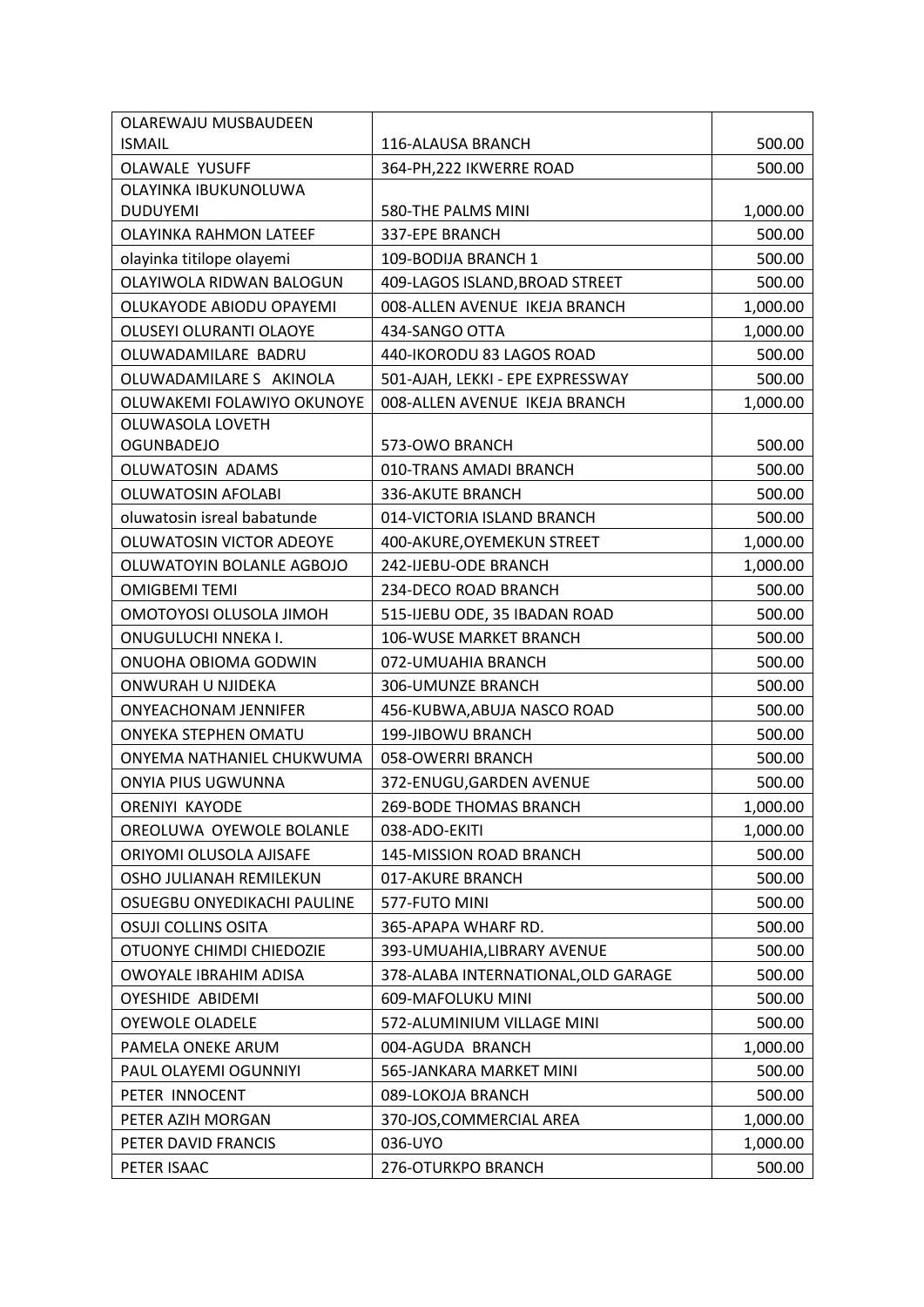| PHILLIPS JAMES JIDE<br>280-SABO YABA BRANCH<br>500.00<br>268-ADEKUNLE AJASIN UNIVERSITY CAMPUS<br>PRAISE ADETOMIDE ORUNGBEMI<br><b>BRANCH</b><br>500.00<br>PRECIOUS BIEMU<br>528-WARRI, UDU ROAD<br>500.00<br>PRECIOUS EDITE KUMBA<br>032-COMMERCIAL ROAD, APAPA BRANCH<br>500.00<br>PRINCE KENNEDY EZEJI<br>476-OWERRI WETHERAL ROAD BRANCH<br>1,000.00<br>PRINCE OGHENETEGA IGHARU<br>241-SAPELE BRANCH<br>500.00<br>prisca khalid wilson<br>014-VICTORIA ISLAND BRANCH<br>500.00<br><b>QUADRI ADEKUNLE ELEGBEDE</b><br>549-BADAGRY, JOSEPH DOSU ROAD<br>500.00<br><b>QUDUS KOLADE SALAHUDEEN</b><br>175-BODIJA BRANCH 2<br>1,000.00<br>RABIU SANI<br>604-KETU MINI<br>500.00<br>500.00<br>RACHEAL AHUNSIMWANRE<br>023-WARRI BRANCH<br>092-AGIP ROAD BRANCH<br>RAPHAEL NYEMACHI<br>500.00<br>REBECCA BITRUS<br><b>105-LEKKI CHEVRON BRANCH</b><br>500.00<br>REGINA CHINENYE ONWUZURUIKE<br>407-IKOYI, AWOLOWO RD.<br>500.00<br>468-SEME, SEME BORDER<br>500.00<br>RITA MAUYON SAMUEL<br>ROFIAT OPEYEMI ABDULYEKEEN<br>102-AGBARA BRANCH<br>500.00<br>436-APAPA, APAPA-OSHODI EXPRESS WAY<br>ROMUALD DONNA LOKONON<br>500.00<br>499-WARRI, OKUMAGBA AVENUE<br>500.00<br>ROSITA NKIRUKA OGBUDA<br>RUKAYAT OLABISI ADEAGBO<br>532-IBADAN, OKE - ADO<br>1,000.00<br>289-AMINU KANO TEACHING HOSPITAL<br>RUKAYYA MUSTAPHA<br><b>BRANCH</b><br>500.00<br>RUTH LASERI<br>450-JALINGO, HAMMAN RUN WAY<br>500.00<br>SAFIAT LARABAT MOHAMMED<br>142-ALAGBADO BRANCH<br>500.00<br>SAFIYANU SHAIBU HASSAN<br>256-OKADA BRANCH<br>500.00<br>1,000.00<br>SAHEED ALOBA KAREEM<br>484-MAZA MAZA, OLD OJO ROAD<br>358-PH, TRANS AMADI<br>500.00<br>SAINTS MICHEAL AYENI<br>SAMUEL OLATUNDE OLANIPEKUN<br>133-ADEOLA HOPEWELL BRANCH<br>500.00<br>285-RUMUKURISHI BRANCH<br>1,000.00<br>SAMUEL EMMANUEL IKEC<br>SAMUEL GBENGA JAYEOLA<br>014-VICTORIA ISLAND BRANCH<br>500.00<br>SAMUEL ODOH JOHN<br>351-GWARIMPA BRANCH<br>1,000.00<br>SANDRA HOPE OSIEGBU<br>050-IPAJA BRANCH<br>500.00<br>SANI MAUDE<br>031-BIRNIN KEBBI BRANCH<br>500.00<br>SANYA OLAOLUWA SADIQ<br>054-IWO ROAD IBADAN BRANCH<br>500.00<br>SCHOLASTICA - ONUIGBO<br>120-OBIGBO BRANCH<br>500.00<br>SEIBIRAFA BUKU<br>528-WARRI, UDU ROAD<br>500.00<br>SEMIU OLAMIDE ADEBAYO<br>354-LAUTECH BRANCH<br>500.00<br>SEUN OLUWAFEMI ADEWALE<br>562-LEKKI PHASE I, ADMIRALTY WAY<br>500.00<br><b>SEUN SUNDAY THOMAS</b><br>434-SANGO OTTA<br>500.00<br>SHAMSUDDEEN SALE<br>362-KANO, MURTALA MOHAMMED WAY<br>500.00<br>184-OJOO BRANCH<br>SHERIFF AKOLAWOLE GAFAR<br>1,000.00<br>SHOKUNBI ANUOLUWAPO | PHILEMON MILCHINA | 415-AKWANGA, KEFFI RD. | 500.00 |
|----------------------------------------------------------------------------------------------------------------------------------------------------------------------------------------------------------------------------------------------------------------------------------------------------------------------------------------------------------------------------------------------------------------------------------------------------------------------------------------------------------------------------------------------------------------------------------------------------------------------------------------------------------------------------------------------------------------------------------------------------------------------------------------------------------------------------------------------------------------------------------------------------------------------------------------------------------------------------------------------------------------------------------------------------------------------------------------------------------------------------------------------------------------------------------------------------------------------------------------------------------------------------------------------------------------------------------------------------------------------------------------------------------------------------------------------------------------------------------------------------------------------------------------------------------------------------------------------------------------------------------------------------------------------------------------------------------------------------------------------------------------------------------------------------------------------------------------------------------------------------------------------------------------------------------------------------------------------------------------------------------------------------------------------------------------------------------------------------------------------------------------------------------------------------------------------------------------------------------------------------------------------------------------------------------------------------------------------------------------------------------------------------------------------------------------------------------------------------------------------------------------------------------------------------|-------------------|------------------------|--------|
|                                                                                                                                                                                                                                                                                                                                                                                                                                                                                                                                                                                                                                                                                                                                                                                                                                                                                                                                                                                                                                                                                                                                                                                                                                                                                                                                                                                                                                                                                                                                                                                                                                                                                                                                                                                                                                                                                                                                                                                                                                                                                                                                                                                                                                                                                                                                                                                                                                                                                                                                                    |                   |                        |        |
|                                                                                                                                                                                                                                                                                                                                                                                                                                                                                                                                                                                                                                                                                                                                                                                                                                                                                                                                                                                                                                                                                                                                                                                                                                                                                                                                                                                                                                                                                                                                                                                                                                                                                                                                                                                                                                                                                                                                                                                                                                                                                                                                                                                                                                                                                                                                                                                                                                                                                                                                                    |                   |                        |        |
|                                                                                                                                                                                                                                                                                                                                                                                                                                                                                                                                                                                                                                                                                                                                                                                                                                                                                                                                                                                                                                                                                                                                                                                                                                                                                                                                                                                                                                                                                                                                                                                                                                                                                                                                                                                                                                                                                                                                                                                                                                                                                                                                                                                                                                                                                                                                                                                                                                                                                                                                                    |                   |                        |        |
|                                                                                                                                                                                                                                                                                                                                                                                                                                                                                                                                                                                                                                                                                                                                                                                                                                                                                                                                                                                                                                                                                                                                                                                                                                                                                                                                                                                                                                                                                                                                                                                                                                                                                                                                                                                                                                                                                                                                                                                                                                                                                                                                                                                                                                                                                                                                                                                                                                                                                                                                                    |                   |                        |        |
|                                                                                                                                                                                                                                                                                                                                                                                                                                                                                                                                                                                                                                                                                                                                                                                                                                                                                                                                                                                                                                                                                                                                                                                                                                                                                                                                                                                                                                                                                                                                                                                                                                                                                                                                                                                                                                                                                                                                                                                                                                                                                                                                                                                                                                                                                                                                                                                                                                                                                                                                                    |                   |                        |        |
|                                                                                                                                                                                                                                                                                                                                                                                                                                                                                                                                                                                                                                                                                                                                                                                                                                                                                                                                                                                                                                                                                                                                                                                                                                                                                                                                                                                                                                                                                                                                                                                                                                                                                                                                                                                                                                                                                                                                                                                                                                                                                                                                                                                                                                                                                                                                                                                                                                                                                                                                                    |                   |                        |        |
|                                                                                                                                                                                                                                                                                                                                                                                                                                                                                                                                                                                                                                                                                                                                                                                                                                                                                                                                                                                                                                                                                                                                                                                                                                                                                                                                                                                                                                                                                                                                                                                                                                                                                                                                                                                                                                                                                                                                                                                                                                                                                                                                                                                                                                                                                                                                                                                                                                                                                                                                                    |                   |                        |        |
|                                                                                                                                                                                                                                                                                                                                                                                                                                                                                                                                                                                                                                                                                                                                                                                                                                                                                                                                                                                                                                                                                                                                                                                                                                                                                                                                                                                                                                                                                                                                                                                                                                                                                                                                                                                                                                                                                                                                                                                                                                                                                                                                                                                                                                                                                                                                                                                                                                                                                                                                                    |                   |                        |        |
|                                                                                                                                                                                                                                                                                                                                                                                                                                                                                                                                                                                                                                                                                                                                                                                                                                                                                                                                                                                                                                                                                                                                                                                                                                                                                                                                                                                                                                                                                                                                                                                                                                                                                                                                                                                                                                                                                                                                                                                                                                                                                                                                                                                                                                                                                                                                                                                                                                                                                                                                                    |                   |                        |        |
|                                                                                                                                                                                                                                                                                                                                                                                                                                                                                                                                                                                                                                                                                                                                                                                                                                                                                                                                                                                                                                                                                                                                                                                                                                                                                                                                                                                                                                                                                                                                                                                                                                                                                                                                                                                                                                                                                                                                                                                                                                                                                                                                                                                                                                                                                                                                                                                                                                                                                                                                                    |                   |                        |        |
|                                                                                                                                                                                                                                                                                                                                                                                                                                                                                                                                                                                                                                                                                                                                                                                                                                                                                                                                                                                                                                                                                                                                                                                                                                                                                                                                                                                                                                                                                                                                                                                                                                                                                                                                                                                                                                                                                                                                                                                                                                                                                                                                                                                                                                                                                                                                                                                                                                                                                                                                                    |                   |                        |        |
|                                                                                                                                                                                                                                                                                                                                                                                                                                                                                                                                                                                                                                                                                                                                                                                                                                                                                                                                                                                                                                                                                                                                                                                                                                                                                                                                                                                                                                                                                                                                                                                                                                                                                                                                                                                                                                                                                                                                                                                                                                                                                                                                                                                                                                                                                                                                                                                                                                                                                                                                                    |                   |                        |        |
|                                                                                                                                                                                                                                                                                                                                                                                                                                                                                                                                                                                                                                                                                                                                                                                                                                                                                                                                                                                                                                                                                                                                                                                                                                                                                                                                                                                                                                                                                                                                                                                                                                                                                                                                                                                                                                                                                                                                                                                                                                                                                                                                                                                                                                                                                                                                                                                                                                                                                                                                                    |                   |                        |        |
|                                                                                                                                                                                                                                                                                                                                                                                                                                                                                                                                                                                                                                                                                                                                                                                                                                                                                                                                                                                                                                                                                                                                                                                                                                                                                                                                                                                                                                                                                                                                                                                                                                                                                                                                                                                                                                                                                                                                                                                                                                                                                                                                                                                                                                                                                                                                                                                                                                                                                                                                                    |                   |                        |        |
|                                                                                                                                                                                                                                                                                                                                                                                                                                                                                                                                                                                                                                                                                                                                                                                                                                                                                                                                                                                                                                                                                                                                                                                                                                                                                                                                                                                                                                                                                                                                                                                                                                                                                                                                                                                                                                                                                                                                                                                                                                                                                                                                                                                                                                                                                                                                                                                                                                                                                                                                                    |                   |                        |        |
|                                                                                                                                                                                                                                                                                                                                                                                                                                                                                                                                                                                                                                                                                                                                                                                                                                                                                                                                                                                                                                                                                                                                                                                                                                                                                                                                                                                                                                                                                                                                                                                                                                                                                                                                                                                                                                                                                                                                                                                                                                                                                                                                                                                                                                                                                                                                                                                                                                                                                                                                                    |                   |                        |        |
|                                                                                                                                                                                                                                                                                                                                                                                                                                                                                                                                                                                                                                                                                                                                                                                                                                                                                                                                                                                                                                                                                                                                                                                                                                                                                                                                                                                                                                                                                                                                                                                                                                                                                                                                                                                                                                                                                                                                                                                                                                                                                                                                                                                                                                                                                                                                                                                                                                                                                                                                                    |                   |                        |        |
|                                                                                                                                                                                                                                                                                                                                                                                                                                                                                                                                                                                                                                                                                                                                                                                                                                                                                                                                                                                                                                                                                                                                                                                                                                                                                                                                                                                                                                                                                                                                                                                                                                                                                                                                                                                                                                                                                                                                                                                                                                                                                                                                                                                                                                                                                                                                                                                                                                                                                                                                                    |                   |                        |        |
|                                                                                                                                                                                                                                                                                                                                                                                                                                                                                                                                                                                                                                                                                                                                                                                                                                                                                                                                                                                                                                                                                                                                                                                                                                                                                                                                                                                                                                                                                                                                                                                                                                                                                                                                                                                                                                                                                                                                                                                                                                                                                                                                                                                                                                                                                                                                                                                                                                                                                                                                                    |                   |                        |        |
|                                                                                                                                                                                                                                                                                                                                                                                                                                                                                                                                                                                                                                                                                                                                                                                                                                                                                                                                                                                                                                                                                                                                                                                                                                                                                                                                                                                                                                                                                                                                                                                                                                                                                                                                                                                                                                                                                                                                                                                                                                                                                                                                                                                                                                                                                                                                                                                                                                                                                                                                                    |                   |                        |        |
|                                                                                                                                                                                                                                                                                                                                                                                                                                                                                                                                                                                                                                                                                                                                                                                                                                                                                                                                                                                                                                                                                                                                                                                                                                                                                                                                                                                                                                                                                                                                                                                                                                                                                                                                                                                                                                                                                                                                                                                                                                                                                                                                                                                                                                                                                                                                                                                                                                                                                                                                                    |                   |                        |        |
|                                                                                                                                                                                                                                                                                                                                                                                                                                                                                                                                                                                                                                                                                                                                                                                                                                                                                                                                                                                                                                                                                                                                                                                                                                                                                                                                                                                                                                                                                                                                                                                                                                                                                                                                                                                                                                                                                                                                                                                                                                                                                                                                                                                                                                                                                                                                                                                                                                                                                                                                                    |                   |                        |        |
|                                                                                                                                                                                                                                                                                                                                                                                                                                                                                                                                                                                                                                                                                                                                                                                                                                                                                                                                                                                                                                                                                                                                                                                                                                                                                                                                                                                                                                                                                                                                                                                                                                                                                                                                                                                                                                                                                                                                                                                                                                                                                                                                                                                                                                                                                                                                                                                                                                                                                                                                                    |                   |                        |        |
|                                                                                                                                                                                                                                                                                                                                                                                                                                                                                                                                                                                                                                                                                                                                                                                                                                                                                                                                                                                                                                                                                                                                                                                                                                                                                                                                                                                                                                                                                                                                                                                                                                                                                                                                                                                                                                                                                                                                                                                                                                                                                                                                                                                                                                                                                                                                                                                                                                                                                                                                                    |                   |                        |        |
|                                                                                                                                                                                                                                                                                                                                                                                                                                                                                                                                                                                                                                                                                                                                                                                                                                                                                                                                                                                                                                                                                                                                                                                                                                                                                                                                                                                                                                                                                                                                                                                                                                                                                                                                                                                                                                                                                                                                                                                                                                                                                                                                                                                                                                                                                                                                                                                                                                                                                                                                                    |                   |                        |        |
|                                                                                                                                                                                                                                                                                                                                                                                                                                                                                                                                                                                                                                                                                                                                                                                                                                                                                                                                                                                                                                                                                                                                                                                                                                                                                                                                                                                                                                                                                                                                                                                                                                                                                                                                                                                                                                                                                                                                                                                                                                                                                                                                                                                                                                                                                                                                                                                                                                                                                                                                                    |                   |                        |        |
|                                                                                                                                                                                                                                                                                                                                                                                                                                                                                                                                                                                                                                                                                                                                                                                                                                                                                                                                                                                                                                                                                                                                                                                                                                                                                                                                                                                                                                                                                                                                                                                                                                                                                                                                                                                                                                                                                                                                                                                                                                                                                                                                                                                                                                                                                                                                                                                                                                                                                                                                                    |                   |                        |        |
|                                                                                                                                                                                                                                                                                                                                                                                                                                                                                                                                                                                                                                                                                                                                                                                                                                                                                                                                                                                                                                                                                                                                                                                                                                                                                                                                                                                                                                                                                                                                                                                                                                                                                                                                                                                                                                                                                                                                                                                                                                                                                                                                                                                                                                                                                                                                                                                                                                                                                                                                                    |                   |                        |        |
|                                                                                                                                                                                                                                                                                                                                                                                                                                                                                                                                                                                                                                                                                                                                                                                                                                                                                                                                                                                                                                                                                                                                                                                                                                                                                                                                                                                                                                                                                                                                                                                                                                                                                                                                                                                                                                                                                                                                                                                                                                                                                                                                                                                                                                                                                                                                                                                                                                                                                                                                                    |                   |                        |        |
|                                                                                                                                                                                                                                                                                                                                                                                                                                                                                                                                                                                                                                                                                                                                                                                                                                                                                                                                                                                                                                                                                                                                                                                                                                                                                                                                                                                                                                                                                                                                                                                                                                                                                                                                                                                                                                                                                                                                                                                                                                                                                                                                                                                                                                                                                                                                                                                                                                                                                                                                                    |                   |                        |        |
|                                                                                                                                                                                                                                                                                                                                                                                                                                                                                                                                                                                                                                                                                                                                                                                                                                                                                                                                                                                                                                                                                                                                                                                                                                                                                                                                                                                                                                                                                                                                                                                                                                                                                                                                                                                                                                                                                                                                                                                                                                                                                                                                                                                                                                                                                                                                                                                                                                                                                                                                                    |                   |                        |        |
|                                                                                                                                                                                                                                                                                                                                                                                                                                                                                                                                                                                                                                                                                                                                                                                                                                                                                                                                                                                                                                                                                                                                                                                                                                                                                                                                                                                                                                                                                                                                                                                                                                                                                                                                                                                                                                                                                                                                                                                                                                                                                                                                                                                                                                                                                                                                                                                                                                                                                                                                                    |                   |                        |        |
|                                                                                                                                                                                                                                                                                                                                                                                                                                                                                                                                                                                                                                                                                                                                                                                                                                                                                                                                                                                                                                                                                                                                                                                                                                                                                                                                                                                                                                                                                                                                                                                                                                                                                                                                                                                                                                                                                                                                                                                                                                                                                                                                                                                                                                                                                                                                                                                                                                                                                                                                                    |                   |                        |        |
|                                                                                                                                                                                                                                                                                                                                                                                                                                                                                                                                                                                                                                                                                                                                                                                                                                                                                                                                                                                                                                                                                                                                                                                                                                                                                                                                                                                                                                                                                                                                                                                                                                                                                                                                                                                                                                                                                                                                                                                                                                                                                                                                                                                                                                                                                                                                                                                                                                                                                                                                                    |                   |                        |        |
|                                                                                                                                                                                                                                                                                                                                                                                                                                                                                                                                                                                                                                                                                                                                                                                                                                                                                                                                                                                                                                                                                                                                                                                                                                                                                                                                                                                                                                                                                                                                                                                                                                                                                                                                                                                                                                                                                                                                                                                                                                                                                                                                                                                                                                                                                                                                                                                                                                                                                                                                                    |                   |                        |        |
|                                                                                                                                                                                                                                                                                                                                                                                                                                                                                                                                                                                                                                                                                                                                                                                                                                                                                                                                                                                                                                                                                                                                                                                                                                                                                                                                                                                                                                                                                                                                                                                                                                                                                                                                                                                                                                                                                                                                                                                                                                                                                                                                                                                                                                                                                                                                                                                                                                                                                                                                                    |                   |                        |        |
|                                                                                                                                                                                                                                                                                                                                                                                                                                                                                                                                                                                                                                                                                                                                                                                                                                                                                                                                                                                                                                                                                                                                                                                                                                                                                                                                                                                                                                                                                                                                                                                                                                                                                                                                                                                                                                                                                                                                                                                                                                                                                                                                                                                                                                                                                                                                                                                                                                                                                                                                                    |                   |                        |        |
|                                                                                                                                                                                                                                                                                                                                                                                                                                                                                                                                                                                                                                                                                                                                                                                                                                                                                                                                                                                                                                                                                                                                                                                                                                                                                                                                                                                                                                                                                                                                                                                                                                                                                                                                                                                                                                                                                                                                                                                                                                                                                                                                                                                                                                                                                                                                                                                                                                                                                                                                                    |                   |                        |        |
|                                                                                                                                                                                                                                                                                                                                                                                                                                                                                                                                                                                                                                                                                                                                                                                                                                                                                                                                                                                                                                                                                                                                                                                                                                                                                                                                                                                                                                                                                                                                                                                                                                                                                                                                                                                                                                                                                                                                                                                                                                                                                                                                                                                                                                                                                                                                                                                                                                                                                                                                                    |                   |                        |        |
|                                                                                                                                                                                                                                                                                                                                                                                                                                                                                                                                                                                                                                                                                                                                                                                                                                                                                                                                                                                                                                                                                                                                                                                                                                                                                                                                                                                                                                                                                                                                                                                                                                                                                                                                                                                                                                                                                                                                                                                                                                                                                                                                                                                                                                                                                                                                                                                                                                                                                                                                                    |                   |                        |        |
|                                                                                                                                                                                                                                                                                                                                                                                                                                                                                                                                                                                                                                                                                                                                                                                                                                                                                                                                                                                                                                                                                                                                                                                                                                                                                                                                                                                                                                                                                                                                                                                                                                                                                                                                                                                                                                                                                                                                                                                                                                                                                                                                                                                                                                                                                                                                                                                                                                                                                                                                                    |                   |                        |        |
| 321-DOPEMU BRANCH<br>500.00<br>AYOOLA                                                                                                                                                                                                                                                                                                                                                                                                                                                                                                                                                                                                                                                                                                                                                                                                                                                                                                                                                                                                                                                                                                                                                                                                                                                                                                                                                                                                                                                                                                                                                                                                                                                                                                                                                                                                                                                                                                                                                                                                                                                                                                                                                                                                                                                                                                                                                                                                                                                                                                              |                   |                        |        |
| SIDIKAT ABDULAI<br>050-IPAJA BRANCH<br>500.00                                                                                                                                                                                                                                                                                                                                                                                                                                                                                                                                                                                                                                                                                                                                                                                                                                                                                                                                                                                                                                                                                                                                                                                                                                                                                                                                                                                                                                                                                                                                                                                                                                                                                                                                                                                                                                                                                                                                                                                                                                                                                                                                                                                                                                                                                                                                                                                                                                                                                                      |                   |                        |        |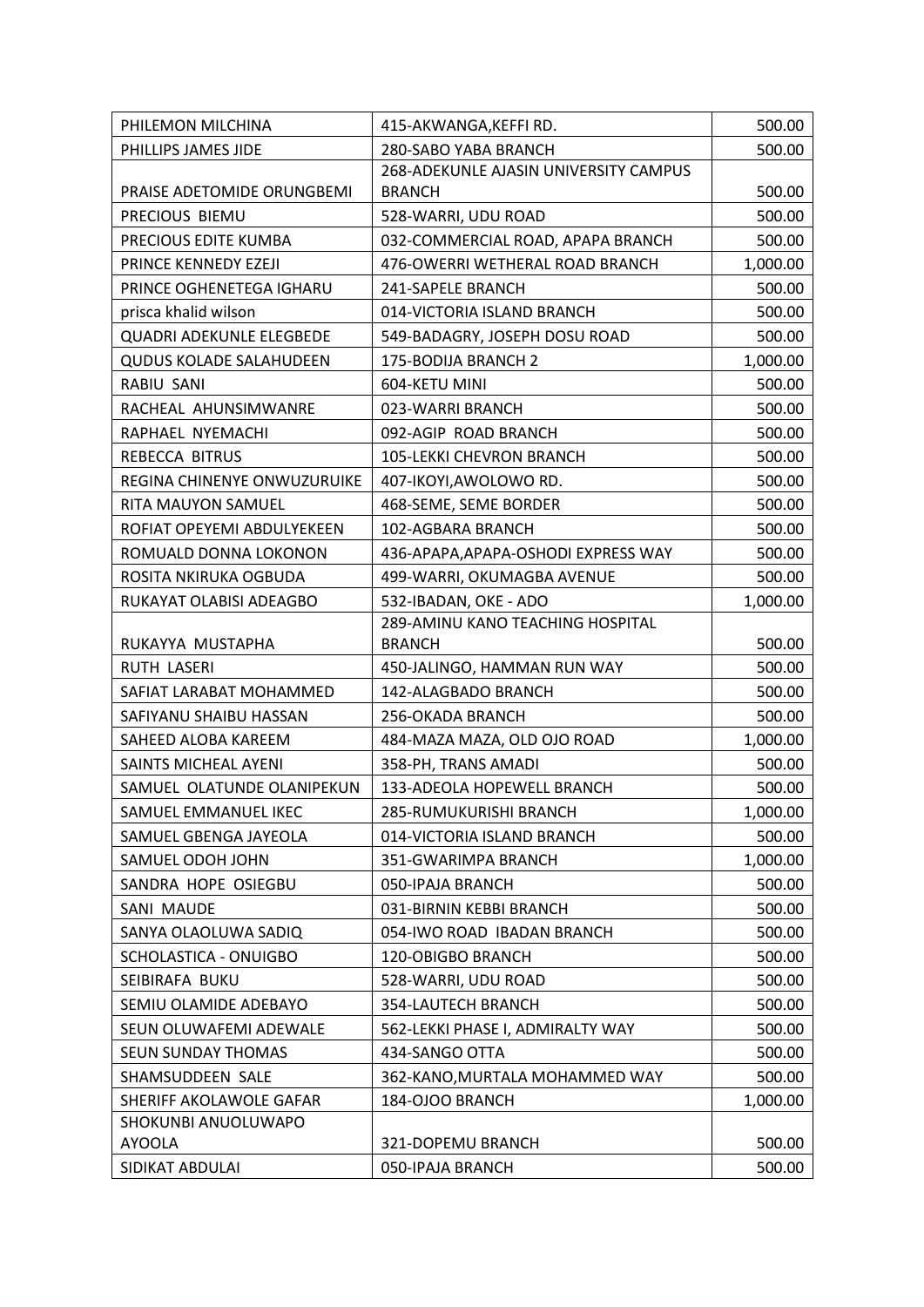| SIKIRA BOSE SIKIRU               | 107-RUMUOKORO BRANCH            | 500.00   |
|----------------------------------|---------------------------------|----------|
| SODIQ ADEFEMI ADEBAYO            | <b>156-TEJUOSHO BRANCH</b>      | 1,000.00 |
| SOLOMON HABILA                   | 295-NNPC REFINERY KADUNA BRANCH | 500.00   |
| SOLOMON MAUREEN I.               | 058-OWERRI BRANCH               | 500.00   |
| <b>STANLEY IYAHEN</b>            | 172-TEXTILE MILL ROAD BRANCH    | 500.00   |
| STEPHEN EMEKA ELUMA              | 431-ABA, ASA RD.                | 500.00   |
| SULAIMAN AMINU                   | 604-KETU MINI                   | 500.00   |
| SULAIMAN OMOBOLAJI OLATUNJI      | 081-FESTAC TOWN BRANCH          | 500.00   |
| SULEMAN ISAH                     | 456-KUBWA, ABUJA NASCO ROAD     | 500.00   |
| <b>SULIYAT OLOLADE YUSUF</b>     | 151-IKORODU 2 BRANCH            | 500.00   |
| <b>SUMAILA MAAZU</b>             | 305-AUCHI BRANCH                | 1,000.00 |
| <b>SUNDAY ASHOM IZANG</b>        | 009-AMINU KANO ABUJA BRANCH     | 500.00   |
| SUNDAY OWOLABI AKINDEJU          | 610-OJUWOYE MINI                | 500.00   |
| SYLVESTER AFAMEFUNA ORJI         | 365-APAPA WHARF RD.             | 1,000.00 |
| TAIWO EBENEZER OLALEYE           | 038-ADO-EKITI                   | 500.00   |
| <b>TAIWO LATIFAT OSILEW</b>      | 151-IKORODU 2 BRANCH            | 1,000.00 |
| TAIWO OLUMIDE EGBETOKUN          | 238-ILARO BRANCH                | 500.00   |
| <b>TAOFEEK AZEEZ</b>             | 125-NEW COURT ROAD BRANCH       | 500.00   |
| TEMIDAYO DANIEL MOSEKOLA         | 004-AGUDA BRANCH                | 500.00   |
| TEMIDAYO FARUQ OWOYEMI           | 050-IPAJA BRANCH                | 1,000.00 |
| THERESA DYBONG BISONG            | <b>134-ORON BRANCH</b>          | 1,000.00 |
| TOBILOBA GAFAAR SOYINKA          | 146-OKE ILEWO BRANCH            | 500.00   |
| TOLULOPE JOSEPH OGUNLEYE         | 038-ADO-EKITI                   | 500.00   |
| TOYIN ALICE AFOLAYAN             | 038-ADO-EKITI                   | 500.00   |
| TUNDE OSADAHUN                   | 292-GWAGWALADA BRANCH           | 500.00   |
| <b>TUNDE FOLORUNSHO</b>          | 114-MUR MOHAMMED WAY, KANO      | 1,000.00 |
| <b>UBALE ABDULLAHI</b>           | 591-DAWANUA MINI                | 500.00   |
| UCHECHI NJEMANZE                 | 391-PH, FOT ONNE                | 500.00   |
| UDANWOJO MICHAEL OGUCHE          | 090-SAPELE ROAD BRANCH          | 500.00   |
| UGBEIKWU ACHOR LINUS             | 050-IPAJA BRANCH                | 500.00   |
| ULUOCHA BROWN OBINNA             | 393-UMUAHIA, LIBRARY AVENUE     | 500.00   |
| UMAR UMAR AHMAD                  | 192-IWO ROAD 2 BRANCH           | 500.00   |
| UMAR WAKAWA BATHLI               | 027-GOMBE BRANCH                | 1,000.00 |
| UMMUSALMA ABDULRAHMAN            | 398-KATSINA, NAGODO RD.         | 500.00   |
| UMUKORO GIDEON                   | 528-WARRI, UDU ROAD             | 500.00   |
| UNEGBU OBINNA LUCIUS             | <b>269-BODE THOMAS BRANCH</b>   | 1,000.00 |
| USMAN ABUBAKAR UMAR              | 059-YOLA BRANCH                 | 500.00   |
| <b>USORO WISDOM SUNDAY</b>       | 601-13, OLD ABA RD MINI         | 1,000.00 |
| <b>UZOMA UFINE IKEJI</b>         | 586-UMUAHIA MINI                | 500.00   |
| <b>VALENTINE TOCHUKWU EGBEBU</b> | 375-LAGOS ISLAND, BALOGUN STR.  | 500.00   |
| <b>VICTOR MUDIAGA BENSON</b>     | 010-TRANS AMADI BRANCH          | 500.00   |
| VICTORIA AKUCHI ORJI             | 434-SANGO OTTA                  | 1,000.00 |
| VICTORIA IFEOMA UDUMA            | 584-EBSU MINI                   | 500.00   |
| VICTORIA IGHOMEMA OKOREFE        | 225-SATELLITE TOWN BRANCH       | 500.00   |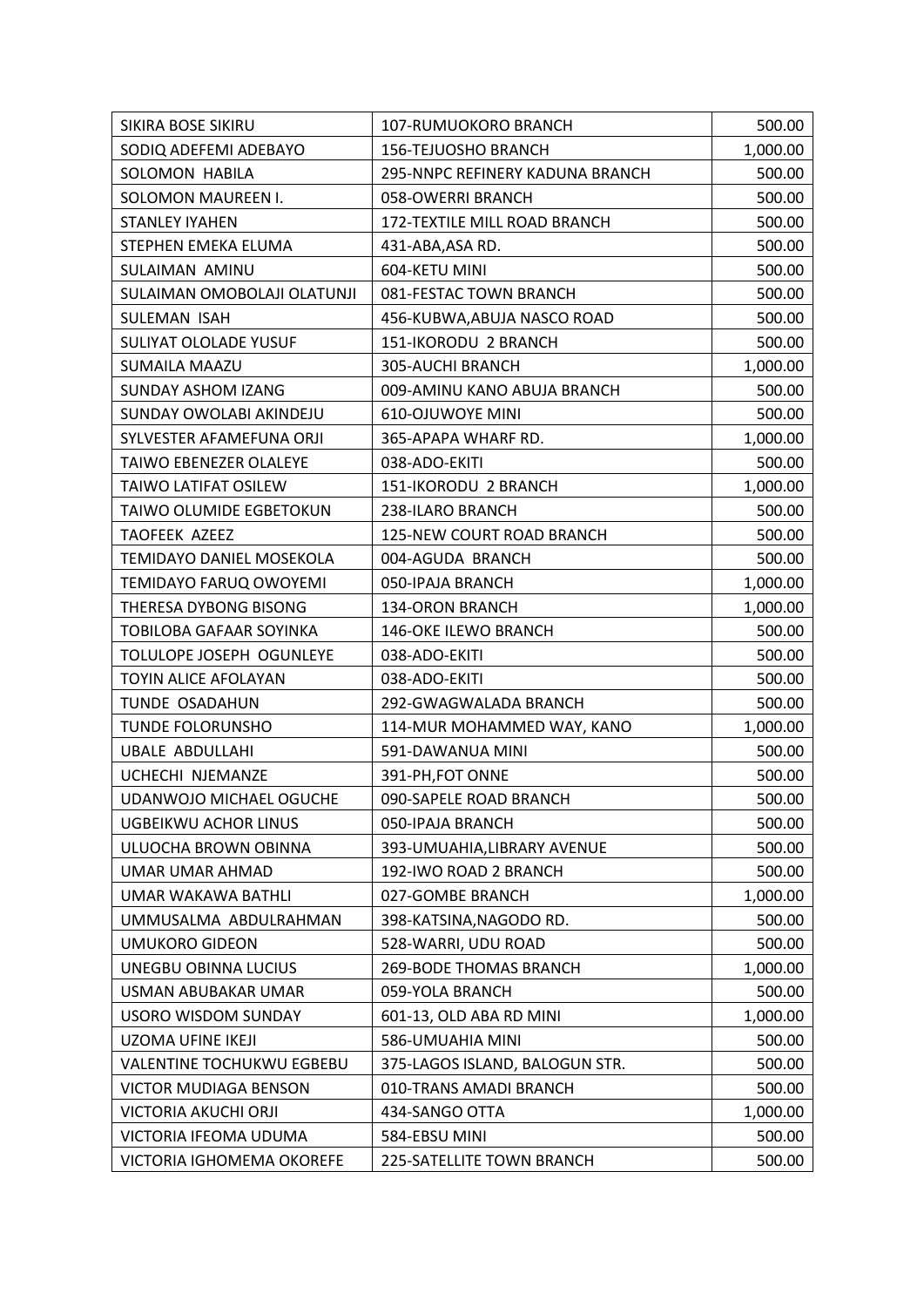| VICTORIA OLUWATOSIN       |                                       |          |
|---------------------------|---------------------------------------|----------|
| LADZEKPO AJUZIE           | 236-ODOGUNYAN BRANCH                  | 1,000.00 |
| VICTORIA ONYOIBO OLOCHE   | 278-MARARABA BRANCH                   | 500.00   |
| <b>VIVIAN AGBONAYE</b>    | 090-SAPELE ROAD BRANCH                | 500.00   |
| WAHID ALADE SAKA          | <b>140-FOLAWIYO STREET BRANCH</b>     | 500.00   |
| WASIU OLATUNBOSUN         | 436-APAPA, APAPA-OSHODI EXPRESS WAY   | 500.00   |
| YAHAYA ABDULKADIRI        | 106-WUSE MARKET BRANCH                | 500.00   |
| YAMAI CLIFFORD BARNABAS   | 341-KEFFI BRANCH                      | 1,000.00 |
| YARO ADAMU                | 423-JOS, CLUB ROAD                    | 500.00   |
| YETUNDE AJOKE ODUSOLA     | 410-IKEJA,60 OPEBI RD.                | 500.00   |
| YETUNDE OSINOWO MOBOLANLE | 524-GBAGADA, GBAGADA EXPRESSWAY       | 1,000.00 |
| YUSUF DAHIRU              | 448-JAJI, JAJI MILITARY CANTONMENT    | 500.00   |
|                           | 418-NYANYA ABUJA, OPP.NYANYA SHOPPING |          |
| YUSUF MANGUT HALADU       | <b>COMPLEX</b>                        | 500.00   |
| YUSUF OLAREWAJU ADENEKAN  | 238-ILARO BRANCH                      | 500.00   |
| YUSUF RAHMON AYO          | 035-MAIDUGURI                         | 1,000.00 |
| ZAINAB ALTI MUHAMMAD      | 034-BAUCHI BRANCH                     | 500.00   |
| ZARAH FATIMA IDRIS        |                                       |          |
| <b>MOHAMMED</b>           | 370-JOS, COMMERCIAL AREA              | 500.00   |

# **Happy Hour Every Hour**

|                               |                                        | <b>AMOUNT</b> |
|-------------------------------|----------------------------------------|---------------|
| <b>ACCT NAME</b>              | <b>BRANCH</b>                          | PAID          |
| ABDOULKADER MOUSSA            | 331-FESTAC 2 BRANCH                    | 500.00        |
| ABDULGANIYU TESLIM            | <b>295-NNPC REFINERY KADUNA BRANCH</b> | 500.00        |
| ABDULKADIR SHEHU              | <b>209-FUNTUA BRANCH</b>               | 5,000.00      |
| ABDULLAHI HASSAN              | 477-ZARIA, KADUNA ROAD                 | 500.00        |
| ABDULLAHI A LAWAN             | 374-MAIDUGURI, BAGA ROAD               | 500.00        |
| ABDULLAHI AYODEJI AFEEZ       | 221-RING ROAD, IBADAN BRANCH           | 500.00        |
| ABDULLAHI SAMILA              |                                        |               |
| SULE106DIAMONDXTRA            | 539-ILE - IFE, LAGERE ROAD             | 500.00        |
| ABDULMALIK MOHAMMED           | 140-FOLAWIYO STREET BRANCH             | 500.00        |
| ABDULRAHMAN AHMED AMINU       | 014-VICTORIA ISLAND BRANCH             | 500.00        |
| ABDULRASHEED SALAUDEEN BOLAJI | 162-SOKOTO 2 BRANCH                    | 500.00        |
| ABIDEMI DEBORAH ADEKANYE      | 504-IDIMU, IDIMU ROAD IKOTUN           | 500.00        |
| ABIODUN ADEBAYO KASALI        | 002-IDUMOTA BRANCH                     | 500.00        |
| ABIODUN ONI OGUNBANWO         | 301-IJU BRANCH                         | 500.00        |
| ABIODUN SAMUEL OSUNDEYI       | 119-OJODU BERGER BRANCH                | 500.00        |
| ABIOLA MODESOLA SADARE        | 054-IWO ROAD IBADAN BRANCH             | 500.00        |
| ABUBAKAR SALISU               | 367-KADUNA,1 KACHIA RD.                | 500.00        |
| ABUBAKAR AUWALU ADAMU         | 591-DAWANUA MINI                       | 500.00        |
| ABUBAKAR BASHIRU              | 261-LASU BRANCH                        | 500.00        |
| ABUBAKAR DAVID ADAMS          | 563-OSISIOMA MINI                      | 500.00        |
| ABUBAKAR ISA IMAKIABOR        | 502-OREGUN, ZIATECH ROAD OREGUN        | 500.00        |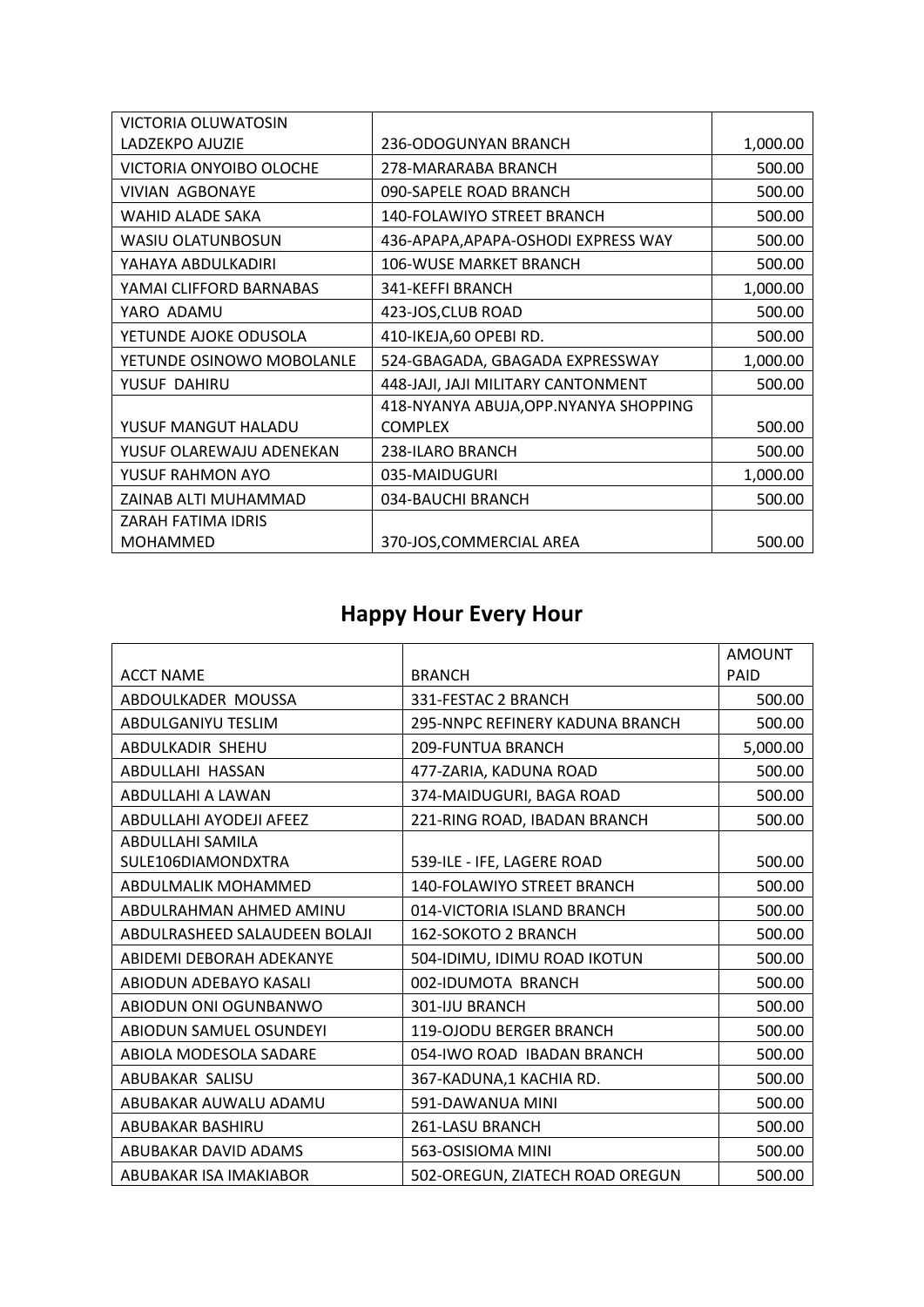| ABUBAKAR MOHAMMED NA           | 143-JOS 1 BRANCH                               | 5,000.00 |
|--------------------------------|------------------------------------------------|----------|
| <b>ABURU GODFREY</b>           | 069-UNIBEN BRANCH                              | 500.00   |
| ADA IHEOMA MADUAGWU            | 505-MBAISE, AHIARA JUNCTION MBAISE             | 500.00   |
| ADAJI INNOCENT ODOMA           | 577-FUTO MINI                                  | 500.00   |
| ADAMU MUSA MEKUDI              | 045-CREEK ROAD APAPA BRANCH                    | 5,000.00 |
| ADEBAYO PETER OLUWAFEMI        | 236-ODOGUNYAN BRANCH                           | 500.00   |
| ADEBAYOR OLAMILE AFIKODE       | 336-AKUTE BRANCH                               | 500.00   |
| ADEBOWALE ADEKUNLE ORIYOMI     | 273-MUSHIN BRANCH                              | 500.00   |
| ADEDAYO OYEKAN OYETUNDE        | 376-IBADAN, LEBANON STREET                     | 500.00   |
| ADEDAYO SEUN ADEYEMI           | 171-AWOLOWO ROAD 2 BRANCH                      | 500.00   |
| ADEGBOLA KAMORU O              | 581-SATELITE TOWN MINI                         | 500.00   |
| ADEGEYE ADEOLA DINAH           | 045-CREEK ROAD APAPA BRANCH                    | 500.00   |
|                                | 512-ZONE 5 ABUJA, MICHAEL OKPARA               |          |
| ADEJUMOKE OLUFUNKE SOYEMI      | <b>STREET</b>                                  | 500.00   |
| ADEMOLA ADEBAYO                | 191-AGBOR BRANCH                               | 500.00   |
| ADEMOYE RAHMAN                 | 363-LAGOS ISLAND MARINA                        | 500.00   |
| ADENEKAN OWOLABI MUJAHEED      | 522-APONGBON, ISSA WILLIAMS/OFFIN<br><b>RD</b> | 500.00   |
| <b>ADENIKE GRACE ARANSIOLA</b> | 037-ABEOKUTA BRANCH                            | 5,000.00 |
| ADENIKE OMOWUNMI ADEKUNLE      | 609-MAFOLUKU MINI                              | 500.00   |
| <b>ADENIRAN DARE</b>           | 211-ABULE-EGBA BRANCH                          | 500.00   |
| <b>ADENIYI S ODELANA</b>       | 299-SAKA TINUBU BRANCH                         | 500.00   |
| ADEOLA IYABODE SALAWU          | 054-IWO ROAD IBADAN BRANCH                     | 500.00   |
| ADEOLA MISTURA OJO             | 603-BARIGA AKOKA MINI                          | 500.00   |
| ADEREMI SABURI AKANNI          | 301-IJU BRANCH                                 | 500.00   |
| ADESOLA OLANIYAN OMIYALE       | 614-ZARIA MINI                                 | 500.00   |
| <b>ADETAYO Nil OWOLABI</b>     | 014-VICTORIA ISLAND BRANCH                     | 500.00   |
| ADEWUNMI ADEBOWALE             | 236-ODOGUNYAN BRANCH                           | 500.00   |
| ADEYINKA ADETOYESE AJIBOYE     | 607-IKOTA MINI                                 | 500.00   |
| ADEYINKA AFEEZ SULAIMON        | 504-IDIMU, IDIMU ROAD IKOTUN                   | 500.00   |
| <b>AFEEZ LATEEF</b>            | 230-OJOTA BRANCH                               | 500.00   |
| AFEEZ OLATUNJI OLATINWO        | 247-COVENANT BRANCH                            | 500.00   |
| AFOLAKE KUBURAT IGBINOBA       | 015-ONIKAN BRANCH                              | 500.00   |
| AFUSAT TEMIDAYO ODULAWA        | 486-SAGAMU, AKARIGBO STREET                    | 500.00   |
| AGAFIE JOY ABOYOWA             | 025-ASABA BRANCH                               | 500.00   |
| AGULEFO AMAKA                  | 222-ILE IFE BRANCH                             | 500.00   |
| <b>AGUNBIADE MUSA O</b>        | 240-SOMOLU BRANCH                              | 5,000.00 |
| AHMAD ABDULLAHI                | 432-SULEJA, IBB MARKET                         | 500.00   |
| AHMED ABUBAKAR                 | 303-IKOKWU BRANCH                              | 500.00   |
| <b>AISHAT ISMAIL AJOKE</b>     | 049-OLD OJO BRANCH                             | 500.00   |
| AJAO ZACCHAEUS OLUGBOYEGA      | 462-APOMU BRANCH                               | 500.00   |
| AKANDE GRACE OZIOFU            | 193-SULEJA BRANCH                              | 500.00   |
| AKANMU AYODEJI                 | 151-IKORODU 2 BRANCH                           | 500.00   |
| AKEEM OLUWASESAN ADESANYA      | 015-ONIKAN BRANCH                              | 500.00   |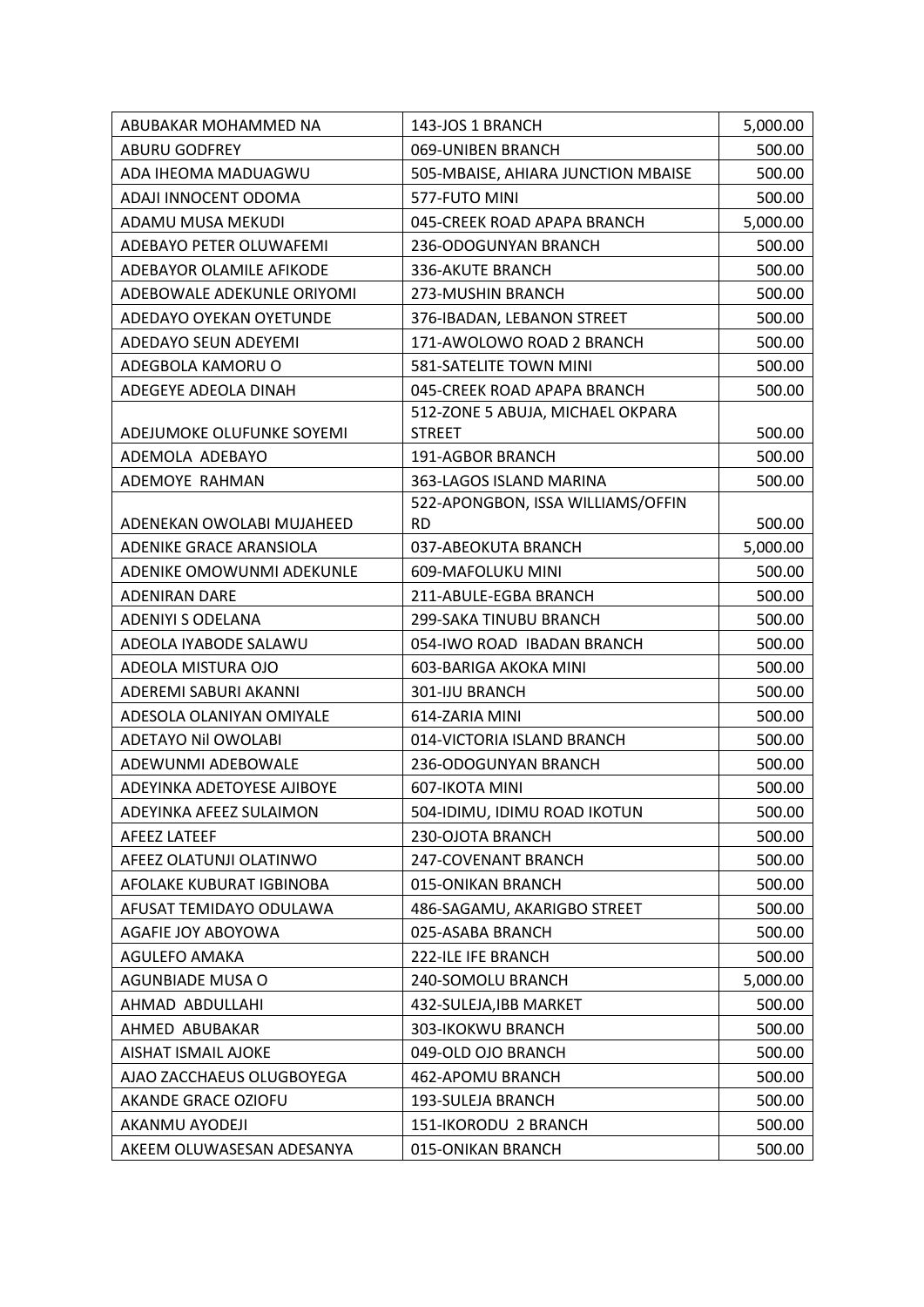|                               | 547-MARYLAND, MOBOLAJI BANK           |          |
|-------------------------------|---------------------------------------|----------|
| AKIFA ROSE EFFIONG            | <b>ANTHONY WAY</b>                    | 500.00   |
| AKIN-OJO VICTOR O             | 170-OBA AKRAN BRANCH                  | 5,000.00 |
| AKOMOLAFE AYODEJI EMMANUEL    | 038-ADO-EKITI                         | 500.00   |
| AKOREDE MUSTAPHA HAMZAT       | 142-ALAGBADO BRANCH                   | 500.00   |
| ALAO AKINOLA                  | 210-RCCG CAMP BRANCH                  | 500.00   |
| <b>ALAOWEI KOKI DENNIS</b>    | 114-MUR MOHAMMED WAY, KANO            | 5,000.00 |
| ALHASSAN JAMIL ABDULLAHI      | 034-BAUCHI BRANCH                     | 500.00   |
| ALI MUSTAPHA                  | 261-LASU BRANCH                       | 500.00   |
| ALIYU DANLAMI                 | 474-AMUWO ODOFIN ESTATE               | 500.00   |
| ALIYU NASIRU                  | 209-FUNTUA BRANCH                     | 500.00   |
| ALIYU NATAALA                 | 477-ZARIA, KADUNA ROAD                | 500.00   |
| ALKASIM BASHIR MUSTAPHA       | 497-KANO, FRANCE ROAD SABON GARI      | 5,000.00 |
| ALOKAN TOKUNBO A              | 038-ADO-EKITI                         | 500.00   |
| ALUMONAH ZELETUS              | 283-UNN NSUKKA BRANCH                 | 500.00   |
| AMAJU EMMANUEL OMANERE        | 145-MISSION ROAD BRANCH               | 500.00   |
| AMANSOWOMHAN I. JOY           | 254-EKPOMA BRANCH                     | 500.00   |
| AMARACHI OBO SAKA             | 557-AJAH, ADDO ROAD                   | 500.00   |
| AMEH P.GODWIN429543           | 213-BELLO ROAD BRANCH KANO            | 500.00   |
| AMINU ABDULLAHI               | 545-KADUNA, ISA KAITA ROAD            | 500.00   |
| AMINU RILWANU                 | 614-ZARIA MINI                        | 500.00   |
| AMINU NASIR DUTSE             | 570-BUK ROAD MINI                     | 500.00   |
|                               | 369-DEI-DEI ABUJA, BUILDING MATERIALS |          |
| AMINU SULEIMAN GIMBA          | <b>MARKET</b>                         | 500.00   |
| AMODU AMIDU ADISA             | 250-EJIGBO BRANCH                     | 500.00   |
| <b>AMORE AYOYINKA</b>         | 238-ILARO BRANCH                      | 500.00   |
| AMOS OLA AWONUSI              | 122-GARKI AREA 11 BRANCH              | 500.00   |
| ANAETO UGOCHUKWU HENRY        | 017-AKURE BRANCH                      | 500.00   |
| ANARAH CHIDOZIE CHARLES       | 509-OBOSI, CITY BISCUIT ROAD          | 500.00   |
| ANAYO STANLEY ALUGWO          | 536-MAGODO, CMD ROAD IKOSI            | 500.00   |
| ANDREW ISONG NAMMONSO         | <b>304-EKET BRANCH</b>                | 500.00   |
| ANDREW ONUWA ONYEDI           | 485-OBIGBO PH, LOCATION ROAD          | 500.00   |
| ANI CHINEDU MOSES             | 424-NNEWI, OLD NKWO MARKET ROAD       | 500.00   |
| <b>ANIAKOR UCHE CHINELO</b>   | 498-GWARINPA ABUJA, 1ST AVENUE        | 5,000.00 |
| ANIMASEHUN L.OLAYINK          | 175-BODIJA BRANCH 2                   | 500.00   |
| ANINKU ADETUNJI               | 600-KIRIKIRI MINI                     | 500.00   |
| ANTHONY IGBOJIMBA             | 556-OKIJA, OLD OKIJA IHIALA OGUTA RD  | 500.00   |
|                               | 429-TRADE FAIR COMPLEX, ASPAMDA       |          |
| <b>ANTHONY ABAKPORO</b>       | OFFICE BLOCK 2                        | 500.00   |
| <b>ANTHONY OGUMU</b>          | 155-ONDO BRANCH                       | 500.00   |
| ANUGHERE OLUOMA               | <b>286-UNIPORT BRANCH</b>             | 500.00   |
| ANUOLUWA CHRISTIANAH AKINSEYE | 222-ILE IFE BRANCH                    | 5,000.00 |
| ANWANA CHRISTOPHER            | 134-ORON BRANCH                       | 500.00   |
| ANYANASO CHIOMA               | 107-RUMUOKORO BRANCH                  | 500.00   |
| ARIAHU CHINWE JULIE           | 367-KADUNA,1 KACHIA RD.               | 500.00   |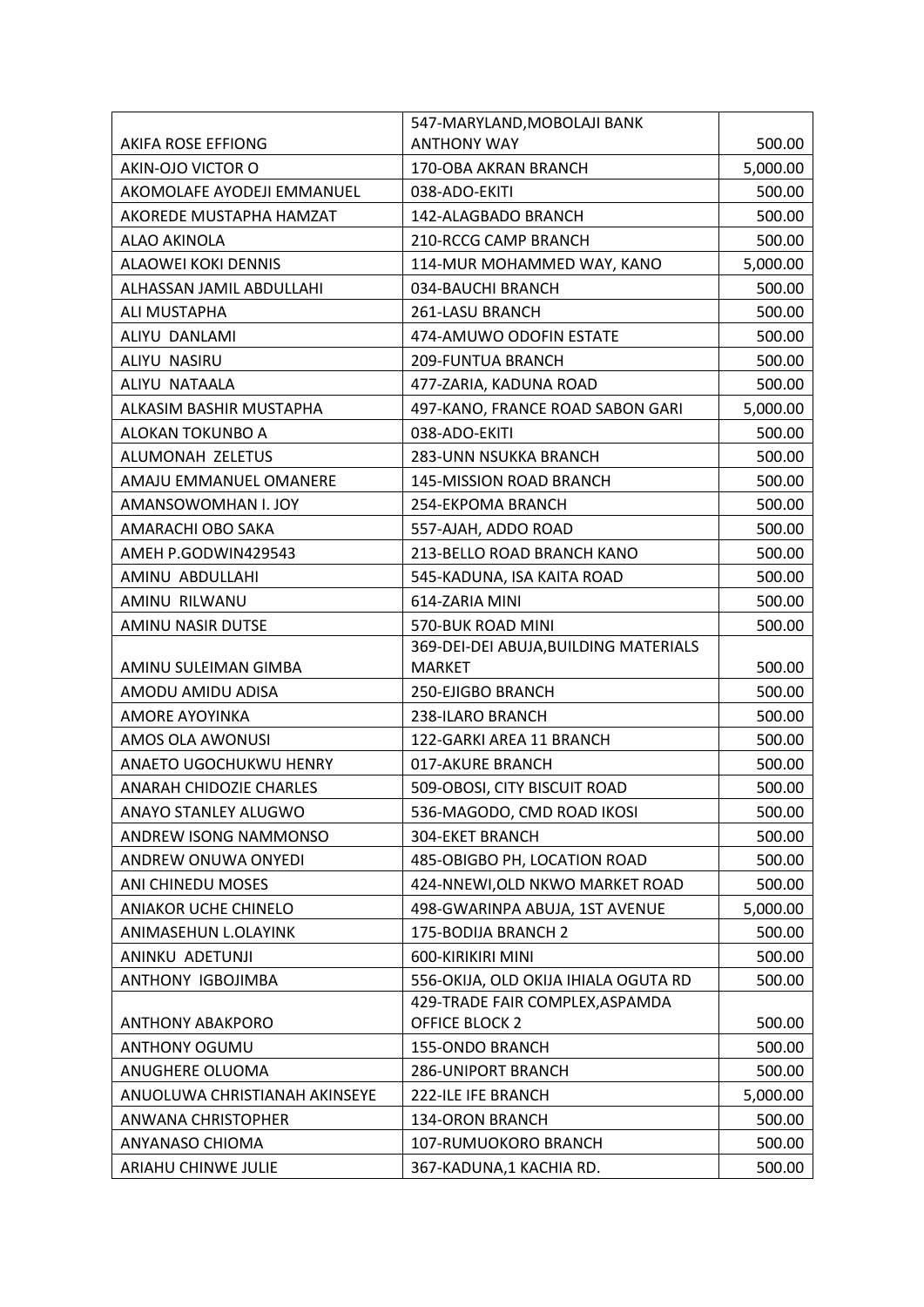| ARINZE NWEKE RAYMOND              | 324-OGIDI BRANCH                      | 500.00   |
|-----------------------------------|---------------------------------------|----------|
| ARINZE OBI C.                     | 388-MAKURDI, NEW BRIDGE ROAD          | 500.00   |
| ARINZECHUKWU VALENTINE            |                                       |          |
| <b>UMEJIUBA</b>                   | 004-AGUDA BRANCH                      | 500.00   |
| AROWOMOLE ISMAILA                 | 433-OGBA IKEJA, IJAIYE RD.            | 500.00   |
| <b>ARTHUR JOHNSON</b>             | 024-OLU OBASANJO BRANCH               | 500.00   |
| ARULOGUN OLADOTUN                 | 073-OGUNLANA DRIVE BRANCH             | 500.00   |
| ASIEGBU EMEKA STEPHEN             | 361-ONITSHA, NEW MARKET RD.           | 500.00   |
| ATIKU AUWAL                       | 588-IDDO MINI                         | 500.00   |
| ATIMA KESSIENA ALEX               | 234-DECO ROAD BRANCH                  | 5,000.00 |
| AUGUSTINE CHINONSO ONWURAH        | 161-KATSINA 2 BRANCH                  | 5,000.00 |
| AUGUSTINE U. AMADI                | 024-OLU OBASANJO BRANCH               | 500.00   |
| AUSTIN EBUKA OKOJI                | 452-LAGOS ISLAND, ENU UWA STREET      | 500.00   |
| AVURU HARCOURT UME                | 391-PH, FOT ONNE                      | 5,000.00 |
| AWOLUMATE LOOKMAN A.              | 146-OKE ILEWO BRANCH                  | 500.00   |
| AWOYE OLADIMEJI A                 | 038-ADO-EKITI                         | 500.00   |
| AYANG IROM                        | 519-PH, SILVER VALLEY TRANS-AMADI RD. | 500.00   |
| AYOMIDE MURITALA OLOWOSOKEDILE    | 142-ALAGBADO BRANCH                   | 500.00   |
|                                   | 268-ADEKUNLE AJASIN UNIVERSITY        |          |
| AYOMIDE TEMIDE ALUKO              | <b>CAMPUS BRANCH</b>                  | 500.00   |
| AZEEZ IDOWU                       | 142-ALAGBADO BRANCH                   | 500.00   |
| AZIKE ANDREW ONWURAH              | 607-IKOTA MINI                        | 500.00   |
| BABA JIDDA ABDULAKAD              | 374-MAIDUGURI, BAGA ROAD              | 5,000.00 |
| <b>BABATUNDE GBENGA OKERAYI</b>   | 142-ALAGBADO BRANCH                   | 500.00   |
| <b>BAKARE ABOSEDE JANET</b>       | 430-GARKI ABUJA, AHMADU BELLO WAY     | 500.00   |
| <b>BALOGUN FALILAT OSIKWEMHE</b>  | 380-FED. SEC. ABJ MINI                | 500.00   |
| <b>BALOGUN KAYODE</b>             | 029-IDEJO BRANCH                      | 500.00   |
| <b>BARAKAT DOYINSOLA OWUYE</b>    | 444-GOMBE, BIU RD                     | 500.00   |
| BARIU ADESINA SALAMI              | 474-AMUWO ODOFIN ESTATE               | 500.00   |
| <b>BARTHOLOMEN ISAAC</b>          | 349-IBEJU LEKKI BRANCH                | 500.00   |
| <b>BASHIR BOLA AMODA</b>          | 417-KADUNA, 23 AHMADU BELLO WAY       | 5,000.00 |
| <b>BASHIR USMAN</b>               | 014-VICTORIA ISLAND BRANCH            | 500.00   |
|                                   | 461-ZONE 4 ABUJA, HERBERT MACAULAY    |          |
| <b>BASHIRU IBRAHIM JIMOH</b>      | WAY                                   | 500.00   |
| <b>BASIL OBASI ANOZIE</b>         | 442-OWERRI, DOUGLAS RD.               | 500.00   |
| <b>BAYERO ANDREW HABILA</b>       | 365-APAPA WHARF RD.                   | 500.00   |
| BAYONLE ADAM OLAEGBE              | 101-IDI-ARABA BRANCH                  | 500.00   |
| <b>BELLO GEORGE EVESHOYAN</b>     | 607-IKOTA MINI                        | 500.00   |
| <b>BENARD OKISHANG</b>            | 229-OGOJA BRANCH                      | 500.00   |
| BENJAMIN AFFUL                    | 569-WARRI MINI                        | 500.00   |
| BENJAMIN MFON A.                  | 036-UYO                               | 500.00   |
| BENSON NWABUEZE ATUCHUKWU         | 521-AGO PALACE WAY BRANCH             | 5,000.00 |
| <b>BERNARD CHIBUIKE OKOROAFOR</b> | 040-MINNA BRANCH                      | 500.00   |
| BERNARD UCHENNA ALO               | 452-LAGOS ISLAND, ENU UWA STREET      | 500.00   |
| BILKISU MUHAMMAD                  | 451-GUSAU, CANTEEN ROAD               | 500.00   |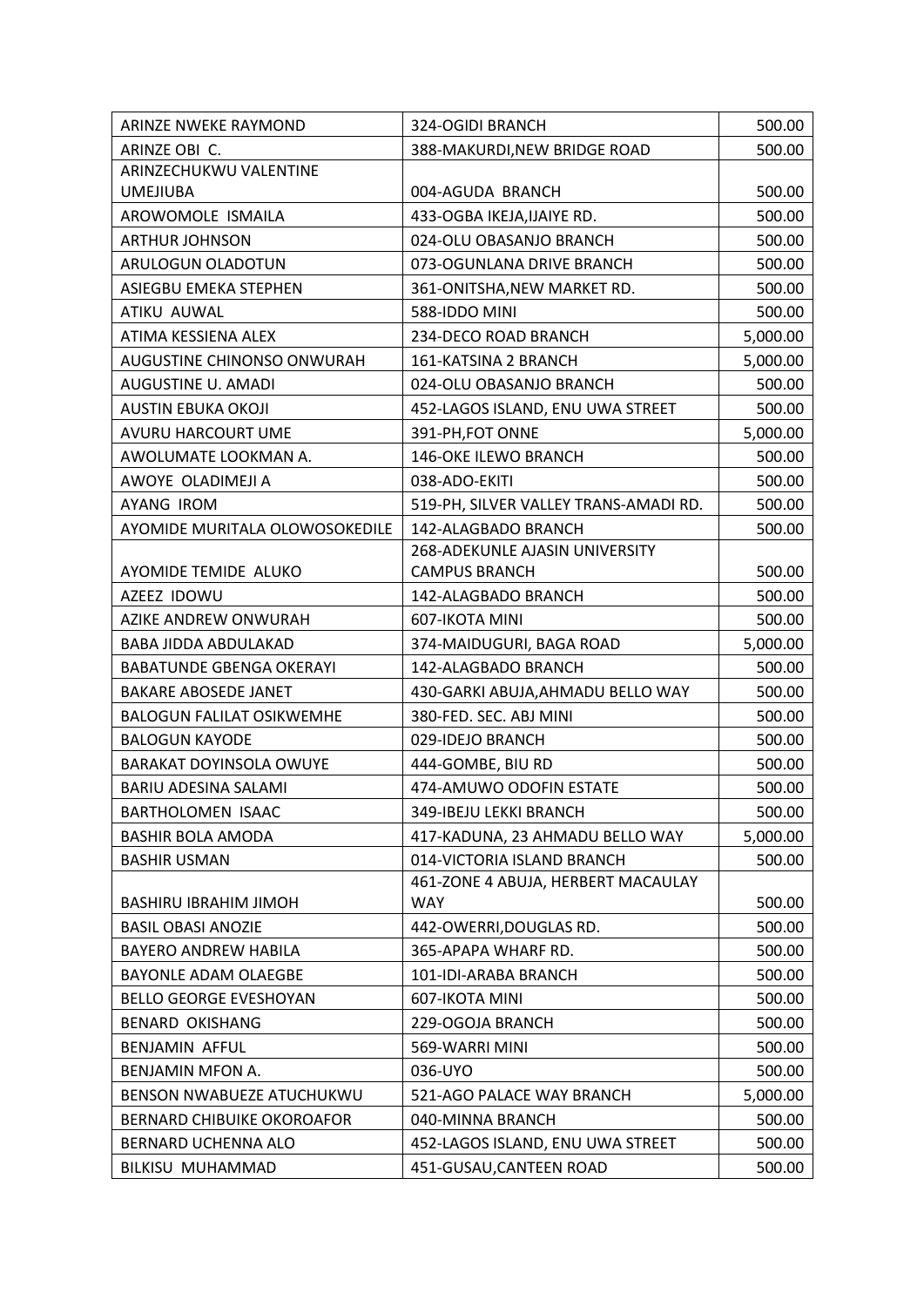| <b>BINTA BARNABAS</b>             | 545-KADUNA, ISA KAITA ROAD                          | 500.00   |
|-----------------------------------|-----------------------------------------------------|----------|
| <b>BLESSING BASSEY</b>            | 010-TRANS AMADI BRANCH                              | 500.00   |
| <b>BLESSING FINEFACE</b>          | 358-PH, TRANS AMADI                                 | 500.00   |
| BLESSING ASSUMPTA AWOLOR          | 207-KETU BRANCH                                     | 500.00   |
| <b>BLESSING CHIAMAKA CHUKWU</b>   | 102-AGBARA BRANCH                                   | 5,000.00 |
| <b>BLESSING DAUDIMERE EBONOH</b>  | 599-NIGER DELTA UNIV. MINI                          | 500.00   |
| <b>BLESSING LUKA MADOR</b>        | 425-BUKURU, OLD JOS RD.                             | 500.00   |
| <b>BOBBY EMMANUEL CHIMA</b>       | 065-IKOTA BRANCH                                    | 500.00   |
| BOLAJI OLUWASEYFUNMI KOLAJO       | 604-KETU MINI                                       | 500.00   |
| <b>BOMA AYOBAMI BRIGGS</b>        | 224-OAU ILE IFE BRANCH                              | 500.00   |
| <b>BOSEDE OMOWUNMI AKINOLA</b>    | 038-ADO-EKITI                                       | 500.00   |
| <b>BRIGHT CHUKWUDI ATHANECIUS</b> | 371-OWERRI, WAAST AVENUE, IKENEGBU                  | 500.00   |
| <b>BUBA ADO JUBRIL</b>            | 113-BICHI BRANCH                                    | 500.00   |
| <b>BUKKY FLORENCE ADEKOYA</b>     | 271-SAGAMU BRANCH                                   | 500.00   |
| CHIAMAKA CELESTINA CHUKWUJEKWU    | 544-ALABA, DENSINE PLAZA OLOJO DRIVE                | 500.00   |
| <b>CHIBUIKE MARTIN CHILAKA</b>    | 601-13, OLD ABA RD MINI                             | 500.00   |
|                                   | 359-ISOLO, ASA-AFARIOGUN STR, AJAO                  |          |
| <b>CHIBUIKE PRINCE IBEMESI</b>    | <b>ESTATE</b>                                       | 500.00   |
|                                   | 550-ONITSHA, NOTTIDGE ST MAIN                       |          |
| CHIBUNNA MICHEAL MGBEMENA         | <b>MARKET</b>                                       | 5,000.00 |
| <b>CHIDI C ONUORA</b>             | 387-NNEWI, EDO-EZEMEWI STR.                         | 500.00   |
| CHIDIMMA JOY ANIORJI              | 389-ABAKALIKI, OGOJA RD.                            | 500.00   |
| CHIDINMA EMEKA OKORIE             | 261-LASU BRANCH                                     | 5,000.00 |
| <b>CHIGOZIE OFFOR</b>             | 309-GUMI MAIN MARKET                                | 500.00   |
| CHIKAODILI UDUMA                  | 487-GWAGWALADA ABUJA, PARK LANE<br>208-ORILE COKER  | 500.00   |
| CHINEDU EMMANUEL ONYEBUEKE        |                                                     | 500.00   |
| CHINELO ANULIKA AGHAZU            | 070-NNEWI BRANCH<br>382-TRADE FAIR COMPLEX, ASPAMDA | 500.00   |
| CHINEMEREM CHARLES EMMANUEL       | HALL <sub>2</sub>                                   | 500.00   |
| CHINENYE RITA ODUM                | 025-ASABA BRANCH                                    | 500.00   |
| CHINENYE SANDRA EZENWENYI         | 430-GARKI ABUJA, AHMADU BELLO WAY                   | 500.00   |
| <b>CHINYERE OKORO</b>             | 147-CALABAR 1                                       | 500.00   |
| CHIOMA UCHE                       | 390-BENIN, AKPAKPAVA STR.                           | 500.00   |
| CHIOMA DORCAS KEMA                | 603-BARIGA AKOKA MINI                               | 500.00   |
| CHIOMA JOY NMERENGWA              | 281-ENUGU STATE UNIVERSITY BRANCH                   | 500.00   |
| CHIOMA OLUWABUKOLA CHINWEZE       | <b>243-BUKURU BRANCH</b>                            | 500.00   |
|                                   | 534-OWERRINTA, KM 3 UMUIKAA/OWERRI                  |          |
| CHISOM PRECIOUS OKECHUKWU         | <b>RD</b>                                           | 5,000.00 |
| CHIZOBA HENRRIETTA ANAJEMBA       | 225-SATELLITE TOWN BRANCH                           | 500.00   |
| <b>CHONGDAH BULUS</b>             | 034-BAUCHI BRANCH                                   | 5,000.00 |
| CHRISTIAN CHINWUKO                | 076-AWKA 2 BRANCH                                   | 500.00   |
| <b>CHRISTIAN F OWOH</b>           | <b>281-ENUGU STATE UNIVERSITY BRANCH</b>            | 500.00   |
| CHRISTIANA IYIOLA                 | 432-SULEJA, IBB MARKET                              | 500.00   |
| CHUBA SYLVESTER ONUORAH           | 038-ADO-EKITI                                       | 500.00   |
| CHUKWU AJAH NNANNA                | 568-OKOTA MINI                                      | 500.00   |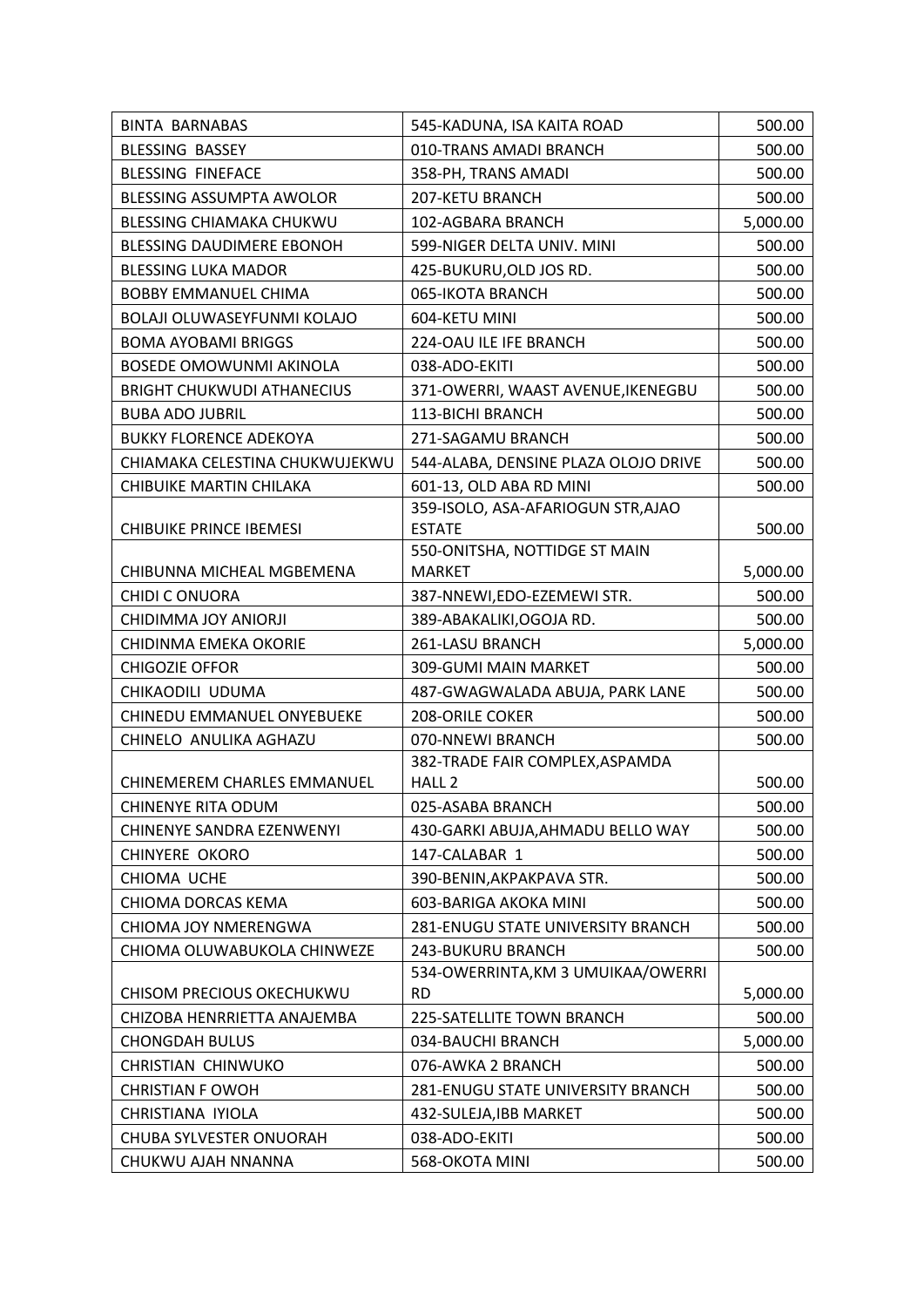| 504-IDIMU, IDIMU ROAD IKOTUN<br>CHUKWUEBUKA KINGSLEY BENJAMIN<br>500.00<br>CHUKWUEBUKA MARK-ANTHONY<br>447-LEKKI, LEKKI-EPE EXPRESSWAY<br><b>EGBUNINE</b><br>500.00<br>534-OWERRINTA, KM 3 UMUIKAA/OWERRI<br><b>RD</b><br>CHUKWUEMEKA CHUKWU<br>500.00<br>597-ISHERI MINI<br>500.00<br>CHUKWUEMEKA OKORO<br>CHUKWUEMEKA PROMISE IREGBU<br>594-AREA 1 MINI<br>500.00<br>CHUKWUKA CHRISTIAN OTTIS<br>054-IWO ROAD IBADAN BRANCH<br>500.00<br><b>CHUKWUMA E NZEKWE</b><br>034-BAUCHI BRANCH<br>5,000.00<br>500.00<br>CHURCHILL UGONNA AGU<br>050-IPAJA BRANCH<br>CHUWKUEMEKA MONICA BUCHI<br>025-ASABA BRANCH<br>5,000.00<br>500.00<br><b>CYRIL AJUDEONU</b><br>225-SATELLITE TOWN BRANCH<br>DAISY EKPEDEME USEN<br>036-UYO<br>500.00<br>DALHATU LAMIDO ADAMU<br>591-DAWANUA MINI<br>500.00<br>500.00<br>DAMILARE AYOMIDE ORIOLA<br>532-IBADAN, OKE - ADO |
|--------------------------------------------------------------------------------------------------------------------------------------------------------------------------------------------------------------------------------------------------------------------------------------------------------------------------------------------------------------------------------------------------------------------------------------------------------------------------------------------------------------------------------------------------------------------------------------------------------------------------------------------------------------------------------------------------------------------------------------------------------------------------------------------------------------------------------------------------------|
|                                                                                                                                                                                                                                                                                                                                                                                                                                                                                                                                                                                                                                                                                                                                                                                                                                                        |
|                                                                                                                                                                                                                                                                                                                                                                                                                                                                                                                                                                                                                                                                                                                                                                                                                                                        |
|                                                                                                                                                                                                                                                                                                                                                                                                                                                                                                                                                                                                                                                                                                                                                                                                                                                        |
|                                                                                                                                                                                                                                                                                                                                                                                                                                                                                                                                                                                                                                                                                                                                                                                                                                                        |
|                                                                                                                                                                                                                                                                                                                                                                                                                                                                                                                                                                                                                                                                                                                                                                                                                                                        |
|                                                                                                                                                                                                                                                                                                                                                                                                                                                                                                                                                                                                                                                                                                                                                                                                                                                        |
|                                                                                                                                                                                                                                                                                                                                                                                                                                                                                                                                                                                                                                                                                                                                                                                                                                                        |
|                                                                                                                                                                                                                                                                                                                                                                                                                                                                                                                                                                                                                                                                                                                                                                                                                                                        |
|                                                                                                                                                                                                                                                                                                                                                                                                                                                                                                                                                                                                                                                                                                                                                                                                                                                        |
|                                                                                                                                                                                                                                                                                                                                                                                                                                                                                                                                                                                                                                                                                                                                                                                                                                                        |
|                                                                                                                                                                                                                                                                                                                                                                                                                                                                                                                                                                                                                                                                                                                                                                                                                                                        |
|                                                                                                                                                                                                                                                                                                                                                                                                                                                                                                                                                                                                                                                                                                                                                                                                                                                        |
|                                                                                                                                                                                                                                                                                                                                                                                                                                                                                                                                                                                                                                                                                                                                                                                                                                                        |
|                                                                                                                                                                                                                                                                                                                                                                                                                                                                                                                                                                                                                                                                                                                                                                                                                                                        |
|                                                                                                                                                                                                                                                                                                                                                                                                                                                                                                                                                                                                                                                                                                                                                                                                                                                        |
| 035-MAIDUGURI<br>DAMILOLA ADEDOYIN ADEBAYO<br>500.00                                                                                                                                                                                                                                                                                                                                                                                                                                                                                                                                                                                                                                                                                                                                                                                                   |
| DAMILOLA OPEYEMI ADETOLA<br>384-ABEOKUTA, UACN COMPLEX IBARA<br>500.00                                                                                                                                                                                                                                                                                                                                                                                                                                                                                                                                                                                                                                                                                                                                                                                 |
| DANIEL CHIDERA IKECHUKWU<br>281-ENUGU STATE UNIVERSITY BRANCH<br>500.00                                                                                                                                                                                                                                                                                                                                                                                                                                                                                                                                                                                                                                                                                                                                                                                |
| DANLADI GAMBO EMMANUEL<br>447-LEKKI, LEKKI-EPE EXPRESSWAY<br>500.00                                                                                                                                                                                                                                                                                                                                                                                                                                                                                                                                                                                                                                                                                                                                                                                    |
| 155-ONDO BRANCH<br>DARAMOLA ADEBOWALE<br>500.00                                                                                                                                                                                                                                                                                                                                                                                                                                                                                                                                                                                                                                                                                                                                                                                                        |
| DARE OLOWOPOROKU<br>396-ILORIN, IBRAHIM TAIWO RD.<br>500.00                                                                                                                                                                                                                                                                                                                                                                                                                                                                                                                                                                                                                                                                                                                                                                                            |
| DARLINGTON DIVINE MADUEKE<br>029-IDEJO BRANCH<br>500.00                                                                                                                                                                                                                                                                                                                                                                                                                                                                                                                                                                                                                                                                                                                                                                                                |
| DARLINTON UDOKA ONWUCHEKWA<br>406-ONITSHA, SOKOTO RD.<br>500.00                                                                                                                                                                                                                                                                                                                                                                                                                                                                                                                                                                                                                                                                                                                                                                                        |
| DAUDA IYABO KAFAYAT<br>220-EKOTEDO BRANCH IBADAN<br>500.00                                                                                                                                                                                                                                                                                                                                                                                                                                                                                                                                                                                                                                                                                                                                                                                             |
| DAVID ADOGHE<br>035-MAIDUGURI<br>500.00                                                                                                                                                                                                                                                                                                                                                                                                                                                                                                                                                                                                                                                                                                                                                                                                                |
| DAVID ESHOMAMHE NASSY<br>161-KATSINA 2 BRANCH<br>5,000.00                                                                                                                                                                                                                                                                                                                                                                                                                                                                                                                                                                                                                                                                                                                                                                                              |
| DAVID O OYOUWA<br>603-BARIGA AKOKA MINI<br>500.00                                                                                                                                                                                                                                                                                                                                                                                                                                                                                                                                                                                                                                                                                                                                                                                                      |
| DAVID OLALEKAN ADEWALE<br>235-EGBEDA BRANCH<br>500.00                                                                                                                                                                                                                                                                                                                                                                                                                                                                                                                                                                                                                                                                                                                                                                                                  |
| 500.00<br>588-IDDO MINI<br><b>DAVID OPECHI</b>                                                                                                                                                                                                                                                                                                                                                                                                                                                                                                                                                                                                                                                                                                                                                                                                         |
| 092-AGIP ROAD BRANCH<br>DEEKAE NYOMUE VICTOR<br>500.00                                                                                                                                                                                                                                                                                                                                                                                                                                                                                                                                                                                                                                                                                                                                                                                                 |
| 510-ENUGU, PRESIDENTIAL ROAD<br>DEGOSPEL CHUKWUENYE CHIGOZIE<br>500.00                                                                                                                                                                                                                                                                                                                                                                                                                                                                                                                                                                                                                                                                                                                                                                                 |
| 092-AGIP ROAD BRANCH<br>DEINMA SHILOH ANGA<br>500.00                                                                                                                                                                                                                                                                                                                                                                                                                                                                                                                                                                                                                                                                                                                                                                                                   |
| <b>DENNIS S NWABUFO</b><br>479-APAPA, LIVERPOOL ROAD<br>500.00                                                                                                                                                                                                                                                                                                                                                                                                                                                                                                                                                                                                                                                                                                                                                                                         |
| <b>DESMOND IFEANYI IGWEGBE</b><br>248-AYOBO BRANCH<br>5,000.00                                                                                                                                                                                                                                                                                                                                                                                                                                                                                                                                                                                                                                                                                                                                                                                         |
| 500.00<br>DIKE NKEMDILIM EVELYN<br>137-AWKA BRANCH 1                                                                                                                                                                                                                                                                                                                                                                                                                                                                                                                                                                                                                                                                                                                                                                                                   |
| DIKE STEPHEN NDUBUISI<br>605-IMO STATE SEC MINI<br>500.00                                                                                                                                                                                                                                                                                                                                                                                                                                                                                                                                                                                                                                                                                                                                                                                              |
| <b>DOGO BELLO MATHIAS</b><br>287-ABAKALIKI ROAD ENUGU<br>500.00                                                                                                                                                                                                                                                                                                                                                                                                                                                                                                                                                                                                                                                                                                                                                                                        |
| <b>EBEHIE CHINASA</b><br>025-ASABA BRANCH<br>500.00                                                                                                                                                                                                                                                                                                                                                                                                                                                                                                                                                                                                                                                                                                                                                                                                    |
| EBOH CHUKWUMA JONATHAN<br>378-ALABA INTERNATIONAL, OLD GARAGE<br>500.00                                                                                                                                                                                                                                                                                                                                                                                                                                                                                                                                                                                                                                                                                                                                                                                |
| <b>ECHENIM PRICILLIA</b><br>191-AGBOR BRANCH<br>500.00                                                                                                                                                                                                                                                                                                                                                                                                                                                                                                                                                                                                                                                                                                                                                                                                 |
| EDERARD UJI OLUWATOBI OPEYEMI<br>500.00<br>363-LAGOS ISLAND MARINA                                                                                                                                                                                                                                                                                                                                                                                                                                                                                                                                                                                                                                                                                                                                                                                     |
| 010-TRANS AMADI BRANCH<br>EDIDIONG OKOKON UMOH<br>500.00                                                                                                                                                                                                                                                                                                                                                                                                                                                                                                                                                                                                                                                                                                                                                                                               |
| <b>EDMOND KOUESSI</b><br>468-SEME, SEME BORDER<br>500.00                                                                                                                                                                                                                                                                                                                                                                                                                                                                                                                                                                                                                                                                                                                                                                                               |
| <b>EFOSA FRED EHIGIE</b><br>094-ASOKORO BRANCH<br>500.00                                                                                                                                                                                                                                                                                                                                                                                                                                                                                                                                                                                                                                                                                                                                                                                               |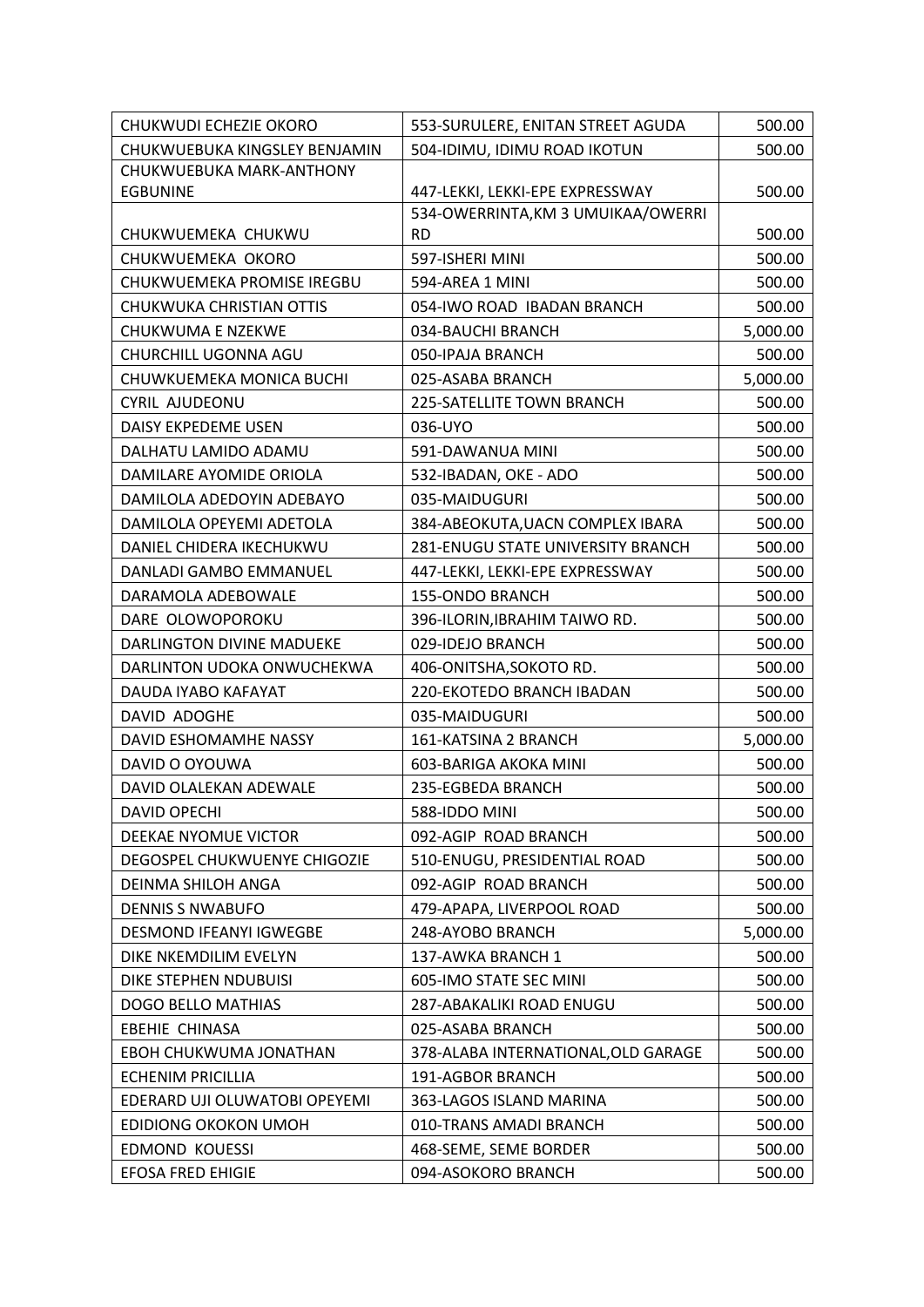| EFOSA HARRY OSAIGBOVO          | 069-UNIBEN BRANCH                   | 500.00   |
|--------------------------------|-------------------------------------|----------|
| EGBUCHIRI SAMUEL ONWUSIBAKA    | 122-GARKI AREA 11 BRANCH            | 500.00   |
| EGBUOGU DAMIAN OBINNA          | 273-MUSHIN BRANCH                   | 500.00   |
| <b>EGO UKPAI ONWUKA</b>        | 240-SOMOLU BRANCH                   | 5,000.00 |
| EGUKOGHENE AJEMRONA            | 528-WARRI, UDU ROAD                 | 500.00   |
| EHINOLA ADEYEMI ADEMOLA        | 211-ABULE-EGBA BRANCH               | 500.00   |
| EJIRO HEARTREST TOBIH          | 140-FOLAWIYO STREET BRANCH          | 500.00   |
| <b>EKENE JOHNSON OBI</b>       | 081-FESTAC TOWN BRANCH              | 500.00   |
| <b>EKERETTE EFFIONG</b>        | 364-PH, 222 IKWERRE ROAD            | 500.00   |
| <b>EKPE FAITH</b>              | 025-ASABA BRANCH                    | 500.00   |
| EKUNDAYO ABIGAIL DAUDA         | 063-YENOGOA BRANCH                  | 500.00   |
| ELIJAH AMHANESI OPUTEH         | 075-LAFIA BRANCH                    | 500.00   |
| ELIJAH UKAEFI OGWO             | 457-FESTAC TOWN, SECOND AVE.        | 500.00   |
| ELIZABETH OLUWAKEMI ODUYALE    | <b>615-BABCOCK UNIVERSITY MINI</b>  | 500.00   |
| ELOCHUKWU CHRISTIAN ONYISI     | 492-ISOLO, MUSHIN ROAD              | 500.00   |
| <b>EMEKA GIDEON OLINYA</b>     | 499-WARRI, OKUMAGBA AVENUE          | 500.00   |
| <b>EMEKA LAWRENCE NWANKWO</b>  | 365-APAPA WHARF RD.                 | 500.00   |
| EMEKA PRINCEWILL NZENWA        | 497-KANO, FRANCE ROAD SABON GARI    | 500.00   |
| EMEKA SYLVESTER AZUH           | 476-OWERRI WETHERAL ROAD BRANCH     | 500.00   |
| EMILY BEBETU NACHAMADA         | 450-JALINGO, HAMMAN RUN WAY         | 500.00   |
| EMMANUEL BABATUNDE IKUOMOLA    | 549-BADAGRY, JOSEPH DOSU ROAD       | 500.00   |
| EMMANUEL CHUKWUNENYE OBIAKOR   | 361-ONITSHA, NEW MARKET RD.         | 500.00   |
| <b>EMMANUEL EDIRIN IGWELE</b>  | 037-ABEOKUTA BRANCH                 | 500.00   |
| EMMANUEL JOSHUA ABUA           | 285-RUMUKURISHI BRANCH              | 500.00   |
| <b>EMMANUEL KAYODE OMIRIN</b>  | 224-OAU ILE IFE BRANCH              | 5,000.00 |
| EMMANUEL UZOCHUKWU ORJI        | 226-OTTA BRANCH                     | 500.00   |
| <b>ENIOLA ADELEKE KAREEM</b>   | 221-RING ROAD, IBADAN BRANCH        | 500.00   |
| ENIOLA FRIDAY ADELEYE          | 502-OREGUN, ZIATECH ROAD OREGUN     | 500.00   |
| <b>ERNEST F CHIMEZIE</b>       | 276-OTURKPO BRANCH                  | 500.00   |
| ESIKE ENAYOMO J                | <b>158-DUKKU BRANCH</b>             | 500.00   |
| <b>ESTHER AKABUEZE</b>         | 008-ALLEN AVENUE IKEJA BRANCH       | 500.00   |
| <b>ESTHER NKECHI CHIWUZOH</b>  | 025-ASABA BRANCH                    | 500.00   |
| EVERESTUS IZUCHUKWU            |                                     |          |
| ONUCHUKWU                      | 394-BBA LAGOS, ATIKU ABUBAKAR PLAZA | 500.00   |
| EYEKOSI SAMPSON ORITSEGUBUBEMI | 448-JAJI, JAJI MILITARY CANTONMENT  | 500.00   |
| <b>EYO PAUL OKON</b>           | 082-LIGALI AYORINDE                 | 500.00   |
| EZECHUKWU ADA LYNDA            | 025-ASABA BRANCH                    | 500.00   |
| <b>EZEILO CHIBUEZE</b>         | 176-EKWULOBIA MAIN BRANCH           | 500.00   |
| EZEKIEL . KABADI               | 017-AKURE BRANCH                    | 500.00   |
| EZEKIEL MOSIMILOLUWA OYEMOMI   | 426-KEFFI, ABUBAKAR BURGA STR.      | 500.00   |
| <b>EZEKIEL TEMITOPE IKOKOH</b> | 037-ABEOKUTA BRANCH                 | 500.00   |
| EZEKWE WONDER CHIBUEZE         | 156-TEJUOSHO BRANCH                 | 500.00   |
| EZENWANNE BENARD AMAECHI       | 068-ALABA INTERNATIONAL MARKET      |          |
|                                | <b>BRANCH</b>                       | 500.00   |
| EZENWILE CHIKA JOSEPH          | 365-APAPA WHARF RD.                 | 500.00   |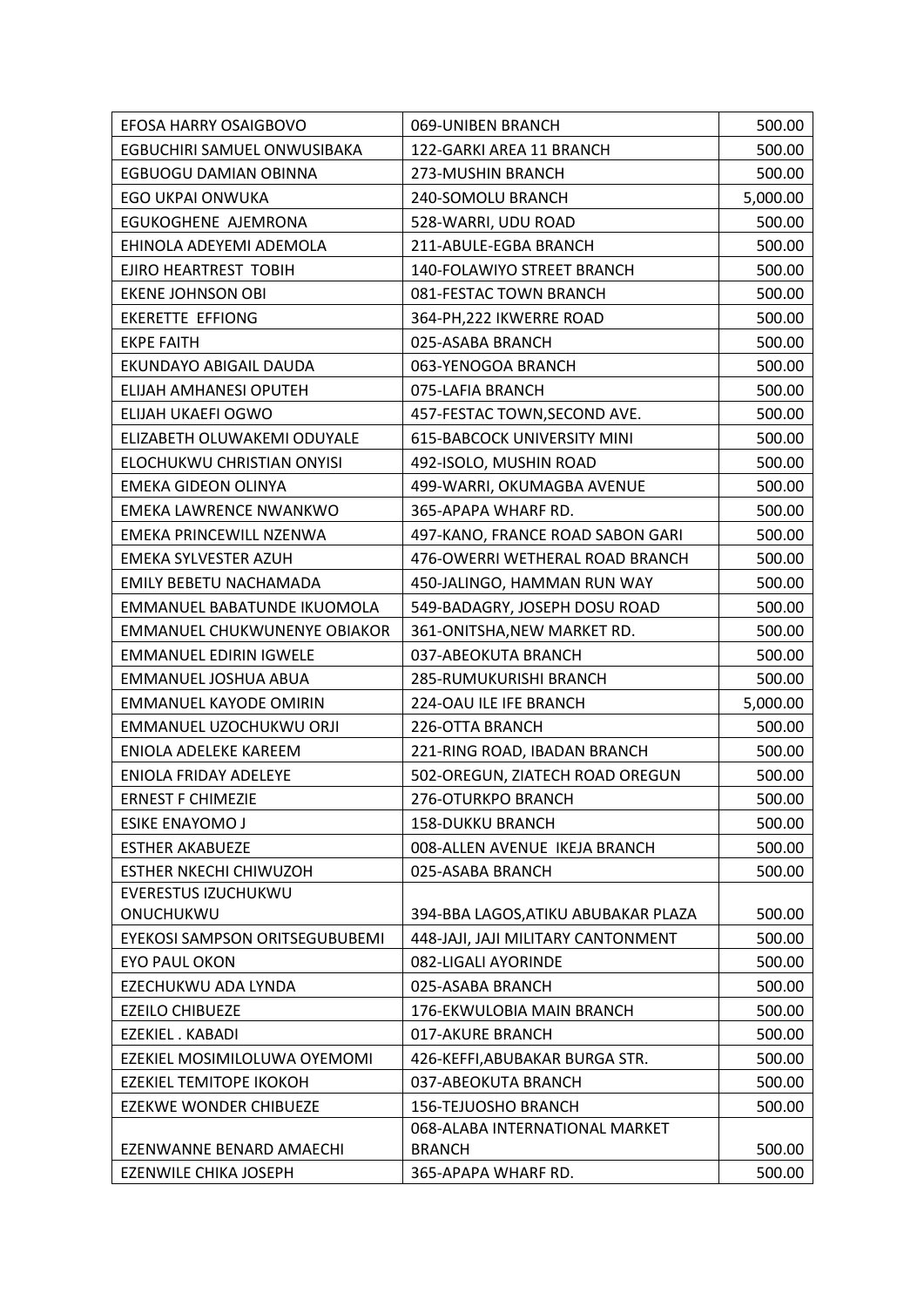| FAAIZAH OLUWADAMILOLA           |                                       |          |
|---------------------------------|---------------------------------------|----------|
| OLAGUNJU                        | 492-ISOLO, MUSHIN ROAD                | 500.00   |
|                                 | 534-OWERRINTA, KM 3 UMUIKAA/OWERRI    |          |
| <b>FAITH MERIT MARK</b>         | <b>RD</b>                             | 500.00   |
| <b>FAITH OLUWAKEMI ADETELE</b>  | 447-LEKKI, LEKKI-EPE EXPRESSWAY       | 500.00   |
| FAITH RITKATMWA MORDECAI        | 288-BAYERO UNIVERSITY BRANCH          | 500.00   |
| FATAI IBRAHIM                   | 433-OGBA IKEJA, IJAIYE RD.            | 500.00   |
| FATIMA WANDOO MOHAMMED          | 415-AKWANGA, KEFFIRD.                 | 500.00   |
| FATMA HASSAN AZHARI             | 291-MAITAMA BRANCH                    | 500.00   |
| <b>FATUNWASE OLUSEYI</b>        | <b>284-CHALLENGE BRANCH</b>           | 500.00   |
| FAUZIYYAH HABIB USMAN           | 477-ZARIA, KADUNA ROAD                | 500.00   |
| FELIX UCHE EMMA                 | 120-OBIGBO BRANCH                     | 500.00   |
| FEMI EZEKIEL KOMOLAFE           | 017-AKURE BRANCH                      | 500.00   |
| <b>FESTUS IKPONMWOSA</b>        | 459-BENIN, UGBOWO RD.                 | 5,000.00 |
| <b>FESTUS NKPUGHE</b>           | 191-AGBOR BRANCH                      | 5,000.00 |
| Festus Segun Awe                | 014-VICTORIA ISLAND BRANCH            | 500.00   |
| <b>FLORENCE CHINONYE EGWU</b>   | 076-AWKA 2 BRANCH                     | 500.00   |
| FLORENCE OLAJUMOKE ONABANJO     | 006-IKORODU BRANCH                    | 500.00   |
|                                 | 516-KADUNA, BENIN STR / KANO RD       |          |
| FRANCA ALLAHMAGANI ZAKARIYA     | <b>BRANCH</b>                         | 5,000.00 |
| <b>FRANCIS HARRISON</b>         | 596-NGWA ROAD MINI                    | 500.00   |
| FRANCIS OGADIMMA ONYIMBA        | 405-ENUGU, OKPARA AVENUE              | 5,000.00 |
| <b>FRANCIS OKOOBOH</b>          | 430-GARKI ABUJA, AHMADU BELLO WAY     | 500.00   |
| <b>FRANCIS UMAHI NWAZE</b>      | 439-YABA HERBERT MACAULAY WAY         | 500.00   |
| <b>FRANK EVANS AMOS</b>         | 153-BROAD STREET 2 BRANCH             | 500.00   |
| FRIDAY NBIDOWO EKPO             | 229-OGOJA BRANCH                      | 500.00   |
|                                 | 418-NYANYA ABUJA, OPP. NYANYA         |          |
| <b>FRIDAY SOLOMON GARUBA</b>    | <b>SHOPPING COMPLEX</b>               | 500.00   |
| <b>FUJAMADE SAKIRU ADEREMI</b>  | 126-MATORI BRANCH                     | 500.00   |
| FUNMILADE RACHAEL MUSTAPHA      | 348-EKITI STATE UNIVERSITY BRANCH     | 500.00   |
|                                 | 359-ISOLO, ASA-AFARIOGUN STR, AJAO    |          |
| <b>GABRIEL ODEH OKOLIKO</b>     | <b>ESTATE</b>                         | 500.00   |
| <b>GAIUS PAUL EKANEM</b>        | 533-PH, RUMUOKORO EAST - WEST ROAD    | 500.00   |
| <b>GBADEBO MODUPE AJAYI</b>     | <b>164-ILESHA BRANCH</b>              | 500.00   |
| GBEMISOLA DEBORAH SHOBO         | 142-ALAGBADO BRANCH                   | 5,000.00 |
| <b>GBENGA ISAAC OGUNGBADEGA</b> | 005-OSHOGBO BRANCH                    | 500.00   |
| <b>GBOLAHAN TOHEEB BADMUS</b>   | 223-UCH IBADAN BRANCH                 | 500.00   |
| <b>GEORGE GILDAS ANIWAHO</b>    | 066-ADETOKUNBO ADEMOLA BRANCH         | 5,000.00 |
| <b>GIFT EHI OTOKPA</b>          | 009-AMINU KANO ABUJA BRANCH           | 500.00   |
| <b>GIFT MUNACHISO UBA</b>       | 077-GUSAU BRANCH                      | 500.00   |
| <b>GLORIA OGBAIDE</b>           | 102-AGBARA BRANCH                     | 500.00   |
| <b>GLORY ASUQUO INYANG</b>      | 529-ILORIN, UMARU AUDI ROAD           | 500.00   |
| <b>GODFREY TIEMO CHIEDOZIE</b>  | 533-PH, RUMUOKORO EAST - WEST ROAD    | 500.00   |
| <b>GODSON CHIKEZIE ALOZIE</b>   | 365-APAPA WHARF RD.                   | 500.00   |
| GODSON CHIZIRIM UZUEGBU         | 519-PH, SILVER VALLEY TRANS-AMADI RD. | 500.00   |
| <b>GODWIN AFAM</b>              | 023-WARRI BRANCH                      | 500.00   |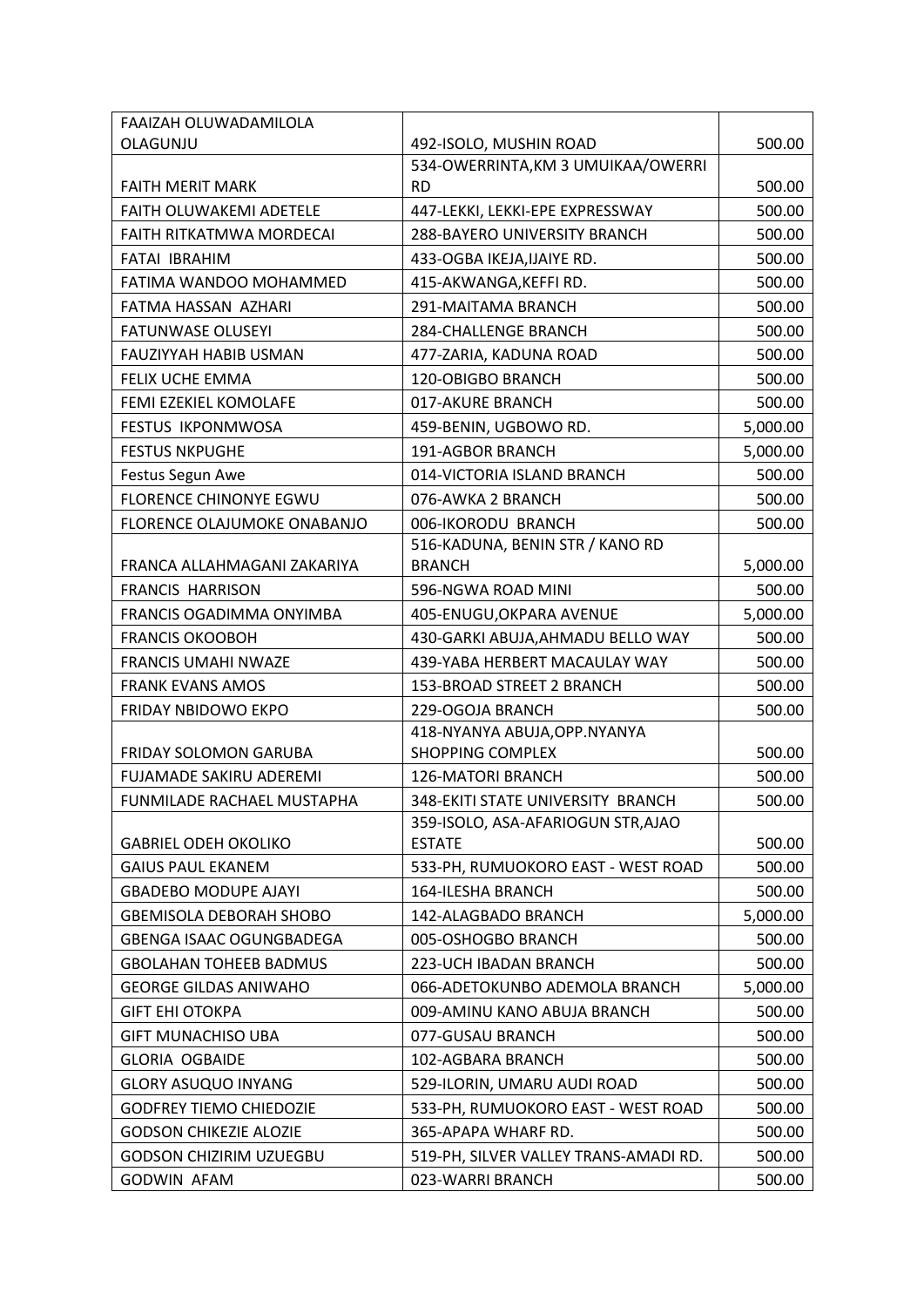| <b>GODWIN UCHECHUKWU BASIL</b>    | 442-OWERRI, DOUGLAS RD.                | 500.00   |
|-----------------------------------|----------------------------------------|----------|
| <b>GOODNESS CHIDIEBERE OPARA</b>  | 484-MAZA MAZA, OLD OJO ROAD            | 500.00   |
| GOODNESS OYINKANSOLA KOMOLAFE     | 006-IKORODU BRANCH                     | 500.00   |
| <b>GRACE UKPAI KALU</b>           | 273-MUSHIN BRANCH                      | 500.00   |
| <b>HABIBU BALA</b>                | 432-SULEJA, IBB MARKET                 | 500.00   |
| HADIZA ADAMU                      | 180-ZARIA BRANCH                       | 500.00   |
| HAKEEM AYODEJI GANIYU             | 102-AGBARA BRANCH                      | 500.00   |
| HALIMA LAWAN ABUBAKAR             | 243-BUKURU BRANCH                      | 500.00   |
| HALLIRU MUAZU                     | 267-KAFANCHAN BRANCH                   | 500.00   |
| HAMEED DAMILOLA ALABI             | 192-IWO ROAD 2 BRANCH                  | 500.00   |
| HAMMED OLAKUNLE FASHOLA           | 005-OSHOGBO BRANCH                     | 500.00   |
| HAMMED OLANIYI AKINTAYO           | 192-IWO ROAD 2 BRANCH                  | 500.00   |
| HAMZA NASIRU                      | 398-KATSINA, NAGODO RD.                | 500.00   |
| HAPPINESS MICHEAL RAYMOND         | 375-LAGOS ISLAND, BALOGUN STR.         | 5,000.00 |
| HAPPINESS P. WILSON               | 270-32 AKA ROAD BRANCH                 | 500.00   |
| HARRY NZUBECHUKWU OKEKE           | 501-AJAH, LEKKI - EPE EXPRESSWAY       | 500.00   |
| HARUNA BABAYO                     | 034-BAUCHI BRANCH                      | 500.00   |
| HARUNA HARUNA LABARAN             | 408-JOS, AHMADU BELLO WAY              | 500.00   |
| HASSAN YAKUBU                     | 305-AUCHI BRANCH                       | 500.00   |
| HASSAN DAUDA .F                   | 301-IJU BRANCH                         | 500.00   |
| <b>HELEN AYOMIKUN ADEWOLE</b>     | 445-OSHOGBO, GBONGAN-IBADAN ROAD       | 500.00   |
| HILLARY CHUKWUDI OBAH             | 405-ENUGU, OKPARA AVENUE               | 500.00   |
| HINDATU RABIU SAIDU               | 415-AKWANGA, KEFFIRD.                  | 500.00   |
| HORLASUNKANMI AFEEZ AYINLA        | 312-IDIMU BRANCH                       | 500.00   |
| <b>HOUGBE ROGER</b>               | 580-THE PALMS MINI                     | 500.00   |
| HUSSAINI MUHAMMED                 | 144-KAZAURE BRANCH                     | 500.00   |
| HUSSAINI MOHAMMED JIRGI           | 034-BAUCHI BRANCH                      | 5,000.00 |
|                                   | 419-ONITSHA, OGBARU ENAMEL WARE        |          |
| <b>IBEH GERALDINE NWANNEKA</b>    | <b>MARKET</b>                          | 500.00   |
| <b>IBEKILO CHRISTIAN ARINZE</b>   | 047-TINCAN ISLAND BRANCH               | 5,000.00 |
| <b>IBRAHIM ABUBAKAR</b>           | 243-BUKURU BRANCH                      | 500.00   |
| <b>IBRAHIM MALLAM</b>             | 561-LIFE CAMP ABUJA, JABI-KARMO ROAD   | 500.00   |
| <b>IBRAHIM SANI</b>               | 262-A2 AHMADU BELLO WAY BRANCH         | 500.00   |
| <b>IBRAHIM UMMAR</b>              | 448-JAJI, JAJI MILITARY CANTONMENT     | 500.00   |
| <b>IBRAHIM ADELOYE YUSUFF</b>     | 109-BODIJA BRANCH 1                    | 500.00   |
| <b>IBRAHIM L JIMOH</b>            | 469-LAWANSON/ITIRE RD BRANCH           | 500.00   |
| <b>IBRAHIM MUTARU</b>             | 083-ILUPEJU BRANCH                     | 500.00   |
| <b>IBRAHIM OLAMILEKAN ADEWUSI</b> | 166-67 ST FINBARRS RD-BARIGA           | 500.00   |
| <b>IBRAHIM SALAMATU</b>           | 297-BIDA BRANCH                        | 500.00   |
| <b>IDAYAT FOLAKEMI LAWAL</b>      | 035-MAIDUGURI                          | 500.00   |
| <b>IDOWU ADENLE</b>               | 414-GARKI ABUJA MUHAMMED BUHARI<br>WAY | 5,000.00 |
| <b>IDRIS ADIGUN SALAMI</b>        | 211-ABULE-EGBA BRANCH                  | 500.00   |
| IDRIS OLAMIDE ABDULSEMIU          | 365-APAPA WHARF RD.                    | 500.00   |
| <b>IFEANYI CHIAHAOKE</b>          | 388-MAKURDI, NEW BRIDGE ROAD           | 500.00   |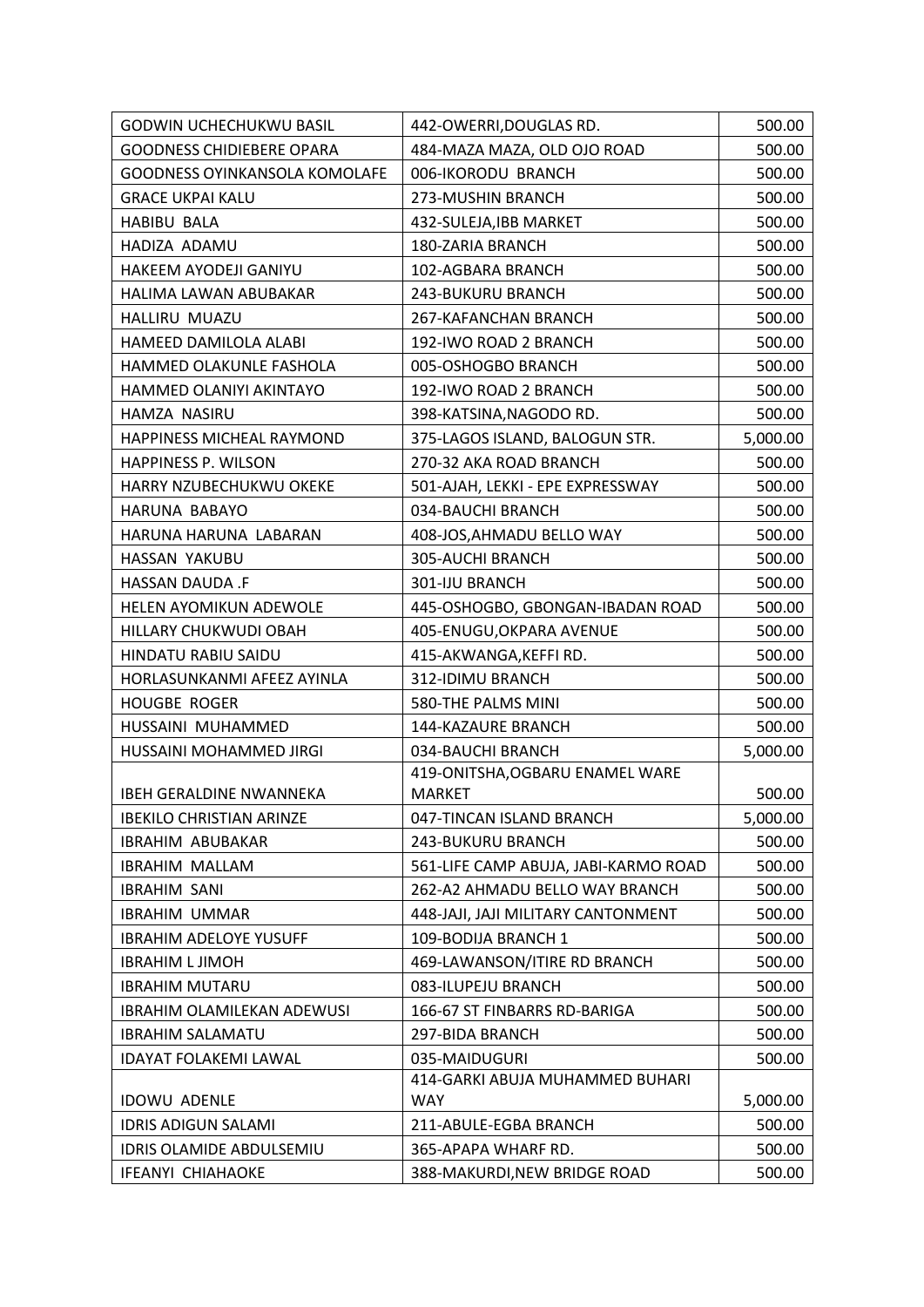| <b>IFEANYI EVERISTUS ONYEJEKWE</b> | 373-ONITSHA PORT HARCOURT RD.           | 500.00   |
|------------------------------------|-----------------------------------------|----------|
| <b>IFEANYI OBIECHINA UZOR</b>      | 045-CREEK ROAD APAPA BRANCH             | 500.00   |
| IFEOLUWA EMMANUEL OKUNLOLA         | 109-BODIJA BRANCH 1                     | 500.00   |
| <b>IFEONU IFEANYI ERASMUS</b>      | 008-ALLEN AVENUE IKEJA BRANCH           | 500.00   |
| <b>IFEYINWA JOANES CHUKWU</b>      | 500-ORJI, OKIGWE ROAD                   | 500.00   |
| IFUNANYA JULIET OZOR               | 398-KATSINA, NAGODO RD.                 | 500.00   |
| IFUNANYA NWALI                     | 273-MUSHIN BRANCH                       | 500.00   |
| IFUNANYA BLESSING EZEH             | 447-LEKKI, LEKKI-EPE EXPRESSWAY         | 500.00   |
| <b>IGBOANUGO EMMANUEL</b>          |                                         |          |
| OKECHUKWU                          | 518-ILASA, APAPA - OSHODI EXPRESSWAY    | 500.00   |
| <b>IGIDAODU MARIAM</b>             | 142-ALAGBADO BRANCH                     | 500.00   |
| IJEOMA ASSUMPTA ANAMA              | 387-NNEWI, EDO-EZEMEWI STR.             | 500.00   |
| <b>IKADE DAN EBIAMU</b>            | 607-IKOTA MINI                          | 500.00   |
| IKECHUKWU DAVID ONYEKACHI          | 509-OBOSI, CITY BISCUIT ROAD            | 500.00   |
| IKECHUKWU JONAS EZECHUKWU          | 492-ISOLO, MUSHIN ROAD                  | 500.00   |
| ILIYASU YAU                        | 456-KUBWA, ABUJA NASCO ROAD             | 500.00   |
| <b>IMOLELE EHIMARE VALENTINE</b>   | 234-DECO ROAD BRANCH                    | 500.00   |
| INI OBONG NSEABASI DAN             | 483-IKOT - EKPENE, ABA IKOT - EKPENE RD | 500.00   |
| INIBEHE SUNDAY UDOH                | 402-UYO, ABAK RD.                       | 500.00   |
| INIOBONG CYNTHIA SAMUEL            | 270-32 AKA ROAD BRANCH                  | 500.00   |
| <b>INIWOI ROBINSON AYAH</b>        | 107-RUMUOKORO BRANCH                    | 500.00   |
| <b>INNOCENT IFERE OKOI</b>         | 562-LEKKI PHASE I, ADMIRALTY WAY        | 500.00   |
| ISAAC NDUBUISI ANYAEGBUNAM         | 071-MARYLAND BRANCH                     | 500.00   |
| <b>ISAAC PAUL ANAWO</b>            | 106-WUSE MARKET BRANCH                  | 500.00   |
| <b>ISAH ABDULAZEEZ SULE</b>        | 350-POTISKUM BRANCH                     | 500.00   |
| <b>ISAIAH NWOSHI CHUKWU</b>        | 496-IKOM, OKIMI OSABOR STREET           | 500.00   |
| <b>ISHAYA GONTING YILJAH</b>       | 094-ASOKORO BRANCH                      | 500.00   |
| ISIAKA OLUSOLA AKALA               | 116-ALAUSA BRANCH                       | 500.00   |
| <b>IYABO F. BAKARE</b>             | 247-COVENANT BRANCH                     | 500.00   |
| <b>IZUKA UDOKA LEO</b>             | 067-ASPAMDA BRANCH                      | 5,000.00 |
| <b>IZUNDU CHINEDU FRANK</b>        | 122-GARKI AREA 11 BRANCH                | 500.00   |
| <b>JACINTA CHINYERE EZELIBE</b>    | 496-IKOM, OKIMI OSABOR STREET           | 500.00   |
| <b>JAMES OMOKARO</b>               | 499-WARRI, OKUMAGBA AVENUE              | 5,000.00 |
| <b>JAMES JAMES NNADI</b>           | 143-JOS 1 BRANCH                        | 500.00   |
| JAMIU OLUWASINA OLADEJO            | 059-YOLA BRANCH                         | 500.00   |
| JAYNE IDARAOBONG BASSEY            | 066-ADETOKUNBO ADEMOLA BRANCH           | 500.00   |
| JEFF DANIEL OPARAH                 | 378-ALABA INTERNATIONAL, OLD GARAGE     | 500.00   |
| JELEEL JIMOH RASHEED               | 273-MUSHIN BRANCH                       | 500.00   |
| <b>JERUMEH S SHADRACH</b>          | 254-EKPOMA BRANCH                       | 500.00   |
| <b>JOHN ONYENDI</b>                | 458-BENIN, SAPELE RD.                   | 500.00   |
| JOHN BAMIDELE ODUJEBE              | 236-ODOGUNYAN BRANCH                    | 500.00   |
| JOHN I AJIYA                       | 040-MINNA BRANCH                        | 500.00   |
| JOHNKENNEDY UZOMA AKUSHIE          | 552-OBALENDE, KEFFI STREET              | 5,000.00 |
| <b>JOHNSON BELLO</b>               | 075-LAFIA BRANCH                        | 500.00   |
| JOHNSON OLUSEYE OSHO               | 161-KATSINA 2 BRANCH                    | 500.00   |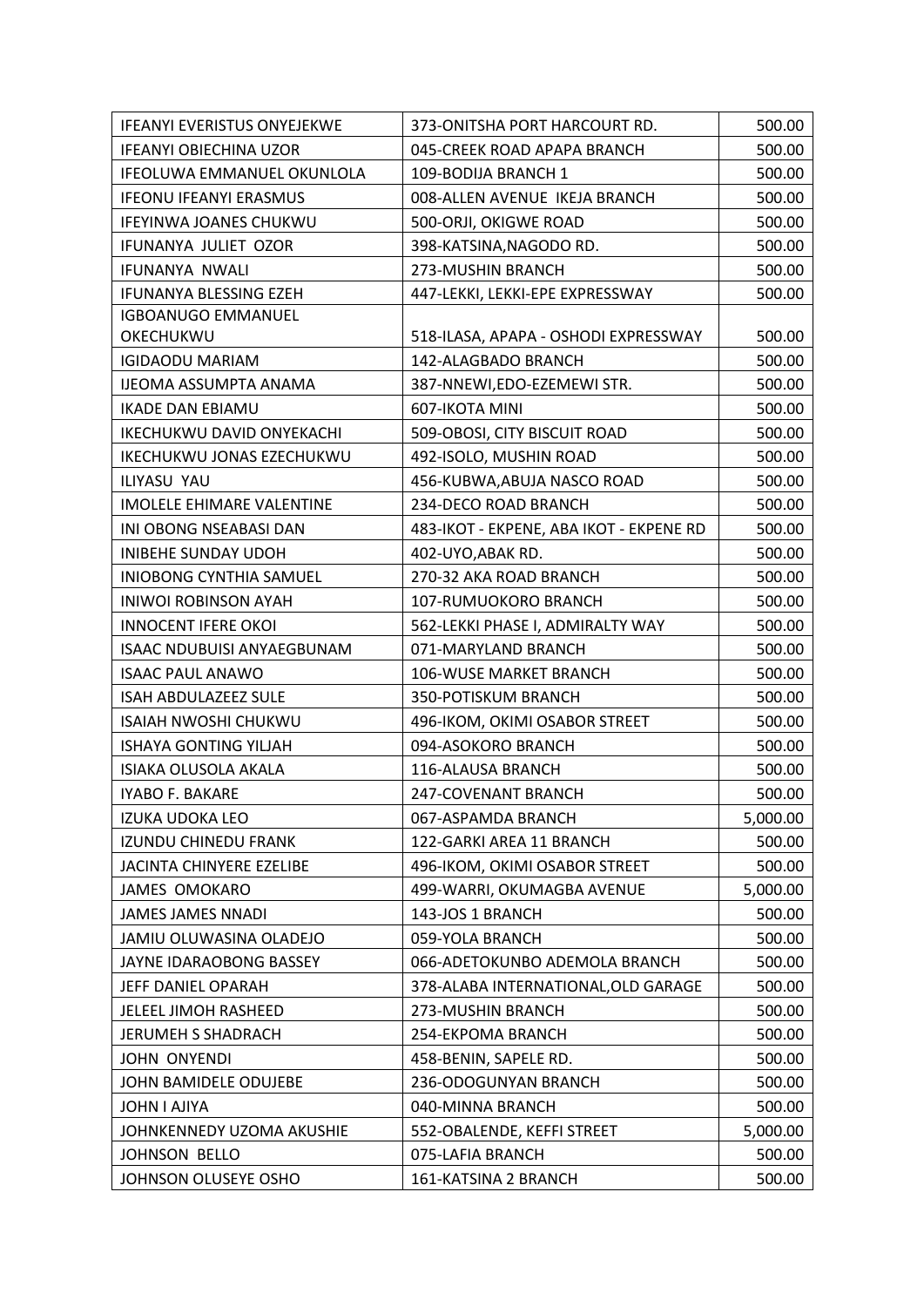| <b>JONES JONES MKPAH</b>                         | <b>304-EKET BRANCH</b>                         | 500.00           |
|--------------------------------------------------|------------------------------------------------|------------------|
| <b>JOSEPH FRIDAY</b>                             | 487-GWAGWALADA ABUJA, PARK LANE                | 500.00           |
| JOSEPH IBEM                                      | 427-BBA LAGOS, BANK PLAZA                      | 500.00           |
| <b>JOSEPH KUFRE</b>                              | 528-WARRI, UDU ROAD                            | 500.00           |
| <b>JOSEPH CHIDIEBERE UGBOR</b>                   | 283-UNN NSUKKA BRANCH                          | 500.00           |
| <b>JOSEPH CHINONSO EZE</b>                       | 567-ODUA MINI                                  | 500.00           |
| <b>JOSEPH MONDAY EKPO</b>                        | <b>304-EKET BRANCH</b>                         | 500.00           |
| JOSEPH OGIE IGHENUMAH                            | 390-BENIN, AKPAKPAVA STR.                      | 500.00           |
| JOSEPH OLANREWAJU OLUWATAYO                      | 175-BODIJA BRANCH 2                            | 500.00           |
| JOSHUA NNAMDI NWANKWO                            | 436-APAPA, APAPA-OSHODI EXPRESS WAY            | 500.00           |
| <b>JOYCE NKEM OKIKA</b>                          | 504-IDIMU, IDIMU ROAD IKOTUN                   | 500.00           |
| <b>JULIET TAREMI ISAAC</b>                       | 234-DECO ROAD BRANCH                           | 500.00           |
| <b>JULIUS OLUCHUKWU IHEDIRE</b>                  | 476-OWERRI WETHERAL ROAD BRANCH                | 500.00           |
| <b>JUMOKE OYEDEJI</b>                            | 539-ILE - IFE, LAGERE ROAD                     | 500.00           |
| JUMOKE IFEOLUWA OLUBIYI                          | 531-OTTA IDIROKO ROAD                          | 500.00           |
| JUMOKE MOJIRAYO OJELADA                          | 524-GBAGADA, GBAGADA EXPRESSWAY                | 500.00           |
| <b>JUSTICE CHISOM OKEY</b>                       | 500-ORJI, OKIGWE ROAD                          | 500.00           |
| <b>JUSTICE OGHENEISE DAN-EWOFERE</b>             | 305-AUCHI BRANCH                               | 500.00           |
| <b>JUWON OLORUNMAIYE</b>                         | 322-MINNA 2 BRANCH                             | 500.00           |
| KABIRU IBRAHIM                                   | 411-KANO, BANK ROAD                            | 500.00           |
| KABIRU TEMITOPE USMAN                            | 196-GBAGADA BRANCH                             | 500.00           |
| <b>KAFAYAT ANIKE OYEJI</b>                       | 538-ABEOKUTA, ADATAN ROAD                      | 500.00           |
| KAFILAT AINA BADMUS                              | 273-MUSHIN BRANCH                              | 500.00           |
| KAIYEWU AJIBOLA EDMUND                           | 054-IWO ROAD IBADAN BRANCH                     | 500.00           |
| KALEJAIYE SILE OLANREWAJU                        | 366-IKEJA,LADIPO OLUWOLE STR.                  | 500.00           |
| KALU CHRISTIAN C                                 | 365-APAPA WHARF RD.                            | 500.00           |
| KAMAL HAMZA AUWAL                                | 576-KATAKO MINI                                | 5,000.00         |
| KAMALDEEN OMOMEJI OMOMEJI                        |                                                |                  |
| <b>SHEU</b>                                      | 039-ILORIN BRANCH                              | 500.00           |
| KAMORUDEEN OLATUNBOSUN                           |                                                |                  |
| AKINSANYA<br>KANU GEORGE OGBUKA                  | 571-APAPA, RORO PORT MINI<br>444-GOMBE, BIU RD | 500.00           |
|                                                  |                                                | 500.00           |
| KARIBULLAHI MUSTAPHA                             | 497-KANO, FRANCE ROAD SABON GARI               | 5,000.00         |
| <b>KASEEM T MUKAILA</b>                          | 047-TINCAN ISLAND BRANCH                       | 500.00           |
| KATE OBAMEDO                                     | 256-OKADA BRANCH<br>386-APATA-IBADAN BRANCH    | 500.00           |
| KAYODE OLUWABUKOLA ADETONA<br>KAZEEM OLAIYA YISA |                                                | 500.00<br>500.00 |
| <b>KEHINDE MUTIU AZEEZ</b>                       | 572-ALUMINIUM VILLAGE MINI                     |                  |
|                                                  | 142-ALAGBADO BRANCH                            | 5,000.00         |
| KENECHUKWU NWANKWO                               | 255-23 AIRPORT ROAD BRANCH                     | 500.00           |
| KENNEDY IFEANYI CHUKWU                           | 533-PH, RUMUOKORO EAST - WEST ROAD             | 500.00           |
| KENNETH IHEAKACHUKWU OGBENNA                     | 168-ABAKALIKI BRANCH 1                         | 5,000.00         |
| KIERITEBISEIYE TOPMAN                            | 033-MAKURDI BRANCH                             | 500.00           |
| KINGSLEY UGOCHUKWU<br>KINGSLEY OKEZIE ONWUCHEKWA | 088-OGBA BRANCH<br>577-FUTO MINI               | 500.00           |
|                                                  |                                                | 500.00           |
| KINGSLEY UGOCHUKWU ANEKWE                        | 484-MAZA MAZA, OLD OJO ROAD                    | 500.00           |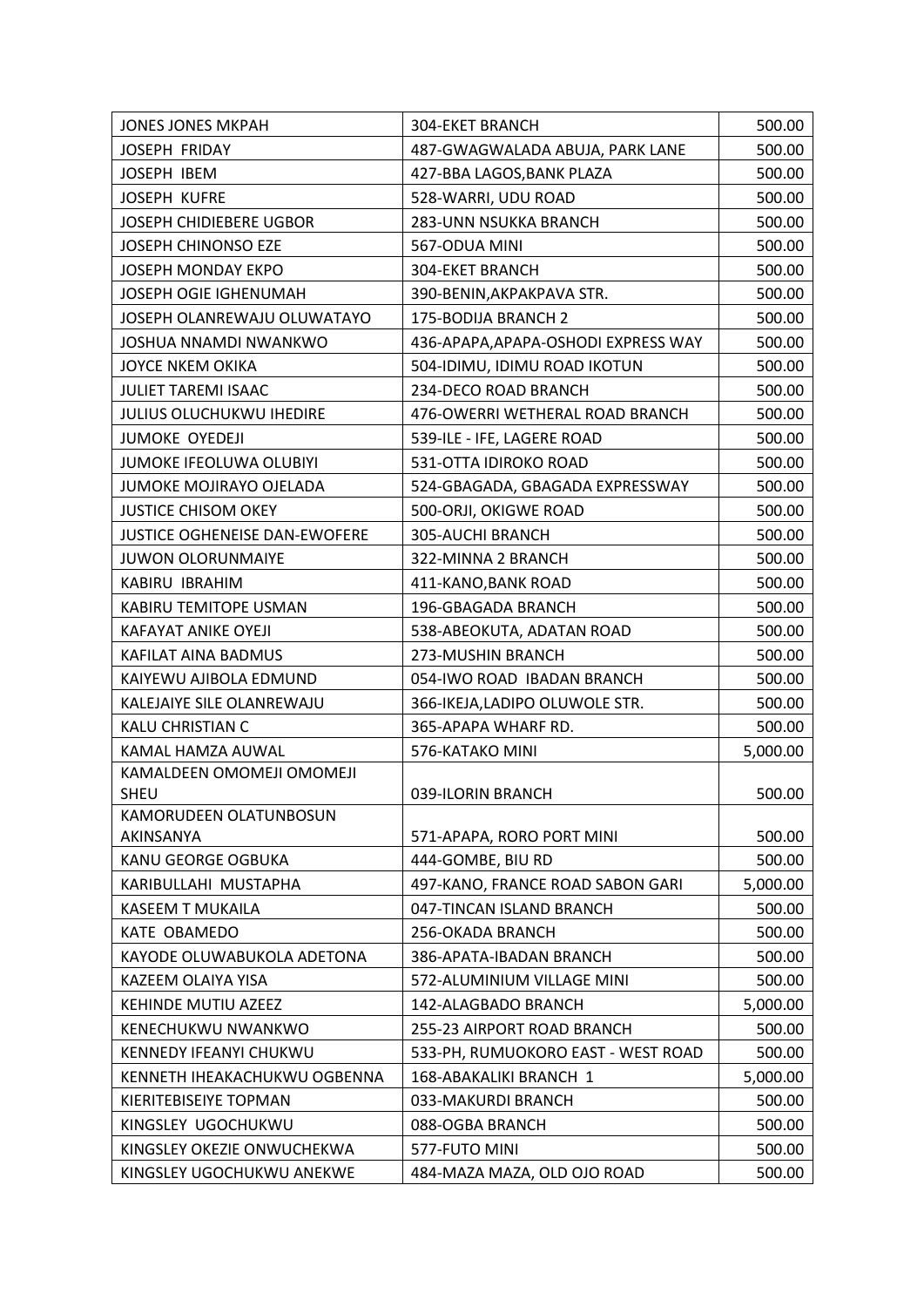| KOLAWOLE GAFAR ODUGBEMI        | 609-MAFOLUKU MINI                             | 500.00   |
|--------------------------------|-----------------------------------------------|----------|
| KOREDE TOBILOBA INAOLAJI       | 192-IWO ROAD 2 BRANCH                         | 500.00   |
| KOSIEDATOMOLA SAMUEL AKINSOLU  | 603-BARIGA AKOKA MINI                         | 5,000.00 |
|                                | 555-OSHODI, OSHODI-APAPA                      |          |
| KOSISOCHUKWU VITUS EZE         | EXPRESSWAY                                    | 500.00   |
| <b>KUFRE EFFIONG UDOKA</b>     | 483-IKOT - EKPENE, ABA IKOT - EKPENE RD       | 500.00   |
| KUNLE EMMANUEL ORIRE           | 529-ILORIN, UMARU AUDI ROAD                   | 5,000.00 |
| LADY EZINNE ONONIWU            | 217-FAULKS ROAD BRANCH ABA                    | 500.00   |
| LAMUEL EHIREMEN EHI-CHARLES    | 456-KUBWA, ABUJA NASCO ROAD                   | 500.00   |
| <b>LASSEY OSARIEMEN</b>        | 145-MISSION ROAD BRANCH                       | 500.00   |
| LATEEF AKINKUADE               | 004-AGUDA BRANCH                              | 500.00   |
| LAWAL OLAJIDE KAZEEM           | 468-SEME, SEME BORDER                         | 500.00   |
|                                | 232-NNAMDI AZIKWE STREET IDUMOTA              |          |
| LEKAN BAMIDELE                 | <b>BRANCH</b>                                 | 500.00   |
| LILIAN OGECHI OKEZIE           | 335-ABAKILIKI 2 BRANCH                        | 500.00   |
| LUCKY OGENERO MILLER           | 432-SULEJA, IBB MARKET                        | 500.00   |
| LUKMAN ABENI                   | 023-WARRI BRANCH                              | 500.00   |
| <b>LUKUMAN RAJI</b>            | 207-KETU BRANCH                               | 500.00   |
| LURWANU MAGAJI                 | 277-KATIN KWARI BRANCH                        | 500.00   |
| MAGAJI ADO MOHAMMED            | 294-UNGWAN RIMI BRANCH                        | 500.00   |
| MAHMUD GOGA MAIWADA            | 180-ZARIA BRANCH                              | 500.00   |
| <b>MALAN MOLTOK</b>            | 408-JOS, AHMADU BELLO WAY                     | 5,000.00 |
| MANSUR DAHIRU                  | 034-BAUCHI BRANCH                             | 500.00   |
|                                | 522-APONGBON, ISSA WILLIAMS/OFFIN             |          |
| MARCEL OKWUCHUKWU OBIESIE      | <b>RD</b>                                     | 500.00   |
| MARGRET ISIMENMEN ODIGIE       | 261-LASU BRANCH                               | 500.00   |
| MARTIN CHINEDU ENEMUO          | 206-OPEBI BRANCH                              | 500.00   |
| <b>MARTINS CHINEDU AGBO</b>    | 510-ENUGU, PRESIDENTIAL ROAD                  | 500.00   |
| <b>MARTINS JOHNSON EZEKIEL</b> | 436-APAPA, APAPA-OSHODI EXPRESS WAY           | 500.00   |
| MARVELLOUS OBANOR              | 090-SAPELE ROAD BRANCH                        | 500.00   |
|                                | 461-ZONE 4 ABUJA, HERBERT MACAULAY            |          |
| <b>MARY OKEY</b>               | <b>WAY</b>                                    | 500.00   |
| MARY ABIODUN OKUSANYA          | 240-SOMOLU BRANCH                             | 500.00   |
|                                | 385-COKER, LAGOS/BADAGRY<br>EXPRESSWAY        |          |
| MARY ADAEZE EGOYIBO            | 012-KADUNA BRANCH                             | 500.00   |
| <b>MARYAM MUSA</b>             |                                               | 500.00   |
| MARYJANE CHIDIEBUBE ANUDU      | 563-OSISIOMA MINI                             | 500.00   |
| MASE MOSES SOOM                | 351-GWARIMPA BRANCH                           | 500.00   |
| MATHEW BOLAJI OGUTUGA          | 163-IFAKO-GBAGADA BRANCH                      | 500.00   |
| MATTHEW OLAMIDE SHORETIRE      | 609-MAFOLUKU MINI                             | 500.00   |
| MBA EMMANUELLA ADAEZE          | 414-GARKI ABUJA MUHAMMED BUHARI<br><b>WAY</b> | 500.00   |
| <b>MEBELE EKENE</b>            | 554-ASABA, 163 NNEBISI ROAD                   | 500.00   |
| MERCY TEMILOLUWA OLUWAYOMI     | 604-KETU MINI                                 | 500.00   |
| <b>MEYE HAPPY OKORIE</b>       | 191-AGBOR BRANCH                              | 500.00   |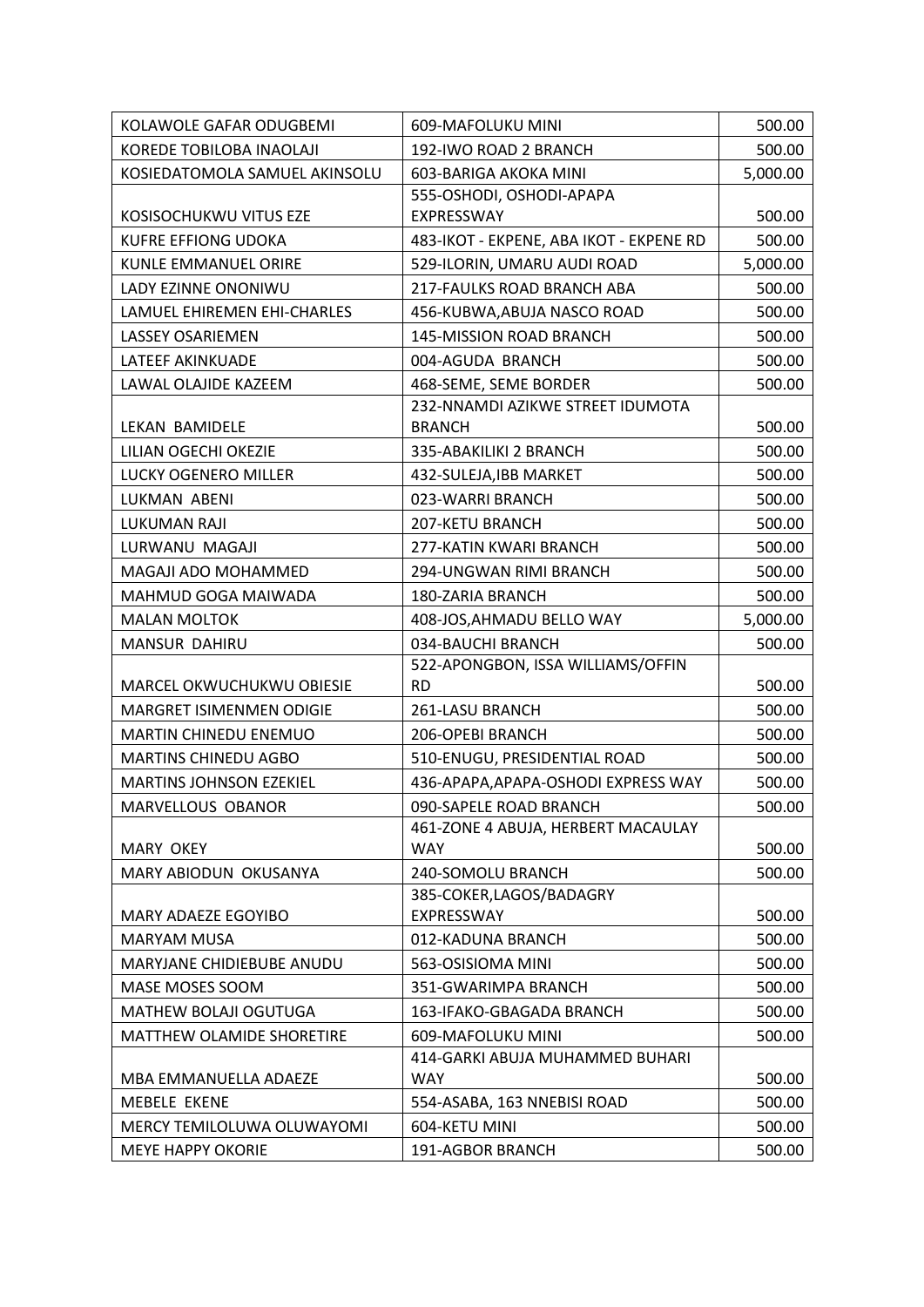|                             | 418-NYANYA ABUJA, OPP. NYANYA      |          |
|-----------------------------|------------------------------------|----------|
| MICHAEL AKINLEYE            | <b>SHOPPING COMPLEX</b>            | 500.00   |
| MICHAEL JINDA               | 491-WUSE II ABUJA, AMINU KANO CR   | 500.00   |
| MICHAEL ODEY                | 075-LAFIA BRANCH                   | 500.00   |
| MICHEAL ADEDOLAPO ADEWOLE   | 546-OJUELEGBA, SHIFAWU STREET      | 500.00   |
| MICHEAL IKECHUKWU AKPARANTA | 583-NORTH BANK MAKURDI MINI        | 500.00   |
| MINIKWU ISAAC IHEAYICHUKWU  | 255-23 AIRPORT ROAD BRANCH         | 500.00   |
| MIRACLE CHIAMAKA EGEONU     | <b>520-OKIGWE BRANCH</b>           | 500.00   |
| MIRACLE IKENNA OKAFOR       | 324-OGIDI BRANCH                   | 500.00   |
| MIRACLE NSE WAYAS           | 448-JAJI, JAJI MILITARY CANTONMENT | 500.00   |
| MOHAMMED ALI                | 025-ASABA BRANCH                   | 500.00   |
| MOHAMMED BABA MOHAMMED      | 591-DAWANUA MINI                   | 500.00   |
| MOHAMMED DANLADI JAMILU     | 408-JOS, AHMADU BELLO WAY          | 500.00   |
| MOHAMMED MAMMAN             | 322-MINNA 2 BRANCH                 | 500.00   |
| MOHAMMED TOPE AFEEZ         | 140-FOLAWIYO STREET BRANCH         | 500.00   |
| MOJISOLA ABIKE ONIGBANJO    | 437-LAGOS ISLAND, OKE-ARIN         | 500.00   |
|                             | 516-KADUNA, BENIN STR / KANO RD    |          |
| MOSES SIMON                 | <b>BRANCH</b>                      | 500.00   |
| MOSHOOD OLANREWAJU OLASUPO  | <b>623-GBAGI MARKET BRANCH</b>     | 500.00   |
| <b>MOSHOOD SANUSI</b>       | 273-MUSHIN BRANCH                  | 500.00   |
| MR & MRS VAUGHAN CHINEDU    |                                    |          |
| <b>ACHEBE</b>               | 024-OLU OBASANJO BRANCH            | 500.00   |
| MUFULIAT ARAMIDE NOFIU      | <b>615-BABCOCK UNIVERSITY MINI</b> | 5,000.00 |
| MUHAMMAD ABUBAKAR           | 455-BIRNIN KEBBI, SANI ABACHA WAY  | 500.00   |
| MUHAMMAD GAMBAGA HASSAN     | 277-KATIN KWARI BRANCH             | 500.00   |
| MUHAMMED ALI                | 501-AJAH, LEKKI - EPE EXPRESSWAY   | 500.00   |
| MUHAMMED OLAITAN SALAMI     | 082-LIGALI AYORINDE                | 500.00   |
| MUINAT OPEYEMI GAFAR        | 238-ILARO BRANCH                   | 500.00   |
| musa sani                   | 455-BIRNIN KEBBI, SANI ABACHA WAY  | 500.00   |
| MUSEDIQ OLALEKAN MURAINA    | 568-OKOTA MINI                     | 500.00   |
| MUSTAPHA UMAR               | 411-KANO, BANK ROAD                | 500.00   |
| NAALLAH YAUDAGOBE DANLAMI   | 473-NEW KARU, KEFFI ROAD           | 500.00   |
| NAJIB ADAMU                 | 614-ZARIA MINI                     | 500.00   |
| NAPOLEON OVEFERAYE OSIOBE   | 498-GWARINPA ABUJA, 1ST AVENUE     | 500.00   |
| NASIRU ABUBAKAR             | 432-SULEJA, IBB MARKET             | 5,000.00 |
| NASIRU RABIU MAILILO        | 277-KATIN KWARI BRANCH             | 500.00   |
| NATHANIEL EMIOLA OLARINDE   | 471-AJILETE, INT MARKET            | 500.00   |
| NDIFREKE EPHRAIM OBOT       | <b>150-IKOT EKPENE BRANCH</b>      | 500.00   |
| NDUBUISI CHIDOZIE OBIOMA    | 520-OKIGWE BRANCH                  | 500.00   |
| <b>NDUBUISI DANIEL MBAH</b> | 509-OBOSI, CITY BISCUIT ROAD       | 500.00   |
| NKECHI SAMUEL OPARAUGO      | 022-JOS BRANCH                     | 500.00   |
| NKEMAKONAM CHEKWUBE OBIANO  | 387-NNEWI, EDO-EZEMEWI STR.        | 5,000.00 |
| NMELU CHINEDU LUCKY         | 526-UMUAHIA, IKOT - EKPENE ROAD    | 5,000.00 |
| NNAMDI AUGUSTINE ONUCHUKWU  | 488-ENUGU, AGBANI ROAD             | 500.00   |
| NNAMDI CHARLES IFEMENAM     | 387-NNEWI, EDO-EZEMEWI STR.        | 500.00   |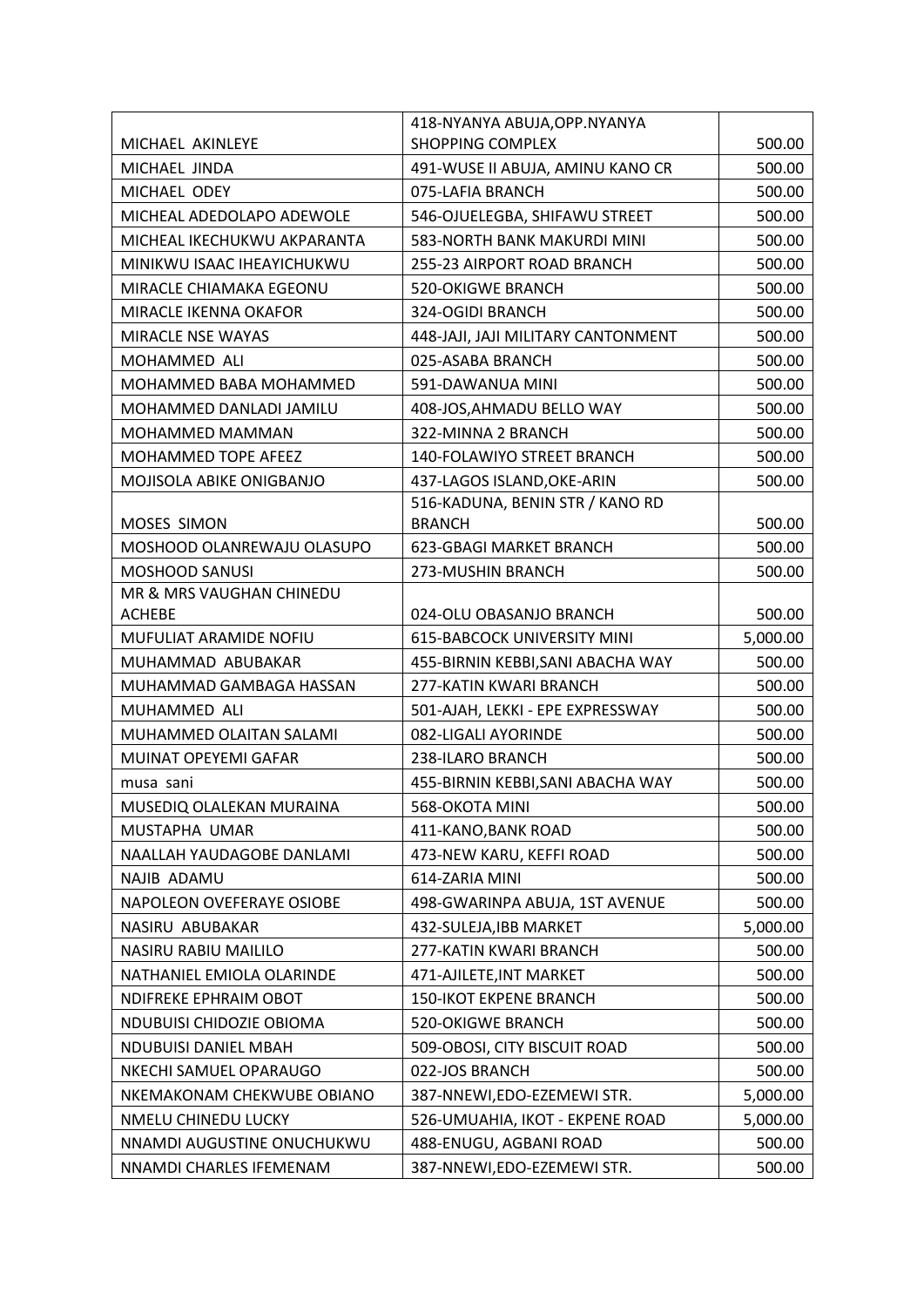| NNAMDI JOSEPH ERONDU          | 493-APAPA, BURMA ROAD              | 500.00   |
|-------------------------------|------------------------------------|----------|
|                               | 461-ZONE 4 ABUJA, HERBERT MACAULAY |          |
| NNENNA UGWU                   | <b>WAY</b>                         | 500.00   |
| NORA CHIDINMA AGODI           | 438-PORTHARCORT 145 ABA RD.        | 500.00   |
| NOSA OGBEIFUN                 | 254-EKPOMA BRANCH                  | 500.00   |
| <b>NSIKAK CHRIS ESSIEN</b>    | 601-13, OLD ABA RD MINI            | 500.00   |
| <b>NSIKAN OKON NKODO</b>      | 290-AZIKIWE ROAD PHC BRANCH        | 500.00   |
| NSIKAN WILLAM RAPHAEL         | 199-JIBOWU BRANCH                  | 500.00   |
| NUHU ABDULHAFIZ               | 209-FUNTUA BRANCH                  | 500.00   |
| NURAT BOLUWATIFE DAIRO        | 410-IKEJA,60 OPEBI RD.             | 5,000.00 |
| <b>NWABUISI AMAECHI PETER</b> | 424-NNEWI, OLD NKWO MARKET ROAD    | 500.00   |
| NWANAZIA ONOCHIE J.           | 279-IRE AKARI BRANCH               | 500.00   |
| NWANAZIA ONYEISI ANDREW       | 066-ADETOKUNBO ADEMOLA BRANCH      | 5,000.00 |
| NWEKOYO KELECHI OFFIA         | 515-IJEBU ODE, 35 IBADAN ROAD      | 500.00   |
| NWOKOWTA UZOAMAKA C.          | 151-IKORODU 2 BRANCH               | 500.00   |
| <b>NWOYE PAUL ANIEKWE</b>     | 475-NKPOR, DEMUDE STREET           | 500.00   |
| <b>NZUBE WISDOM UDEH</b>      | 440-IKORODU 83 LAGOS ROAD          | 500.00   |
| NZUBECHI OBASI                | 020-ABA BRANCH                     | 5,000.00 |
| OBIAGWU JOHNPAUL CHINEDU      | 004-AGUDA BRANCH                   | 5,000.00 |
| OBINNA UGADU                  | 406-ONITSHA, SOKOTO RD.            | 500.00   |
| OBINNA UKAONU                 | 370-JOS, COMMERCIAL AREA           | 500.00   |
| OBINNA AUGUSTINE OHIARA       | 101-IDI-ARABA BRANCH               | 500.00   |
| OBINNA CHUKWUDI NZEAKOR       | 475-NKPOR, DEMUDE STREET           | 500.00   |
| <b>OBINNA FRIDAY NNAJI</b>    | 600-KIRIKIRI MINI                  | 500.00   |
| OBINNA STEPHEN OKENWA         | 488-ENUGU, AGBANI ROAD             | 500.00   |
| OBIOMA AUSTINE AMADI          | 521-AGO PALACE WAY BRANCH          | 500.00   |
| OCHUKO JOY OVIRUO             | 528-WARRI, UDU ROAD                | 500.00   |
| ODEWOLE, MOSES AGBOOLA        | 109-BODIJA BRANCH 1                | 500.00   |
| ODO EMMANUEL OKWY             | 468-SEME, SEME BORDER              | 500.00   |
| ODODO SUNDAY ADUMA            | 133-ADEOLA HOPEWELL BRANCH         | 500.00   |
| OGBONNAYA RAYMOND MBA         | 596-NGWA ROAD MINI                 | 500.00   |
| OGBONNIA IBE JOHN             | 192-IWO ROAD 2 BRANCH              | 500.00   |
| OGECHI BAMIDELE ONUMAJURU     | 549-BADAGRY, JOSEPH DOSU ROAD      | 500.00   |
|                               | 550-ONITSHA, NOTTIDGE ST MAIN      |          |
| OGECHI JACINTA UCHE           | MARKET                             | 500.00   |
| OGECHUKWU PEACE NWANMUO       | 306-UMUNZE BRANCH                  | 500.00   |
| OGOCHUKWU CHIKEZIE            | 387-NNEWI, EDO-EZEMEWI STR.        | 500.00   |
| OGUNDELE OLUWASHINA           | 248-AYOBO BRANCH                   | 500.00   |
| OHAKA OGECHUKWU ABIODUN       | 206-OPEBI BRANCH                   | 500.00   |
| OJOPAGOGO ADEBOWALE           | 211-ABULE-EGBA BRANCH              | 500.00   |
| <b>OKECHUKWU ROSE</b>         | 025-ASABA BRANCH                   | 500.00   |
| OKEJEME HIPPOLITE             | 432-SULEJA, IBB MARKET             | 500.00   |
| <b>OKERE DAMIAN</b>           | 143-JOS 1 BRANCH                   | 5,000.00 |
| OKEUGO CHIMEZIE L.            | 601-13, OLD ABA RD MINI            | 500.00   |
| OKOH BENEDICT OKOH            | 072-UMUAHIA BRANCH                 | 500.00   |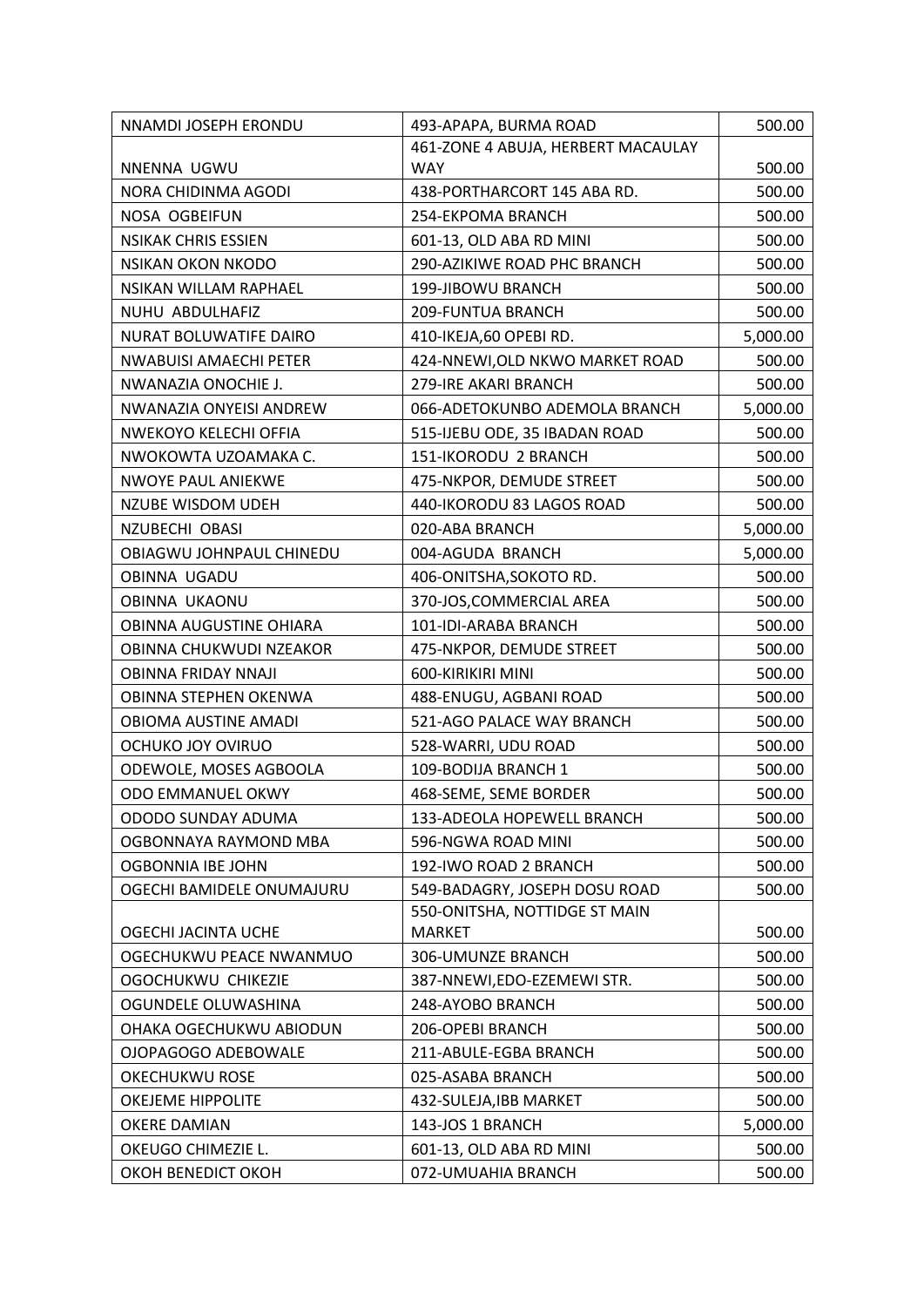| OKOLI UGOCHUKWU               | 035-MAIDUGURI                                               | 500.00   |
|-------------------------------|-------------------------------------------------------------|----------|
| OKOLO AMAECHI KELVIN          | 378-ALABA INTERNATIONAL, OLD GARAGE                         | 500.00   |
| OKONKWO ROMANUS EJIKEME       | 469-LAWANSON/ITIRE RD BRANCH                                | 500.00   |
| OKWARA DANIEL CHINONSO        | 416-PH, 50 IKWERRE ROAD                                     | 500.00   |
| OKWUBI EKOJA ADAH             | 220-EKOTEDO BRANCH IBADAN                                   | 500.00   |
| OLA ROSELINE BARBARA          | 119-OJODU BERGER BRANCH                                     | 500.00   |
| OLABISI OLUBUKOLA OMOJOMOLO   | 242-IJEBU-ODE BRANCH                                        | 5,000.00 |
| <b>OLADAYO ABEEB RABIU</b>    | 337-EPE BRANCH                                              | 500.00   |
|                               | 302-USMAN DANFODIO UNIVERSITY                               |          |
| <b>OLADELE OYELAMI</b>        | <b>BRANCH</b>                                               | 500.00   |
| OLADIMEJI ABDULWAHEED YUSUF   | 037-ABEOKUTA BRANCH                                         | 500.00   |
| OLADIMEJI BABATUNDE ISMAILA   | 261-LASU BRANCH                                             | 500.00   |
| OLADIPO QUADRI OLADOKUN       | 192-IWO ROAD 2 BRANCH                                       | 500.00   |
|                               | 522-APONGBON, ISSA WILLIAMS/OFFIN                           |          |
| <b>OLAIDE TIJANI</b>          | <b>RD</b>                                                   | 500.00   |
| OLAJIDE ELIZABETH FEHINTOLA   | 546-OJUELEGBA, SHIFAWU STREET                               | 500.00   |
| OLAKUNLE HENRY IKULAYO        | 193-SULEJA BRANCH                                           | 500.00   |
| OLASUNKANMI AZEEZ LAWAL       | 010-TRANS AMADI BRANCH                                      | 5,000.00 |
| OLASUNKANMI DANIEL FALADE     | 201-IJERO EKITI CASH CENTRE                                 | 500.00   |
| <b>OLATUNJI KAYODE</b>        | 226-OTTA BRANCH                                             | 500.00   |
| OLATUNJI OLUWAFUNMI           | 244-ABUJA NNPC TOWERS BRANCH                                | 500.00   |
| OLATUNJI OLUWATOSIN OPABUNMI  | 384-ABEOKUTA, UACN COMPLEX IBARA                            | 500.00   |
| OLAWALE SUNDAY FAKEYE         | 238-ILARO BRANCH                                            | 500.00   |
| <b>OLAWUMI AYODEJI</b>        | 038-ADO-EKITI                                               | 500.00   |
| OLAYINKA-EMMANUEL             |                                                             |          |
| OLUFUNMILAYO OYERINKE         | 002-IDUMOTA BRANCH                                          | 500.00   |
| OLORUNTOBI IBIGBEMI           | 529-ILORIN, UMARU AUDI ROAD                                 | 500.00   |
| OLUBUKOLA FUMILAYO KESHINRO   | 116-ALAUSA BRANCH                                           | 500.00   |
| OLUCHI EZEAJUGHI              | 291-MAITAMA BRANCH                                          | 500.00   |
|                               | 385-COKER, LAGOS/BADAGRY                                    |          |
| OLUCHI NJOKU                  | EXPRESSWAY                                                  | 500.00   |
| OLUCHI MICHAEL ELENDU         | 473-NEW KARU, KEFFI ROAD                                    | 500.00   |
| OLUDAYO O. OYADIRAN           | 014-VICTORIA ISLAND BRANCH                                  | 500.00   |
| <b>OLUEBUBE PAUL</b>          | 364-PH, 222 IKWERRE ROAD                                    | 5,000.00 |
| OLUFUNSO ELIJAH OLUKUNLE      | 005-OSHOGBO BRANCH                                          | 500.00   |
| <b>OLUKADE GABRIEL</b>        | 299-SAKA TINUBU BRANCH                                      | 500.00   |
| OLUMIDE WASIU ODUNUGA         | 151-IKORODU 2 BRANCH                                        | 500.00   |
| OLUSEGUN OLUWASEYI BANKOLE    | 236-ODOGUNYAN BRANCH                                        | 500.00   |
| OLUSOLA EZEKIEL AKINOLA       | 238-ILARO BRANCH                                            | 500.00   |
| OLUWABUKOLA MARY OLADIMEJI    | 164-ILESHA BRANCH                                           | 500.00   |
| OLUWADIMU OLUWADAISI LAWRENCE | 459-BENIN, UGBOWO RD.                                       | 500.00   |
|                               | 268-ADEKUNLE AJASIN UNIVERSITY                              |          |
| OLUWAFEMI AYOBAMI ALADEOKIN   | <b>CAMPUS BRANCH</b>                                        | 500.00   |
| OLUWAMAYOWA BERNARD KELLY     | 507-ONDO TOWN, YABA ROAD<br>382-TRADE FAIR COMPLEX, ASPAMDA | 500.00   |
| OLUWASEGUN ISRAEL JOSEPH      | HALL <sub>2</sub>                                           | 500.00   |
|                               |                                                             |          |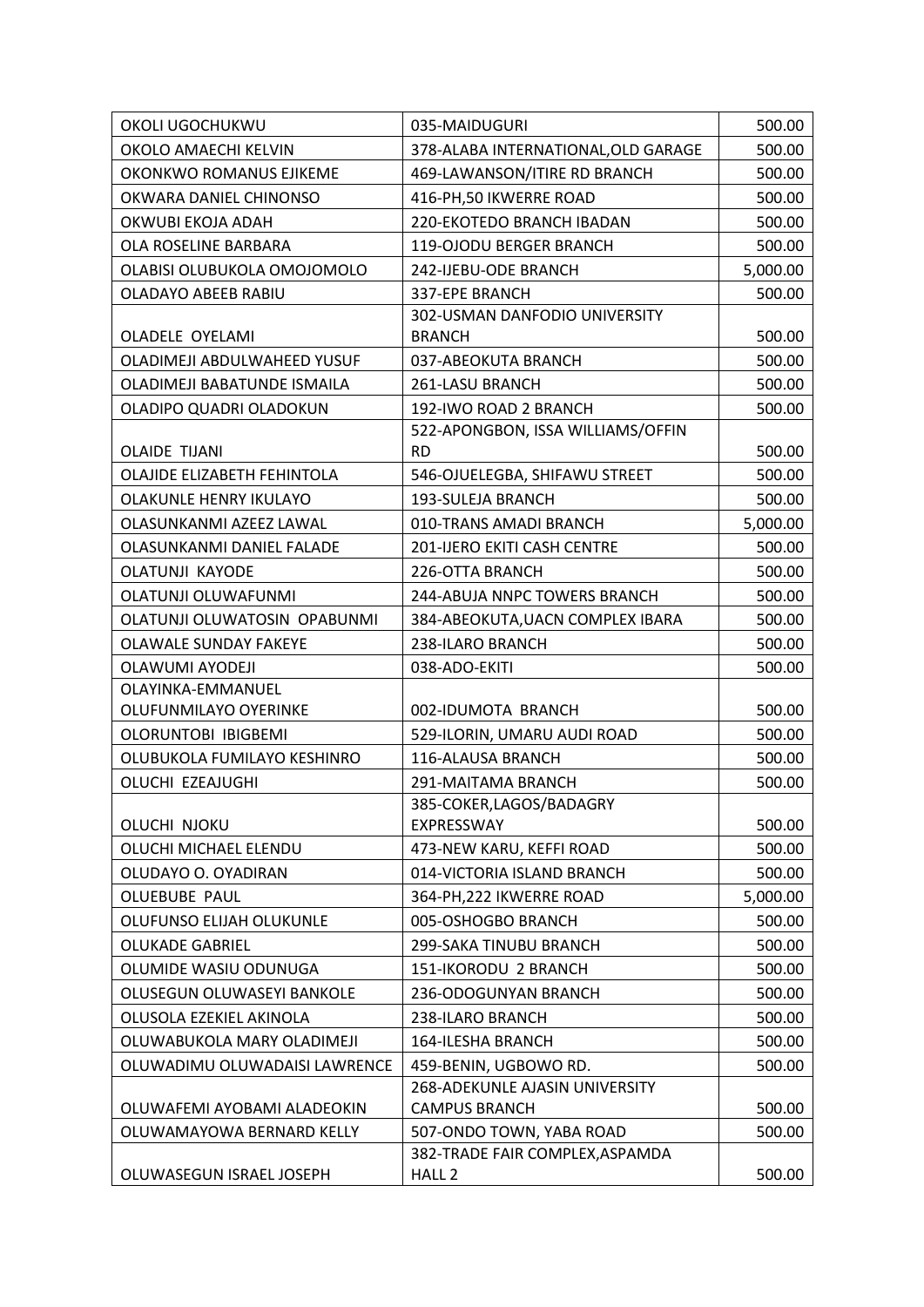| OLUWASEUN EMMANUEL BALOGUN<br>037-ABEOKUTA BRANCH<br>500.00<br>OLUWASEUN YUSSUF SHODIYA<br>024-OLU OBASANJO BRANCH<br>500.00<br>OLUWATOBI ABIODUN OLAOYE<br>038-ADO-EKITI<br>500.00<br>OLUWATOBI ADEWUNMI ADEGOKE<br>239-IKOTUN BRANCH<br>500.00<br>OLUWATOSIN MODUPE SHODIPO<br>529-ILORIN, UMARU AUDI ROAD<br>500.00<br>OLUWATOSIN OMOLARA ADEYEMO<br>280-SABO YABA BRANCH<br>500.00<br>500.00<br>OLUWATOSIN TIMOTHY AJIBOLA<br>559-OGBOMOSHO, ILORIN ROAD<br><b>268-ADEKUNLE AJASIN UNIVERSITY</b><br>OLUWATOYIN PRISCILLIA OLAPADE<br><b>CAMPUS BRANCH</b><br>500.00<br>OLUWOLE P OLUWATOYIN<br>106-WUSE MARKET BRANCH<br>500.00<br>OLUWOLE PELUMI GABRIEL<br>221-RING ROAD, IBADAN BRANCH<br>500.00<br><b>OMASHEYE BEAUTY SIKIRU</b><br>528-WARRI, UDU ROAD<br>500.00<br>OMOTAYO ABOSEDE IDAY<br>239-IKOTUN BRANCH<br>500.00<br>OMOTEHINSHE ADEMOLA<br>OLUWASEUN<br>133-ADEOLA HOPEWELL BRANCH<br>500.00 |
|---------------------------------------------------------------------------------------------------------------------------------------------------------------------------------------------------------------------------------------------------------------------------------------------------------------------------------------------------------------------------------------------------------------------------------------------------------------------------------------------------------------------------------------------------------------------------------------------------------------------------------------------------------------------------------------------------------------------------------------------------------------------------------------------------------------------------------------------------------------------------------------------------------------|
|                                                                                                                                                                                                                                                                                                                                                                                                                                                                                                                                                                                                                                                                                                                                                                                                                                                                                                               |
|                                                                                                                                                                                                                                                                                                                                                                                                                                                                                                                                                                                                                                                                                                                                                                                                                                                                                                               |
|                                                                                                                                                                                                                                                                                                                                                                                                                                                                                                                                                                                                                                                                                                                                                                                                                                                                                                               |
|                                                                                                                                                                                                                                                                                                                                                                                                                                                                                                                                                                                                                                                                                                                                                                                                                                                                                                               |
|                                                                                                                                                                                                                                                                                                                                                                                                                                                                                                                                                                                                                                                                                                                                                                                                                                                                                                               |
|                                                                                                                                                                                                                                                                                                                                                                                                                                                                                                                                                                                                                                                                                                                                                                                                                                                                                                               |
|                                                                                                                                                                                                                                                                                                                                                                                                                                                                                                                                                                                                                                                                                                                                                                                                                                                                                                               |
|                                                                                                                                                                                                                                                                                                                                                                                                                                                                                                                                                                                                                                                                                                                                                                                                                                                                                                               |
|                                                                                                                                                                                                                                                                                                                                                                                                                                                                                                                                                                                                                                                                                                                                                                                                                                                                                                               |
|                                                                                                                                                                                                                                                                                                                                                                                                                                                                                                                                                                                                                                                                                                                                                                                                                                                                                                               |
|                                                                                                                                                                                                                                                                                                                                                                                                                                                                                                                                                                                                                                                                                                                                                                                                                                                                                                               |
|                                                                                                                                                                                                                                                                                                                                                                                                                                                                                                                                                                                                                                                                                                                                                                                                                                                                                                               |
|                                                                                                                                                                                                                                                                                                                                                                                                                                                                                                                                                                                                                                                                                                                                                                                                                                                                                                               |
|                                                                                                                                                                                                                                                                                                                                                                                                                                                                                                                                                                                                                                                                                                                                                                                                                                                                                                               |
|                                                                                                                                                                                                                                                                                                                                                                                                                                                                                                                                                                                                                                                                                                                                                                                                                                                                                                               |
| OMOTOSHO AHMED ADEWALE<br>546-OJUELEGBA, SHIFAWU STREET<br>500.00                                                                                                                                                                                                                                                                                                                                                                                                                                                                                                                                                                                                                                                                                                                                                                                                                                             |
| 019-DUGBE MARKET IBADAN BRANCH<br><b>OMOTOSHO AKEEM AJIKANLE</b><br>500.00                                                                                                                                                                                                                                                                                                                                                                                                                                                                                                                                                                                                                                                                                                                                                                                                                                    |
| OMOWARE MARIAM ABIOLA<br>211-ABULE-EGBA BRANCH<br>500.00                                                                                                                                                                                                                                                                                                                                                                                                                                                                                                                                                                                                                                                                                                                                                                                                                                                      |
| OMOWUMI OLUWAFUNMILAYO<br>268-ADEKUNLE AJASIN UNIVERSITY                                                                                                                                                                                                                                                                                                                                                                                                                                                                                                                                                                                                                                                                                                                                                                                                                                                      |
| <b>CAMPUS BRANCH</b><br><b>AJIBOLA</b><br>500.00                                                                                                                                                                                                                                                                                                                                                                                                                                                                                                                                                                                                                                                                                                                                                                                                                                                              |
| ONANUGA KARIMU ADEKEMI<br>515-IJEBU ODE, 35 IBADAN ROAD<br>500.00                                                                                                                                                                                                                                                                                                                                                                                                                                                                                                                                                                                                                                                                                                                                                                                                                                             |
| <b>615-BABCOCK UNIVERSITY MINI</b><br>ONWUKWE EZECHINYERE JOSEPH<br>500.00                                                                                                                                                                                                                                                                                                                                                                                                                                                                                                                                                                                                                                                                                                                                                                                                                                    |
| OPARA PETER CHINYEAKA<br>598-OGBA/IFAKO, COLLEGE ROAD MINI<br>500.00                                                                                                                                                                                                                                                                                                                                                                                                                                                                                                                                                                                                                                                                                                                                                                                                                                          |
| OPEYEMI IYANUOLUWA ADARALEGBE<br>500.00<br>094-ASOKORO BRANCH                                                                                                                                                                                                                                                                                                                                                                                                                                                                                                                                                                                                                                                                                                                                                                                                                                                 |
| OPUSUNJU VIOLET<br>024-OLU OBASANJO BRANCH<br>5,000.00                                                                                                                                                                                                                                                                                                                                                                                                                                                                                                                                                                                                                                                                                                                                                                                                                                                        |
| ORAJIUKA MICHAEL<br>279-IRE AKARI BRANCH<br>500.00                                                                                                                                                                                                                                                                                                                                                                                                                                                                                                                                                                                                                                                                                                                                                                                                                                                            |
| OROBOSA NICHOLAS OMOREGIE<br>458-BENIN, SAPELE RD.<br>500.00                                                                                                                                                                                                                                                                                                                                                                                                                                                                                                                                                                                                                                                                                                                                                                                                                                                  |
| 531-OTTA IDIROKO ROAD<br>5,000.00<br>OSAYANDE FRANCIS UWAGBOE                                                                                                                                                                                                                                                                                                                                                                                                                                                                                                                                                                                                                                                                                                                                                                                                                                                 |
| OSHODI DARE TOKUNBO<br>119-OJODU BERGER BRANCH<br>500.00                                                                                                                                                                                                                                                                                                                                                                                                                                                                                                                                                                                                                                                                                                                                                                                                                                                      |
| OSINACHI PRINCEWILL CHRISTIAN<br>285-RUMUKURISHI BRANCH<br>500.00                                                                                                                                                                                                                                                                                                                                                                                                                                                                                                                                                                                                                                                                                                                                                                                                                                             |
| 500.00<br>OTI IFEOMA JANE<br>607-IKOTA MINI                                                                                                                                                                                                                                                                                                                                                                                                                                                                                                                                                                                                                                                                                                                                                                                                                                                                   |
| OTITOOLA OMOTOLA T<br>223-UCH IBADAN BRANCH<br>500.00                                                                                                                                                                                                                                                                                                                                                                                                                                                                                                                                                                                                                                                                                                                                                                                                                                                         |
| <b>OVEY ENWUNGULU BONSUWE</b><br>415-AKWANGA, KEFFIRD.<br>500.00                                                                                                                                                                                                                                                                                                                                                                                                                                                                                                                                                                                                                                                                                                                                                                                                                                              |
| OYEBANJI OLAADUA WAHAB<br>082-LIGALI AYORINDE<br>500.00                                                                                                                                                                                                                                                                                                                                                                                                                                                                                                                                                                                                                                                                                                                                                                                                                                                       |
| OYEKUNLE SAMSON O<br>242-IJEBU-ODE BRANCH<br>500.00                                                                                                                                                                                                                                                                                                                                                                                                                                                                                                                                                                                                                                                                                                                                                                                                                                                           |
| OYEWOLE A OLUWAFEMI<br>363-LAGOS ISLAND MARINA<br>500.00                                                                                                                                                                                                                                                                                                                                                                                                                                                                                                                                                                                                                                                                                                                                                                                                                                                      |
| 549-BADAGRY, JOSEPH DOSU ROAD<br>OYINKANSOLA OLUWATOSIN ADETAYO<br>500.00                                                                                                                                                                                                                                                                                                                                                                                                                                                                                                                                                                                                                                                                                                                                                                                                                                     |
| 558-UGHELLI, MARKET ROAD<br>OYOVWEVOTU EMMANUEL OFUOMA<br>500.00                                                                                                                                                                                                                                                                                                                                                                                                                                                                                                                                                                                                                                                                                                                                                                                                                                              |
| 491-WUSE II ABUJA, AMINU KANO CR<br>PANINGA DAVID NYAMPIMIYA<br>500.00                                                                                                                                                                                                                                                                                                                                                                                                                                                                                                                                                                                                                                                                                                                                                                                                                                        |
| PATIENCE UWA OSHODIN<br>069-UNIBEN BRANCH<br>500.00                                                                                                                                                                                                                                                                                                                                                                                                                                                                                                                                                                                                                                                                                                                                                                                                                                                           |
| PATRICK YOHANNA<br>014-VICTORIA ISLAND BRANCH<br>500.00                                                                                                                                                                                                                                                                                                                                                                                                                                                                                                                                                                                                                                                                                                                                                                                                                                                       |
| PATRICK CHUKWUDI NWOSU<br>530-IKEJA GRA, JOEL OGUNNAIKE STREET<br>500.00                                                                                                                                                                                                                                                                                                                                                                                                                                                                                                                                                                                                                                                                                                                                                                                                                                      |
| PATRICK OLAMILEKAN JOLAYEMI<br>439-YABA HERBERT MACAULAY WAY<br>500.00                                                                                                                                                                                                                                                                                                                                                                                                                                                                                                                                                                                                                                                                                                                                                                                                                                        |
| PAUL LADI DOMINION<br>014-VICTORIA ISLAND BRANCH<br>5,000.00                                                                                                                                                                                                                                                                                                                                                                                                                                                                                                                                                                                                                                                                                                                                                                                                                                                  |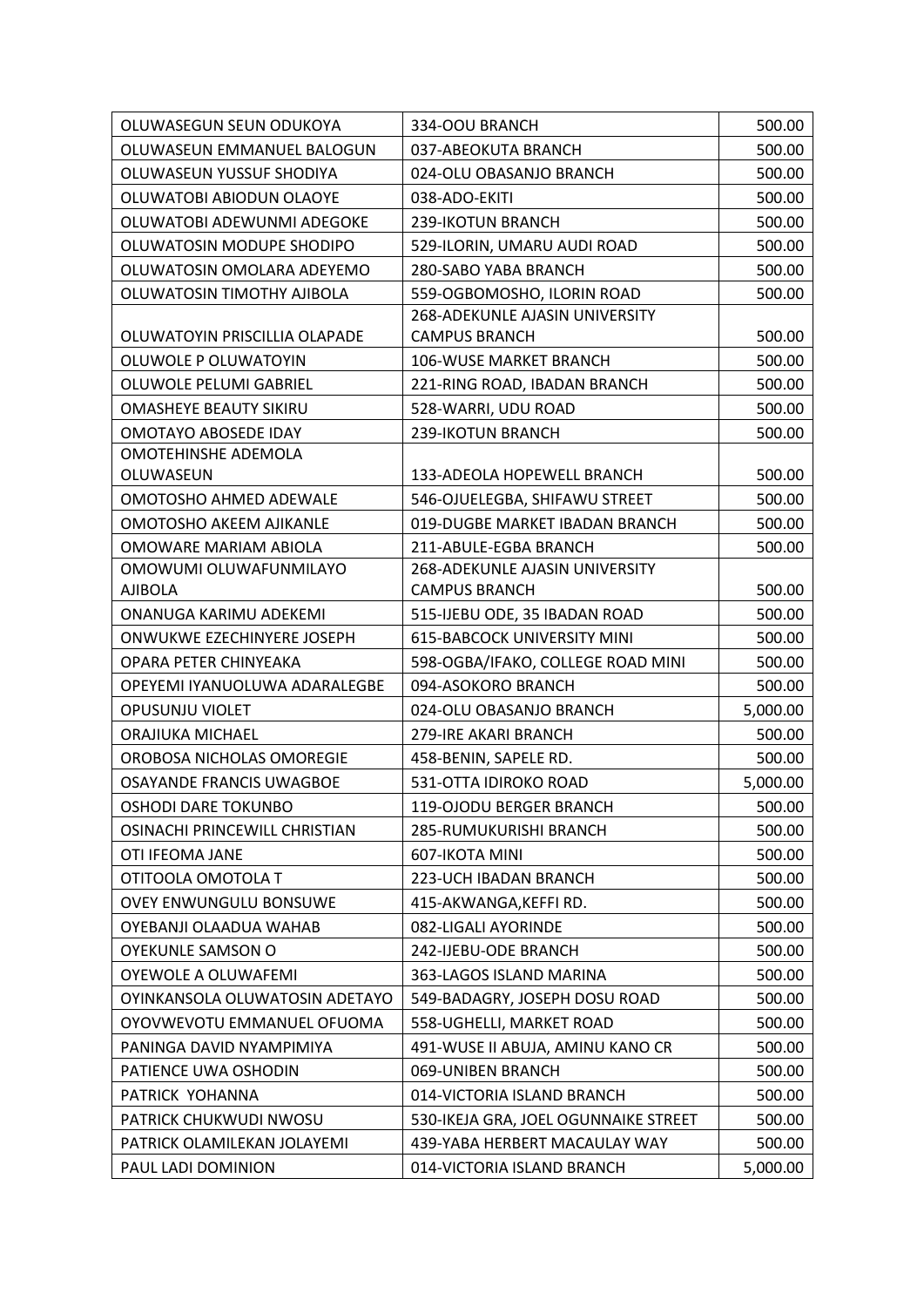| PAUL OLANREWAJU AYENI        | 284-CHALLENGE BRANCH             | 500.00   |
|------------------------------|----------------------------------|----------|
| PEDRO FUNMILAYO              | 274-UNIVERSITY OF LAGOS BRANCH   | 500.00   |
| PERPETUA CHIAMAKA OKEKE      | <b>307-NEKEDE BRANCH</b>         | 5,000.00 |
| PETER PIUS-EJEN              | 486-SAGAMU, AKARIGBO STREET      | 500.00   |
| PETER ACHIKPI OCHIKIRI       | 299-SAKA TINUBU BRANCH           | 500.00   |
| PETER ASHINETIANG IFADA      | 229-OGOJA BRANCH                 | 500.00   |
| PETER CHINEDU OSAKWE         | 427-BBA LAGOS, BANK PLAZA        | 500.00   |
| PLACID U DURU                | 442-OWERRI, DOUGLAS RD.          | 500.00   |
| PRAISE OKAH NWACHUKWU        | 319-DURUMI BRANCH                | 500.00   |
| PRISCILLIA O EHIABHI         | 049-OLD OJO BRANCH               | 500.00   |
|                              | 091-UNIVERSITY OF NIGERIA ENUGU  |          |
| PROMISE ONYAOLE ABUTU        | <b>BRANCH</b>                    | 500.00   |
| PROSPER OGHENEVWEDE ETAVERHO | 599-NIGER DELTA UNIV. MINI       | 500.00   |
| <b>QUADRI KELANI YUSUF</b>   | 025-ASABA BRANCH                 | 500.00   |
| <b>QUADRI MUFUTAU SHINA</b>  | 240-SOMOLU BRANCH                | 500.00   |
| QUADRI OLADIMEJI SOYEMI      | 238-ILARO BRANCH                 | 500.00   |
| <b>QUDUS ABIODUN OLASUPO</b> | 192-IWO ROAD 2 BRANCH            | 500.00   |
| <b>QUEEN DOUGLAS NWOKA</b>   | 141-WOJI BRANCH                  | 500.00   |
| RABIU WADA RABIU             | 213-BELLO ROAD BRANCH KANO       | 500.00   |
|                              | 268-ADEKUNLE AJASIN UNIVERSITY   |          |
| RAHMON DAMILARE OJELEYE      | <b>CAMPUS BRANCH</b>             | 500.00   |
| RAMSON OMENKA IDOKO          | 338-ADMIRALTY WAY BRANCH         | 500.00   |
| RASAQ BABATUNDE AJITONI      | <b>284-CHALLENGE BRANCH</b>      | 500.00   |
| RASHIDAT ABIODUN JIMOH       | 183-ILUPEJU 2 BRANCH             | 5,000.00 |
| REGINALD CHIDI ONWUKA        | 010-TRANS AMADI BRANCH           | 500.00   |
| <b>RENUS E ONUOHA</b>        | 257-UMUDIKE BRANCH               | 500.00   |
| RHODA OLANREWAJU             | 226-OTTA BRANCH                  | 5,000.00 |
| RHODA NSE UDOM               | 304-EKET BRANCH                  | 500.00   |
| RIDWAN AKOREDE OGUNBONA      | 037-ABEOKUTA BRANCH              | 500.00   |
| RIDWAN LOLADE RASAQ          | 072-UMUAHIA BRANCH               | 500.00   |
|                              | 268-ADEKUNLE AJASIN UNIVERSITY   |          |
| RILWAN OLALEKAN ONAOLAPO     | <b>CAMPUS BRANCH</b>             | 5,000.00 |
| ROFIAT ADEOLA OSENI          | 445-OSHOGBO, GBONGAN-IBADAN ROAD | #N/A     |
| ROMANUS CHUKWUEMEKA DIBIA    | 500-ORJI, OKIGWE ROAD            | 500.00   |
| ROSANWO OLUFEMI              | 171-AWOLOWO ROAD 2 BRANCH        | 500.00   |
| RUKAYAT ABIODUN LAWAL        | 531-OTTA IDIROKO ROAD            | 500.00   |
| RUKAYAT OYINDAM OLUSANYA     | 440-IKORODU 83 LAGOS ROAD        | 500.00   |
| RUKEVWE VIVIAN EFETURI       | 274-UNIVERSITY OF LAGOS BRANCH   | 500.00   |
| SABIU AHMAD                  | 113-BICHI BRANCH                 | 500.00   |
| SAFIYANU ABDUL-KADIR         | 195-IDDO BRANCH                  | 500.00   |
| SALE ILIYASU SULEMAN         | 013-KANO BRANCH                  | 500.00   |
| SALEH MOHAMMED KUMO          | 001-BURMA ROAD APAPA BRANCH      | 500.00   |
| SALMA YUSUF MOHAMMED         | 114-MUR MOHAMMED WAY, KANO       | 500.00   |
| SAMIRA IFEOLUWA JINADU       | 225-SATELLITE TOWN BRANCH        | 500.00   |
| <b>SAMSON TEMITOPE ALABI</b> | 211-ABULE-EGBA BRANCH            | 500.00   |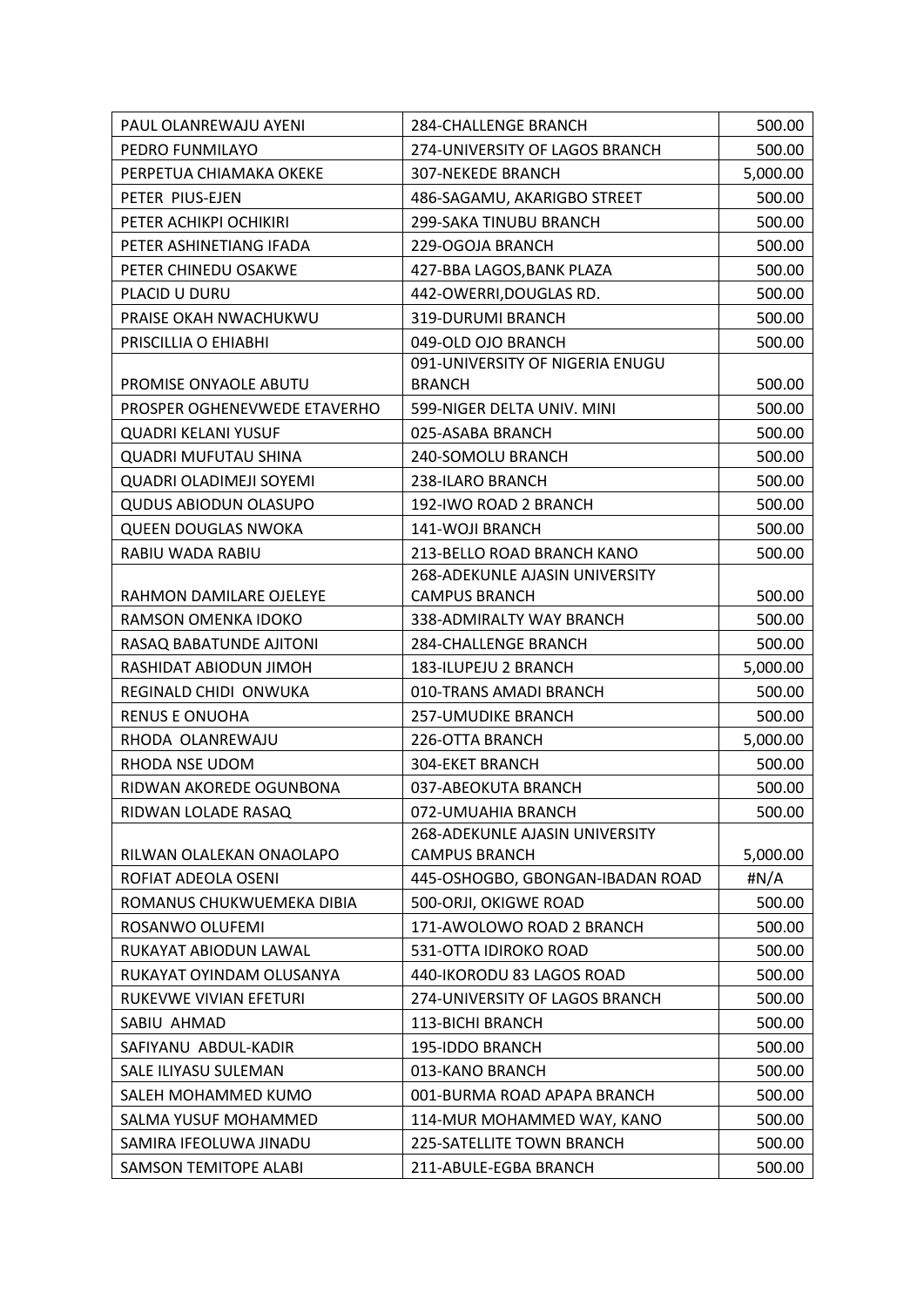| SAMUEL RAPHEAL              | 027-GOMBE BRANCH                      | 5,000.00 |
|-----------------------------|---------------------------------------|----------|
|                             | 369-DEI-DEI ABUJA, BUILDING MATERIALS |          |
| SAMUEL CHUKWUEMEKA EDEOGA   | <b>MARKET</b>                         | 500.00   |
| SAMUEL CHUKWUNONSO EZEANI   | 452-LAGOS ISLAND, ENU UWA STREET      | 500.00   |
| SAMUEL HARUNA SANAJE        | 448-JAJI, JAJI MILITARY CANTONMENT    | 500.00   |
| SAMUEL O OLUWALADE          | 400-AKURE, OYEMEKUN STREET            | 500.00   |
| SAMUEL OMOTOLA LAWAL        | 082-LIGALI AYORINDE                   | 500.00   |
| SAMUEL PAUL HARRY           | 063-YENOGOA BRANCH                    | 500.00   |
| SAMUEL SEYI OLANIYI         | 598-OGBA/IFAKO, COLLEGE ROAD MINI     | 500.00   |
| SAMUELSON BOMA AUSTIN       | 014-VICTORIA ISLAND BRANCH            | 500.00   |
| <b>SANI DAUDA</b>           | 437-LAGOS ISLAND, OKE-ARIN            | 500.00   |
| SANI MOHAMMED BELLO         | 432-SULEJA, IBB MARKET                | 500.00   |
| <b>SESUGH ISRAEL GUUSU</b>  | 380-FED. SEC. ABJ MINI                | 500.00   |
| SEUN OJO                    | 241-SAPELE BRANCH                     | 500.00   |
| SEUN PAUL OLUBUNMI          | 539-ILE - IFE, LAGERE ROAD            | 500.00   |
| SHAGA MICHAEL K             | 426-KEFFI, ABUBAKAR BURGA STR.        | 5,000.00 |
| SHAKIRU ADIO ALABI          | 301-IJU BRANCH                        | 500.00   |
| <b>SHANGTOK DESHI</b>       | 022-JOS BRANCH                        | 5,000.00 |
| SHEHU IBRAHIM               | 417-KADUNA, 23 AHMADU BELLO WAY       | 500.00   |
| SHEPHERD AKUT DOGARA        | 417-KADUNA, 23 AHMADU BELLO WAY       | 500.00   |
| SHERIFF ADEBAYO ADEGBOYE    | 192-IWO ROAD 2 BRANCH                 | 500.00   |
| SHEU OLASUNKANMI OKOYA      | 140-FOLAWIYO STREET BRANCH            | 500.00   |
| SHODIYA OMOBOLANLE AKANNI   | 598-OGBA/IFAKO, COLLEGE ROAD MINI     | 500.00   |
| <b>SILAS OWEI AKANBI</b>    | 175-BODIJA BRANCH 2                   | 500.00   |
| SILVIA CHINWE OKEKE         | 564-ARIARIA MINI                      | 500.00   |
| SIMEON OLANIYI OLUWADARE    | 273-MUSHIN BRANCH                     | 500.00   |
| SODIQ OKE                   | 184-OJOO BRANCH                       | 500.00   |
| SODIYA SERIFAT              | 037-ABEOKUTA BRANCH                   | 500.00   |
| SOJI SOLOMON IKUEMONISAN    | 358-PH, TRANS AMADI                   | 500.00   |
| <b>SOLA OLANIKE MUTAIRU</b> | 236-ODOGUNYAN BRANCH                  | 5,000.00 |
| SOMEFUN OYEBAMIDELE         | 185-OGBOMOSO BRANCH                   | 500.00   |
| SOMTO DOMINIC ABALU         | 361-ONITSHA, NEW MARKET RD.           | 500.00   |
| STANLEY UCHENNA ORISAKWE    | 493-APAPA, BURMA ROAD                 | 500.00   |
| STEPHEN OLUDARE AREMO       | 450-JALINGO, HAMMAN RUN WAY           | 500.00   |
| SULEMAN MUHAMMED            | 166-67 ST FINBARRS RD-BARIGA          | 500.00   |
| SUNDAY OKEIFE               | 436-APAPA, APAPA-OSHODI EXPRESS WAY   | 500.00   |
| <b>SUNDAY DAPO ODUNAYA</b>  | 479-APAPA, LIVERPOOL ROAD             | 500.00   |
| SUNDAY ELOM UGBALA          | 306-UMUNZE BRANCH                     | 500.00   |
|                             | 550-ONITSHA, NOTTIDGE ST MAIN         |          |
| SUNDAY NZEGBU OKECHUKWU     | <b>MARKET</b>                         | 500.00   |
| <b>SUSSAN PATRICK</b>       | 484-MAZA MAZA, OLD OJO ROAD           | 500.00   |
| TAIWO BASHIR AJAO           | 185-OGBOMOSO BRANCH                   | 500.00   |
| <b>TAIWO EXCEL OYEWUSI</b>  | 038-ADO-EKITI                         | 500.00   |
| TAIWO OLAMIDE OLASOGBA      | 050-IPAJA BRANCH                      | 500.00   |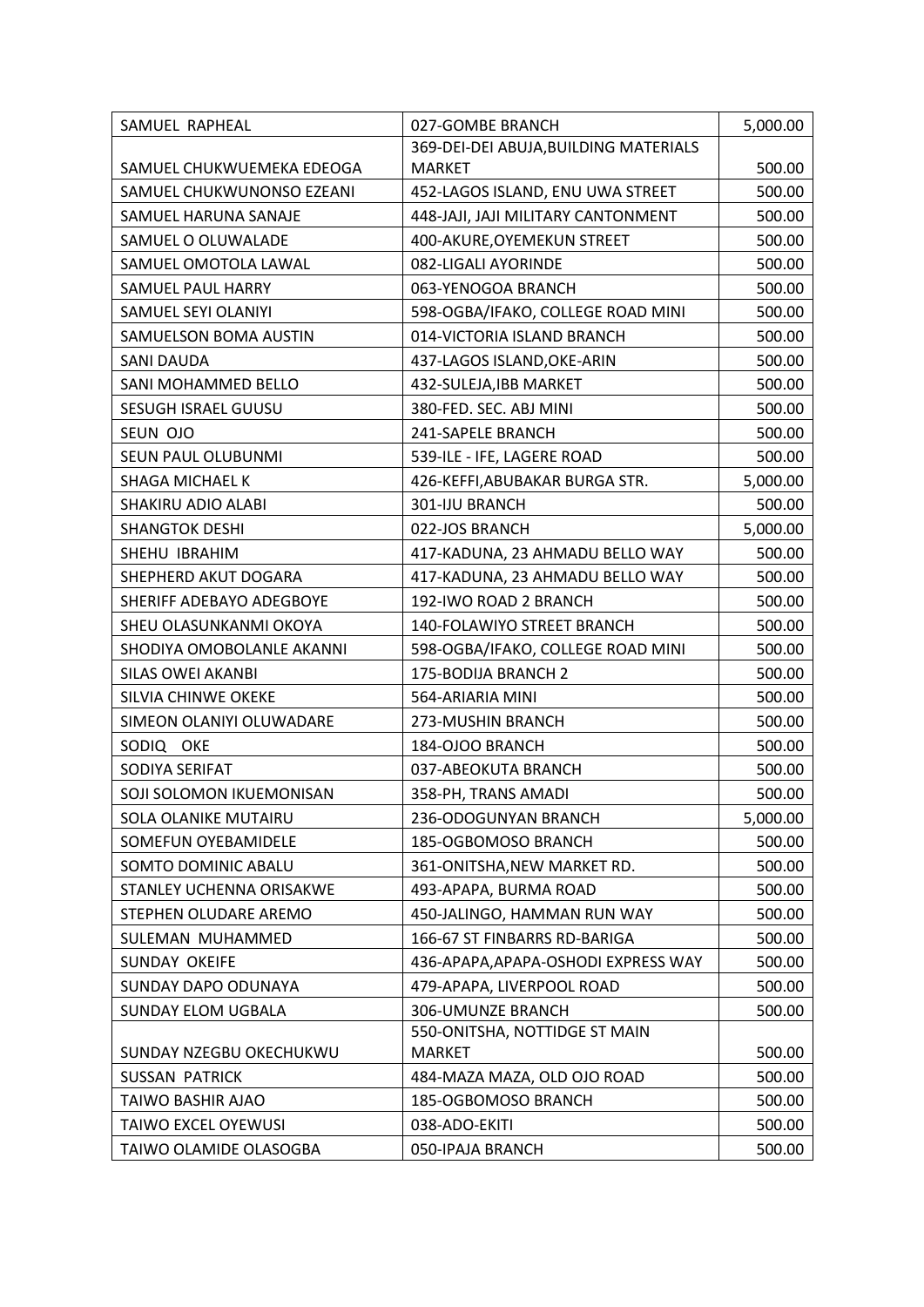|                                 | 268-ADEKUNLE AJASIN UNIVERSITY     |          |
|---------------------------------|------------------------------------|----------|
| TAIWO OLASUNKANMI BAMIJOKO      | <b>CAMPUS BRANCH</b>               | 5,000.00 |
| <b>TAIWO PEACE IGHILE</b>       | 225-SATELLITE TOWN BRANCH          | 500.00   |
| TAIWO PELUMI AKINTUNDE          | 125-NEW COURT ROAD BRANCH          | 5,000.00 |
| TAIWO SHADRACH DANIEL           | 220-EKOTEDO BRANCH IBADAN          | 500.00   |
| TAWAKALITU OLAMIDE SAFIU        | 455-BIRNIN KEBBI, SANI ABACHA WAY  | 500.00   |
| TEMILADE ADESAYO AKINMADE       | 014-VICTORIA ISLAND BRANCH         | 500.00   |
| TEMILADE ADESEWA AKODU          | 336-AKUTE BRANCH                   | 500.00   |
| TEMILOLUWA M KOLAWOL            | 184-OJOO BRANCH                    | 5,000.00 |
| <b>TEMITAYO AROJOJOYE</b>       | 532-IBADAN, OKE - ADO              | 500.00   |
| <b>TEMITAYO GABRIEL OJO</b>     | 532-IBADAN, OKE - ADO              | 500.00   |
| TEMITOPE AKINSOYINU             | 507-ONDO TOWN, YABA ROAD           | 500.00   |
| TEMITOPE ADEJUWON ADEOBA        | 480-ALAUSA, ASHABI COLE ROAD       | 500.00   |
| TEMMY OLOLADE AJANI             | 183-ILUPEJU 2 BRANCH               | 500.00   |
| TERFA TIMOTHY KOHOL             | 473-NEW KARU, KEFFI ROAD           | 5,000.00 |
| THADDAEUS AKINGBILE             | 552-OBALENDE, KEFFI STREET         | 500.00   |
| TIMOTHY ELOM                    | 389-ABAKALIKI, OGOJA RD.           | 500.00   |
| TIMOTHY UCHENNA NWOBODO         | 281-ENUGU STATE UNIVERSITY BRANCH  | 5,000.00 |
| TOBILOBA STEPHEN DANIEL         | 284-CHALLENGE BRANCH               | 500.00   |
| toheeb damilare laditan         | 480-ALAUSA, ASHABI COLE ROAD       | 5,000.00 |
| TOLULOPE AYOBAMI OMOTOSO        | 038-ADO-EKITI                      | 500.00   |
| TOLULOPE MATHEW AREMU           | 226-OTTA BRANCH                    | 5,000.00 |
| <b>TOSIN TOIBAT LIGALI</b>      | 273-MUSHIN BRANCH                  | 500.00   |
| <b>UBOKOBONG IME EFFIONG</b>    | 213-BELLO ROAD BRANCH KANO         | 500.00   |
| UCHA EMMANUEL IKECHUKWU         | 363-LAGOS ISLAND MARINA            | 500.00   |
| UCHE AHAMEFULA OGBUJI           | 607-IKOTA MINI                     | 500.00   |
| UCHE PRINCEWILL CHINEDU         | 358-PH, TRANS AMADI                | 500.00   |
| UCHENNA NWANKWO AUGUSTINE       | 059-YOLA BRANCH                    | 500.00   |
| <b>UDEME UMOH</b>               | 358-PH, TRANS AMADI                | 500.00   |
|                                 | 534-OWERRINTA, KM 3 UMUIKAA/OWERRI |          |
| <b>UDO PRINCE MUNACHIM</b>      | <b>RD</b>                          | 500.00   |
| <b>UDOFIA IKPE UDOFIA</b>       | 336-AKUTE BRANCH                   | 500.00   |
| <b>UDOKA OKOYE</b>              | 509-OBOSI, CITY BISCUIT ROAD       | 500.00   |
| <b>UGO MARTINS EMEKA</b>        | 019-DUGBE MARKET IBADAN BRANCH     | 500.00   |
| UGOCHUKWU H HARMONY             | 358-PH, TRANS AMADI                | 500.00   |
| UGOCHUKWU ONYEDIKA EJIKEME      | 119-OJODU BERGER BRANCH            | 500.00   |
| <b>UGOCHUKWU REMIGUS ATUEYI</b> | 560-MAFOLUKU, INTL AIRPORT ROAD    | 500.00   |
| UGOH CHIDIEBERE OBIKARA         | 537-AKOWONJO, SHASHA ROAD          | 500.00   |
| UGONNA JAACHIMIKE ORJI          | 505-MBAISE, AHIARA JUNCTION MBAISE | 500.00   |
| UGWU CHRISTIAN OKWUDILI         | 372-ENUGU, GARDEN AVENUE           | 500.00   |
| <b>UGWU MARTINS CHIJIOKE</b>    | 152-ENUGU ROAD                     | 500.00   |
| UGWUJA FIDELIA N                | 283-UNN NSUKKA BRANCH              | 500.00   |
| <b>UJUNWA OKEKE</b>             | 442-OWERRI, DOUGLAS RD.            | 500.00   |
| ULOMA SANDRA ASONYE             | 239-IKOTUN BRANCH                  | 500.00   |
| UMAR AHMAD ALIYU                | 497-KANO, FRANCE ROAD SABON GARI   | 500.00   |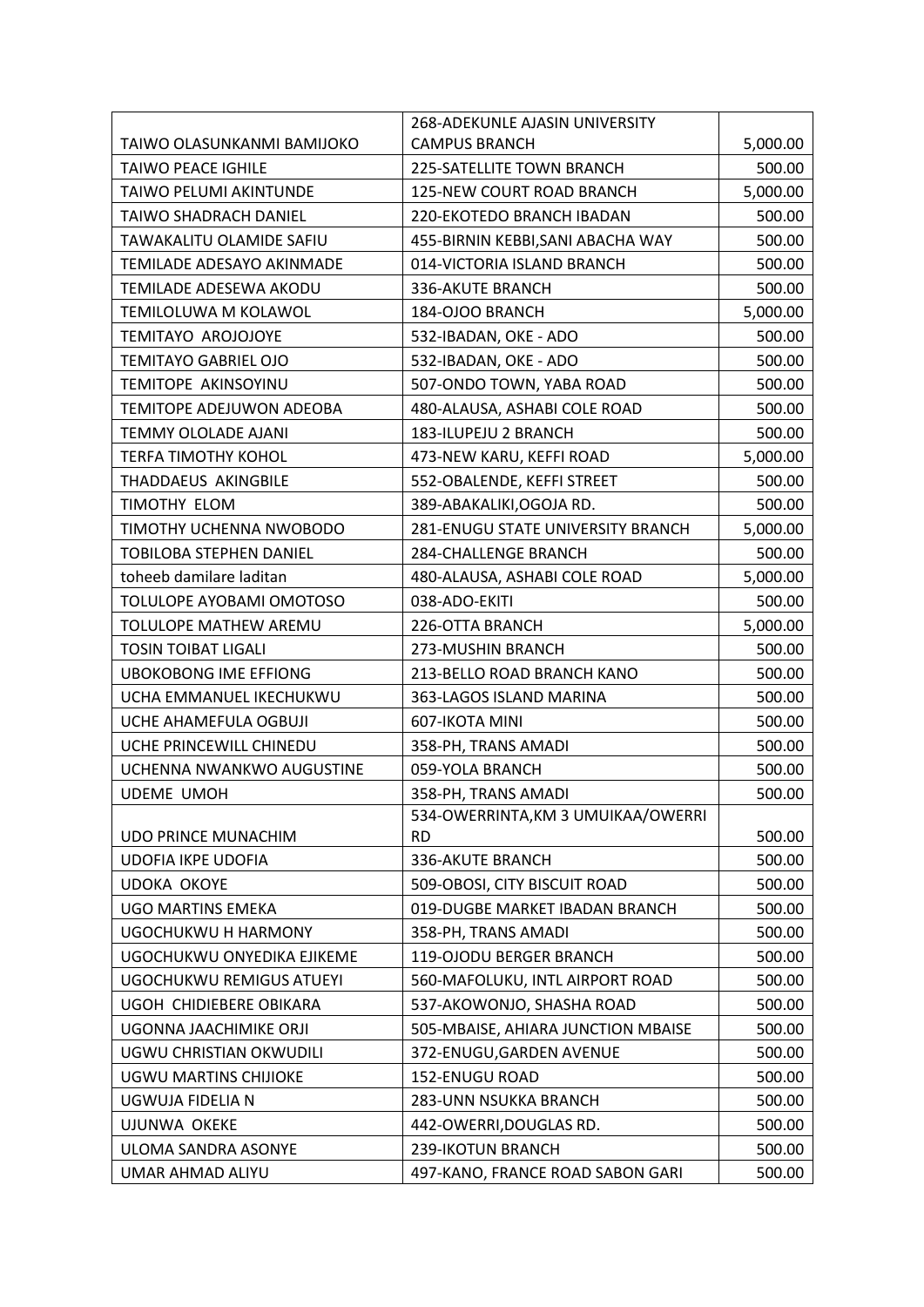| <b>UMAR MANGADU</b>        | 293-KUMO BRANCH                  | 500.00   |
|----------------------------|----------------------------------|----------|
| <b>UMBURGA IMOTER</b>      | 259-ZAKI IBIAM BRANCH            | 500.00   |
| UMMA . LAWAL               | 213-BELLO ROAD BRANCH KANO       | 500.00   |
| UREVBU OGHENEGARE          | 234-DECO ROAD BRANCH             | 500.00   |
| USMAN OLADIMEJI ABDULSALAM | 037-ABEOKUTA BRANCH              | 500.00   |
| UTHMAN OLAKUNLE ASHIMI     | 001-BURMA ROAD APAPA BRANCH      | 500.00   |
| UZOKA IJEOMA LOVELYN       | 049-OLD OJO BRANCH               | 500.00   |
| VALENTINE OBINNA IDIGBOGU  | 132-BANK ROAD OWERRI BRANCH      | 500.00   |
| VICTOR CHINEDU ONYENAMA    | <b>307-NEKEDE BRANCH</b>         | 500.00   |
| VICTORIA OMOLOLA AJADI     | 017-AKURE BRANCH                 | 500.00   |
| VICTORIA OVASUAHI AZABABA  | 089-LOKOJA BRANCH                | 500.00   |
| <b>VIRTUE SUNDAY JOHN</b>  | 402-UYO, ABAK RD.                | 500.00   |
| VIVIAN CHIOMA OKENCHI      | 498-GWARINPA ABUJA, 1ST AVENUE   | 500.00   |
| VIVIAN OBIANUJU UCHE       | 491-WUSE II ABUJA, AMINU KANO CR | 500.00   |
| WASIU OPEYEMI AKINSOLA     | 571-APAPA, RORO PORT MINI        | 5,000.00 |
| <b>WILLIAM PETER ITIRI</b> | 520-OKIGWE BRANCH                | 500.00   |
| <b>WILLIAMS ADEWALE</b>    | 073-OGUNLANA DRIVE BRANCH        | 500.00   |
| WISDOM OMORUYI SUNDAY      | 334-OOU BRANCH                   | 500.00   |
| WISDOM UCHENNA UZOWUIHE    | 541-PH, OLU OBASANJO WAY         | 500.00   |
| YAHAYA BALARABA            | 180-ZARIA BRANCH                 | 500.00   |
| YAHAYA MARYAM HABIB        | 213-BELLO ROAD BRANCH KANO       | 500.00   |
| YAHAYA MUBARAK AHMAD       | 320-FRANCE ROAD BRANCH           | 500.00   |
| YAU IDRIS                  | 213-BELLO ROAD BRANCH KANO       | 500.00   |
| YAU YAKUBU                 | 131-ALI AKILU ROAD BRANCH        | 500.00   |
| YEMISI DEBORAH AYODEJI     | 363-LAGOS ISLAND MARINA          | 500.00   |
| YUSUF IBRAHIM              | 297-BIDA BRANCH                  | 500.00   |
| YUSUF KAZEEM MUHAMME       | 038-ADO-EKITI                    | 500.00   |
| YUSUFA SHAAIB              | 272-IJESHATEDO BRANCH            | 500.00   |
| ZAHRAU RABIU ABUBAKAR      | 013-KANO BRANCH                  | 500.00   |
| ZAINAB TITILAYO ADEBOWALE  | 143-JOS 1 BRANCH                 | 5,000.00 |
| ZAKARIYYAH USMAN           | 486-SAGAMU, AKARIGBO STREET      | 500.00   |
| ZUBAIR ANAAVOZA AISHAT     | 173-OKENE BRANCH                 | 5,000.00 |

### **Monthly Loyalty Draw**

|                               |                            | AMOUNT       |
|-------------------------------|----------------------------|--------------|
| <b>ACCT NAME</b>              | <b>BRANCH</b>              | <b>PAID</b>  |
| ADEBAYO SAMUEL OLUWASEUN      | 133-ADEOLA HOPEWELL BRANCH | 20,000.00    |
| AJOFOYINBO ABDULWASIU         | 006-IKORODU BRANCH         | 1,000,000.00 |
| ASOMUGHA CHIOMA PEACE         | 565-JANKARA MARKET MINI    | 20,000.00    |
| AWODI CHRISTIANA              | 276-OTURKPO BRANCH         | 20,000.00    |
| DAMILOLA MICHEAL AREKEMASE    | 427-BBA LAGOS, BANK PLAZA  | 20,000.00    |
| DOPEMU ATINUKE AFOLASHADE     | 536-MAGODO, CMD ROAD IKOSI | 20,000.00    |
| <b>GOLEN SANDRA NENTAPMWA</b> | 425-BUKURU, OLD JOS RD.    | 20,000.00    |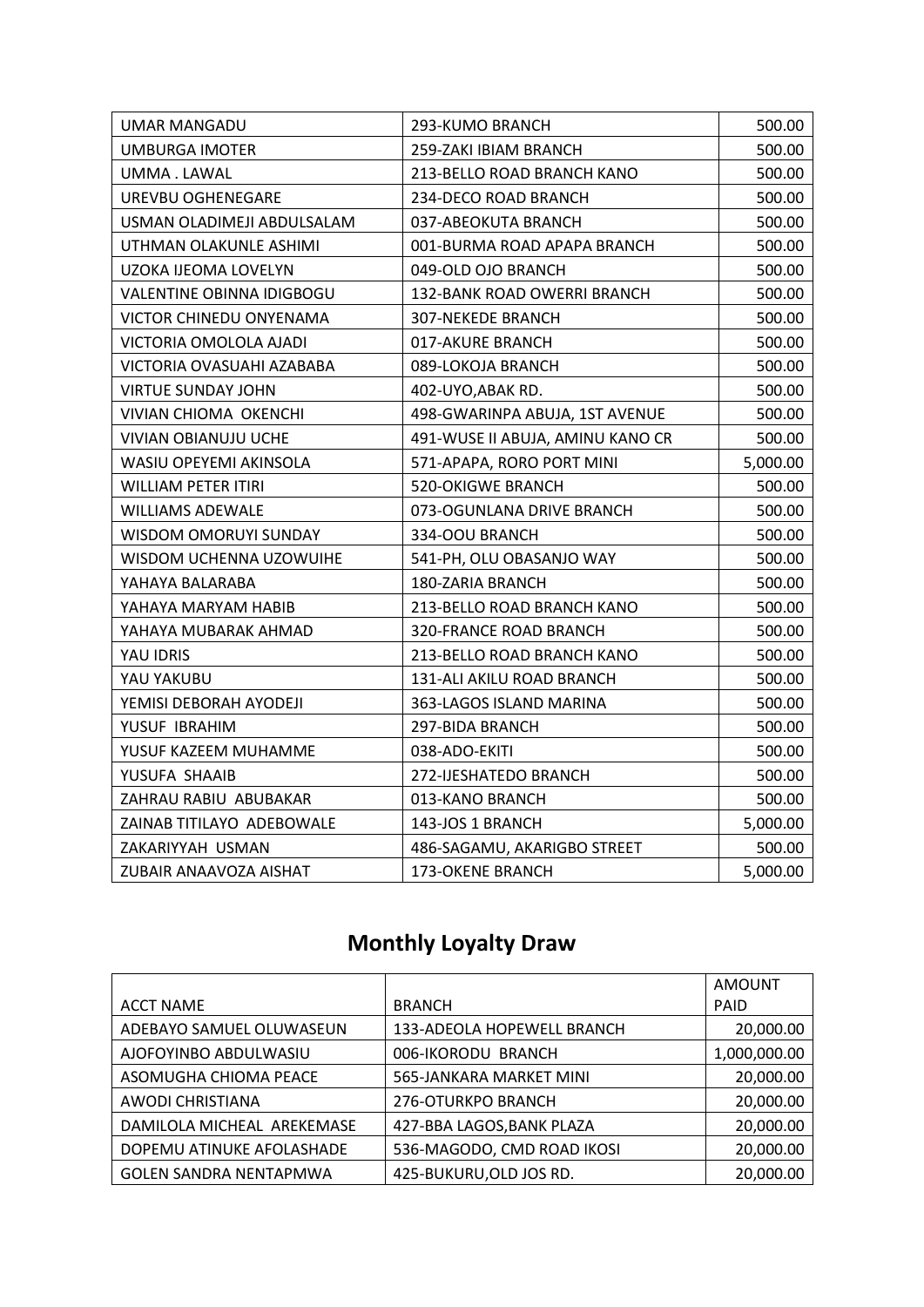| <b>HELEN OLUWASEUN KOMOLAFE</b> | <b>165-DAMATURU BRANCH</b>           | 20,000.00 |
|---------------------------------|--------------------------------------|-----------|
| IFECHUKWU ONYEDIKACHUKWU        | 382-TRADE FAIR COMPLEX, ASPAMDA HALL |           |
| <b>SUNDAY</b>                   | 2                                    | 20,000.00 |
| JELILAT BUKOLA AGBOOLA          | 017-AKURE BRANCH                     | 20,000.00 |
| KELVIN OSATOHAMWEN              | 459-BENIN, UGBOWO RD.                | 20,000.00 |
| <b>MOSES SOLOMON EHIGIATOR</b>  | 242-IJEBU-ODE BRANCH                 | 20,000.00 |
|                                 | 232-NNAMDI AZIKWE STREET IDUMOTA     |           |
| NAIMAT Y SULYMAN                | <b>BRANCH</b>                        | 20,000.00 |
| <b>OKEREKE HOPE</b>             | 131-ALI AKILU ROAD BRANCH            | 20,000.00 |
| <b>PRECIOUS MIRACLE UGEGE</b>   | 517-BENIN-AGBOR RD. BRANCH           | 20,000.00 |
| SALIMA MANZO                    | 233-DAURA BRANCH                     | 20,000.00 |
| SAMUEL OLUWADAMILARE            |                                      |           |
| <b>OYELUDE</b>                  | 236-ODOGUNYAN BRANCH                 | 20,000.00 |
| STEPHEN CHUKWUDI ONU            | 278-MARARABA BRANCH                  | 20,000.00 |
| SUNDAY EDET ASANWANA            | 393-UMUAHIA,LIBRARY AVENUE           | 20,000.00 |
| UWU CHEKWUBE                    | 361-ONITSHA, NEW MARKET RD.          | 20,000.00 |
|                                 |                                      |           |

# **Daily Jackpot**

|                                |                                           | <b>AMOUNT</b> |
|--------------------------------|-------------------------------------------|---------------|
| <b>ACCT NAME</b>               | <b>BRANCH</b>                             | PAID          |
| ABIMBOLA LATIFAT OLANIYI       | 602-GBAGADA/IFAKO MINI                    | 500.00        |
| ADUWA JARED OGIEKPOLOR         | 082-LIGALI AYORINDE                       | 500.00        |
| AFIS OLOLADE OGBARA            | 081-FESTAC TOWN BRANCH                    | 500.00        |
| AFOLABI ADEDEJI SAMUEL         | 366-IKEJA,LADIPO OLUWOLE STR.             | 500.00        |
| AINA OLUYEMISI AJOKE           | 038-ADO-EKITI                             | 500.00        |
| AJAKO OLUWABUKOLA VI           | 230-OJOTA BRANCH                          | 500.00        |
| AJIBOLA GBADAMOSI              | 434-SANGO OTTA                            | 500.00        |
| AJIBOLA ALABI AHMED            | 174-MOLONEY BRANCH                        | 5,000.00      |
| ALLIMI ABIMBOLA ABID           | 175-BODIJA BRANCH 2                       | 500.00        |
| AMADI NEWMAN PHILIP            | 359-ISOLO, ASA-AFARIOGUN STR, AJAO ESTATE | 500.00        |
| AMEEN AYOMIDE ALABI            | 031-BIRNIN KEBBI BRANCH                   | 5,000.00      |
| <b>ANAYO HYGINUS OGU</b>       | 510-ENUGU, PRESIDENTIAL ROAD              | 5,000.00      |
| <b>AUGUSTINA UGHA OISE</b>     | 359-ISOLO, ASA-AFARIOGUN STR, AJAO ESTATE | 500.00        |
| AYODEJI OLUWATOWOJU AJAYI      | 038-ADO-EKITI                             | 500.00        |
| <b>BABATUNDE ADEMOLA TAIWO</b> | 242-IJEBU-ODE BRANCH                      | 500.00        |
| <b>BOLANLE OPEYEMI ONAFEKO</b> | 101-IDI-ARABA BRANCH                      | 500.00        |
| <b>BRIDGET B EGBUCHE</b>       | 533-PH, RUMUOKORO EAST - WEST ROAD        | 500.00        |
| <b>BUKOLA B. AWONIYI</b>       | 271-SAGAMU BRANCH                         | 500.00        |
| CALISTUS EMEKA EZEATA          | 453-ORLU, ORLU INTERNATIONA MKT.          | 500.00        |
| CHARLES CHUKWUKA AJIH          | 148-WUSE 2 BRANCH                         | 500.00        |
| <b>CHIDIEBERE C NJOKU</b>      | 488-ENUGU, AGBANI ROAD                    | 500.00        |
| <b>CHINEDU CALEB AWAM</b>      | 081-FESTAC TOWN BRANCH                    | 500.00        |
| CHINEDU GEORGE ONOCHIE         | 102-AGBARA BRANCH                         | 500.00        |
| CHRISTIANA UZONDU              | 509-OBOSI, CITY BISCUIT ROAD              | 500.00        |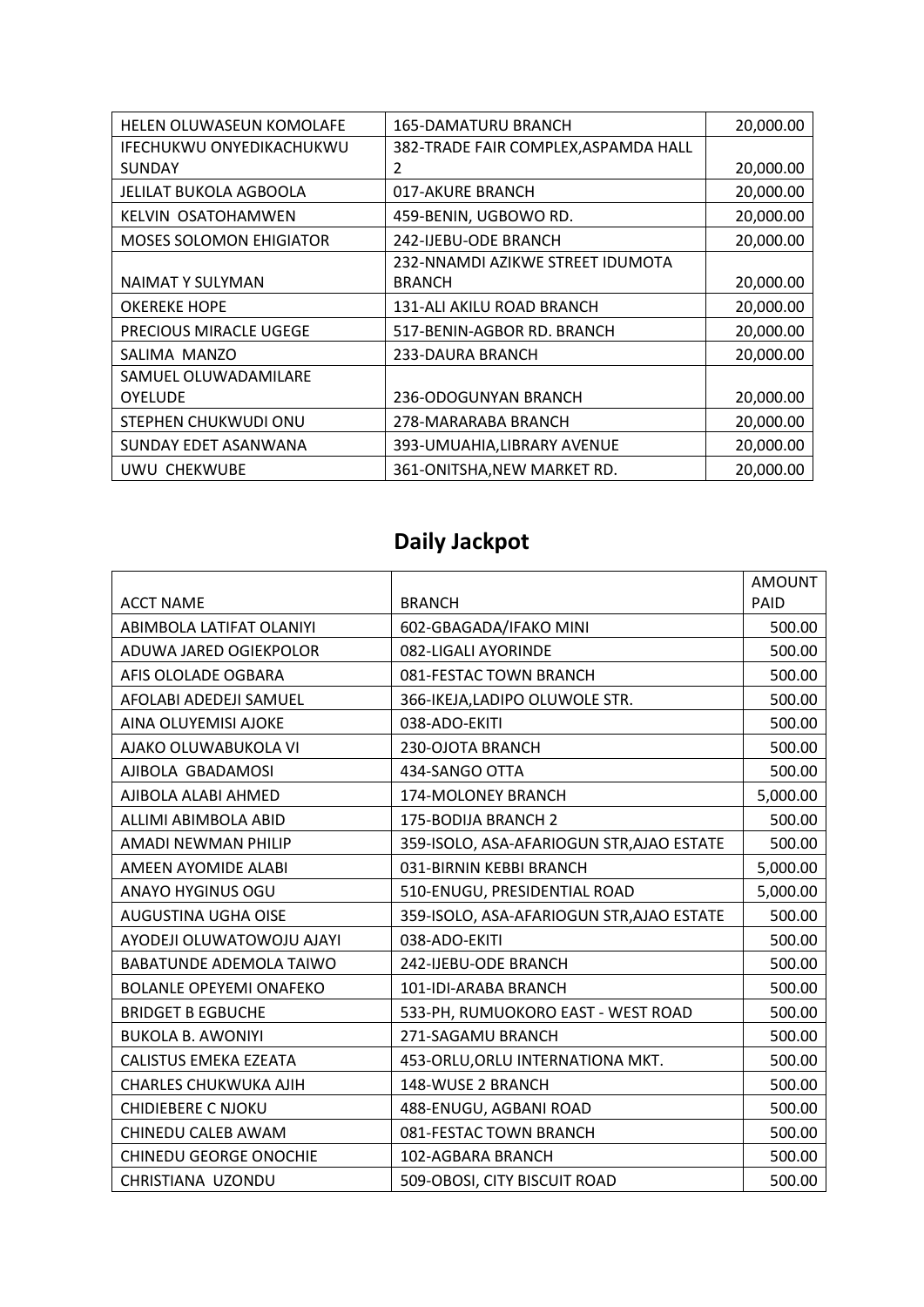|                                 | 369-DEI-DEI ABUJA, BUILDING MATERIALS                  |          |
|---------------------------------|--------------------------------------------------------|----------|
| CHUKWU ONYINYE EMMANUEL         | <b>MARKET</b>                                          | 500.00   |
| DAVID ONOKO KENNEDY             | 311-OSHODI BRANCH                                      | 500.00   |
| <b>DEARIE EBERE</b>             | 438-PORTHARCORT 145 ABA RD.                            | 500.00   |
| <b>DOTUN GBENGA ADELEKE</b>     | 053-SIMBIAT ABIOLA IKEJA BRANCH                        | 500.00   |
| EBIYERIMENE OSIAKEME            | 599-NIGER DELTA UNIV. MINI                             | 500.00   |
| EDITH CHICHI OJOMA              | 457-FESTAC TOWN, SECOND AVE.                           | 500.00   |
| ELIJAH JATAU DANIEL             | 075-LAFIA BRANCH                                       | 5,000.00 |
| ELIZABETH OCHANYA HOSEA         | <b>615-BABCOCK UNIVERSITY MINI</b>                     | 500.00   |
| EMMANUEL ADEWUNMI ADENUGA       | 256-OKADA BRANCH                                       | 500.00   |
| Endurance Ekhomu Inegbedion     | 283-UNN NSUKKA BRANCH                                  | 500.00   |
| FAJINMOLU NURAINI ADEGBOYEGA    | 445-OSHOGBO, GBONGAN-IBADAN ROAD                       | 500.00   |
| <b>FATIA ADEBIMPE SHUAIB</b>    | 553-SURULERE, ENITAN STREET AGUDA                      | 500.00   |
| <b>FELIX NWEKE ONU</b>          | 107-RUMUOKORO BRANCH                                   | 500.00   |
| <b>GOODNESS UZOCHI ORJI</b>     | 526-UMUAHIA, IKOT - EKPENE ROAD                        | 500.00   |
| HABEEB OLADELE AYINDE           | 025-ASABA BRANCH                                       | 500.00   |
| Hamzat Ajao Ismaila             | 337-EPE BRANCH                                         | 500.00   |
| HANDAN EMMANUEL ELISHA          | 456-KUBWA, ABUJA NASCO ROAD                            | 500.00   |
| <b>HARRISON OJEI</b>            | 557-AJAH, ADDO ROAD                                    | 500.00   |
| HELEN ELIPIM GBEBLEWU           | 088-OGBA BRANCH                                        | 500.00   |
|                                 | 429-TRADE FAIR COMPLEX, ASPAMDA OFFICE                 |          |
| <b>IBRAHIM OLAWALE BALOGUN</b>  | <b>BLOCK 2</b>                                         | 500.00   |
| <b>IFEYINWA STELLA OBIKA</b>    | 420-AWKA, AZIKIWE STREET                               | 500.00   |
| <b>IJEOMA JUDITH ANYANWU</b>    | 456-KUBWA, ABUJA NASCO ROAD                            | 5,000.00 |
| IMOLEAYO OLAMIDE ADEMOLA        | 097-USELU BRANCH                                       | 500.00   |
| <b>IMOLEAYO SUNDAY OYEWUNMI</b> | 440-IKORODU 83 LAGOS ROAD                              | 500.00   |
| <b>ISRAEL OLAMILEKAN SIKIRU</b> | 482-AKANRAN - IBADAN BRANCH                            | 500.00   |
| JOY ACHOGBA                     | 421-ALABA INTERNATIONAL, DOBBIL PLAZA<br><b>AVENUE</b> | 500.00   |
| KINGSLEY EJIKE ONYIMA           | 404-EBUTE METTA, MARKET STR. OYINGBO                   | 5,000.00 |
| <b>KOLAWOLE TOBI</b>            | 220-EKOTEDO BRANCH IBADAN                              | 500.00   |
| <b>LABARAN NAZIR</b>            | 213-BELLO ROAD BRANCH KANO                             | 500.00   |
| <b>MARIAM NNAJI</b>             | 034-BAUCHI BRANCH                                      | 5,000.00 |
| MUKTAR MOHAMMED IYA             | 578-UNIV. OF MAIDUGURI MINI                            | 500.00   |
| <b>NAFIU ALIYU</b>              | 262-A2 AHMADU BELLO WAY BRANCH                         | 500.00   |
| NANA BARAU K.                   | 414-GARKI ABUJA MUHAMMED BUHARI WAY                    | 5,000.00 |
| <b>OBIAKOR JUDE</b>             | 197-LEKKI 1 BRANCH                                     | 500.00   |
| <b>OBUNNE O KINGSLEY</b>        | 358-PH, TRANS AMADI                                    | 500.00   |
| ODUNAYO RACHAEL FAMOBIO         | 398-KATSINA, NAGODO RD.                                | 500.00   |
| OGHENEYOLE PRECIOUS AGARI       | 025-ASABA BRANCH                                       | 500.00   |
| OKAM NNAMDI                     | 438-PORTHARCORT 145 ABA RD.                            | 500.00   |
| OKEKE NKECHI STELLA             | 154-BRIDGE HEAD BRANCH                                 | 500.00   |
| OKORO CHINWEUBA EMMANUEL        | 543-ENUGU, NIKE LAKE ROAD                              | 500.00   |
| OKORO UCHE                      | 163-IFAKO-GBAGADA BRANCH                               | 500.00   |
| OKPALA ONYEKACHI                | 138-OKPARA AVENUE BRANCH                               | 500.00   |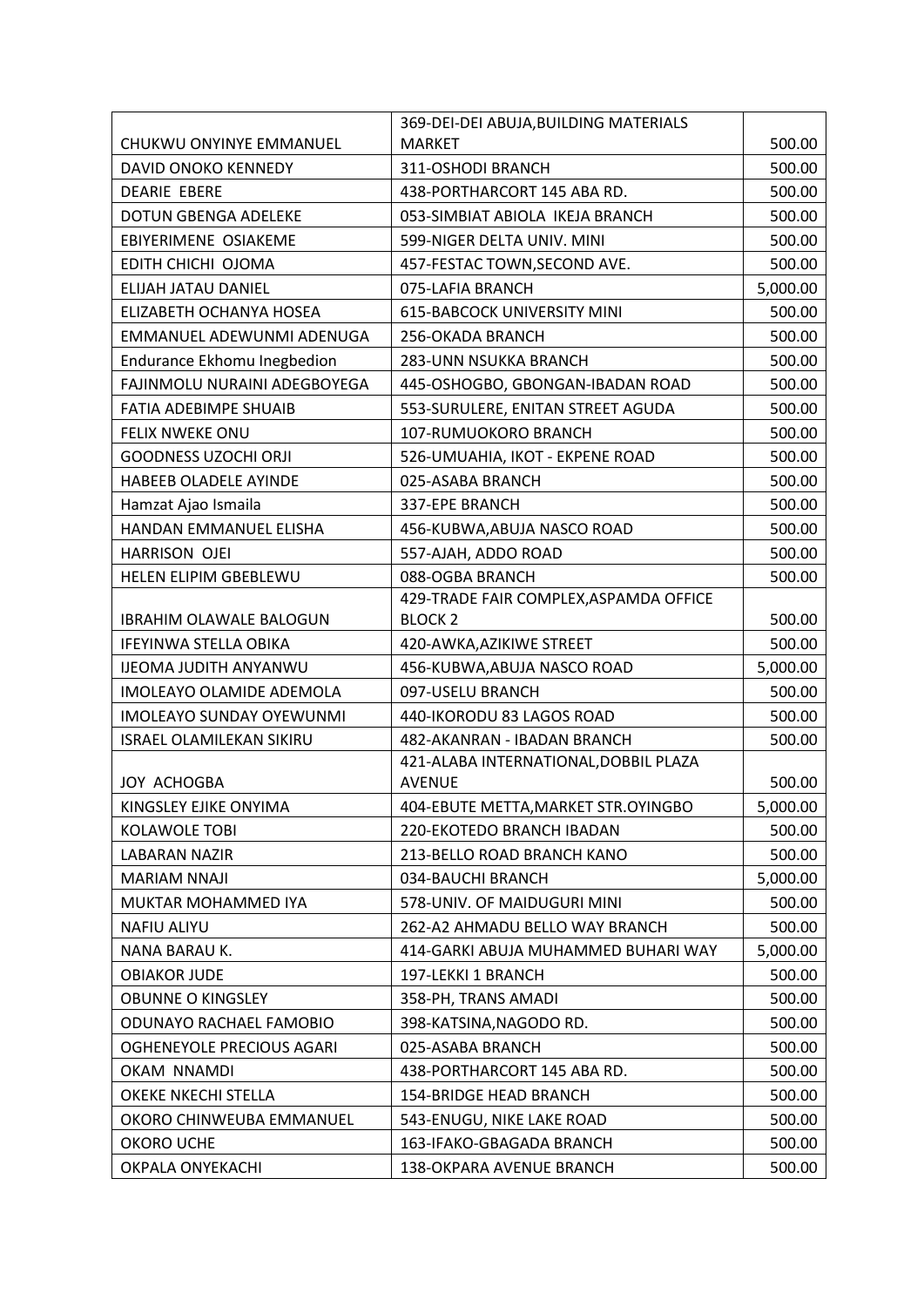| <b>OLADELE AZEES OLALEK</b>     | 242-IJEBU-ODE BRANCH                                   | 500.00   |
|---------------------------------|--------------------------------------------------------|----------|
| OLALEKAN MUSIBAUDEEN            | 005-OSHOGBO BRANCH                                     | 500.00   |
| <b>OLAMIDE MICHAEL ABEL</b>     | 595-GUDU MARKET MINI                                   | 500.00   |
| OLAWALE AMOS ADEMARATI          | 525-ILESHA, ITA BALOGUN STREET                         | 500.00   |
| OLUFEMI OLOGUN MD               | 461-ZONE 4 ABUJA, HERBERT MACAULAY WAY                 | 500.00   |
| <b>OLUMIDE EBENEZER ATITEBI</b> | 075-LAFIA BRANCH                                       | 500.00   |
| OLUWASEUN AYOBAM COKER          | 101-IDI-ARABA BRANCH                                   | 500.00   |
| OLUWASIJIBOMI OPEOLUWA          |                                                        |          |
| <b>OGUNNAIKE</b>                | 059-YOLA BRANCH                                        | 500.00   |
| <b>ONYIYE GIFT ANASORONYE</b>   | 023-WARRI BRANCH                                       | 500.00   |
| OPARA KELECHI NNEDIMMA          | 605-IMO STATE SEC MINI                                 | 500.00   |
| ORESEGUN TEMITOPE OLUWASEUN     | 072-UMUAHIA BRANCH                                     | 500.00   |
| ORIYOMI G ADEDARA               | 014-VICTORIA ISLAND BRANCH                             | 500.00   |
| <b>OWOLABI SEYI EZEKIEL</b>     | 038-ADO-EKITI                                          | 500.00   |
| PAUL OLUYEMI ISAIAH             | 213-BELLO ROAD BRANCH KANO                             | 5,000.00 |
| PRECIOUS CHINAEZIMUZO IFEBIGH   | 608-DALEKO MINI                                        | 500.00   |
| <b>QUADRI ALABI LASISI</b>      | 167-OYO BRANCH                                         | 500.00   |
| RABI ABDULLAHI                  | 414-GARKI ABUJA MUHAMMED BUHARI WAY                    | 500.00   |
| RASHEEDAT MOTUNRAYO OLALEYE     | 538-ABEOKUTA, ADATAN ROAD                              | 500.00   |
| REBECCA EHI IJOKO               | 434-SANGO OTTA                                         | 500.00   |
| REMIGUS ANAYOCHUKWU NGWU        | 543-ENUGU, NIKE LAKE ROAD                              | 500.00   |
| ROHEEM A AKINWALE               | 502-OREGUN, ZIATECH ROAD OREGUN                        | 500.00   |
| RUKAYAT JIMOH                   | 142-ALAGBADO BRANCH                                    | 500.00   |
| SAHEED KHALID                   | 192-IWO ROAD 2 BRANCH                                  | 500.00   |
| SAHEED BABATUNDE OGUNMOLA       | 094-ASOKORO BRANCH                                     | 500.00   |
| SAMUEL ADELEKE ASOGBON          | 014-VICTORIA ISLAND BRANCH                             | 500.00   |
| SAMUEL OPEYEMI KALEJAYE         | 242-IJEBU-ODE BRANCH                                   | 5,000.00 |
| SARAH SAMUEL MBAYA              | 578-UNIV. OF MAIDUGURI MINI                            | 500.00   |
| SHADRACH MESHACK NWOBA          | 434-SANGO OTTA                                         | 500.00   |
| SIKIRU OLADAPO SALAMI           | 008-ALLEN AVENUE IKEJA BRANCH                          | 500.00   |
| SINA ALLI                       | 386-APATA-IBADAN BRANCH                                | 500.00   |
| STEPHEN OGBONNA OBODO           | 324-OGIDI BRANCH                                       | 500.00   |
| SUNDAY LAWRENCE AKINWUMI        | 073-OGUNLANA DRIVE BRANCH                              | 500.00   |
| TAIWO OLASUPO                   | 548-IBADAN, AGBENI MARKET                              | 500.00   |
| TONY ARINZE BENARD              | 367-KADUNA,1 KACHIA RD.                                | 500.00   |
| <b>TYAVGER TITUS MANYOM</b>     | 491-WUSE II ABUJA, AMINU KANO CR                       | 500.00   |
| <b>UMEAYOR OLIVER OZOR-</b>     |                                                        |          |
| <b>UDEGBUNEM</b>                | 287-ABAKALIKI ROAD ENUGU                               | 500.00   |
| URAMAH IFEANYI                  | 421-ALABA INTERNATIONAL, DOBBIL PLAZA<br><b>AVENUE</b> | 500.00   |
| YAHAYA ABDULLAHI                | 022-JOS BRANCH                                         | 500.00   |
| YAHAYA KAJURU KABIR             | 614-ZARIA MINI                                         | 500.00   |
| YAKUBU YUNUSA ADAMU             | 587-TEJUOSHO MINI                                      | 500.00   |
| YASIR ARAFAT JUBRIL             | 359-ISOLO, ASA-AFARIOGUN STR, AJAO ESTATE              | 500.00   |
| YUSUPH ABE IBRAHEEM             | <b>284-CHALLENGE BRANCH</b>                            | 500.00   |